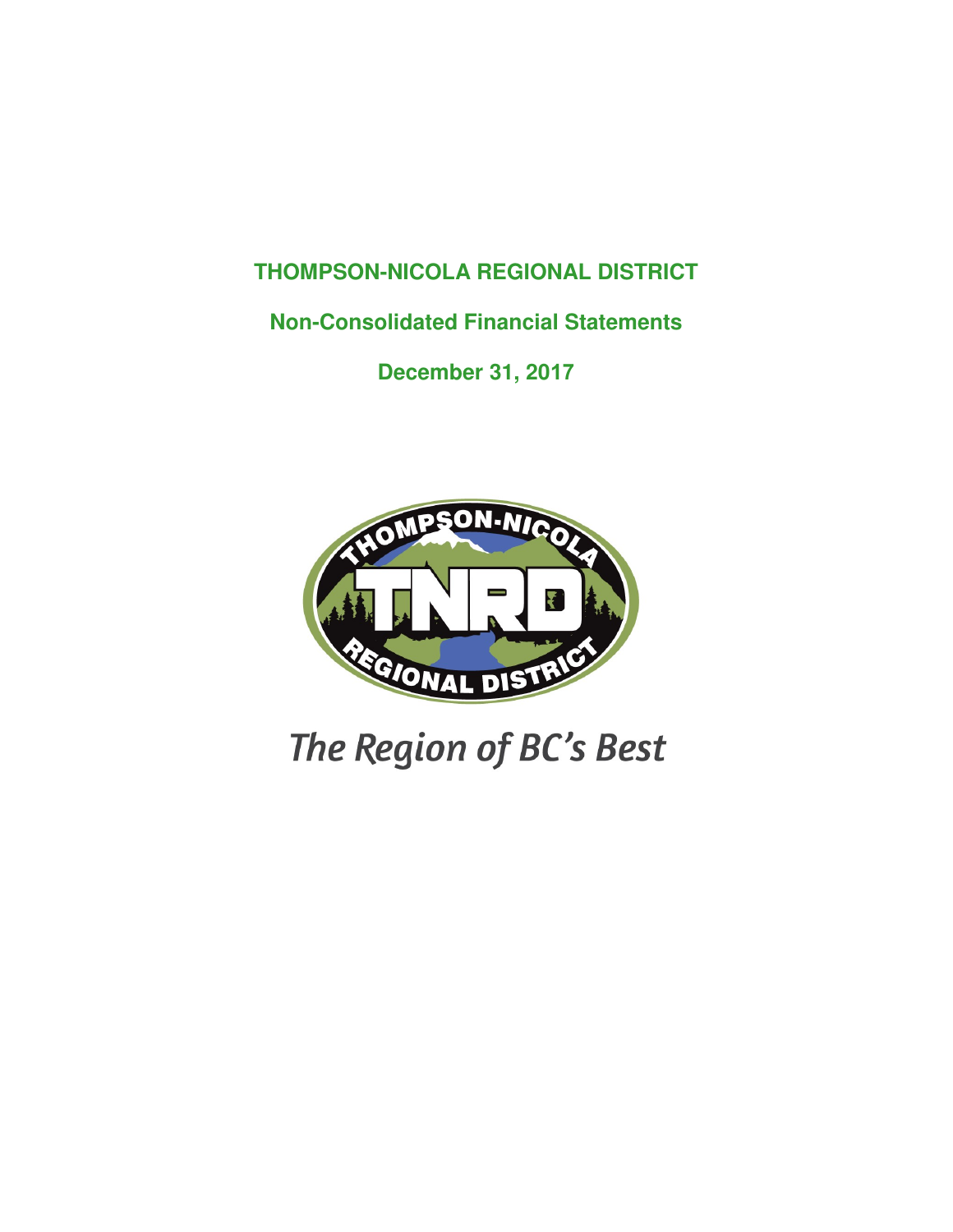Non-Consolidated Financial Statements of

## **THOMPSON-NICOLA REGIONAL DISTRICT**

Year ended December 31, 2017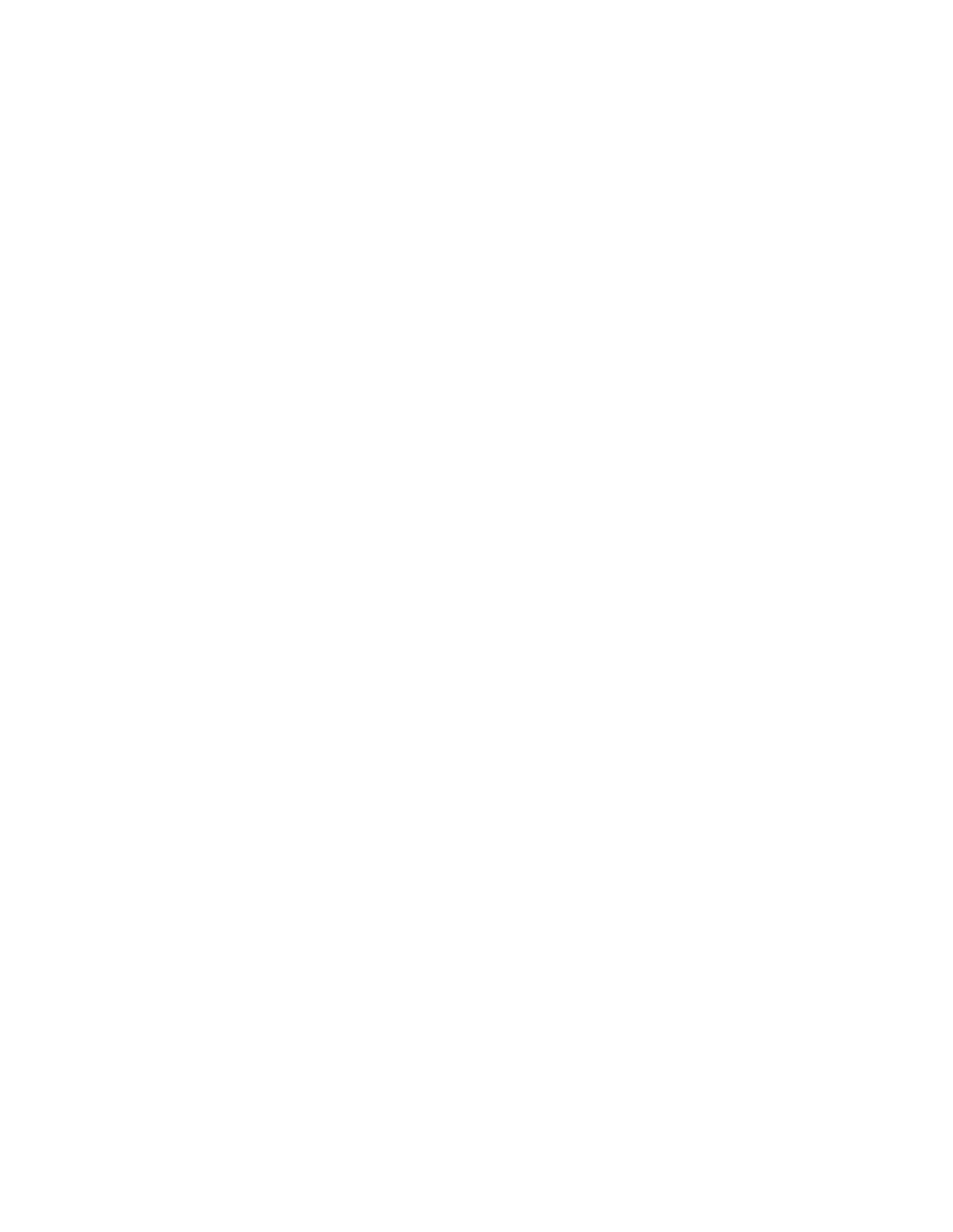Index to **Non-Consolidated** Financial Statements Year ended December 31, 2017, with comparative figures for 2016

| <b>Blue River Cemetery Perpetual Care Fund</b>                    | Page 1   |
|-------------------------------------------------------------------|----------|
| Avola Cemetery Perpetual Care Fund                                | Page 2   |
| Proposed Functions Reserve Fund                                   | Page 3   |
| <b>Waterworks Capital Fund</b>                                    | Page 4   |
| <b>Waterworks Operating Fund</b>                                  | Page 6   |
| Sewerage Capital Fund                                             | Page 8   |
| Sewerage Operating Fund                                           | Page 10  |
| <b>Utilities Capital Fund</b>                                     | Page 12  |
| <b>Utilities Operating Fund</b>                                   | Page 14  |
| <b>General Capital Fund</b>                                       | Page 16  |
| <b>General Operating Fund</b>                                     | Page 18  |
| General Operating Fund - Schedules of Revenue and Expenditures    | Page 21  |
| Waterworks Operating Fund - Schedules of Revenue and Expenditures | Page 146 |
| Sewerage Operating Fund - Schedules of Revenue and Expenditures   | Page 158 |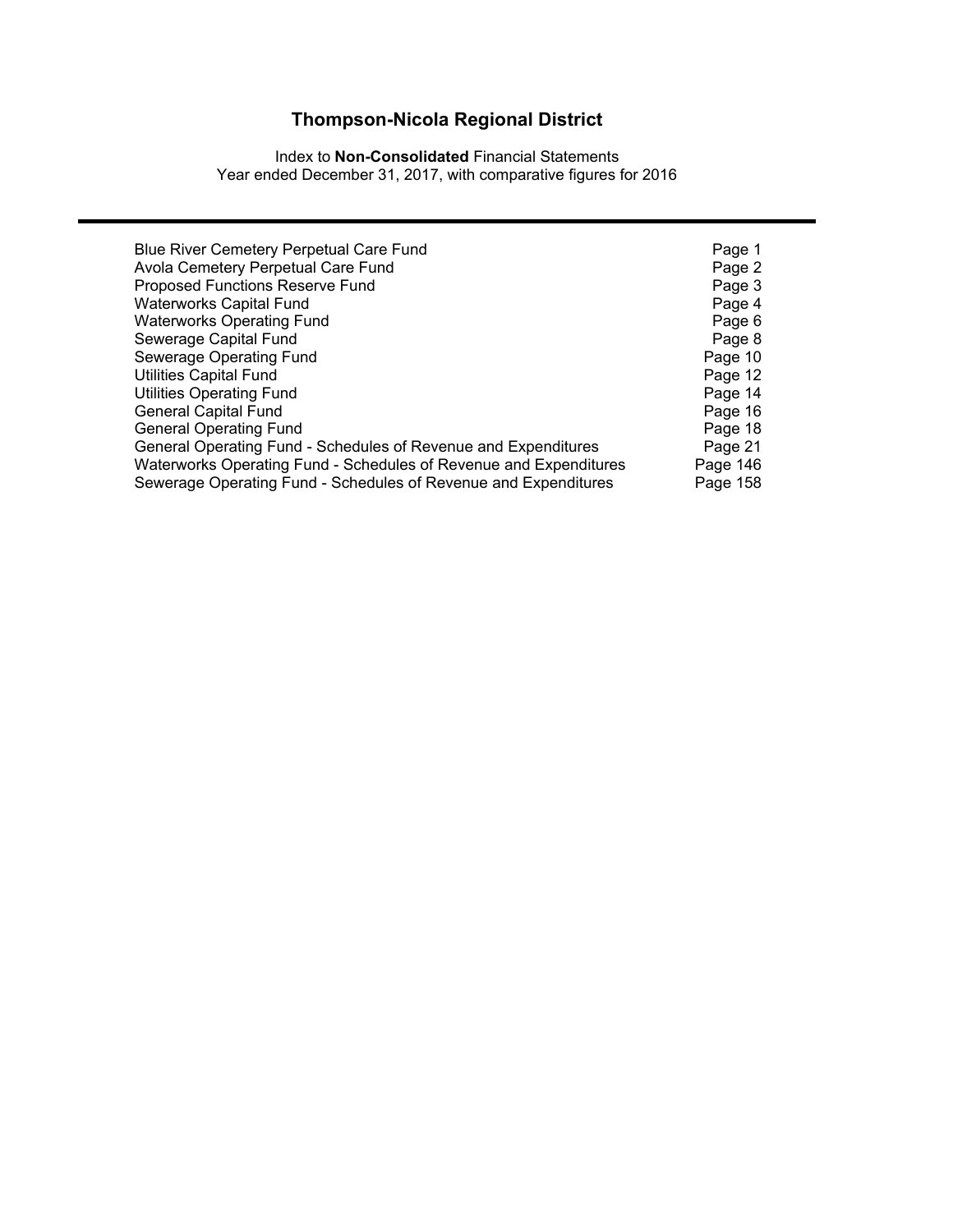#### **Blue River Cemetery Perpetual Care Fund**

#### Statement of Financial Position

|                                                                                                        | 2017              | 2016              |
|--------------------------------------------------------------------------------------------------------|-------------------|-------------------|
| <b>Assets</b>                                                                                          |                   |                   |
| Cash and cash equivalents                                                                              | 2,475             | 2,441             |
|                                                                                                        | \$<br>2,475<br>\$ | 2,441             |
| <b>Reserve</b>                                                                                         |                   |                   |
| Blue River opening trust fund balance<br><b>Blue River contributions</b><br><b>Blue River interest</b> | 2,441<br>10<br>24 | 2,325<br>97<br>19 |
| Balance at end of year                                                                                 | \$<br>2,475<br>\$ | 2,441             |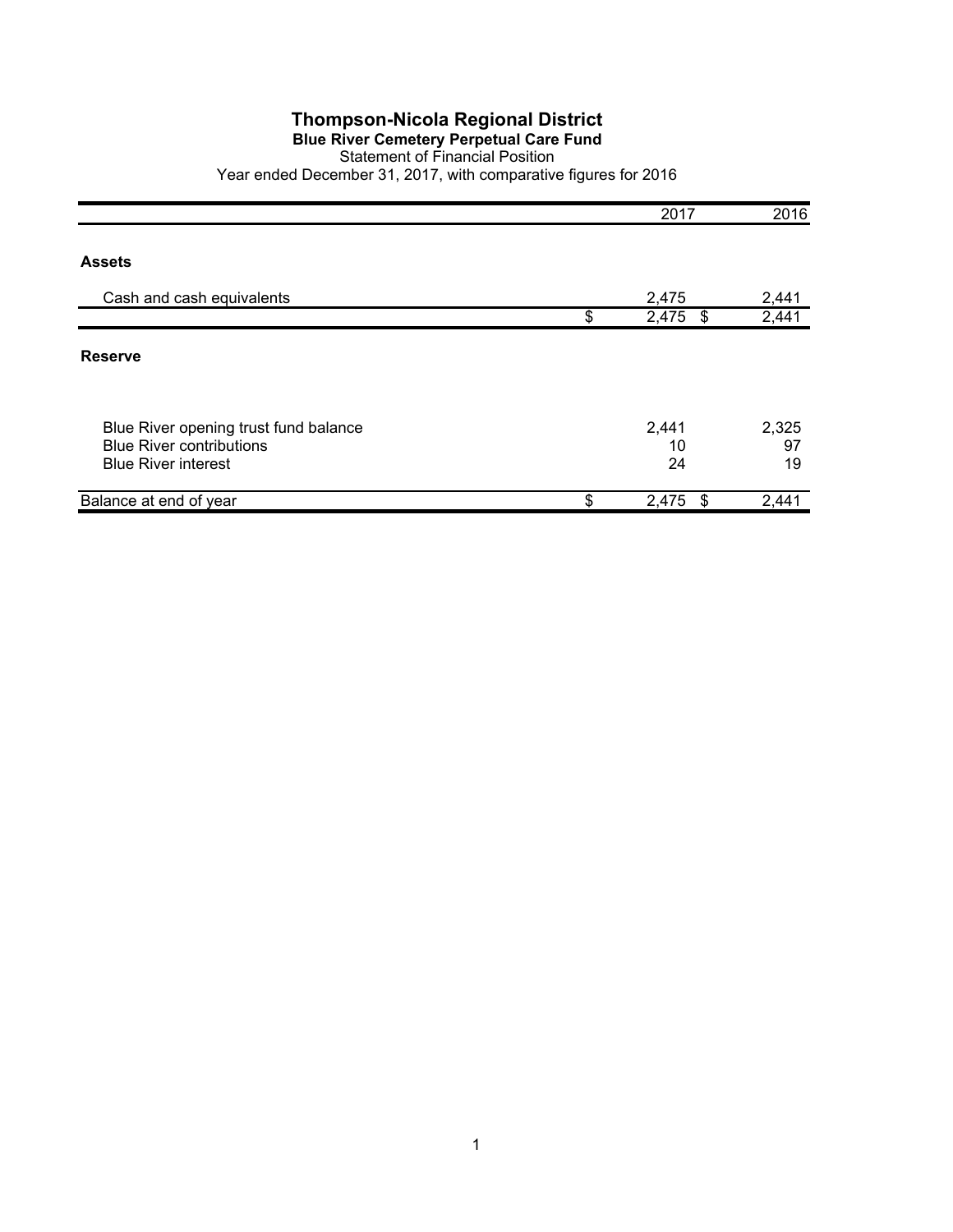#### **Avola Cemetery Perpetual Care Fund**

#### Statement of Financial Position

|                                                         | 2017            | 2016     |
|---------------------------------------------------------|-----------------|----------|
|                                                         |                 |          |
| Cash and cash equivalents                               | 319             | 306      |
|                                                         | \$<br>$319$ \$  | 306      |
| <b>Reserve</b>                                          |                 |          |
| Avola opening trust fund balance<br>Avola contributions | 306<br>10       | 297<br>۰ |
| Avola interest                                          | 3               | 9        |
| Balance at end of year                                  | \$<br>319<br>\$ | 306      |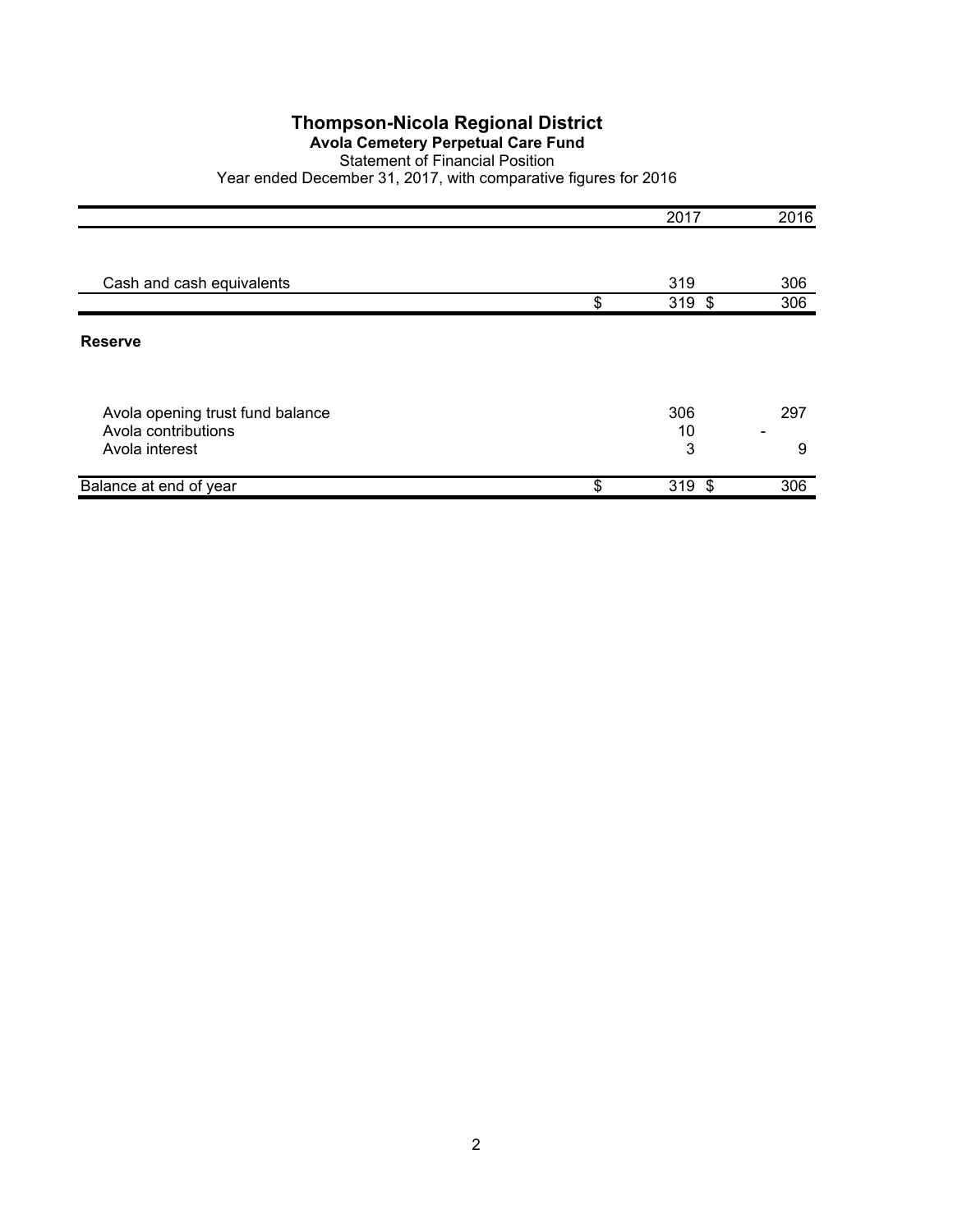#### **Proposed Functions Reserve Fund**

#### Statement of Financial Position

|                                                   | 2017                | 2016            |
|---------------------------------------------------|---------------------|-----------------|
| <b>Assets</b>                                     |                     |                 |
| Due from other funds                              | \$<br>161,509 \$    | 150,059         |
|                                                   | \$<br>161,509<br>\$ | 150,059         |
| <b>Reserve</b>                                    |                     |                 |
| Balance at beginning of year                      | \$<br>150,059 \$    | 138,955         |
| Add Revenue:<br>Interest<br>Transfer from reserve | 1,450<br>10,000     | 1,104<br>10,000 |
|                                                   | 11,450              | 11,104          |
| <b>Deduct Expenditures:</b>                       |                     |                 |
| Balance at end of year                            | \$<br>161,509 \$    | 150,059         |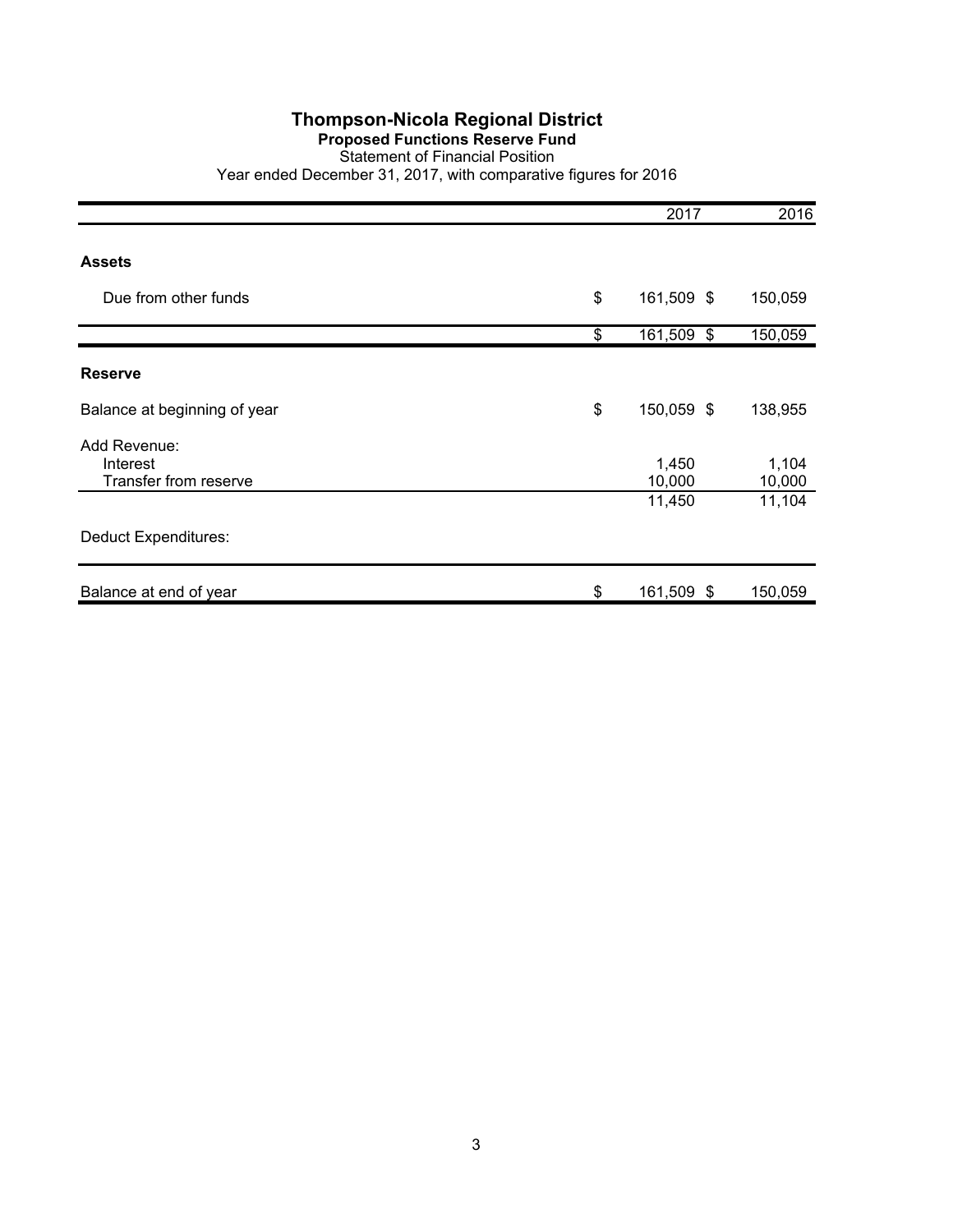#### **Waterworks Capital Fund**

#### Statement of Financial Position

|                         | 2017                   | 2016      |
|-------------------------|------------------------|-----------|
|                         |                        |           |
| <b>Assets</b>           |                        |           |
| Due from other funds    | \$<br>403,137 \$       | 631,413   |
| Tangible capital assets | 10,860,852             | 9,240,535 |
|                         | \$<br>11,263,989<br>\$ | 9,871,948 |
| <b>Liabilities</b>      |                        |           |
| Deferred revenue        | \$<br>$5,717$ \$       | 5,661     |
| Short-term debt         | 409,709                | 687,313   |
| Long-term debt          | 1,322,326              | 1,388,516 |
|                         | 1,737,752              | 2,081,490 |
| <b>Reserves</b>         | 427,086                | 395,990   |
| Surplus at end of year  | 9,099,151              | 7,394,468 |
|                         | \$<br>11,263,989<br>\$ | 9,871,948 |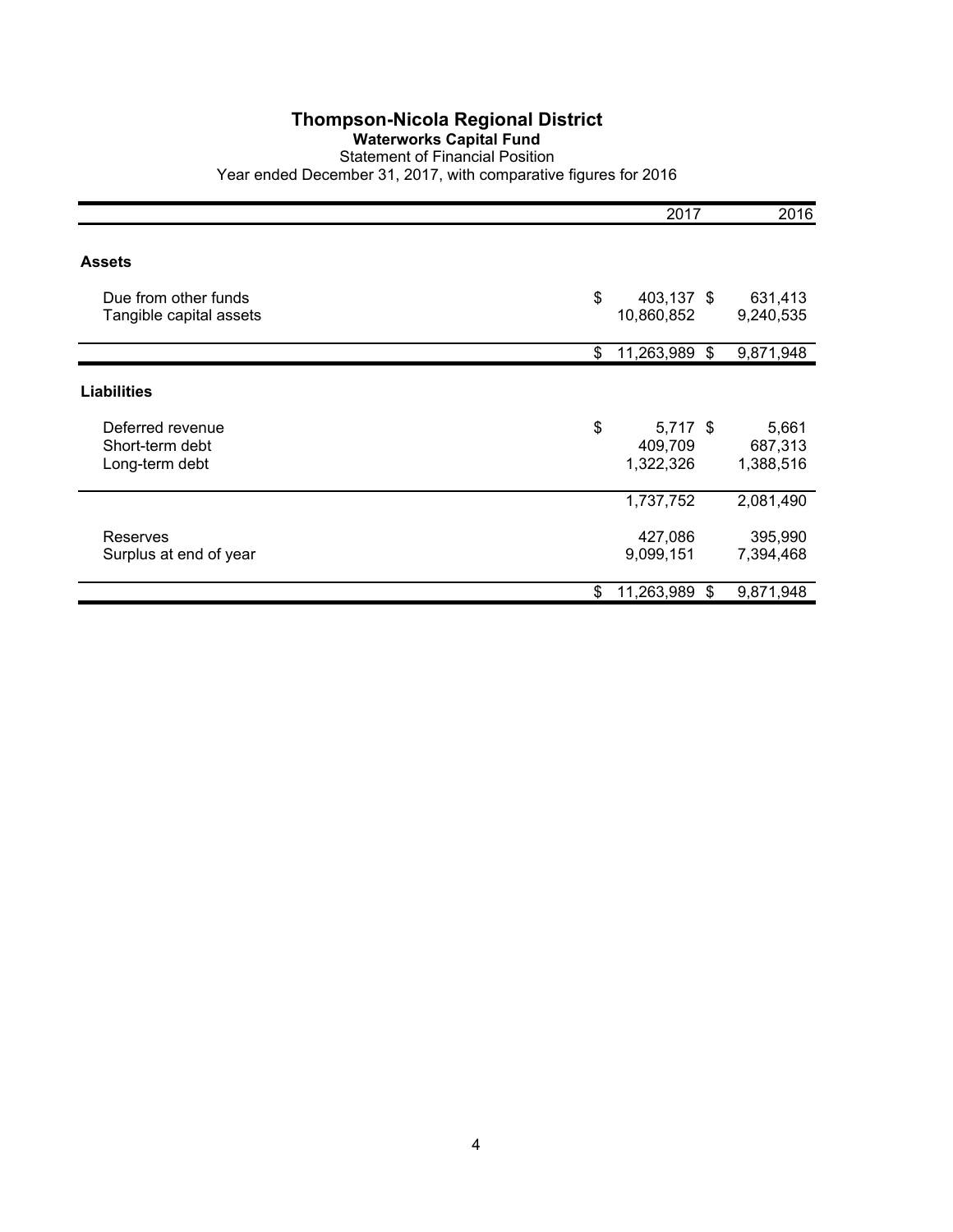#### **Thompson-Nicola Regional District Waterworks Capital Fund** Statement of Changes in Equity

|                                                |    | Operations<br>2017  | Operations<br>2016   |
|------------------------------------------------|----|---------------------|----------------------|
|                                                |    |                     |                      |
| Balance at beginning of year                   | \$ | 7,394,468 \$        | 7,166,965            |
| Change in Tangible Capital Assets:             |    |                     |                      |
| Acquisitions of capital assets                 |    | 1,957,885           | 291.037              |
| Amortization of capital assets<br>Commutations |    | (337, 568)<br>1,989 | (346,004)<br>221,053 |
|                                                |    | 9,016,774           | 7,333,051            |
| Redemption of long term debt:                  |    |                     |                      |
| TNRD debt: principal payments                  |    | 74,616              | 36,960               |
| TNRD debt: actuarial adjustment                |    | 7,761               | 24.457               |
| Balance at end of year                         | S  | 9.099.151<br>\$     | 7.394.468            |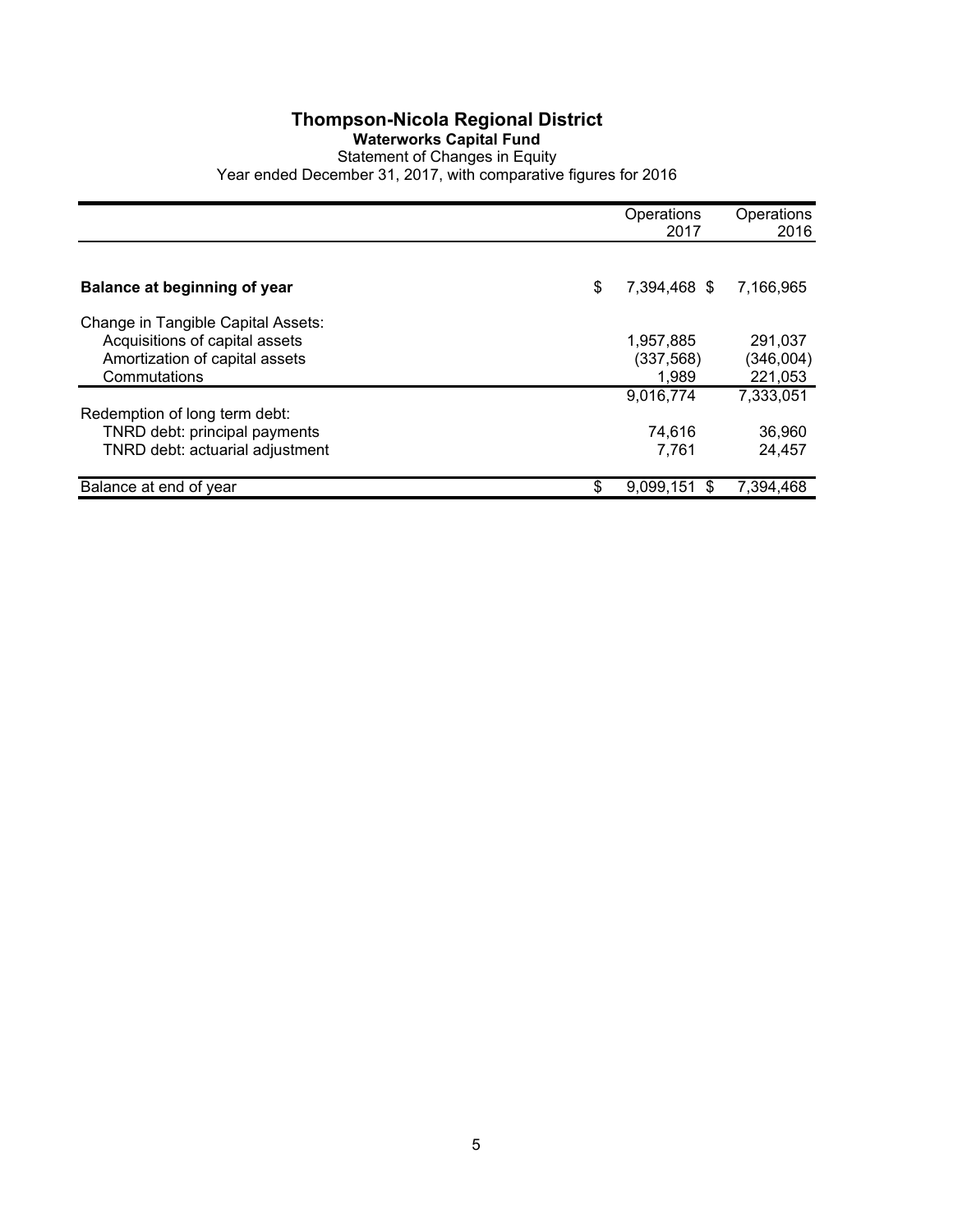#### **Waterworks Operating Fund**

Statement of Financial Position Year ended December 31, 2017, with comparative figures for 2016

|                                                  | 2017               | 2016    |
|--------------------------------------------------|--------------------|---------|
|                                                  |                    |         |
| <b>Assets</b>                                    |                    |         |
| Cash and cash equivalents                        | \$<br>\$           | 122,672 |
| Accounts receivable                              | 1,018,501          | 286,716 |
| Debt reserve funds - Municipal Finance Authority | 55,281             | 54,928  |
|                                                  | \$<br>1,073,782 \$ | 464,316 |
| <b>Liabilities</b>                               |                    |         |
| Accounts payable and accrued liabilities         | \$<br>38,383 \$    | 32,098  |
| Deferred revenue                                 | 32,692             | 47,692  |
| Due from other funds                             | 622,641            | 189,910 |
| Debenture debt - Municipal Finance Authority     | 55,281             | 54,928  |
|                                                  | 748,997            | 324,628 |
| Net income (loss)                                | 324,785            | 139,688 |
|                                                  | \$<br>1,073,782 \$ | 464,316 |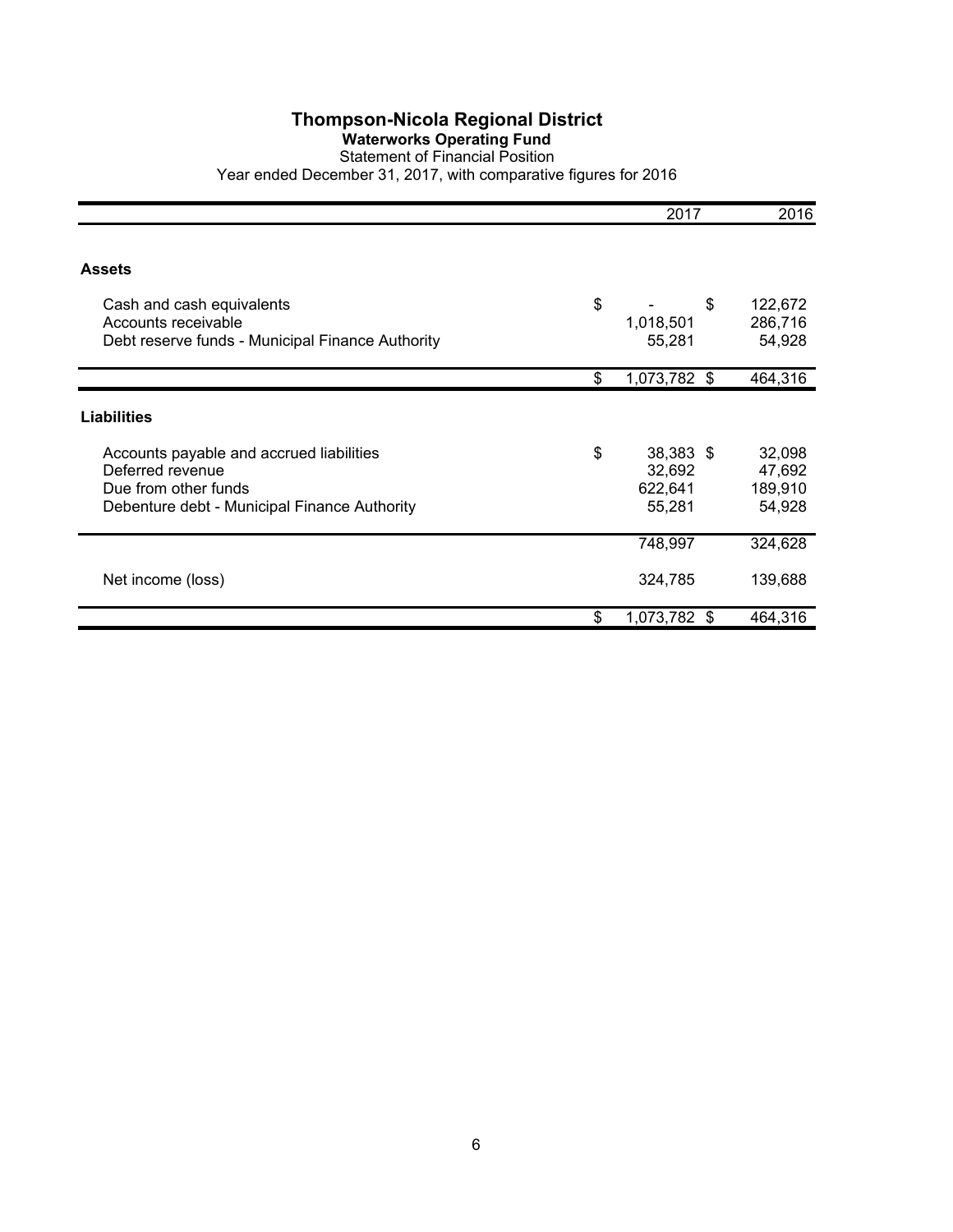#### **Waterworks Operating Fund**

Schedule of Revenue and Expenditures

|                                       |        | Operations   | <b>Budget</b>                  | Operations |
|---------------------------------------|--------|--------------|--------------------------------|------------|
|                                       |        | 2017         | 2017                           | 2016       |
| Revenue:                              |        |              |                                |            |
| Parcel taxes                          | \$     | 343,727 \$   | 338,414 \$                     | 251,158    |
| Grants in lieu of taxes               |        | 960          |                                | 1,175      |
| Government transfers and other grants |        | 1,284,424    | 2,663,661                      | 258,215    |
| Water and sewer tolls                 |        | 827,542      | 808,347                        | 687,756    |
| Interest                              |        | 4,396        | 3,925                          | 3,164      |
| Other revenue                         |        | 736,197      | 1,182,682                      | 125,074    |
| Transfer from reserve                 |        | 18,177       | 108,048                        |            |
| <b>Transfer from TCA Surplus</b>      |        | 337,568      |                                | 346,004    |
|                                       |        | 3,552,991    | 5,105,077                      | 1,672,546  |
| Previous year's surplus               |        | 139,688      | 139,689                        | (14, 764)  |
| Total revenue                         | \$     | 3,692,679 \$ | 5,244,766 \$                   | 1,657,782  |
| <b>Expenditures:</b>                  | Page   |              |                                |            |
| <b>Black Pines Water Service</b>      | 147 \$ | 187,371 \$   | 1,474,403 \$                   | 84,478     |
| <b>Blue River Water Service</b>       | 148    | 209,077      | 193,282                        | 184,284    |
| Del Oro Water Service                 | 149    | 72,581       | 86,375                         | 64,565     |
| Evergreen Water Service               | 150    | 31,181       | 41,824                         | 39,347     |
| Loon Lake Water Service               | 151    | 70,354       | 67,833                         | 57,311     |
| <b>Maple Mission Water Service</b>    | 152    | 54,102       | 49,887                         | 46,174     |
| <b>Pritchard Water Service</b>        | 153    | 137,097      | 197,236                        | 130,013    |
| Savona Water Service                  | 154    | 2,095,797    | 2,697,051                      | 336,214    |
| Spences Bridge Water Service          | 155    | 196,895      | 155,087                        | 341,323    |
| Vavenby Water Service                 | 156    | 209,107      | 215,577                        | 134,473    |
| <b>Walhachin Water Service</b>        | 157    | 104,332      | 66,211                         | 99,912     |
| Total expenditures                    |        | 3,367,894    | 5,244,766                      | 1,518,094  |
| Surplus - end of year                 | \$     | 324,785 \$   | \$<br>$\overline{\phantom{0}}$ | 139,688    |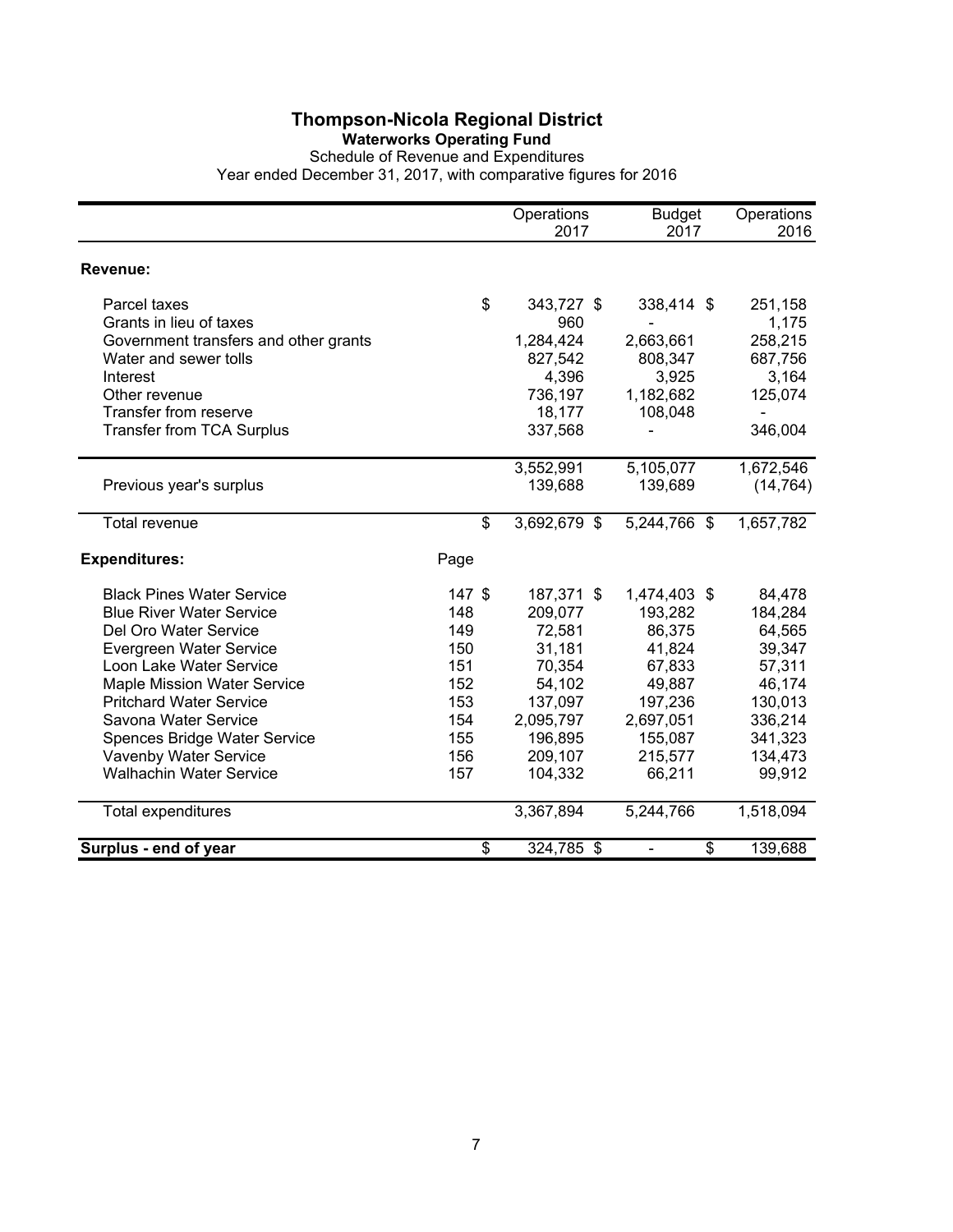#### **Sewerage Capital Fund**

Statement of Financial Position Year ended December 31, 2017, with comparative figures for 2016

|                                                 | 2017                          | 2016                 |
|-------------------------------------------------|-------------------------------|----------------------|
| <b>Assets</b>                                   |                               |                      |
| Due from other funds<br>Tangible capital assets | \$<br>250,194 \$<br>2,212,355 | 263,102<br>2,260,283 |
|                                                 | \$<br>2,462,549<br>\$         | 2,523,385            |
| <b>Liabilities</b>                              |                               |                      |
| Long-term debt                                  | \$<br>101,678 \$              | 134,336              |
| Reserves<br>Surplus at end of year              | 250,194<br>2,110,677          | 263,102<br>2,125,947 |
|                                                 | \$<br>2,462,549<br>S          | 2,523,385            |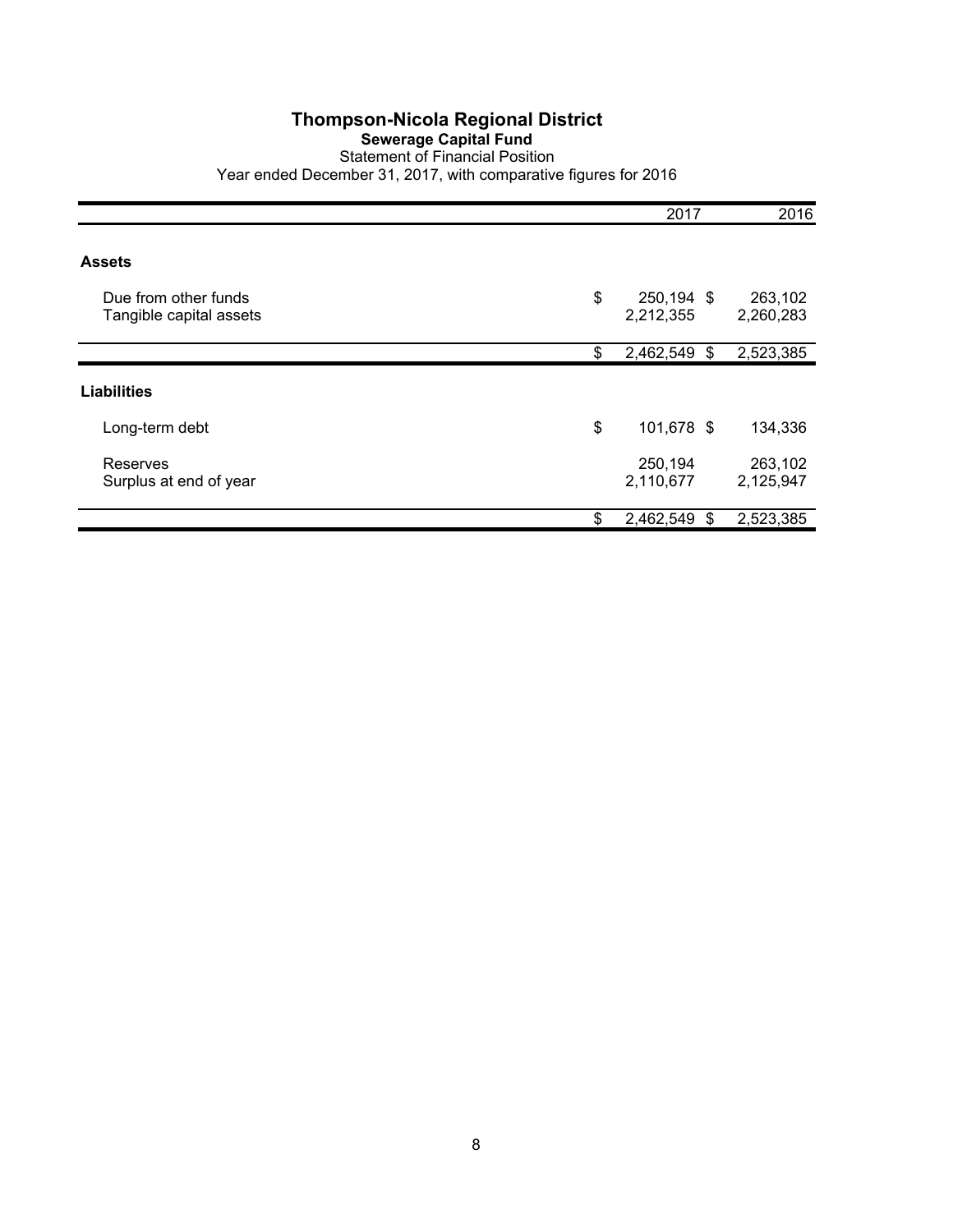#### **Thompson-Nicola Regional District Sewerage Capital Fund** Statement of Changes in Equity Year ended December 31, 2017, with comparative figures for 2016

|                                     | Operations<br>2017 | Operations<br>2016 |
|-------------------------------------|--------------------|--------------------|
|                                     |                    |                    |
| <b>Balance at beginning of year</b> | \$<br>2,125,947 \$ | 1,763,826          |
| Change in Tangible Capital Assets:  |                    |                    |
| Acquisitions of capital assets      | 71.776             | 436,494            |
| Amortization of capital assets      | (119,704)          | (113,260)          |
|                                     | 2,078,019          | 2,087,060          |
| Redemption of long term debt:       |                    |                    |
| TNRD debt: principal payments       | 16,339             | 19,363             |
| TNRD debt: actuarial adjustment     | 16,319             | 19.524             |
|                                     |                    |                    |
| Balance at end of year              | \$<br>2,110,677    | 2,125,947          |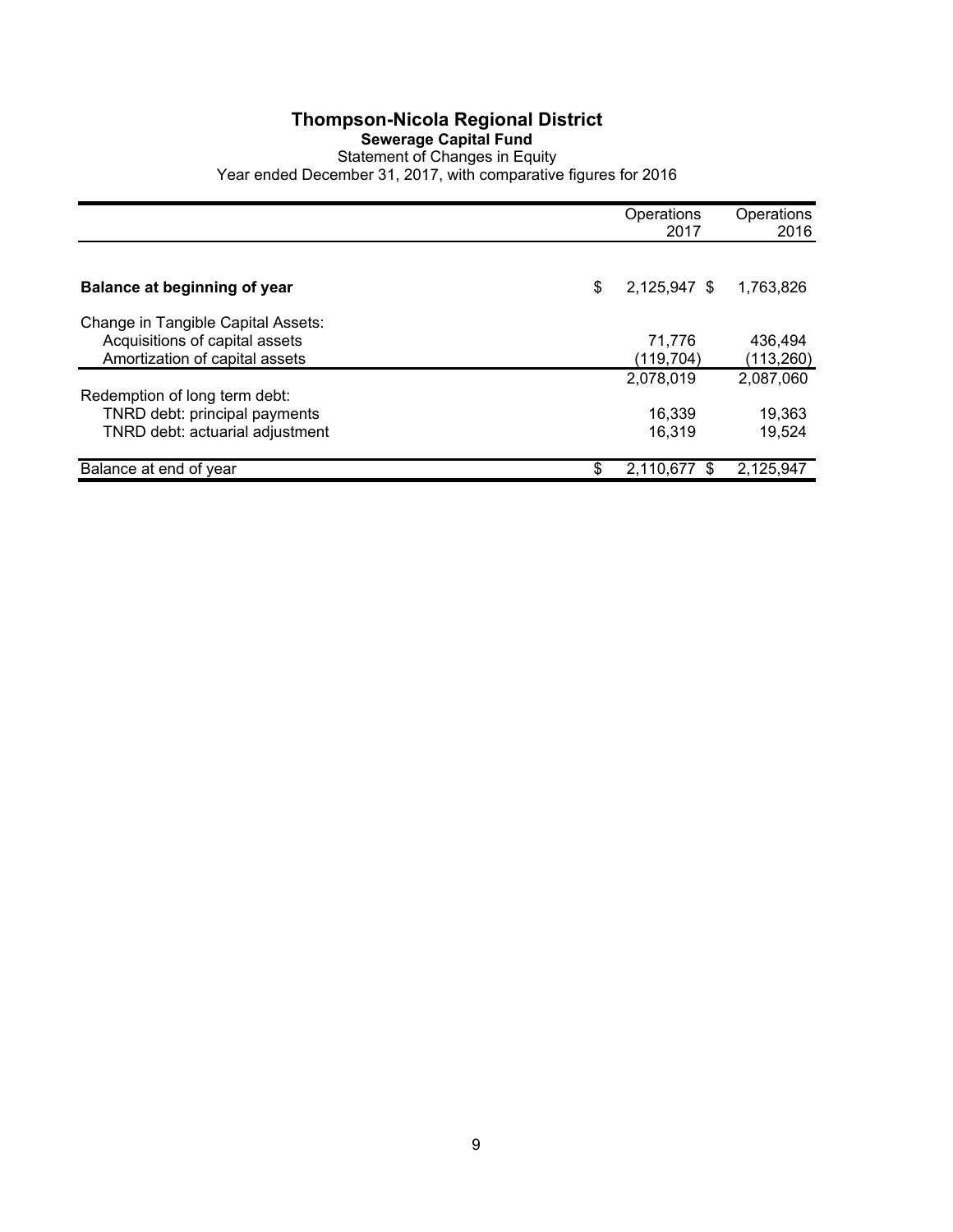#### **Sewerage Operating Fund**

#### Statement of Financial Position Year ended December 31, 2017, with comparative figures for 2016

|                                                                                               | 2017                                | 2016                       |
|-----------------------------------------------------------------------------------------------|-------------------------------------|----------------------------|
| <b>Assets</b>                                                                                 |                                     |                            |
| Accounts receivable<br>Debt reserve funds - Municipal Finance Authority<br>Due to other funds | \$<br>17,945 \$<br>27,263<br>93,953 | 20,476<br>28,446<br>88,979 |
|                                                                                               | \$<br>139,161<br>\$                 | 137,901                    |
| <b>Liabilities</b>                                                                            |                                     |                            |
| Accounts payable and accrued liabilities<br>Debenture debt - Municipal Finance Authority      | \$<br>815 \$<br>27,263              | 999<br>28,446              |
|                                                                                               | 28,078                              | 29,445                     |
| Surplus at end of year                                                                        | 111,083                             | 108,456                    |
|                                                                                               | \$<br>139,161<br>\$                 | 137,901                    |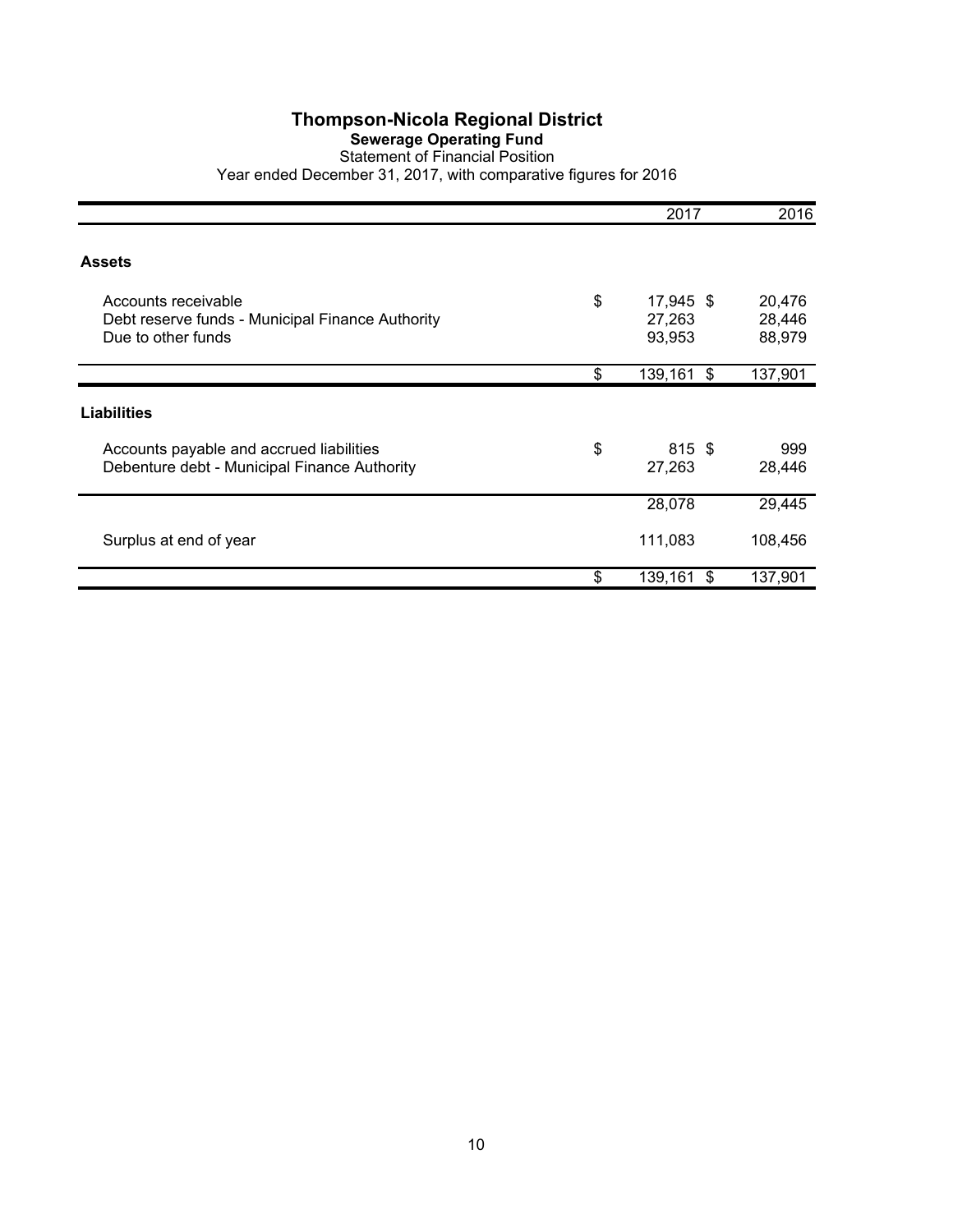#### **Sewerage Operating Fund**

Schedule of Revenue and Expenditures Year ended December 31, 2017, with comparative figures for 2016

|                                       |        | Operations<br>2017 | <b>Budget</b><br>2017 | Operations<br>2016 |
|---------------------------------------|--------|--------------------|-----------------------|--------------------|
|                                       |        |                    |                       |                    |
| Revenue:                              |        |                    |                       |                    |
| Tax requisition                       | \$     | 10,749 \$          | 10,749 \$             | 1,441              |
| Parcel taxes                          |        | 139,374            | 139,200               | 126,440            |
| Government transfers and other grants |        | 91,109             | 214,459               | 290,448            |
| Water and sewer tolls                 |        | 121,643            | 117,936               | 150,955            |
| Disposal fees                         |        | 13,260             | 15,000                | 7,200              |
| Interest                              |        | 2,542              | 1,900                 | 3,289              |
| Other revenue                         |        | 871                | 25,000                | 27,389             |
| <b>Transfer from reserve</b>          |        | 15,450             | 28,110                |                    |
| <b>Transfer from TCA Surplus</b>      |        | 119,704            |                       | 113,260            |
|                                       |        | 514,702            | 552,354               | 720,422            |
| Previous year's surplus               |        | 108,455            | 108,454               | 252,257            |
| Total revenue                         | \$     | 623,157 \$         | 660,808 \$            | 972,679            |
| <b>Expenditures:</b>                  | Page   |                    |                       |                    |
| Paul Lake Sewer System                | 159 \$ | 107,151 \$         | 133,226 \$            | 105,706            |
| <b>Pritchard Sewer System</b>         | 160    | 357,540            | 424,309               | 698,201            |
| Septage Disposal Service Area A       | 161    | 46,519             | 61,130                | 58,325             |
| Septage Disposal Service Area B       | 162    | 714                | 25,753                | 1,842              |
| Septage Disposal Service Area O       | 163    | 150                | 16,390                | 150                |
| Total expenditures                    |        | 512,074            | 660,808               | 864,224            |
| Surplus - end of year                 | \$     | 111,083 \$         | \$                    | 108,455            |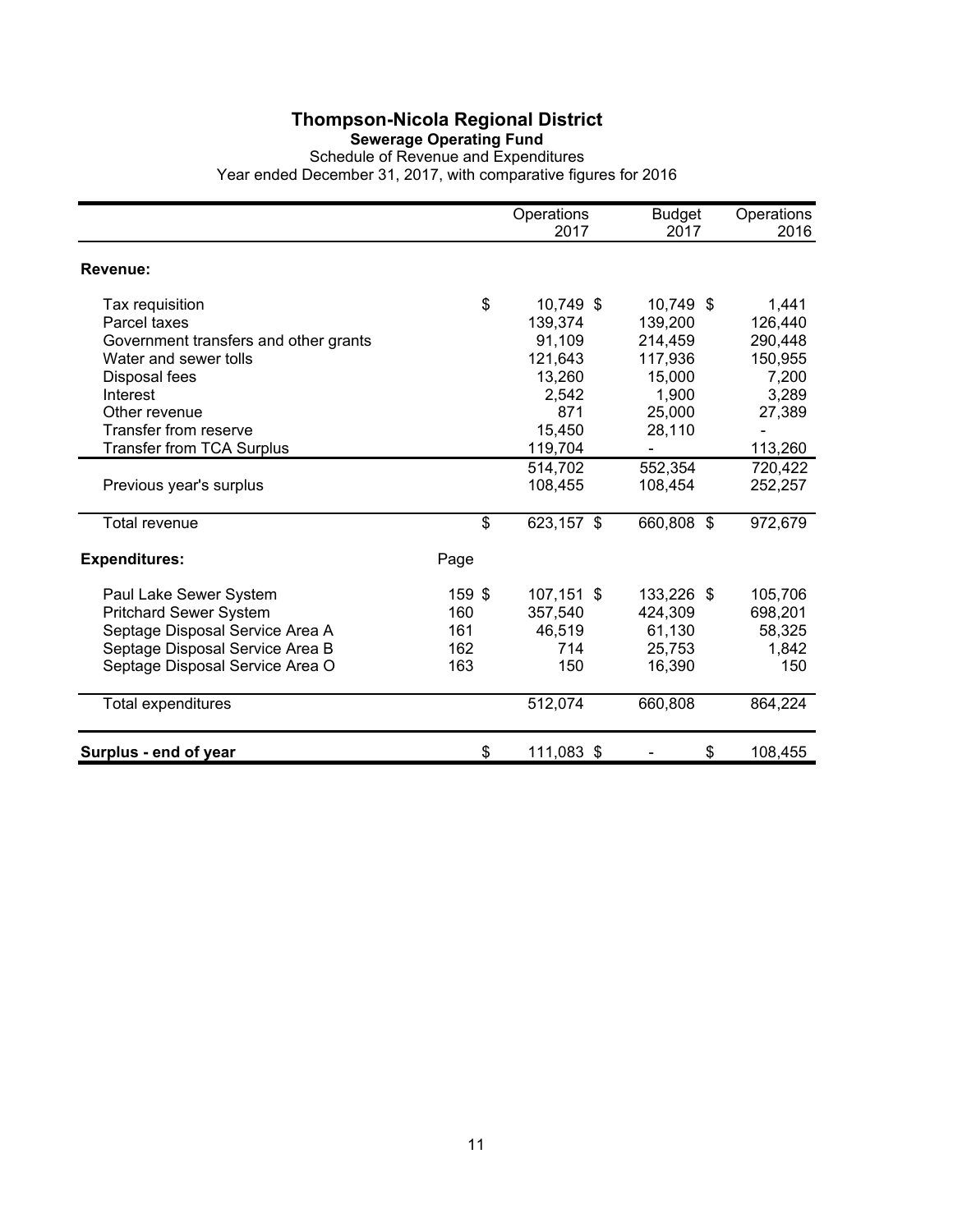#### **Thompson-Nicola Regional District Utilities Capital Fund** Statement of Financial Position Year ended December 31, 2017, with comparative figures for 2016

|                        | 2017           | 2016           |
|------------------------|----------------|----------------|
| <b>Assets</b>          | \$<br>\$       | $\blacksquare$ |
| <b>Liabilities</b>     |                |                |
| Long-term debt         | \$<br>5,335 \$ | 10,465         |
| Deficit at end of year | (5, 335)       | (10, 465)      |
|                        | \$<br>\$       |                |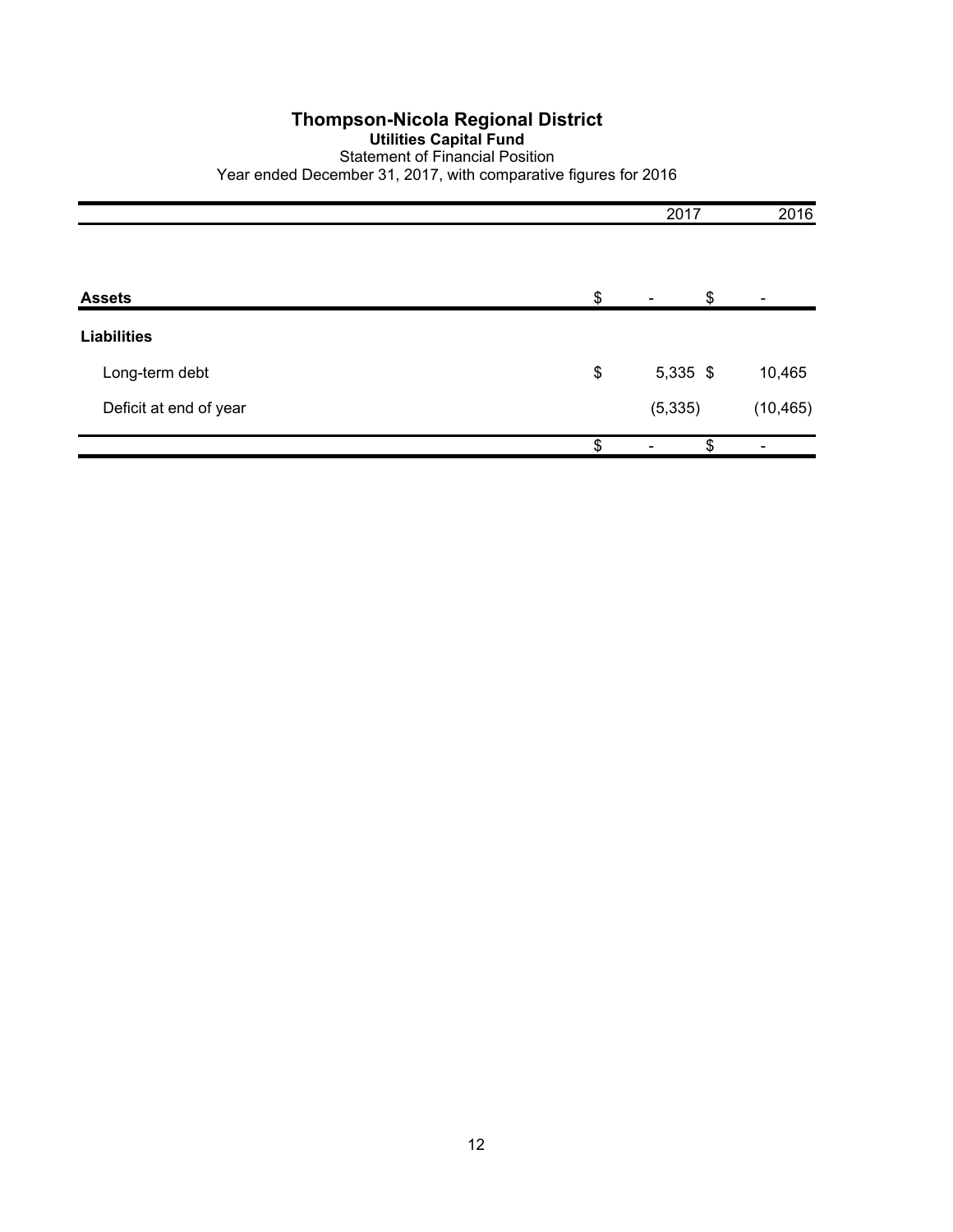#### **Thompson-Nicola Regional District Utilities Capital Fund** Statement of Changes in Equity Year ended December 31, 2017, with comparative figures for 2016

|                                    | Operations<br>2017   | Operations<br>2016 |
|------------------------------------|----------------------|--------------------|
|                                    |                      |                    |
| Balance at beginning of year       | \$<br>$(10, 465)$ \$ | (15, 397)          |
| Change in Tangible Capital Assets: |                      |                    |
|                                    | (10, 465)            | (15, 397)          |
| Redemption of long term debt:      |                      |                    |
| TNRD debt: principal payments      | 3,748                | 3,748              |
| TNRD debt: actuarial adjustment    | 1,382                | 1,184              |
| Balance at end of year             | \$<br>$(5,335)$ \$   | (10,465)           |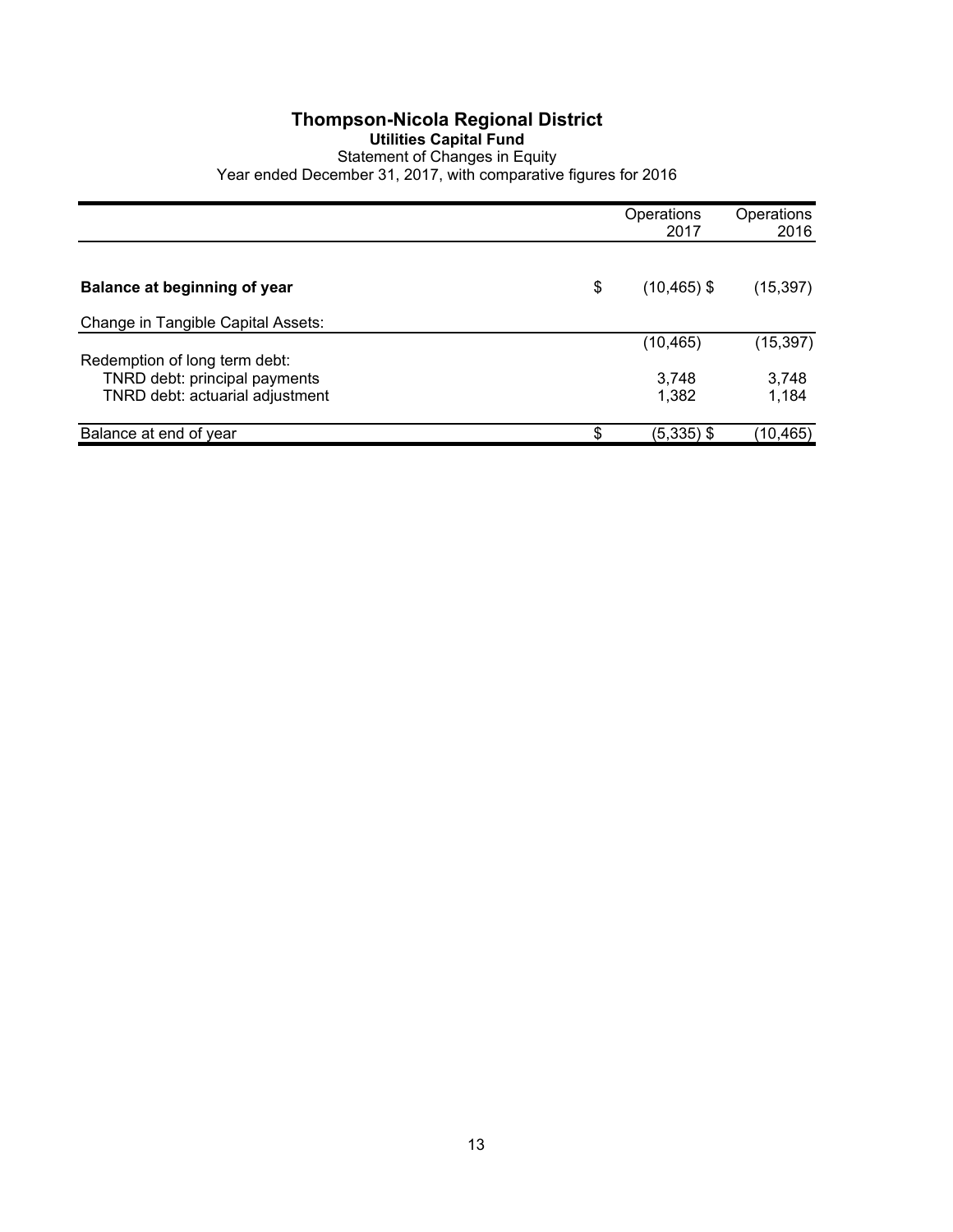#### **Utilities Operating Fund**

Statement of Financial Position Year ended December 31, 2017, with comparative figures for 2016

|                                                                                          | 2017                    | 2016         |
|------------------------------------------------------------------------------------------|-------------------------|--------------|
| <b>Assets</b>                                                                            |                         |              |
| Debt reserve funds - Municipal Finance Authority<br>Due from other funds                 | \$<br>$3,178$ \$<br>263 | 3,167<br>262 |
|                                                                                          | \$<br>\$<br>3,441       | 3,429        |
| <b>Liabilities</b>                                                                       |                         |              |
| Accounts payable and accrued liabilities<br>Debenture debt - Municipal Finance Authority | \$<br>$261$ \$<br>3,178 | 261<br>3,167 |
|                                                                                          | 3,439                   | 3,428        |
| Surplus at end of year                                                                   | $\overline{2}$          | 1            |
|                                                                                          | \$<br>3,441<br>\$       | 3,429        |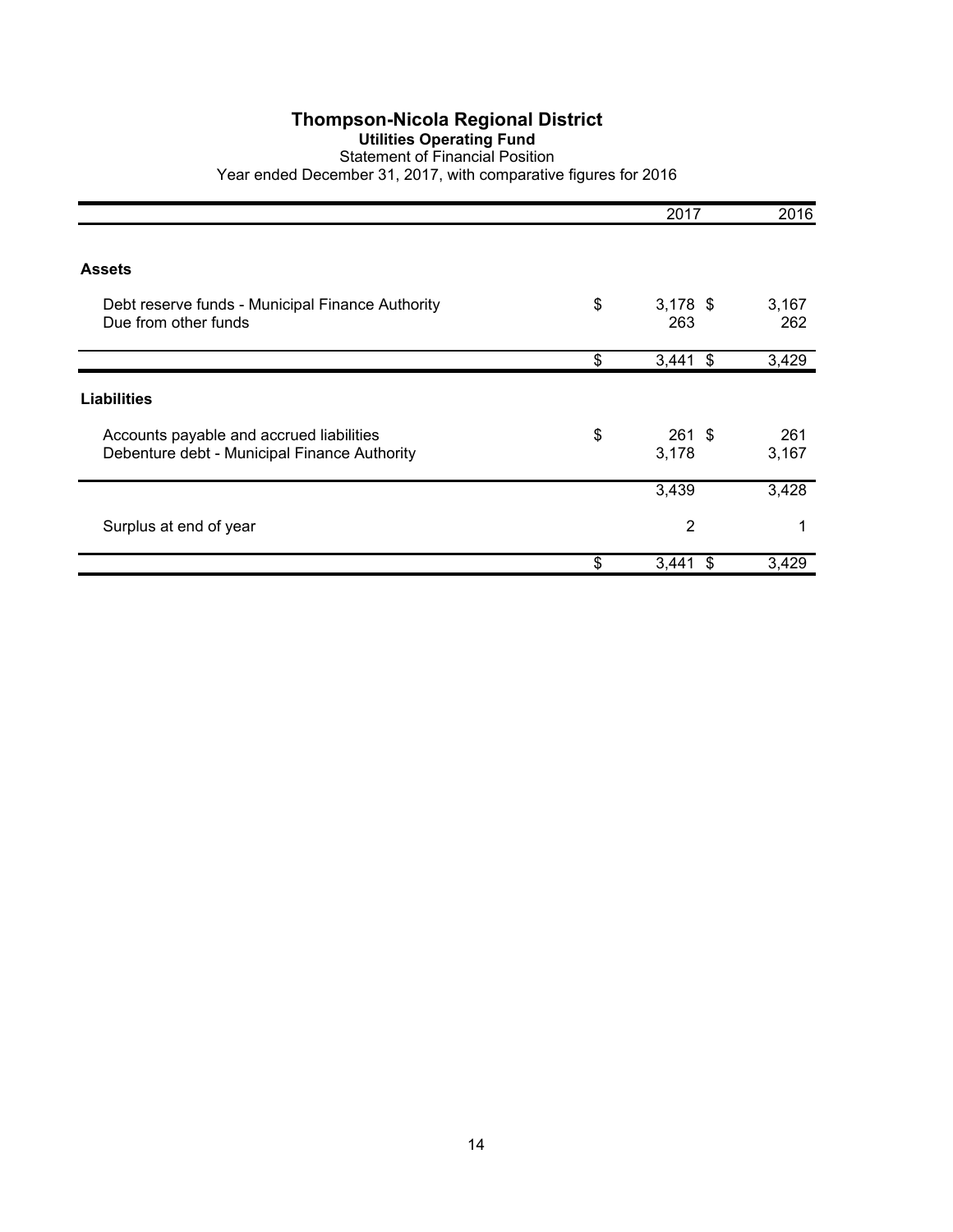#### **Thompson-Nicola Regional District Utilities Operating Fund Telephone and Hydro Utility Service Within a Portion of "J"** Schedule of Revenue and Expenditures Year ended December 31, 2017, with comparative figures for 2016

|                                             | Operations<br>2017   | <b>Budget</b><br>2017 | Operations<br>2016 |
|---------------------------------------------|----------------------|-----------------------|--------------------|
| Revenue:                                    |                      |                       |                    |
| Tax requisition<br>Previous year's surplus  | \$<br>$6,248$ \$     | $6,248$ \$            | 6,248              |
| Total revenue                               | 6,249                | 6,248                 | 6,249              |
| <b>Expenditures:</b>                        |                      |                       |                    |
| Administration charge<br>Debenture payments | 182<br>6,065         | 182<br>6,066          | 182<br>6,066       |
| Total expenditures                          | 6,247                | 6,248                 | 6,248              |
| Surplus - end of year                       | \$<br>2 <sup>3</sup> | \$                    |                    |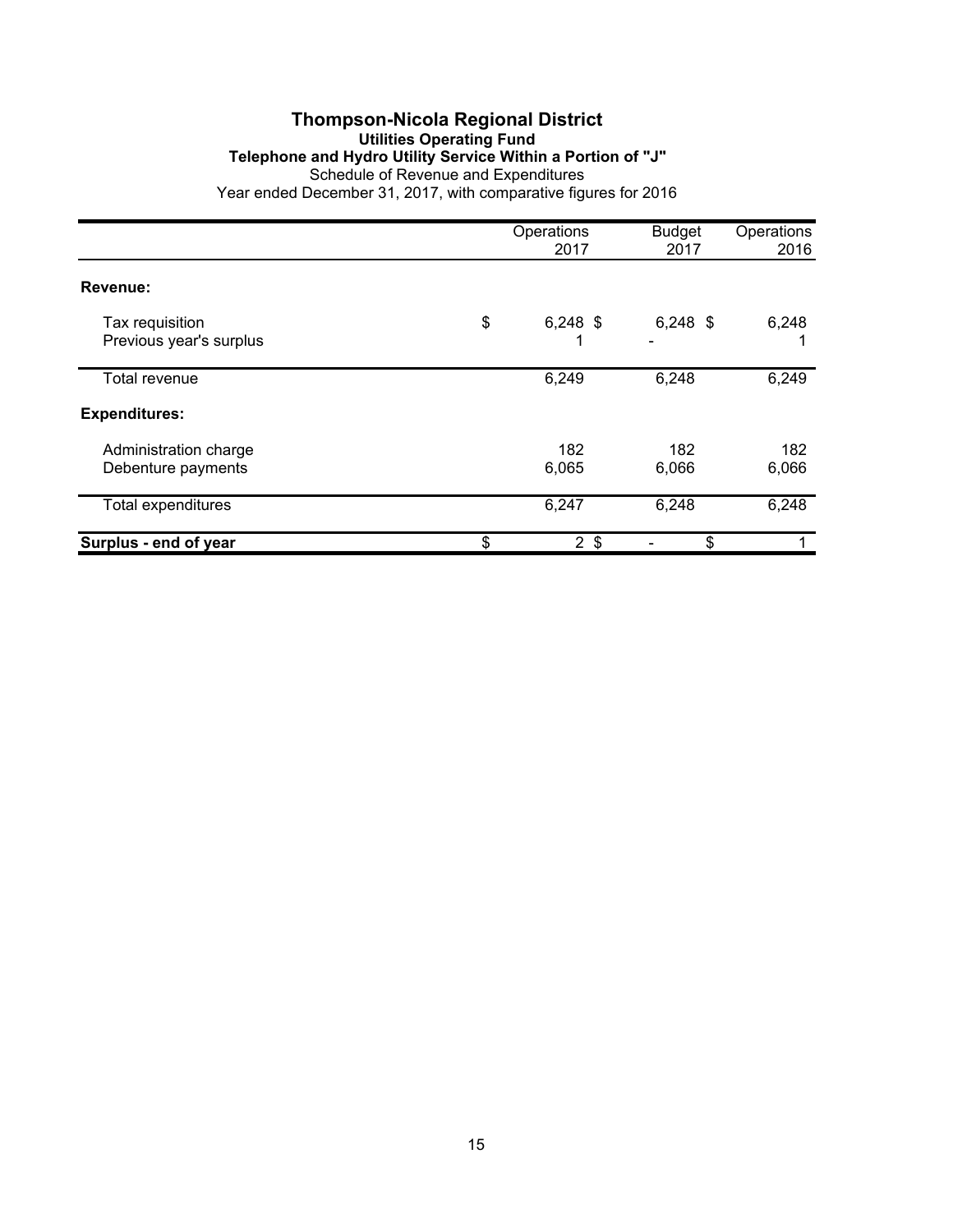#### **Thompson-Nicola Regional District General Capital Fund** Statement of Financial Position Year ended December 31, 2017, with comparative figures for 2016

|                                                                               | 2017                                  | 2016                                  |
|-------------------------------------------------------------------------------|---------------------------------------|---------------------------------------|
| Assets                                                                        |                                       |                                       |
| Due from local governments<br>Due from other funds<br>Tangible capital assets | \$121,369,949<br>18,189<br>36,274,109 | \$132,587,517<br>18,189<br>36,917,402 |
|                                                                               | \$157,662,247                         | \$169,523,108                         |
| <b>Liabilities</b>                                                            |                                       |                                       |
| Short-term debt<br>Debenture debt - Municipal Finance Authority               | \$<br>102,680 \$<br>121,369,949       | 113,978<br>132,587,517                |
|                                                                               | 121,472,629                           | 132,701,495                           |
| Equity in fixed assets                                                        | 36,189,618                            | 36,821,613                            |
|                                                                               | \$157,662,247                         | \$169,523,108                         |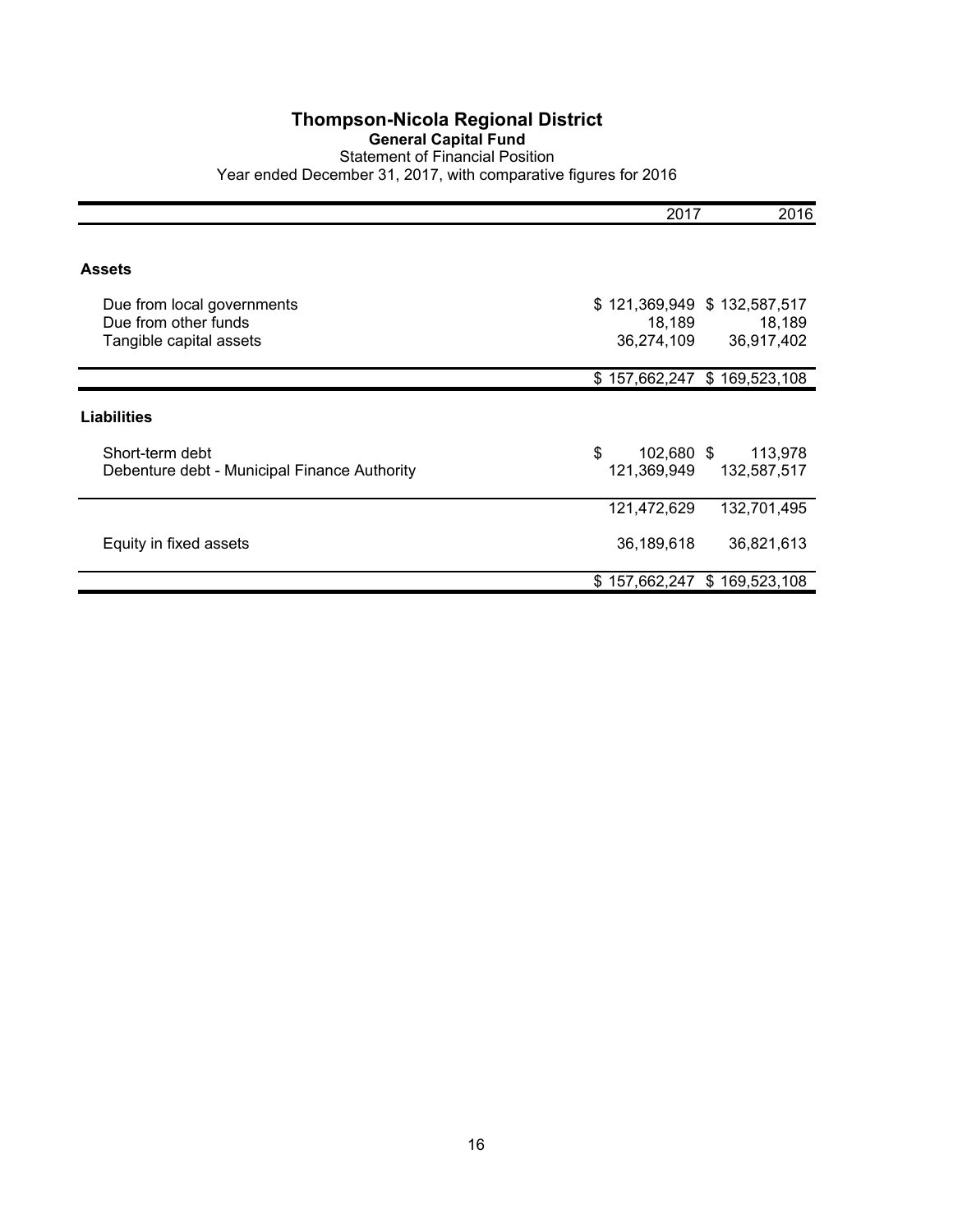#### **Thompson-Nicola Regional District General Capital Fund** Statement of Changes in Equity Year ended December 31, 2017, with comparative figures for 2016

|                                                                 | Operations<br>2017             | Operations<br>2016       |
|-----------------------------------------------------------------|--------------------------------|--------------------------|
|                                                                 |                                |                          |
| Balance at beginning of year                                    | \$<br>36,821,613 \$ 37,262,827 |                          |
| Change in Tangible Capital Assets:                              |                                |                          |
| Acquisitions of capital assets                                  | 1,956,821                      | 2,073,456                |
| Disposal of capital assets<br>Amortization of capital assets    | (2,600,114)                    | (38, 537)<br>(2,535,778) |
|                                                                 | 36,178,320                     | 36,761,968               |
| Redemption of long term debt:                                   |                                |                          |
| TNRD debt: principal payments                                   | 11,298                         | 7,578                    |
|                                                                 |                                |                          |
| Change in other liabilities:<br>Obligations under capital lease |                                | 173,623                  |
| Short-term debt                                                 |                                | (121, 556)               |
|                                                                 |                                |                          |
| Balance at end of year                                          | \$<br>36,189,618 \$            | 36,821,613               |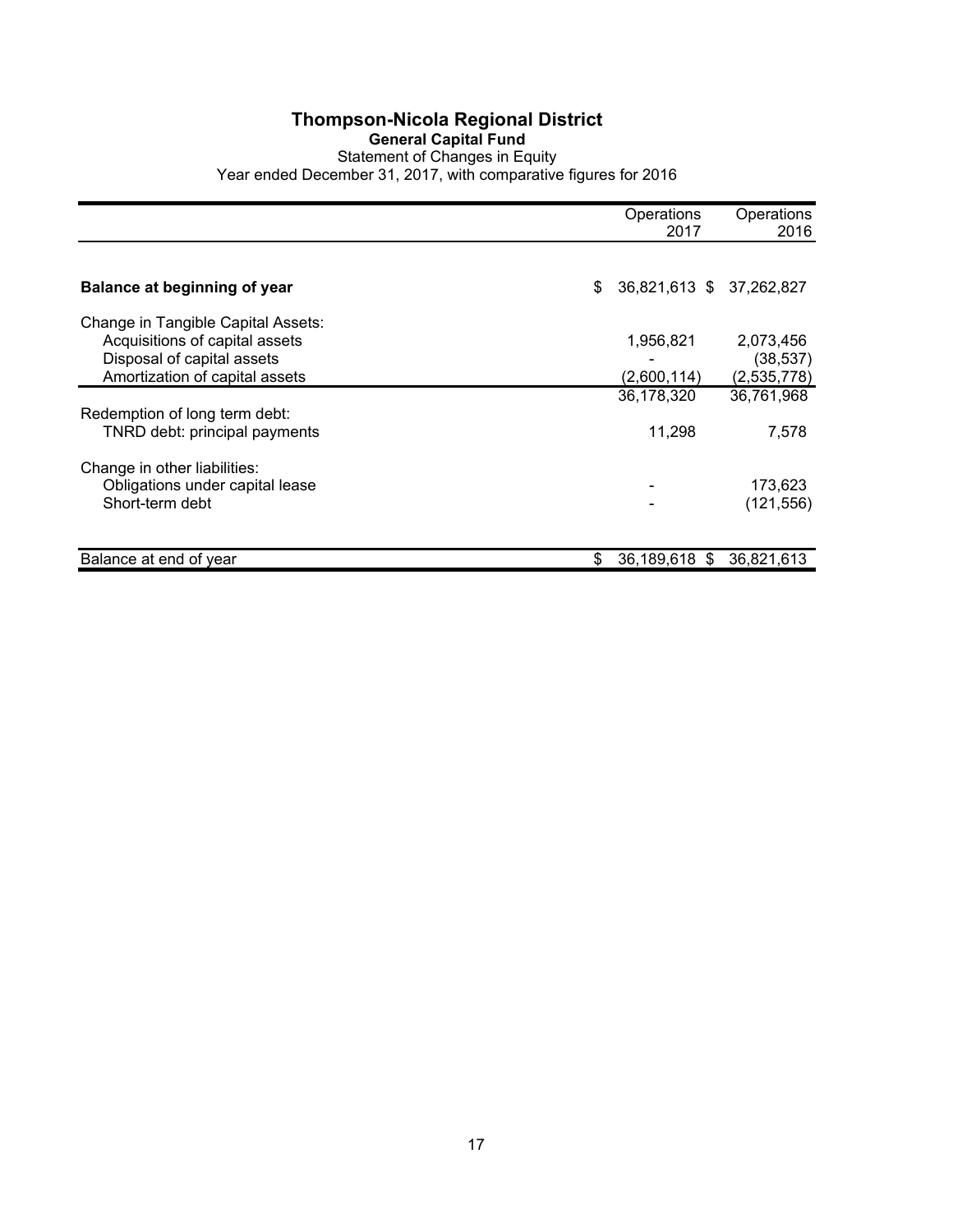#### **General Operating Fund**

Statement of Financial Position Year ended December 31, 2017, with comparative figures for 2016

|                                          | 2017                | 2016       |
|------------------------------------------|---------------------|------------|
|                                          |                     |            |
| <b>Assets</b>                            |                     |            |
| Cash and cash equivalents                | \$<br>33,172,344 \$ | 34,373,698 |
| Accounts receivable                      | 5,412,015           | 1,056,934  |
| Prepaid expenses                         | 139,487             | 94,746     |
| Due from other funds                     | 622,641             | 189,910    |
| MFA debt reserve funds                   | 8,077,333           | 8,411,320  |
|                                          | \$<br>47,423,820 \$ | 44,126,608 |
|                                          |                     |            |
| <b>Liabilities</b>                       |                     |            |
| Accounts payable and accrued liabilities | \$<br>2,492,627 \$  | 2,472,217  |
| Accrued employee liabilities             | 611,443             | 544,200    |
| Deferred revenue                         | 4,375,552           | 4,114,691  |
| Due to other funds                       | 927,246             | 1,152,004  |
| Landfill remediation liability           | 5,461,528           | 4,097,353  |
| Member municipalities - debt reserves    | 8,077,333           | 8,411,320  |
|                                          | 21,945,729          | 20,791,785 |
| Surplus at end of year                   | 8,582,145           | 7,880,380  |
| Capital reserves                         | 3,752,379           | 4,253,857  |
| Insurance deductible reserves            | 11,560              | 11,449     |
| Operating reserves                       | 13,132,007          | 11,189,137 |
|                                          | \$<br>47,423,820 \$ | 44,126,608 |
|                                          |                     |            |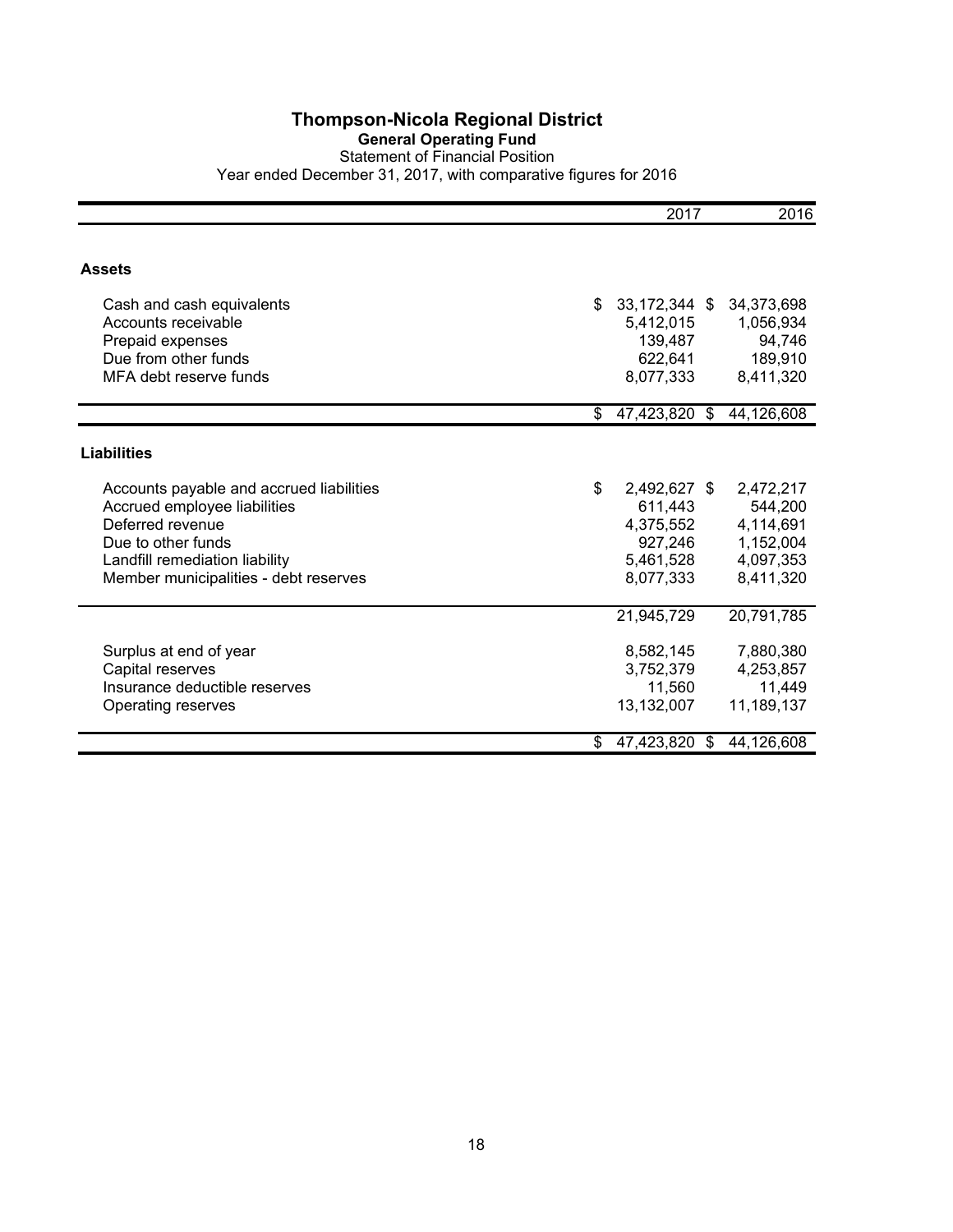#### **General Operating Fund**

Schedule of Revenue and Expenditures Year ended December 31, 2017, with comparative figures for 2016

|                                                                                                                                                                                                      | Operations<br>2017                                                                                     | <b>Budget</b><br>2017                                                                            | Operations<br>2016                                                                            |
|------------------------------------------------------------------------------------------------------------------------------------------------------------------------------------------------------|--------------------------------------------------------------------------------------------------------|--------------------------------------------------------------------------------------------------|-----------------------------------------------------------------------------------------------|
| Revenue:                                                                                                                                                                                             |                                                                                                        |                                                                                                  |                                                                                               |
| Tax requisition<br>Grants in lieu of taxes<br>Government transfers and other grants<br>Sale of services<br>Administration charges to functions<br>Interest<br>Other revenue<br>Transfer from reserve | \$<br>23,840,029 \$<br>181,193<br>4,632,183<br>3,149,809<br>665,691<br>437.919<br>2,215,012<br>812,250 | 23,840,029 \$<br>111,155<br>2,119,760<br>3,048,550<br>625,922<br>115,450<br>1,529,615<br>871,700 | 23,719,343<br>169,227<br>2,367,852<br>2,888,902<br>605,503<br>340.034<br>1,671,160<br>256,756 |
| Transfer from TCA Surplus                                                                                                                                                                            | 2,600,114                                                                                              |                                                                                                  | 2,535,778                                                                                     |
| Member municipalities MFA debt repayments                                                                                                                                                            | 38,534,200<br>14,238,328                                                                               | 32,262,181                                                                                       | 34,554,555<br>13,017,589                                                                      |
| Previous year's surplus                                                                                                                                                                              | 52,772,528<br>7,880,380                                                                                | 32,262,181<br>7,880,377                                                                          | 47,572,144<br>8,009,663                                                                       |
| Total revenue                                                                                                                                                                                        | \$<br>60.652.908<br>S                                                                                  | 40,142,558<br>S                                                                                  | 55,581,807                                                                                    |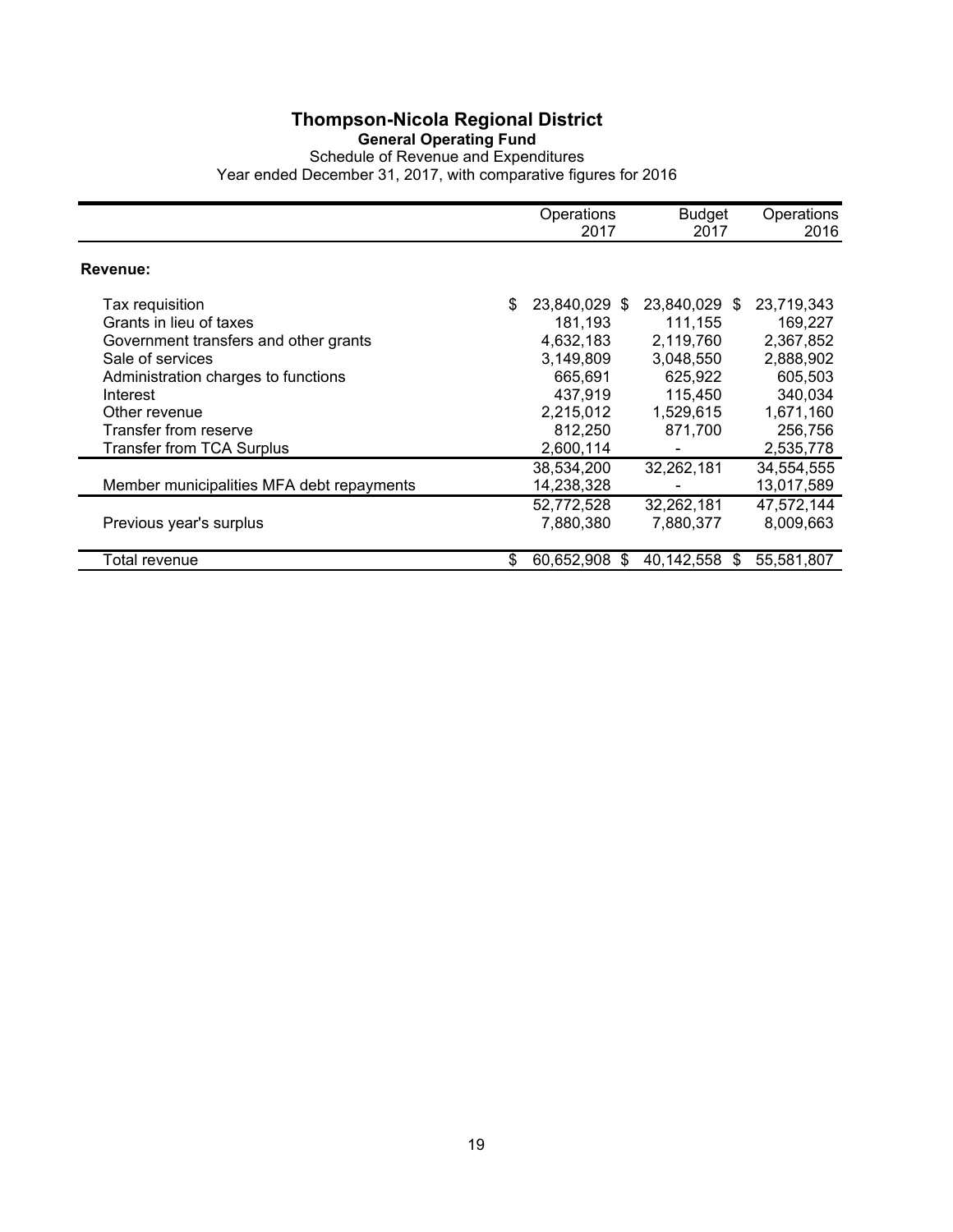**General Operating Fund**

Schedule of Revenue and Expenditures Year ended December 31, 2017, with comparative figures for 2016

|                                              |                 | Operations   | <b>Budget</b> | Operations |
|----------------------------------------------|-----------------|--------------|---------------|------------|
|                                              |                 | 2017         | 2017          | 2016       |
|                                              |                 |              |               |            |
| <b>Expenditures:</b>                         | Page            |              |               |            |
| <b>General Government Services</b>           |                 |              |               |            |
| Legislative and Administration               | $24 \text{ } $$ | 5,600,082 \$ | 6,259,310 \$  | 5,554,184  |
| Electoral Area Administration                | 26              | 584,386      | 650,606       | 561,628    |
| <b>Protective Services</b>                   |                 |              |               |            |
| <b>Fire Protection</b>                       | 27              | 1,837,846    | 1,716,145     | 1,424,280  |
| <b>Rescue Services</b>                       | 45              | 850,881      | 928,256       | 834,926    |
| Dangerous Dog Control                        | 51              | 15,829       | 144,270       | 17,092     |
| <b>Emergency Preparedness Program</b>        | 52              | 3,163,954    | 702,030       | 170,375    |
| <b>Building Standards</b>                    | 53              | 863,088      | 975,736       | 832,362    |
| <b>Transportation Services</b>               |                 |              |               |            |
| <b>Street Lighting</b>                       | 54              | 37,886       | 58,821        | 41,698     |
| Yellowhead Highway Association               | 63              |              |               |            |
| <b>Transit Services</b>                      | 64              | 74,248       | 74,247        | 74,940     |
| <b>Environmental Health Services</b>         |                 |              |               |            |
| Solid Waste Management                       | 68              | 11,560,046   | 13,247,082    | 11,467,627 |
| Solid Waste Management Plan Review           | 69              | 182,129      | 225,000       | 1,073      |
| <b>Noxious Weed Control</b>                  | 70              | 326,025      | 292,772       | 266,264    |
| Mosquito Control                             | 71              | 455,388      | 577,045       | 475,212    |
| <b>Alternative Waste Collection Services</b> | 76              | 457,030      | 425,229       | 532,540    |
| Public Health and Welfare                    | 81              | 101,670      | 185,542       | 105,801    |
| <b>Environmental Development</b>             |                 |              |               |            |
| <b>Environmental Planning and Zoning</b>     | 88              | 1,081,995    | 1,446,188     | 1,088,210  |
| <b>Regional Development Commission</b>       | 89              | 321,619      | 336,314       | 296,238    |
| <b>Economic Development and Tourism</b>      | 92              | 209,198      | 610,598       | 292,376    |
| Promotion                                    |                 |              |               |            |
| <b>Gold Country Communities</b>              | 103             | 76,535       | 87,035        | 73,130     |
| <b>Recreational And Cultural Services</b>    |                 |              |               |            |
| Nicola Valley Aquatic Centre                 | 104             | 186,755      | 185,622       | 263,154    |
| North Thompson Sportsplex                    | 105             | 164,991      | 189,491       | 197,818    |
| <b>Regional Parks</b>                        | 106             | 48,417       | 255,200       | 33,992     |
| <b>Community Parks</b>                       | 107             | 499,703      | 658,355       | 728,351    |
| <b>Community Halls</b>                       | 115             | 204,094      | 218,570       | 597,423    |
| Recreation                                   | 123             | 758,228      | 785,839       | 218,744    |
| <b>Crime Prevention Programs</b>             | 136             | 20,600       | 20,600        | 20,600     |
| <b>Television</b>                            | 137             | 25,618       | 27,592        | 31,417     |
| Thompson-Nicola Regional District Library    | 144             | 8,111,195    | 8,846,064     | 8,472,383  |
| System                                       |                 |              |               |            |
| Nicola Valley Archives                       | 145             | 12,999       |               | 10,000     |
|                                              |                 |              | 12,999        |            |
| Total expenditures                           |                 | 37,832,435   | 40,142,558    | 34,683,838 |
| Member municipalities MFA debt repayments    |                 | 14,238,328   |               | 13,017,589 |
| Surplus - end of year                        | \$              | 8,582,145 \$ | \$            | 7,880,380  |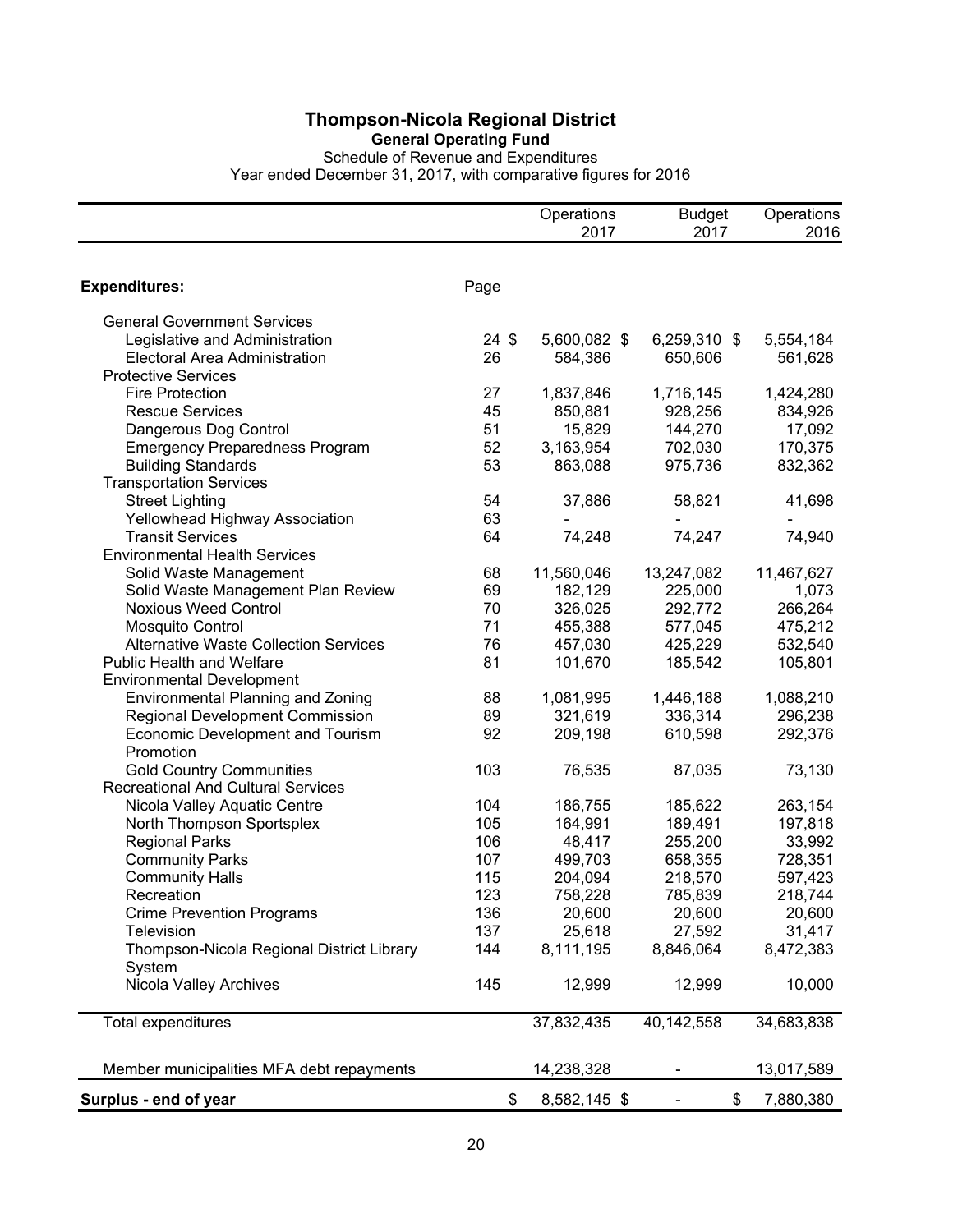**General Operating Fund**

Schedules of Revenue and Expenditures Index Year ended December 31, 2017, with comparative figures for 2016

| Executive and Legislative, Administrative and Administration Building<br>Electoral Area Administration - Utilities                                                                                                                                                                                                                                                                                                                                                                                                                                                                                                                                                                                                                                                                                                                                                             | Page 24<br>Page 26            |
|--------------------------------------------------------------------------------------------------------------------------------------------------------------------------------------------------------------------------------------------------------------------------------------------------------------------------------------------------------------------------------------------------------------------------------------------------------------------------------------------------------------------------------------------------------------------------------------------------------------------------------------------------------------------------------------------------------------------------------------------------------------------------------------------------------------------------------------------------------------------------------|-------------------------------|
| Fire Protection: (Summary)<br>Local Service Area of E (Clinton)<br>Page 28<br>Local Service Area of E (Loon Lake)<br>Page 29<br>Page 30<br>Specified Area P (Paul Lake)<br>Specified Area P (Whitecroft)<br>Page 31<br>Local Service Area of L (VLA Flats)<br>Page 32<br>Local Service Area of L and P (Pritchard)<br>Page 33<br>Local Service Area of O (Little Fort)<br>Page 34<br>Local Service Area of P (McLure)<br>Page 35<br>Specified Area of A (Blackpool)<br>Page 36<br>Specified Area of A and B (Vavenby)<br>Page 37<br>Specified Area of I (Ashcroft)<br>Page 38<br>Specified Area of J and M (Mamit Lake)<br>Page 39<br>Specified Area of M and N (Merritt)<br>Page 40<br>Specified Area of O (Barriere)<br>Page 41<br>Specified Area of E (South Green Lake)<br>Page 42<br>Specified Area of E (70 Mile)<br>Page 43<br>Specified Area of J (Tobiano)<br>Page 44 | Page 27                       |
| Rescue Services: (Summary)<br>E - 911 Service<br>Page 46<br>Search and Rescue<br>Page 47<br>Page 48<br>Highway Rescue: Areas A and B<br>Page 49<br>Search and Rescue: Areas A, B, O, Clearwater and Barriere<br>Page 50<br><b>Westwold First Responders</b>                                                                                                                                                                                                                                                                                                                                                                                                                                                                                                                                                                                                                    | Page 45                       |
| Dangerous Dog Control<br><b>Emergency Preparedness Program</b><br><b>Building Standards</b>                                                                                                                                                                                                                                                                                                                                                                                                                                                                                                                                                                                                                                                                                                                                                                                    | Page 51<br>Page 52<br>Page 53 |
| Street Lighting: (Summary)<br>Critical Intersections (except Areas B and E)<br>Page 55<br>Specified Area of A (Blackpool)<br>Page 56<br>Specified Area of A (Vavenby)<br>Page 57<br>Specified Area of B (Avola)<br>Page 58<br>Specified Area of J (Tobiano)<br>Page 59<br>Specified Area of N (Coldwater Road)<br>Page 60<br>Specified Area of P (Pritchard)<br>Page 61<br>Specified Area of P (Whitecroft Village)<br>Page 62                                                                                                                                                                                                                                                                                                                                                                                                                                                 | Page 54                       |
| Yellowhead Highway Association                                                                                                                                                                                                                                                                                                                                                                                                                                                                                                                                                                                                                                                                                                                                                                                                                                                 | Page 63                       |
| Transit Services: (Summary)<br>Electoral Area A<br>Page 65<br>Specified Area of M (Lower Nicola)<br>Page 66<br>Specified Areas of A, B and O (Valley Connector)<br>Page 67                                                                                                                                                                                                                                                                                                                                                                                                                                                                                                                                                                                                                                                                                                     | Page 64                       |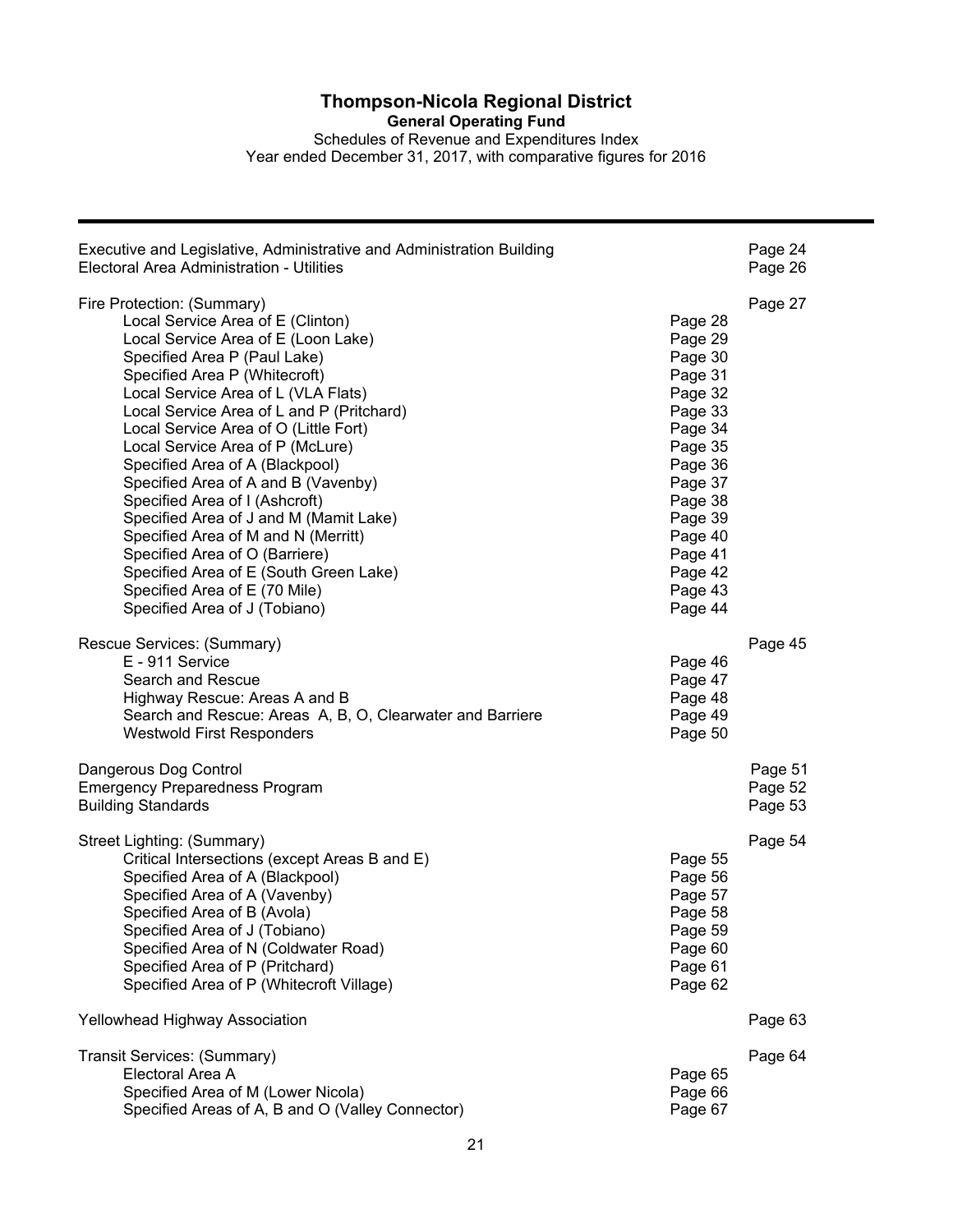**General Operating Fund**

Schedules of Revenue and Expenditures Index Year ended December 31, 2017, with comparative figures for 2016

| Solid Waste Management                                                                                                                                                                                                                                                            |                                                                                                               | Page 68  |
|-----------------------------------------------------------------------------------------------------------------------------------------------------------------------------------------------------------------------------------------------------------------------------------|---------------------------------------------------------------------------------------------------------------|----------|
| Solid Waste Management Plan Review                                                                                                                                                                                                                                                |                                                                                                               | Page 69  |
| <b>Noxious Weed Control</b>                                                                                                                                                                                                                                                       |                                                                                                               | Page 70  |
| Mosquito Control: (Summary)<br>Electoral Area O, a Specified Area of P and Barriere<br>Extended Service of Area A and Clearwater<br>Electoral Area M & N (Nicola Valley)<br>Kamloops, Chase, Logan Lake and Areas J and L and a Specified Area of P                               | Page 72<br>Page 73<br>Page 74<br>Page 75                                                                      | Page 71  |
| Alternative Waste Collection Services: (Summary)<br>Electoral Area B<br>Electoral Area J<br>Electoral Area P<br>Electoral Area N                                                                                                                                                  | Page 77<br>Page 78<br>Page 79<br>Page 80                                                                      | Page 76  |
| Public Health and Welfare: (Summary)<br>Electoral Area A<br>Electoral Area B<br>Electoral Area O and a Specified Area of P<br>Chase and Area L and a Specified Area of P<br>Clinton and a Specified Area of E<br><b>Thompson River Watershed</b>                                  | Page 82<br>Page 83<br>Page 84<br>Page 85<br>Page 86<br>Page 87                                                | Page 81  |
| <b>Environmental Planning and Zoning</b>                                                                                                                                                                                                                                          |                                                                                                               | Page 88  |
| Regional Development Commission: (Summary)<br><b>Film Commission</b><br>Tourism                                                                                                                                                                                                   | Page 90<br>Page 91                                                                                            | Page 89  |
| Economic Development and Tourism Promotion Grant-in-Aid: (Summary)<br>Electoral Area A<br>Electoral Area B<br>Electoral Area E<br>Electoral Area I<br>Electoral Area J<br>Electoral Area L<br>Electoral Area M<br><b>Electoral Area N</b><br>Electoral Area O<br>Electoral Area P | Page 93<br>Page 94<br>Page 95<br>Page 96<br>Page 97<br>Page 98<br>Page 99<br>Page 100<br>Page 101<br>Page 102 | Page 92  |
| Gold Country Communities Grant-in-Aid                                                                                                                                                                                                                                             |                                                                                                               | Page 103 |
| Nicola Valley Aquatic Centre Grant-in-Aid                                                                                                                                                                                                                                         |                                                                                                               | Page 104 |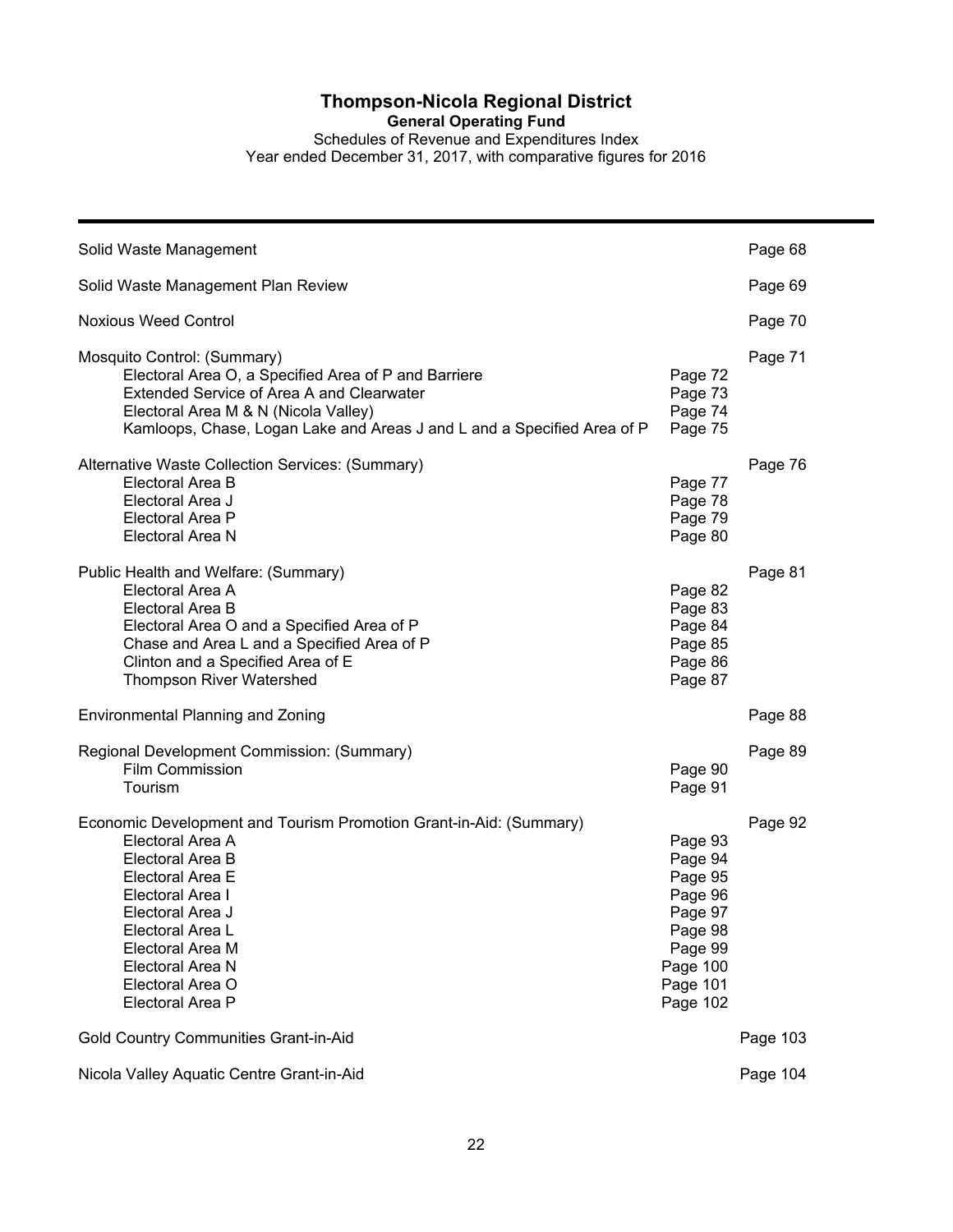**General Operating Fund**

Schedules of Revenue and Expenditures Index Year ended December 31, 2017, with comparative figures for 2016

| North Thompson Sportsplex<br><b>Regional Parks</b>                                                                                                                                                                                                                                                          |                                                                                                                                              | Page 105<br>Page 106 |
|-------------------------------------------------------------------------------------------------------------------------------------------------------------------------------------------------------------------------------------------------------------------------------------------------------------|----------------------------------------------------------------------------------------------------------------------------------------------|----------------------|
| Community Parks: (Summary)<br>Electoral Area A<br>Electoral Area B<br>Electoral Area J<br>Electoral Area L<br>Electoral Area N<br>Specified Area of J (Tobiano)<br>Electoral Area O and a Specified Area of P                                                                                               | Page 108<br>Page 109<br>Page 110<br>Page 111<br>Page 112<br>Page 113<br>Page 114                                                             | Page 107             |
| Community Halls: (Summary)<br>Electoral Area B<br>Local Service Within a Portion of Areas L and P (Pritchard)<br>Specified Areas A and B (Vavenby)<br>Specified Area of O (Little Fort)<br>Specified Area of A (Upper Clearwater)<br>Specified Area of J (Savona)<br>Specified Area of A (Blackpool)        | Page 116<br>Page 117<br>Page 118<br>Page 119<br>Page 120<br>Page 121<br>Page 122                                                             | Page 115             |
| Recreation: (Summary)<br>Electoral Area A<br>Electoral Area B<br>Electoral Area E<br>Electoral Area I<br>Electoral Area J<br>Electoral Area L<br>Electoral Area M<br>Electoral Area N<br>Electoral Area O<br>Electoral Area P<br>Specified Area of M (Lower Nicola)<br>Specified Areas of M and N (Merritt) | Page 124<br>Page 125<br>Page 126<br>Page 127<br>Page 128<br>Page 129<br>Page 130<br>Page 131<br>Page 132<br>Page 133<br>Page 134<br>Page 135 | Page 123             |
| Crime Stoppers Program                                                                                                                                                                                                                                                                                      |                                                                                                                                              | Page 136             |
| Television: (Summary)<br>Electoral Area A<br>Electoral Area B<br>Electoral Area O and a Specified Area of P<br>Lytton and a Specified Area of I<br>Specified Area of I (Spences Bridge)<br>Specified Area of M and J (Mamit Lake)                                                                           | Page 138<br>Page 139<br>Page 140<br>Page 141<br>Page 142<br>Page 143                                                                         | Page 137             |
| Thompson-Nicola Regional District Library System                                                                                                                                                                                                                                                            |                                                                                                                                              | Page 144             |
| Nicola Valley Archives                                                                                                                                                                                                                                                                                      |                                                                                                                                              | Page 145             |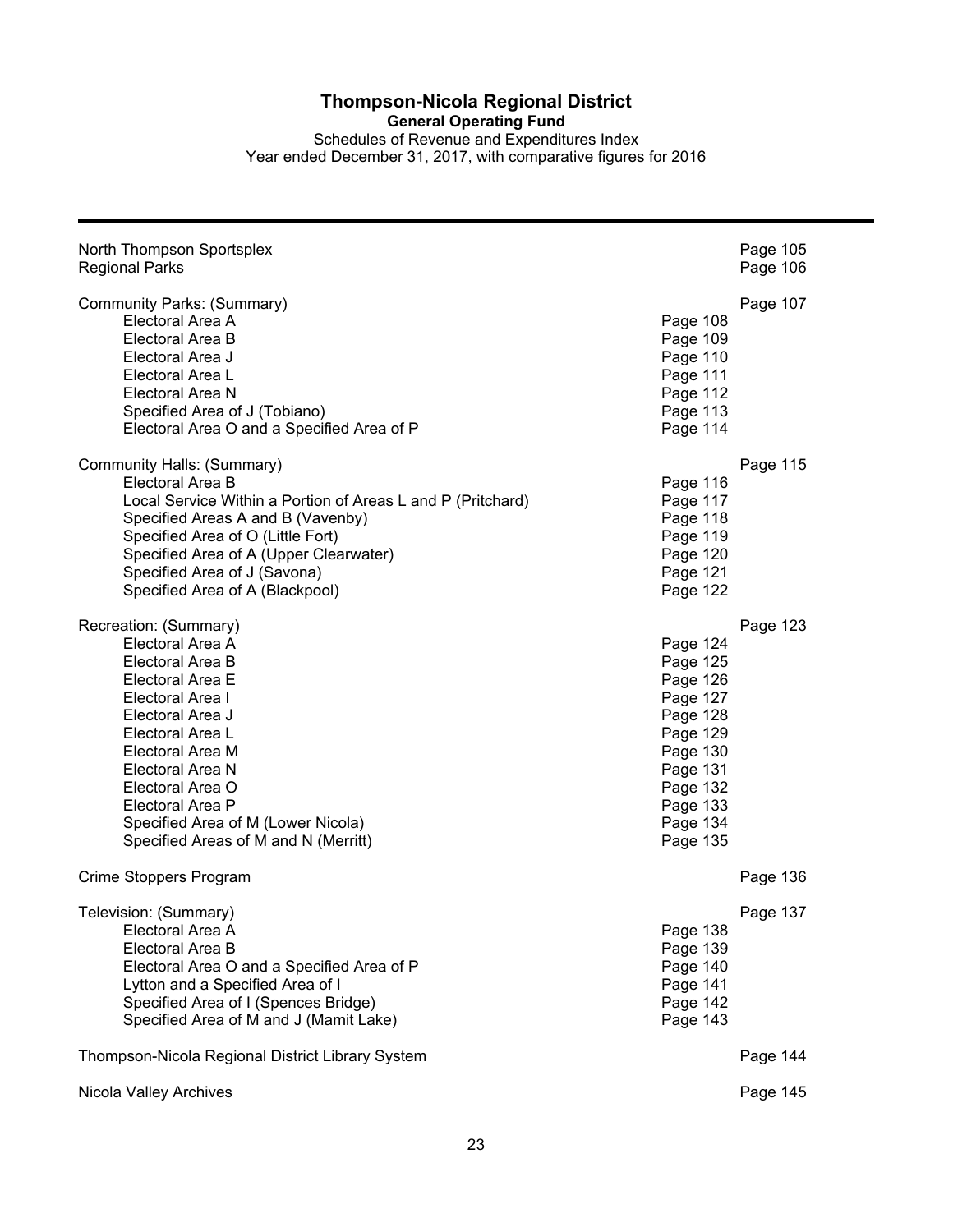#### **Thompson-Nicola Regional District General Operating Fund Executive and Legislative, Administrative and Administration Building All Member Municipalities** Schedule of Revenue and Expenditures

|                                                         | Operations         | <b>Budget</b>  | Operations |
|---------------------------------------------------------|--------------------|----------------|------------|
|                                                         | 2017               | 2017           | 2016       |
| <b>Revenue:</b>                                         |                    |                |            |
| Tax requisition                                         | \$<br>2,471,733 \$ | 2,471,733 \$   | 2,550,558  |
| Grants in lieu of taxes                                 | 50,866             | 30,000         | 52,412     |
| Government transfers and other grants                   | 1,020,902          | 1,127,260      | 1,218,463  |
| Administration charges to functions                     | 665,691            | 625,922        | 605,503    |
| Interest                                                | 355,722            | 100,000        | 272,071    |
| Other revenue                                           | 623,041            | 649,660        | 581,325    |
| <b>Transfer from TCA Surplus</b>                        | 412,032            |                | 389,110    |
| Previous year's surplus                                 | 1,254,735          | 1,254,735      | 1,139,477  |
| Total revenue                                           | 6,854,722          | 6,259,310      | 6,808,919  |
| <b>Expenditures:</b>                                    |                    |                |            |
| Executive and legislative                               |                    |                |            |
| Advertising                                             | 1,160              | 20,000         | 277        |
| Administration charge                                   | 72,520             | 72,520         | 72,418     |
| Amortization                                            | 20,908             | $\frac{1}{2}$  | 23,253     |
| Audit and legal                                         |                    |                | 14,920     |
| <b>Building costs</b>                                   | 564,925            | 650,606        | 535,253    |
| Dues, licences and fees                                 | 51,910             | 53,000         | 51,039     |
| <b>Election costs</b>                                   |                    | 10,000         |            |
| Furniture and equipment                                 | 209                | $\blacksquare$ | 2,084      |
| General                                                 | 38,133             | 53,000         | 27,843     |
| Information systems                                     |                    | 50,000         |            |
| Insurance                                               | 4,057              | 11,000         | 4,775      |
| Office supplies                                         | 98                 | 750            | 292        |
| Programs                                                | 845,804            | 1,027,260      | 1,062,466  |
| Salaries and benefits                                   | 382,247            | 429,000        | 384,952    |
| Directors' indemnities and benefits                     | 525,975            | 588,180        | 503,837    |
| Staff development                                       | 940                | 1,500          | 1,375      |
| Telephone                                               | 17,086             | 28,850         | 17,600     |
| Conventions                                             | 95,959             | 109,500        | 90,914     |
| Travel, meals and accommodations<br>Transfer to reserve | 83,949             | 113,500        | 92,313     |
|                                                         | 10,000             | 10,000         | 10,000     |
| Total executive and legislative                         | 2,715,880          | 3,228,666      | 2,895,611  |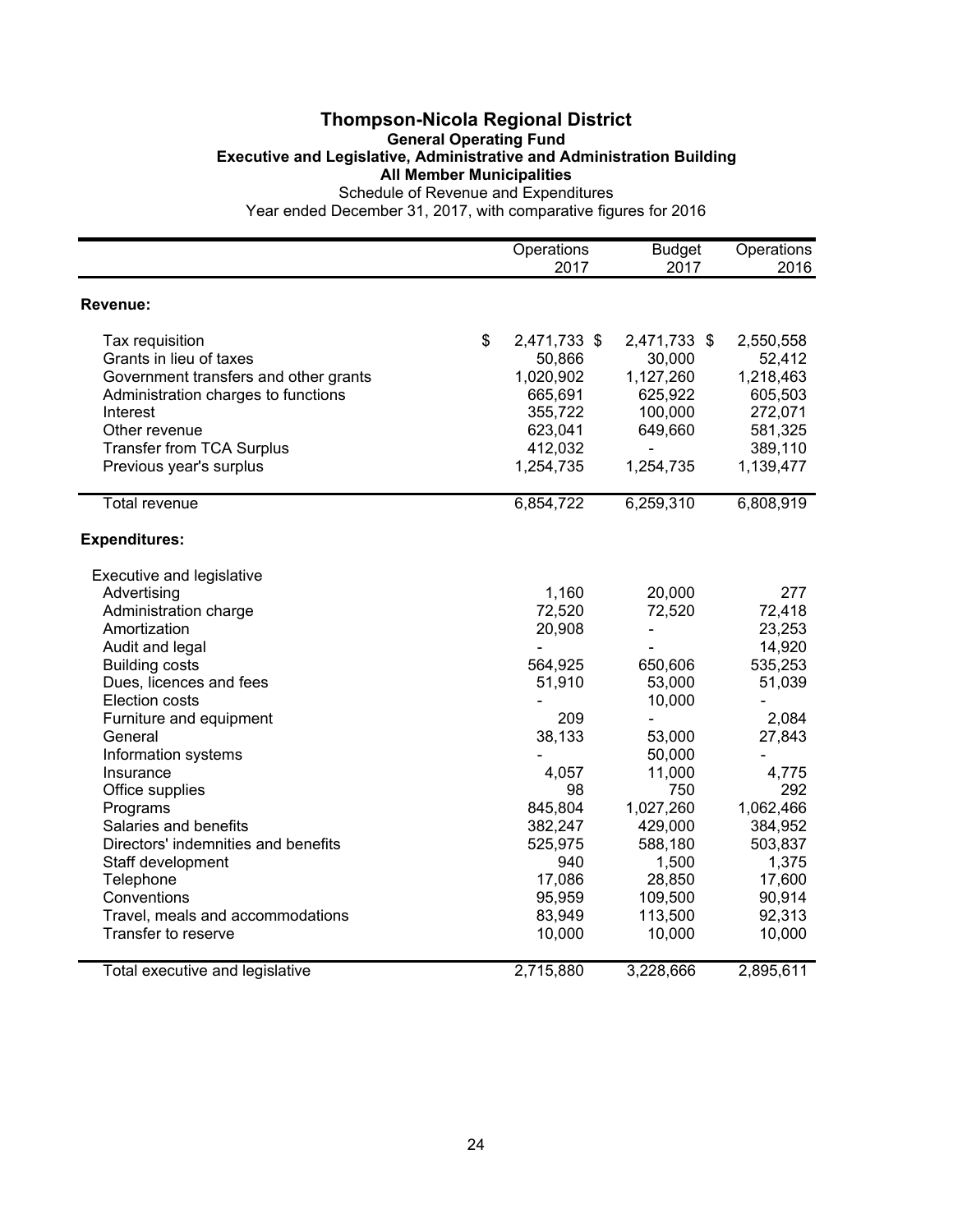#### **Thompson-Nicola Regional District General Operating Fund Executive and Legislative, Administrative and Administration Building All Member Municipalities** Schedule of Revenue and Expenditures

|                                  | Operations<br>2017 | <b>Budget</b><br>2017 | Operations<br>2016 |
|----------------------------------|--------------------|-----------------------|--------------------|
| <b>Expenditures: (continued)</b> |                    |                       |                    |
| Administration                   |                    |                       |                    |
| Advertising                      | \$<br>$3,071$ \$   | 7,000 \$              | 6,214              |
| Amortization                     | 391,125            |                       | 365,857            |
| Audit and legal                  | 56,098             | 75,000                | 56,024             |
| <b>Bank charges</b>              | 4,731              | 10,000                | 5,845              |
| Dues, licences and fees          | 9,332              | 9,200                 | 8,106              |
| Furniture and equipment          | 39,550             | 160,000               | 38,925             |
| General                          | 57,982             | 105,000               | 105,203            |
| Interest on reserves             | 279,458            | 70,000                | 206,071            |
| Grant-in-aid                     |                    | 15,000                |                    |
| Insurance                        | 10,483             | 13,000                | 10,926             |
| Office overhead                  | 107,866            | 110,444               | 112,266            |
| Office supplies                  | 18,012             | 46,000                | 27,099             |
| Programs                         | 78,045             | 115,000               | 558                |
| Public hearings                  | 5,064              | 20,000                | 6,738              |
| <b>Referendums</b>               |                    | 25,000                |                    |
| Salaries and benefits            | 1,748,933          | 1,841,500             | 1,623,710          |
| Staff development                | 21,684             | 40,000                | 16,842             |
| Telephone                        | 4,509              | 9,000                 | 4,056              |
| Travel, meals and accommodations | 48,259             | 59,500                | 56,909             |
| Capital purchases                |                    | 300,000               | 7,224              |
| <b>Total administration</b>      | 2,884,202          | 3,030,644             | 2,658,573          |
| <b>Total expenditures</b>        | 5,600,082          | 6,259,310             | 5,554,184          |
| Surplus - end of year            | \$<br>1,254,640 \$ | \$                    | 1,254,735          |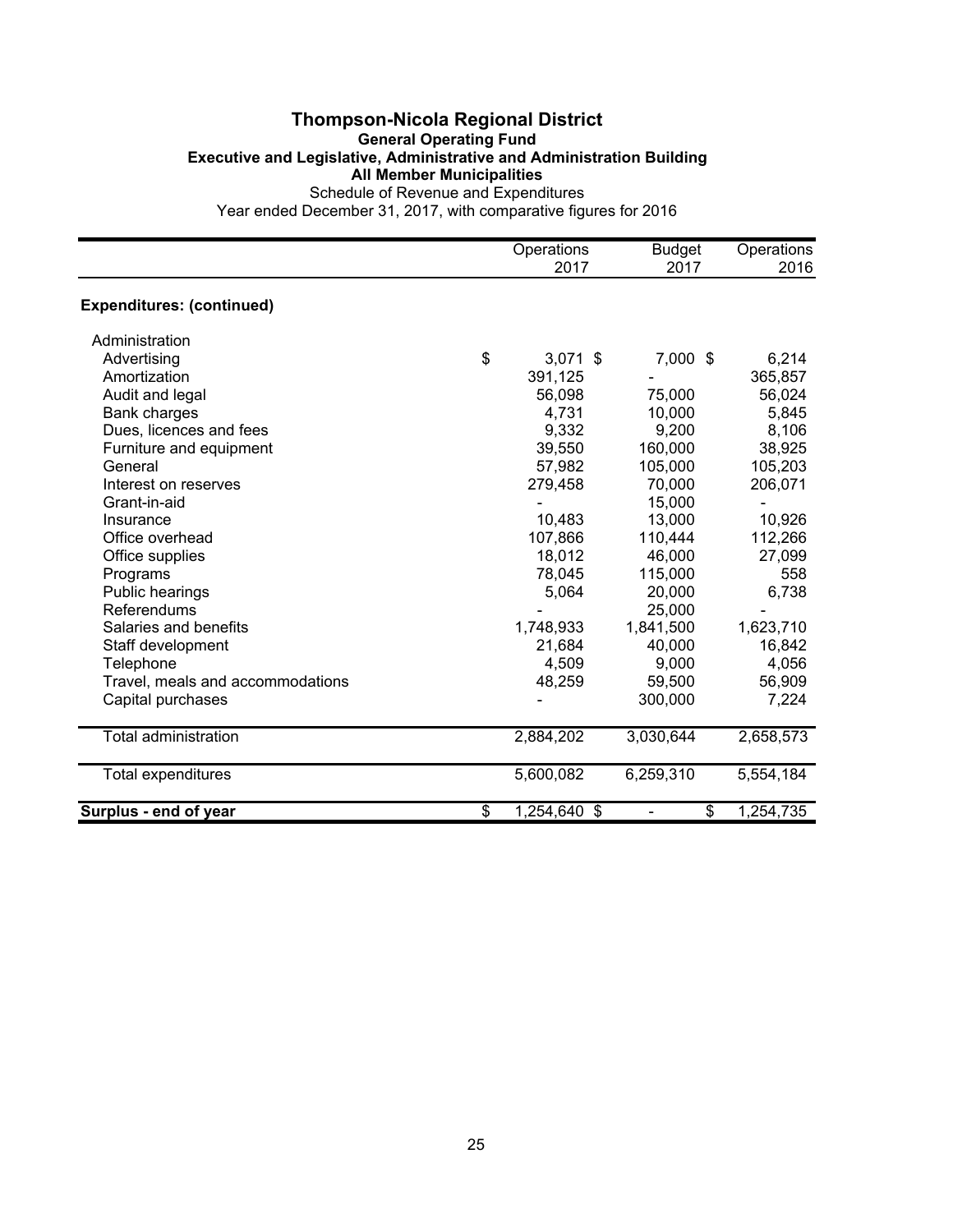#### **Thompson-Nicola Regional District General Operating Fund Executive and Legislative, Administrative and Administration Building Electoral Area Administration - Utilities** Schedule of Revenue and Expenditures

|                                  | Operations<br>2017 | <b>Budget</b><br>2017 | Operations<br>2016 |
|----------------------------------|--------------------|-----------------------|--------------------|
|                                  |                    |                       |                    |
| Revenue:                         |                    |                       |                    |
| Other revenue                    | \$<br>564,925 \$   | 650,606 \$            | 542,253            |
| <b>Transfer from TCA Surplus</b> | 19,460             |                       | 19,375             |
| Total revenue                    | 584,385            | 650,606               | 561,628            |
| <b>Expenditures:</b>             |                    |                       |                    |
| Advertising                      |                    | 1,515                 |                    |
| Amortization                     | 19,460             |                       | 19,375             |
| Audit and legal                  |                    | 3,030                 | 1,471              |
| Dues, licences and fees          | 1,463              | 1,515                 | 1,716              |
| Furniture and equipment          | 10,481             | 11,110                | 11,886             |
| General                          | 1,100              |                       | 2,389              |
| Insurance                        | 1,119              | 1,181                 | 1,119              |
| Office supplies                  | 3,271              | 3,636                 | 2,953              |
| Programs                         | 53,882             | 82,315                | 18,871             |
| Salaries and benefits            | 424,157            | 438,314               | 428,703            |
| Staff development                | 12,797             | 10,100                | 10,518             |
| Telephone                        | 6,909              | 8,080                 | 7,258              |
| Travel, meals and accommodations | 49,746             | 57,490                | 48,859             |
| Capital purchases                |                    | 32,320                | 6,510              |
| Total expenditures               | 584,385            | 650,606               | 561,628            |
| Surplus - end of year            | \$<br>\$           | \$                    |                    |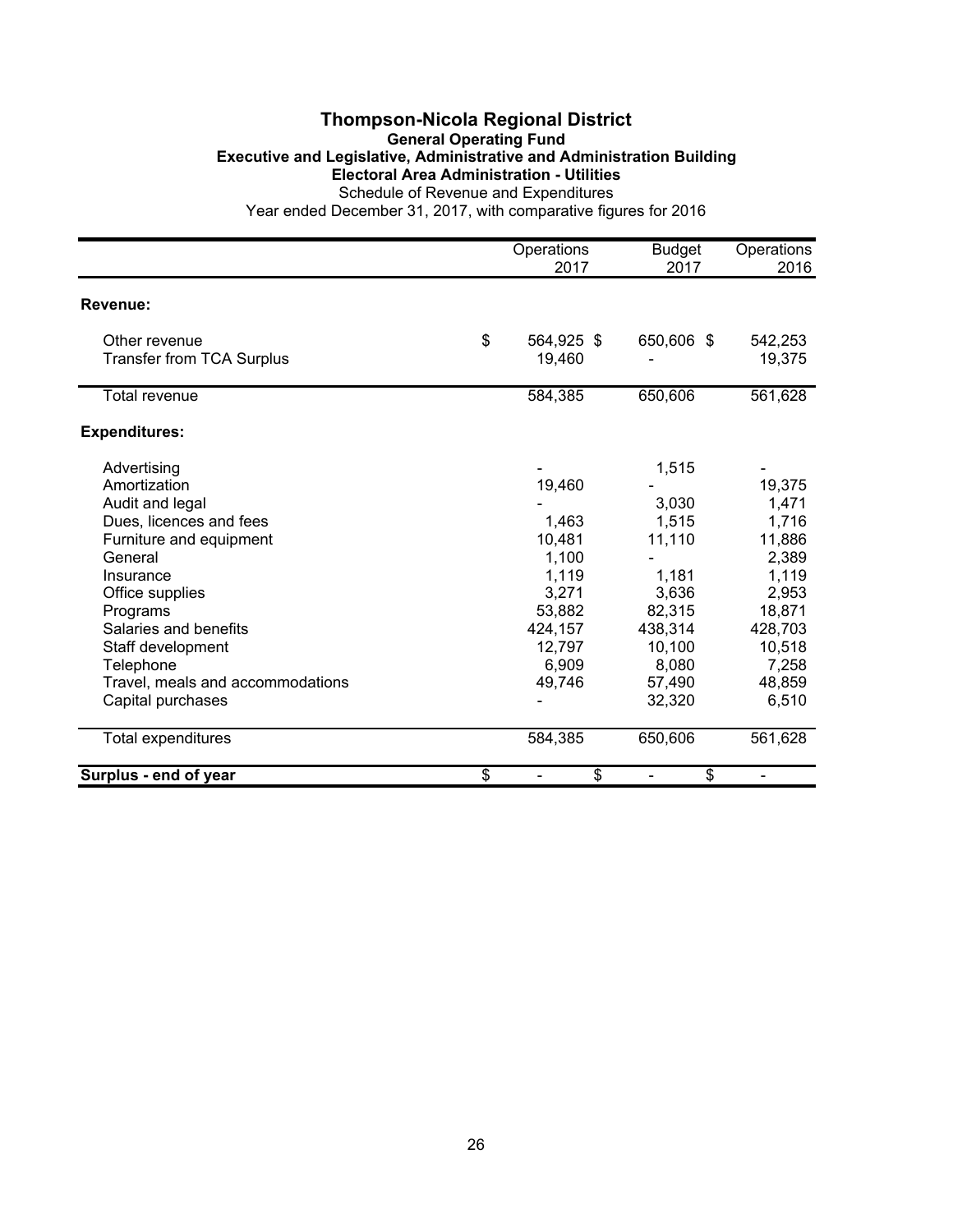Summary of Revenue and Expenditures Year ended December 31, 2017, with comparative figures for 2016

|                                       | Operations<br>2017  | <b>Budget</b><br>2017 | Operations<br>2016 |
|---------------------------------------|---------------------|-----------------------|--------------------|
| Revenue:                              |                     |                       |                    |
| Tax requisition                       | \$<br>1,127,991 \$  | 1,127,991 \$          | 1,126,075          |
| Grants in lieu of taxes               |                     |                       | 1,291              |
| Government transfers and other grants | 47,264              |                       | 135,433            |
| Interest                              | 8,426               | 350                   | 4,997              |
| Other revenue                         | 469,934             | 35,315                | 15,612             |
| <b>Transfer from TCA Surplus</b>      | 78,503              |                       | 64,493             |
| Transfer from reserve                 | 306,000             | 310,500               | 94,256             |
| Previous year's surplus               | 241,989             | 241,989               | 224,112            |
| <b>Total revenue</b>                  | 2,280,107           | 1,716,145             | 1,666,269          |
| <b>Expenditures:</b>                  |                     |                       |                    |
| Administration charge                 | 47,398              | 47,398                | 33,148             |
| Amortization                          | 78,503              |                       | 64,493             |
| <b>Bank charges</b>                   |                     | 55                    |                    |
| Debenture payments                    | 1,530               |                       |                    |
| <b>Building costs</b>                 | 37,618              | 49,924                |                    |
| Dues, licences and fees               |                     | 1,831                 |                    |
| <b>Equipment costs</b>                |                     | 4,510                 |                    |
| General                               | 34,404              | 3,740                 | 3,496              |
| Grant-in-aid                          | 781,016             | 729,902               | 812,431            |
| Insurance                             | 28,068              | 23,115                | 14,950             |
| Interest on advances                  |                     | 100                   |                    |
| Office supplies                       | 2,010               | 8,380                 |                    |
| Operating costs                       | 151,507             | 139,664               | 282,111            |
| Programs                              | 66,149              | 35,000                |                    |
| Salaries and benefits                 | 52,201              | 44,009                | 4,571              |
| Firefighters indemnities              | 107,935             | 48,000                |                    |
| Telephone                             | 7,638               | 9,478                 |                    |
| Travel, meals and accommodations      | 12,775              | 5,095                 | 46                 |
| Capital purchases                     | 341,546             | 485,444               | 106,219            |
| Transfer to reserve                   | 87,548              | 80,500                | 102,815            |
| Total expenditures                    | 1,837,846           | 1,716,145             | 1,424,280          |
| Surplus - end of year                 | \$<br>442,261<br>\$ | \$<br>÷,              | 241,989            |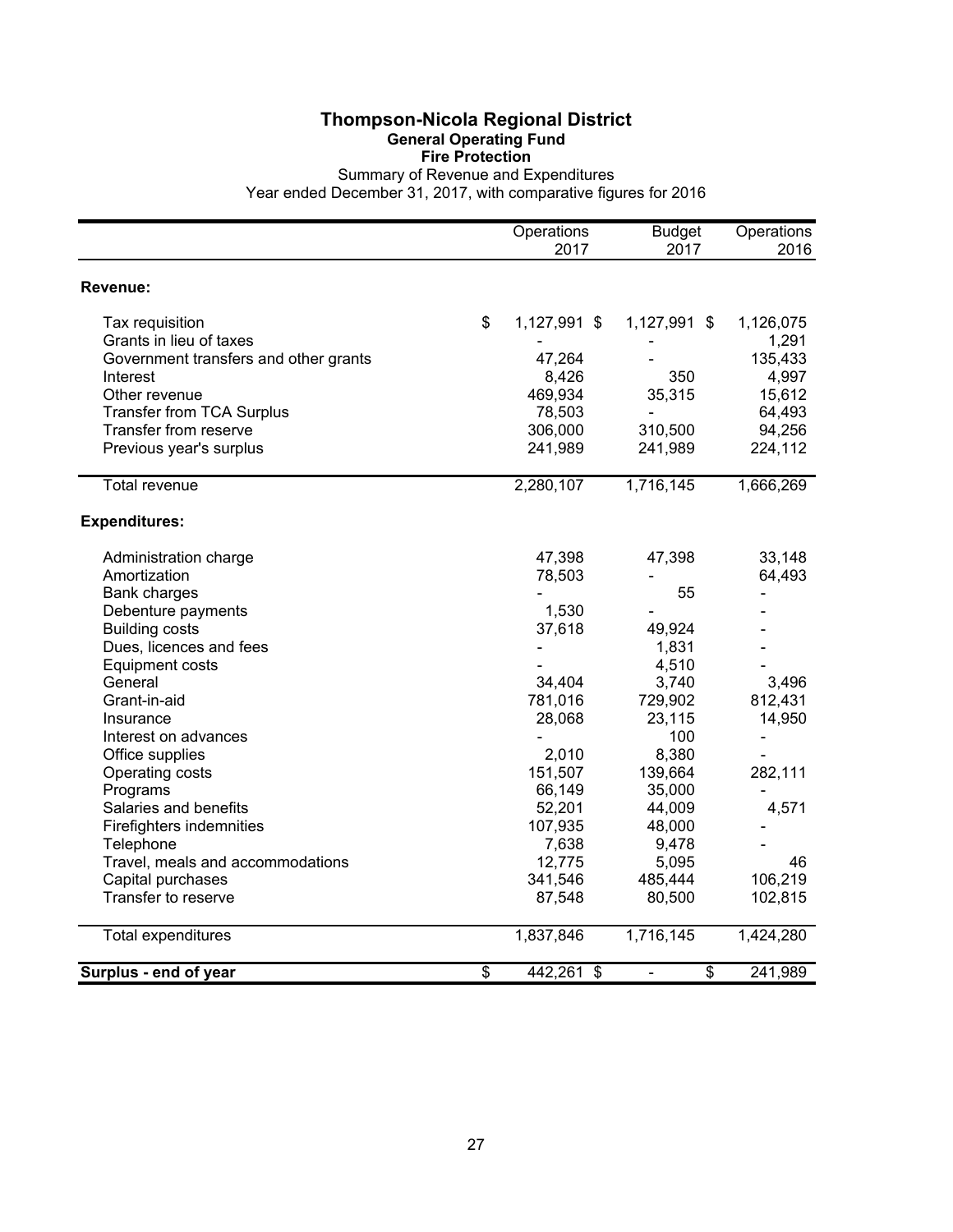#### **Thompson-Nicola Regional District General Operating Fund Fire Protection Local Service Area of E (Clinton)**

Schedule of Revenue and Expenditures

|                       | Operations<br>2017 | <b>Budget</b><br>2017 | Operations<br>2016 |
|-----------------------|--------------------|-----------------------|--------------------|
| Revenue:              |                    |                       |                    |
|                       | 27,295 \$          | 27,295 \$             |                    |
| Tax requisition       | \$                 |                       | 26,780             |
| Total revenue         | 27,295             | 27,295                | 26,780             |
| <b>Expenditures:</b>  |                    |                       |                    |
| Administration charge | 795                | 795                   | 780                |
| Grant-in-aid          | 26,500             | 26,500                | 26,000             |
| Total expenditures    | 27,295             | 27,295                | 26,780             |
| Surplus - end of year | \$<br>\$           | \$                    |                    |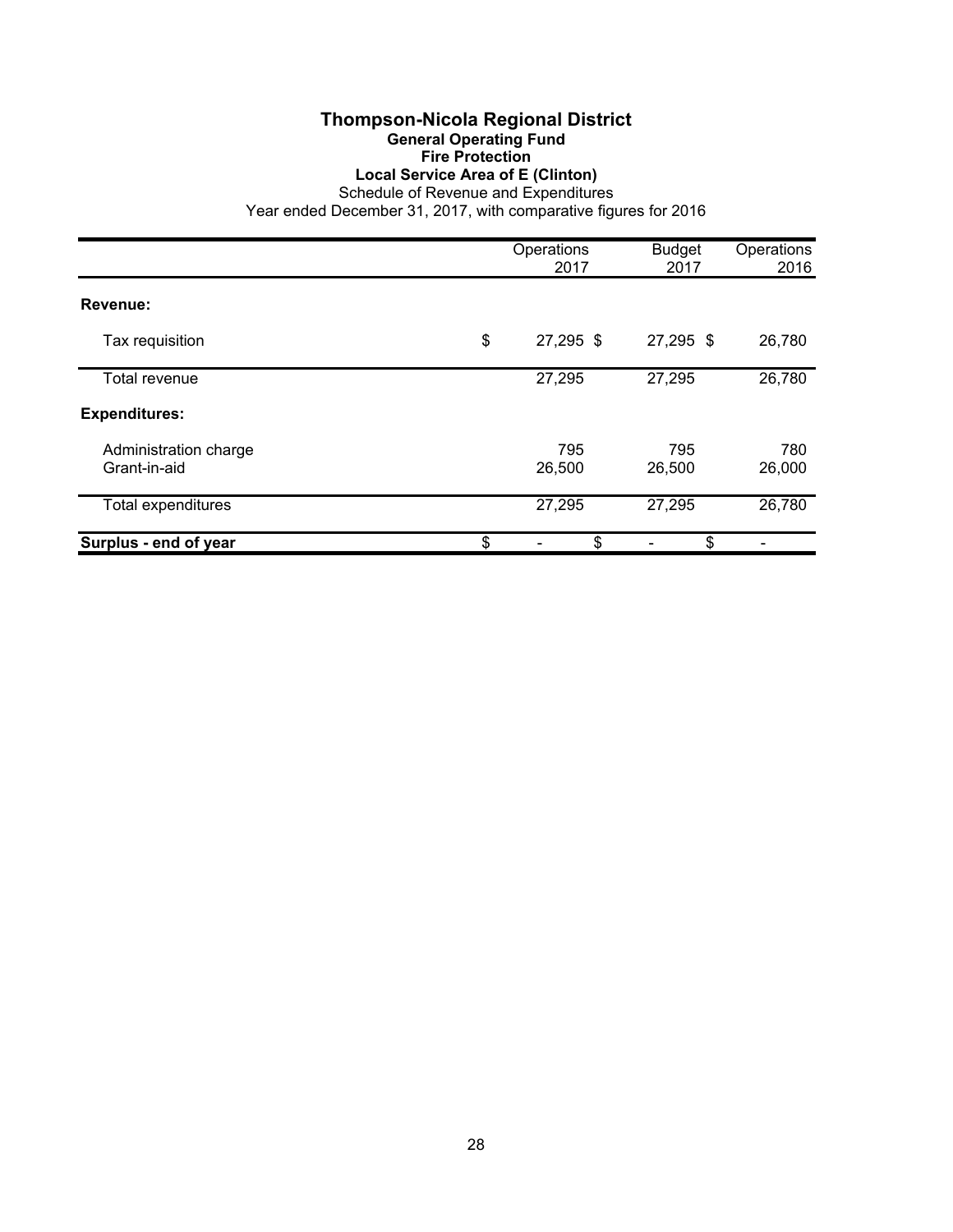#### **Thompson-Nicola Regional District General Operating Fund Fire Protection Local Service Area of E (Loon Lake)**

Schedule of Revenue and Expenditures

|                                                          | Operations<br>2017 | <b>Budget</b><br>2017 | Operations<br>2016     |
|----------------------------------------------------------|--------------------|-----------------------|------------------------|
| Revenue:                                                 |                    |                       |                        |
| Tax requisition<br>Government transfers and other grants | \$<br>22,660 \$    | 22,660 \$             | 22,660<br>3,496        |
| Total revenue                                            | 22,660             | 22,660                | 26,156                 |
| <b>Expenditures:</b>                                     |                    |                       |                        |
| Administration charge<br>General<br>Grant-in-aid         | 660<br>22,000      | 660<br>22,000         | 660<br>3,496<br>22,000 |
| <b>Total expenditures</b>                                | 22,660             | 22,660                | 26,156                 |
| Surplus - end of year                                    | \$<br>\$           | \$                    |                        |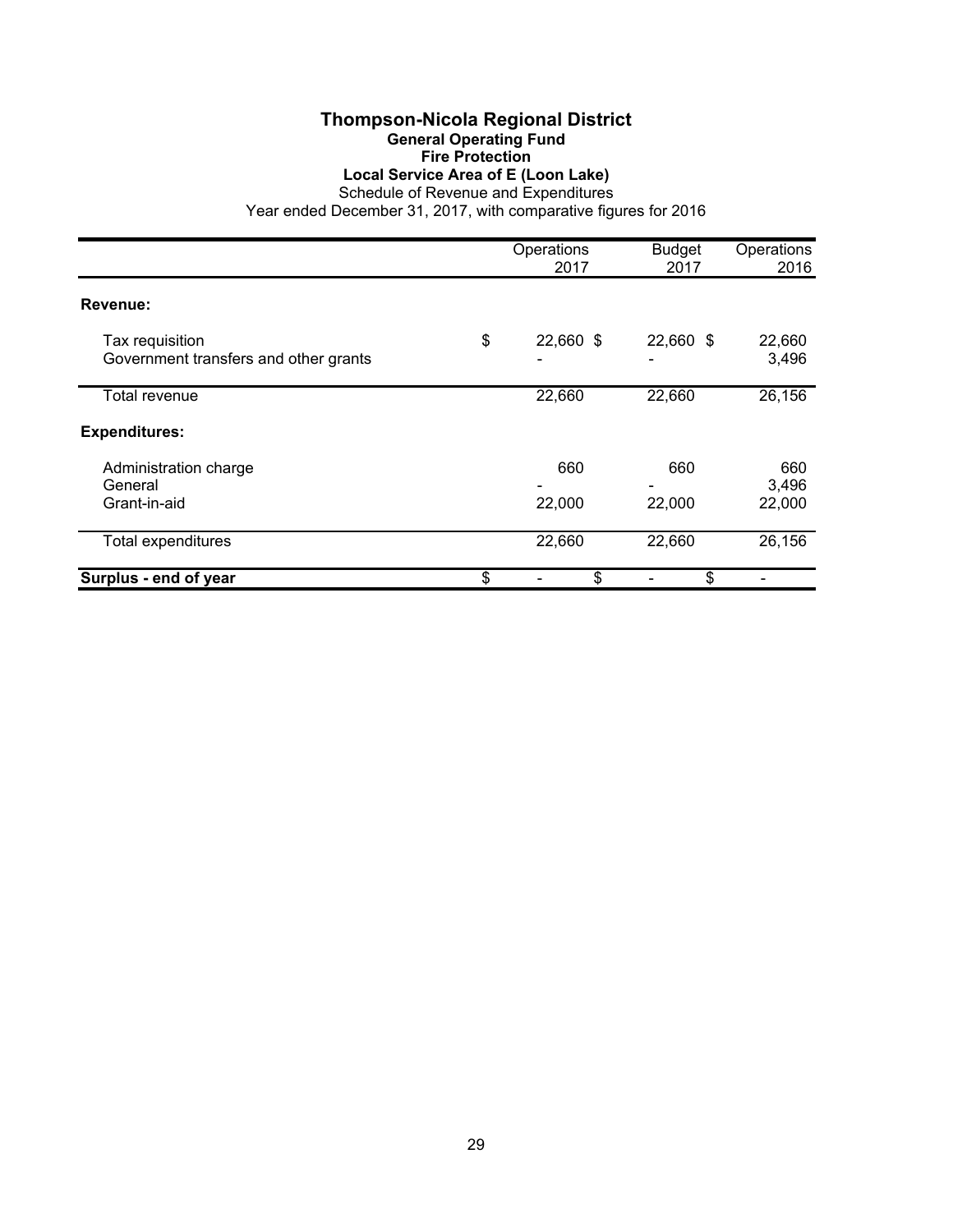#### **Specified Area P (Paul Lake)**

Schedule of Revenue and Expenditures

|                                            | Operations<br>2017        | <b>Budget</b><br>2017 | Operations<br>2016       |
|--------------------------------------------|---------------------------|-----------------------|--------------------------|
| Revenue:                                   |                           |                       |                          |
| Tax requisition<br>Previous year's surplus | \$<br>35,847 \$<br>35,847 | 35,847 \$<br>35,847   | $\blacksquare$<br>35,847 |
| Total revenue                              | ۰                         |                       | 35,847                   |
| Surplus - end of year                      | \$<br>\$                  | \$                    | 35,847                   |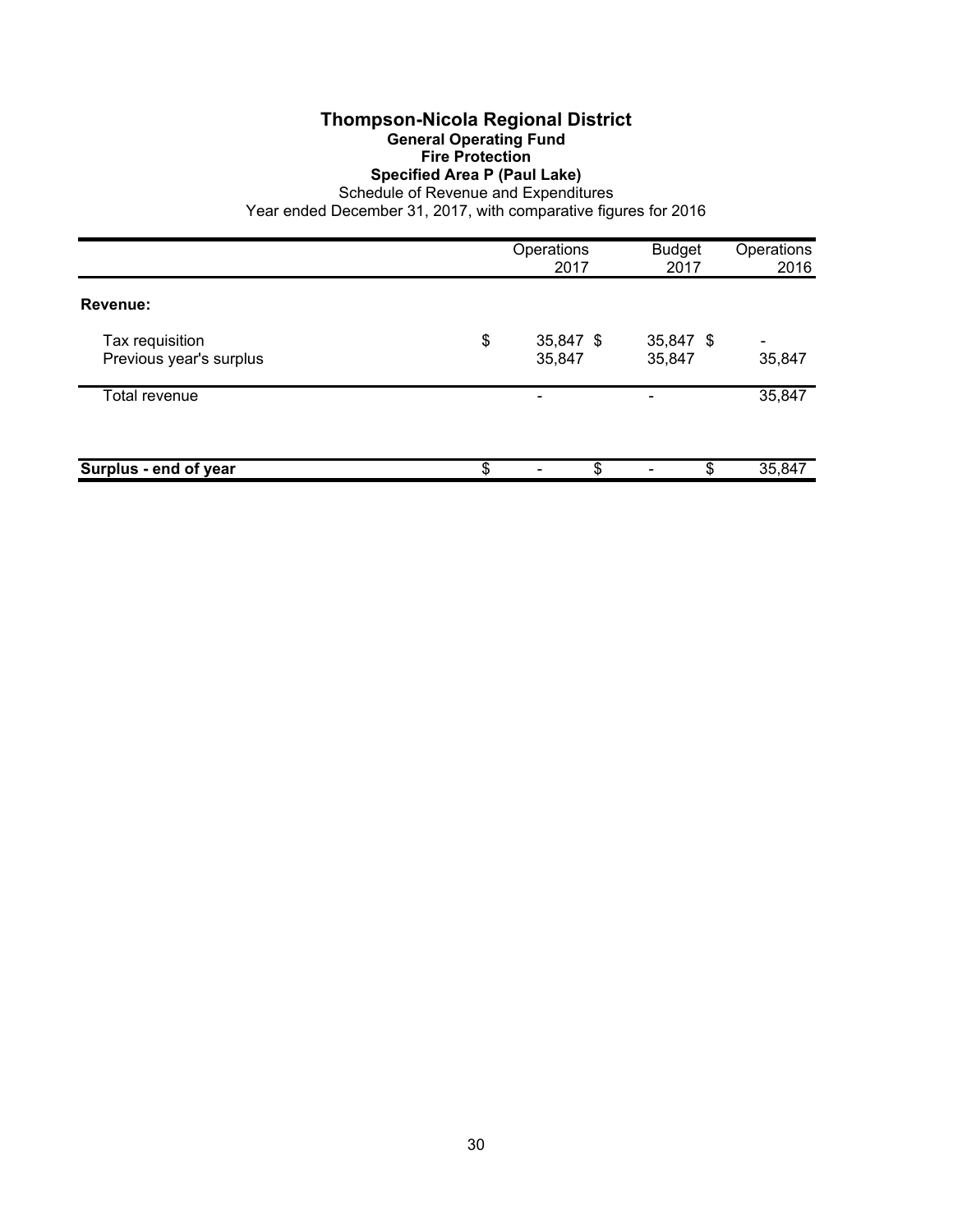**Specified Area P (Whitecroft)**

Schedule of Revenue and Expenditures Year ended December 31, 2017, with comparative figures for 2016

Operations Budget Operations<br>2017 2017 2016 2016 **Revenue:** Tax requisition \$ 25,750 \$ 25,750 \$ 25,750 Total revenue 25,750 25,750 25,750 **Expenditures:** Administration charge 750 750 750 750 Grant-in-aid 25,000 25,000 25,000 Total expenditures 25,750 25,750 25,750 **Surplus - end of year 1988 1988 1988 1988 1988 1988 1988 1988 1988 1988 1988 1988 1988 1988 1988 1988 1988 1988 1988 1988 1988 1988 1988 1988 1988 1988 1988 1988 1** 

#### 31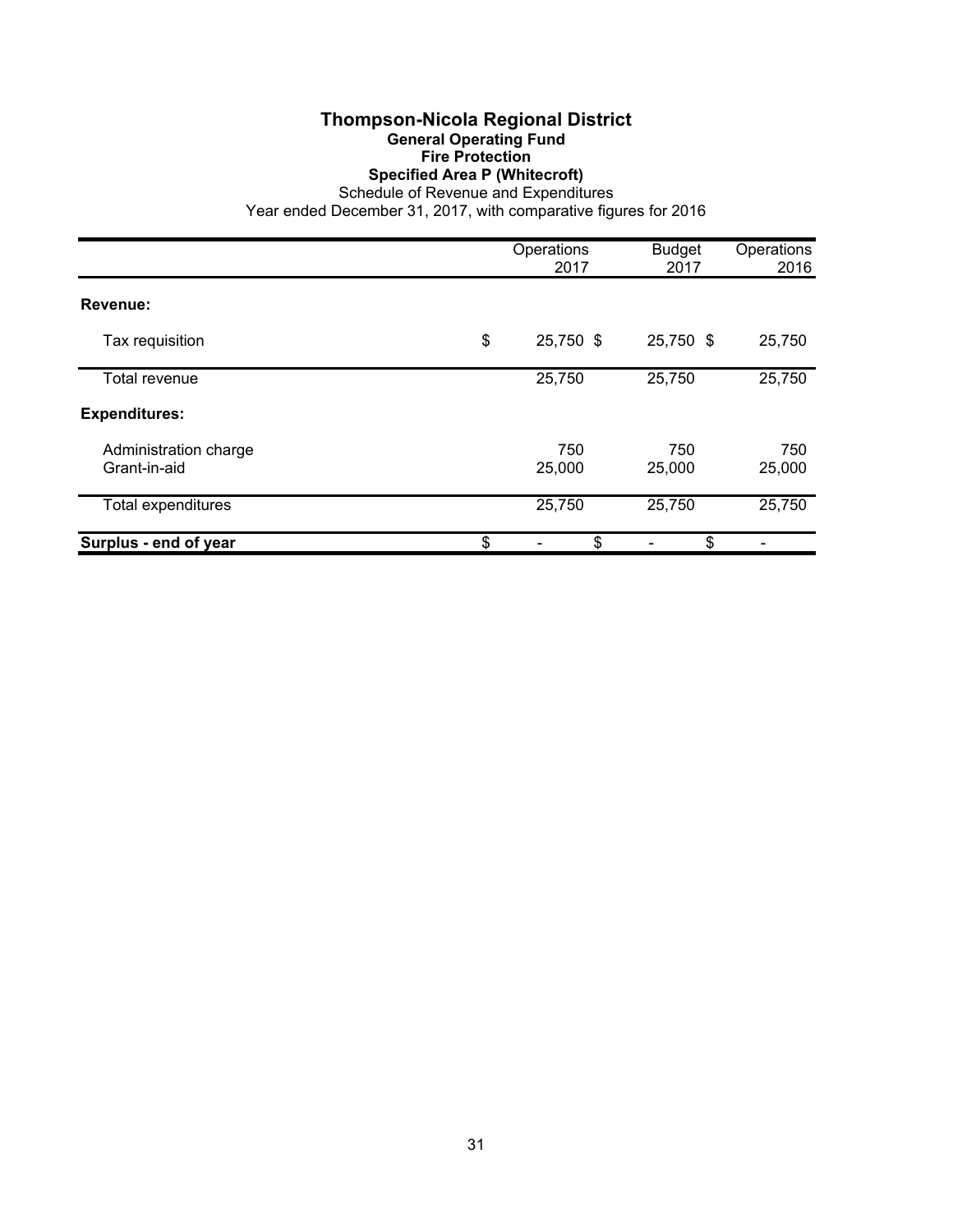**Local Service Area of L (VLA Flats)**

Schedule of Revenue and Expenditures Year ended December 31, 2017, with comparative figures for 2016

|                                       | Operations<br>2017 | <b>Budget</b><br>2017 | Operations<br>2016 |
|---------------------------------------|--------------------|-----------------------|--------------------|
| Revenue:                              |                    |                       |                    |
| Tax requisition                       | \$<br>15,450 \$    | 15,450 \$             | 15,450             |
| Total revenue                         | 15,450             | 15,450                | 15,450             |
| <b>Expenditures:</b>                  |                    |                       |                    |
| Administration charge<br>Grant-in-aid | 450<br>15,000      | 450<br>15,000         | 450<br>15,000      |
| <b>Total expenditures</b>             | 15,450             | 15,450                | 15,450             |
| Surplus - end of year                 | \$<br>\$           | \$                    |                    |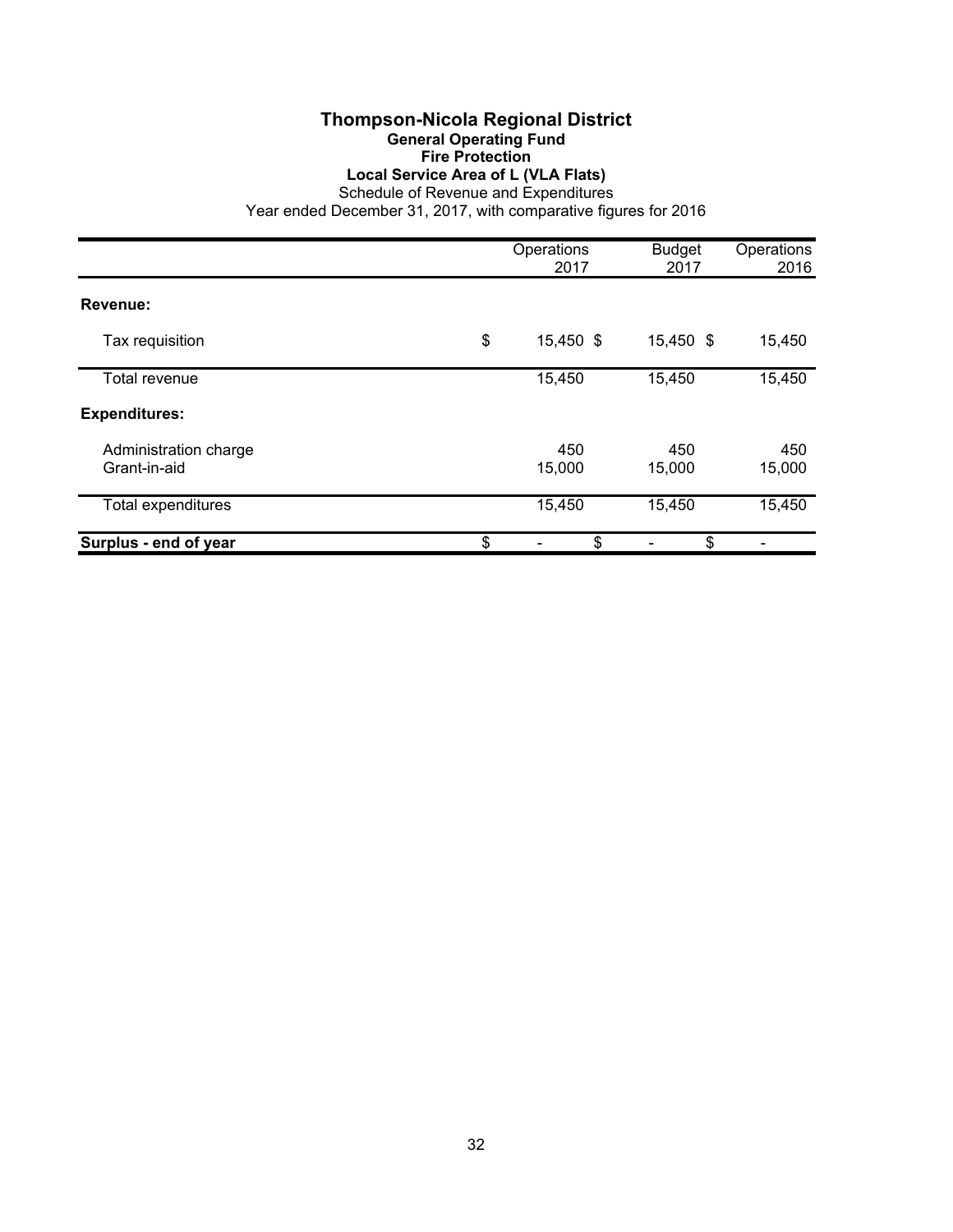#### **Thompson-Nicola Regional District General Operating Fund**

**Fire Protection**

**Local Service Area of L and P (Pritchard)**

Schedule of Revenue and Expenditures

|                                  | Operations<br>2017 | <b>Budget</b><br>2017 | Operations<br>2016 |
|----------------------------------|--------------------|-----------------------|--------------------|
| Revenue:                         |                    |                       |                    |
| Tax requisition                  | \$<br>149,415 \$   | 149,415 \$            | 148,163            |
| Grants in lieu of taxes          |                    |                       | 239                |
| Interest                         | 3,148              | 100                   | 1,017              |
| Other revenue                    | 215,128            |                       |                    |
| <b>Transfer from TCA Surplus</b> | 35,383             |                       | 23,914             |
| Transfer from reserve            | 306,000            | 310,500               |                    |
| Previous year's surplus          | 29,855             | 29,855                | 24,619             |
| Total revenue                    | 738,929            | 489,870               | 197,952            |
| <b>Expenditures:</b>             |                    |                       |                    |
| Administration charge            | 16,353             | 16,353                | 3,263              |
| Amortization                     | 35,383             |                       | 23,914             |
| Debenture payments               | 1,530              |                       |                    |
| <b>Building costs</b>            | 16,682             | 16,150                |                    |
| General                          | 2,678              |                       |                    |
| Insurance                        | 16,379             | 10,300                | 6,282              |
| Office supplies                  | 32                 |                       |                    |
| Operating costs                  | 76,715             | 37,600                | 94,902             |
| Programs                         | 56,330             | 26,500                |                    |
| Salaries and benefits            | 19,399             | 13,367                |                    |
| Firefighters indemnities         | 70,527             | 22,000                |                    |
| Telephone                        | 2,036              | 3,500                 |                    |
| Travel, meals and accommodations | 4,798              |                       |                    |
| Capital purchases                | 273,142            | 315,000               |                    |
| Transfer to reserve              | 32,248             | 29,100                | 39,736             |
| Total expenditures               | 624,232            | 489,870               | 168,097            |
| Surplus - end of year            | \$<br>114,697 \$   | \$                    | 29,855             |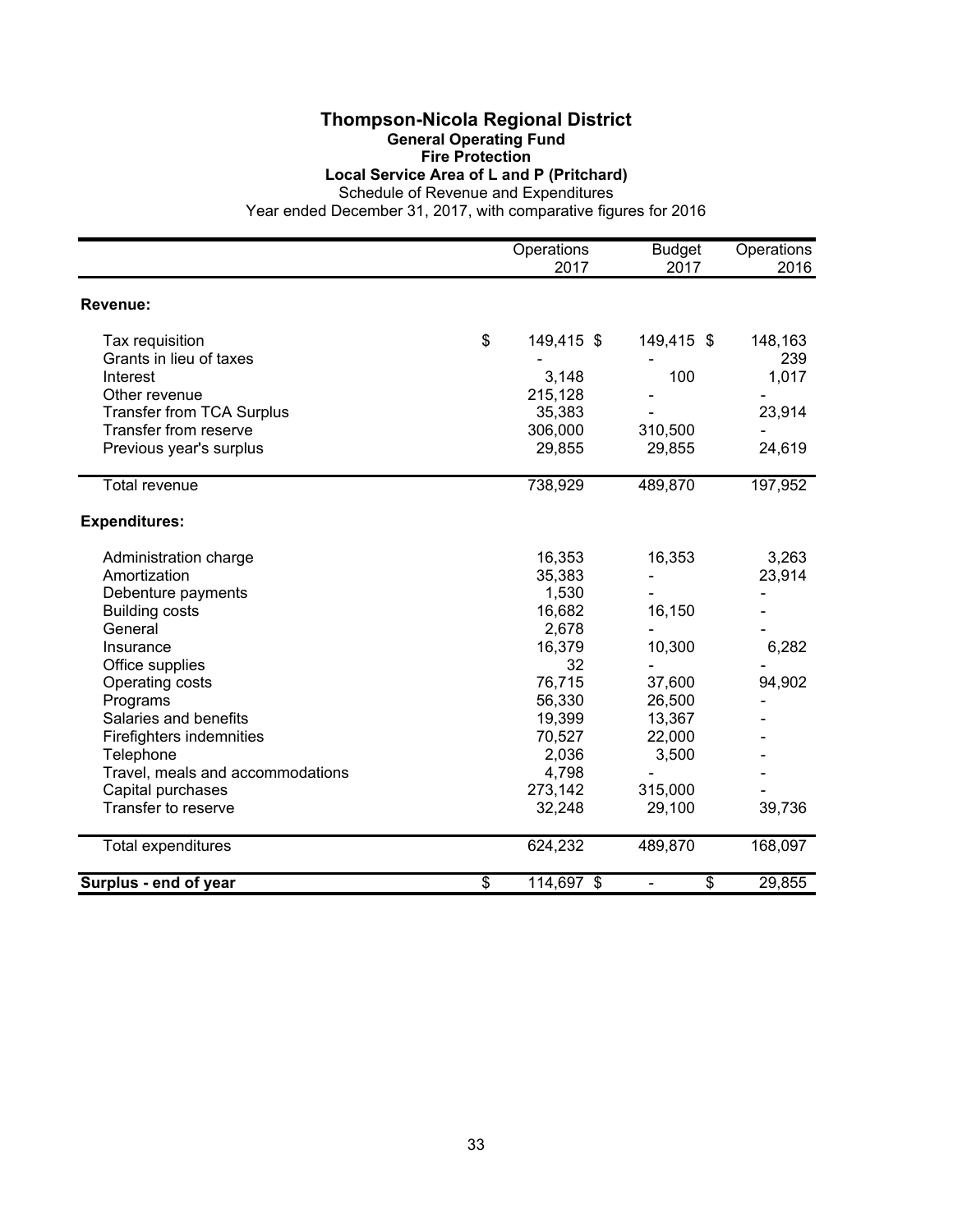#### **Thompson-Nicola Regional District General Operating Fund Fire Protection Local Service Area of O (Little Fort)**

Schedule of Revenue and Expenditures

|                                                                                | Operations<br>2017       | <b>Budget</b><br>2017 | Operations<br>2016     |
|--------------------------------------------------------------------------------|--------------------------|-----------------------|------------------------|
| Revenue:                                                                       |                          |                       |                        |
| Tax requisition<br><b>Transfer from TCA Surplus</b><br>Previous year's surplus | \$<br>30,385 \$<br>5,981 | 30,385 \$             | 19,996<br>5,981<br>4   |
| Total revenue                                                                  | 36,366                   | 30,385                | 25,981                 |
| <b>Expenditures:</b>                                                           |                          |                       |                        |
| Administration charge<br>Amortization<br>Grant-in-aid                          | 885<br>5,981<br>29,500   | 885<br>29,500         | 583<br>5,981<br>19,417 |
| Total expenditures                                                             | 36,366                   | 30,385                | 25,981                 |
| Surplus - end of year                                                          | \$<br>\$                 | \$                    |                        |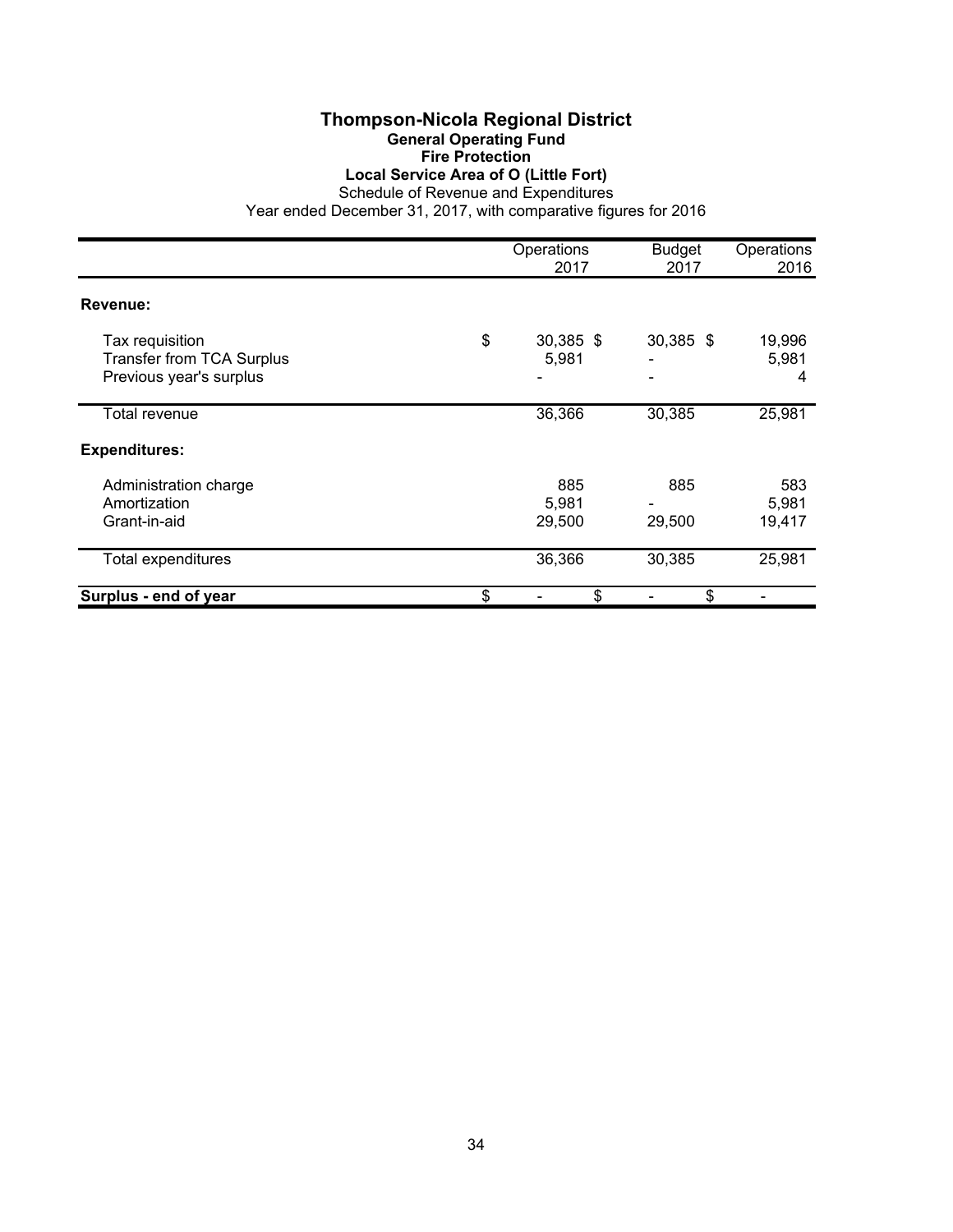#### **Thompson-Nicola Regional District General Operating Fund Fire Protection Local Service Area of P (McLure)**

Schedule of Revenue and Expenditures

|                                       | Operations<br>2017 | <b>Budget</b><br>2017 | Operations<br>2016 |
|---------------------------------------|--------------------|-----------------------|--------------------|
|                                       |                    |                       |                    |
| Revenue:                              |                    |                       |                    |
| Tax requisition                       | \$<br>39,431 \$    | 39,431 \$             | 39,431             |
| Government transfers and other grants | 47,264             |                       |                    |
| Total revenue                         | 86,695             | 39,431                | 39,431             |
| <b>Expenditures:</b>                  |                    |                       |                    |
| Administration charge                 | 1,148              | 1,148                 | 1,148              |
| Grant-in-aid                          | 85,547             | 38,283                | 38,283             |
| <b>Total expenditures</b>             | 86,695             | 39,431                | 39,431             |
| Surplus - end of year                 | \$<br>\$           | \$                    |                    |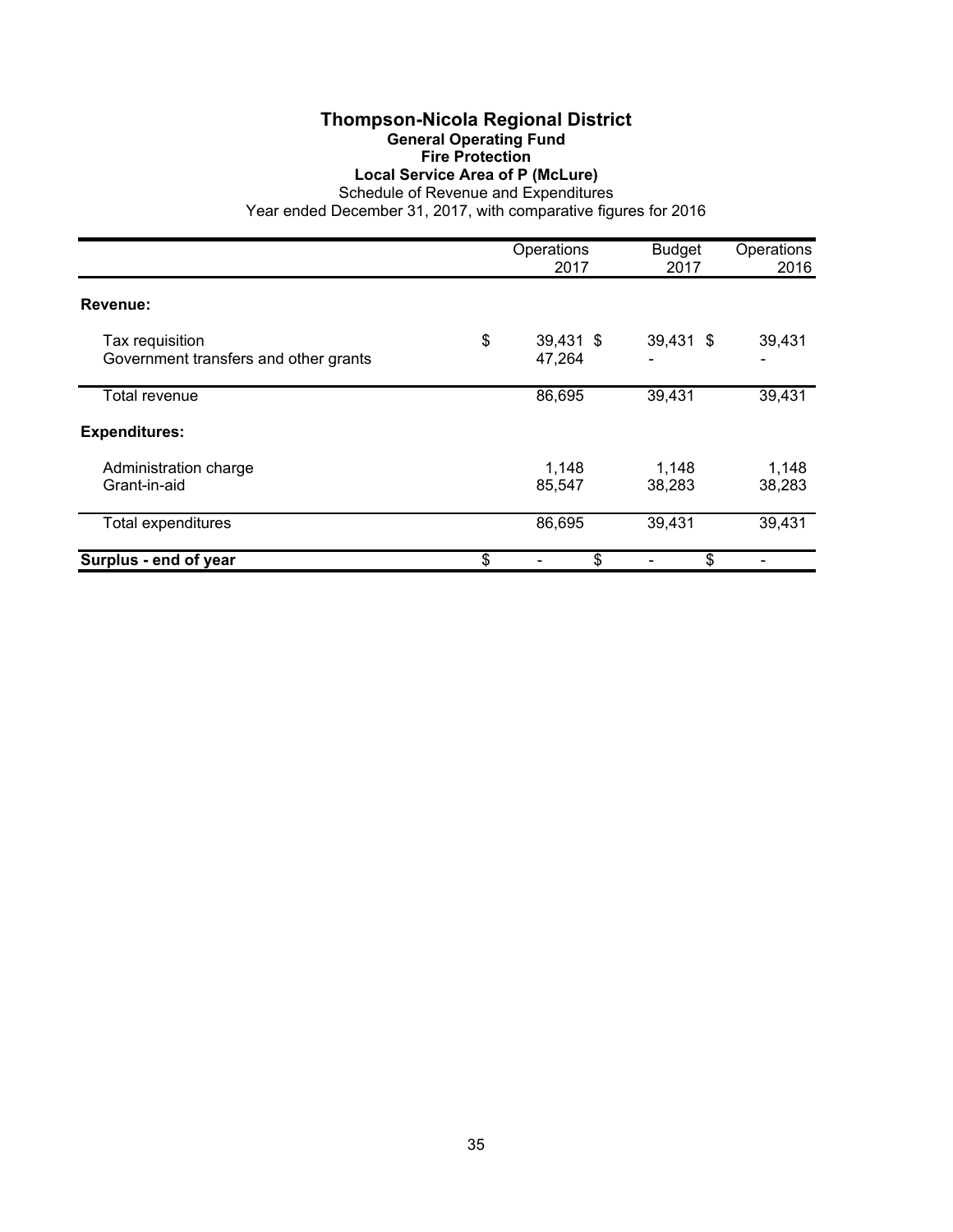### **Thompson-Nicola Regional District General Operating Fund Fire Protection**

**Specified Area of A (Blackpool)**

Schedule of Revenue and Expenditures Year ended December 31, 2017, with comparative figures for 2016

|                                  | Operations       | <b>Budget</b> | Operations |
|----------------------------------|------------------|---------------|------------|
|                                  | 2017             | 2017          | 2016       |
| Revenue:                         |                  |               |            |
| Tax requisition                  | \$<br>131,221 \$ | 131,221 \$    | 140,780    |
| Interest                         | 1,608            |               | 1,093      |
| Other revenue                    | 128,425          | 35,315        | 15,612     |
| Transfer from TCA Surplus        | 24,880           |               | 23,096     |
| Previous year's surplus          | 32,313           | 32,313        | 25,189     |
| <b>Total revenue</b>             | 318,447          | 198,849       | 205,770    |
| <b>Expenditures:</b>             |                  |               |            |
| Administration charge            | 3,823            | 3,823         | 3,368      |
| Amortization                     | 24,880           |               | 23,096     |
| <b>Bank charges</b>              |                  | 55            |            |
| <b>Building costs</b>            | 11,283           | 19,030        |            |
| Dues, licences and fees          |                  | 1,831         |            |
| <b>Equipment costs</b>           |                  | 4,510         |            |
| General                          | 3,285            | 3,740         |            |
| Insurance                        | 6,903            | 7,715         | 4,091      |
| Office supplies                  | 461              | 880           |            |
| Operating costs                  | 38,770           | 64,875        | 97,429     |
| Programs                         | 2,701            |               |            |
| Salaries and benefits            | 16,737           | 17,275        | 4,571      |
| Firefighters indemnities         | 27,325           | 16,000        |            |
| Telephone                        | 1,913            | 3,300         |            |
| Travel, meals and accommodations | 3,931            | 1,020         | 46         |
| Capital purchases                | 11,368           | 26,995        | 11,963     |
| Transfer to reserve              | 29,408           | 27,800        | 28,893     |
| Total expenditures               | 182,788          | 198,849       | 173,457    |
| Surplus - end of year            | \$<br>135,659 \$ | \$            | 32,313     |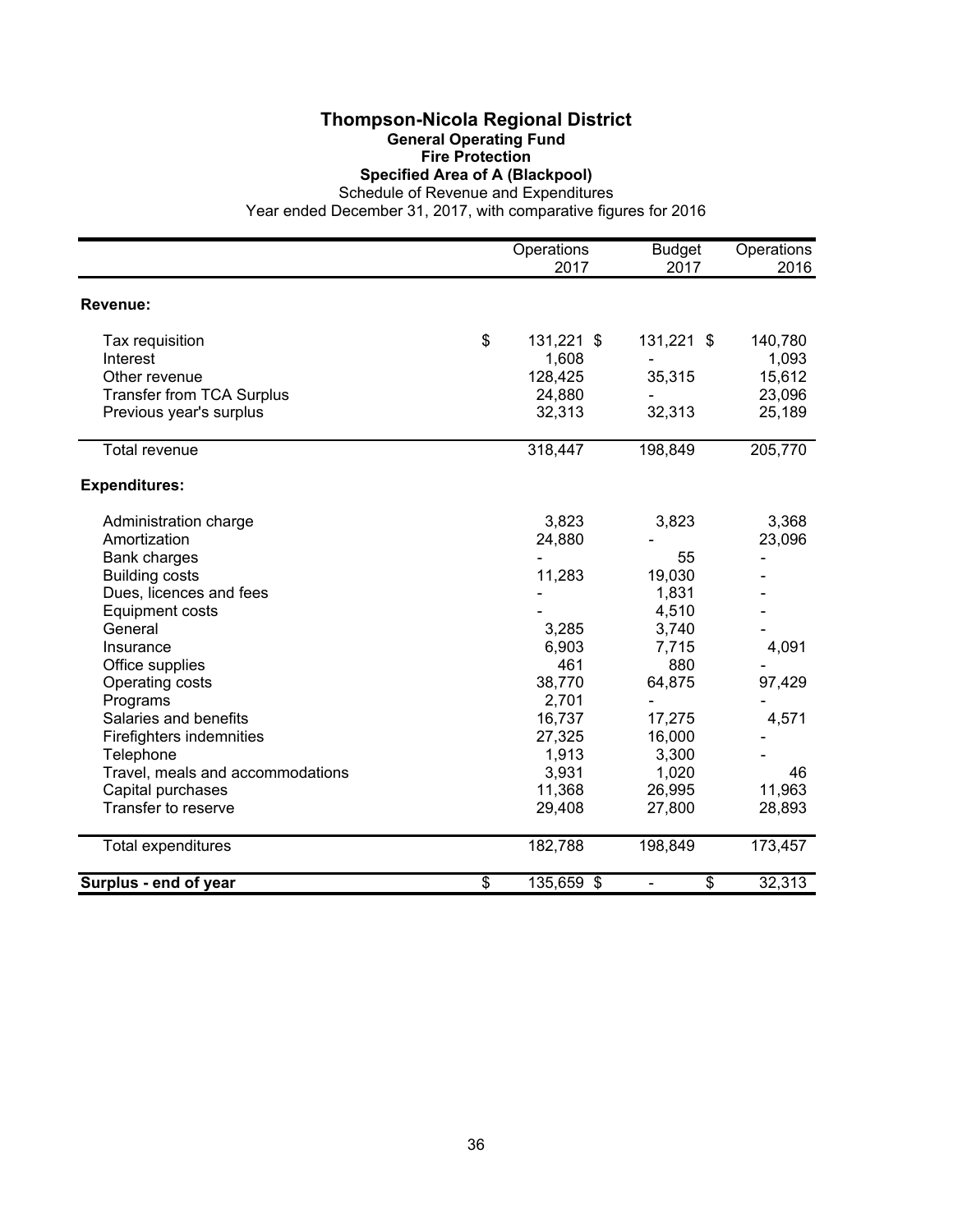#### **Thompson-Nicola Regional District General Operating Fund Fire Protection Specified Area of A and B (Vavenby)**

Schedule of Revenue and Expenditures

|                                  | Operations<br>2017 | <b>Budget</b><br>2017 | Operations<br>2016 |
|----------------------------------|--------------------|-----------------------|--------------------|
|                                  |                    |                       |                    |
| Revenue:                         |                    |                       |                    |
| Tax requisition                  | \$<br>128,020 \$   | 128,020 \$            | 119,128            |
| Grants in lieu of taxes          |                    |                       | 593                |
| Interest                         | 2,889              | 250                   | 2,174              |
| Other revenue                    | 97,380             |                       |                    |
| <b>Transfer from TCA Surplus</b> | 12,259             |                       | 11,502             |
| Previous year's surplus          | 142,983            | 142,983               | 139,210            |
| <b>Total revenue</b>             | 383,531            | 271,253               | 272,607            |
| <b>Expenditures:</b>             |                    |                       |                    |
| Administration charge            | 5,251              | 5,251                 | 2,953              |
| Amortization                     | 12,259             |                       | 11,502             |
| <b>Building costs</b>            | 9,652              | 14,744                |                    |
| General                          | 3,442              |                       |                    |
| Insurance                        | 3,900              | 4,000                 | 3,818              |
| Office supplies                  | 1,517              | 7,500                 |                    |
| Operating costs                  | 36,022             | 37,189                | 89,780             |
| Programs                         | 7,118              | 8,500                 |                    |
| Salaries and benefits            | 16,065             | 13,367                |                    |
| Firefighters indemnities         | 10,083             | 10,000                |                    |
| Telephone                        | 3,689              | 2,678                 |                    |
| Travel, meals and accommodations | 4,046              | 4,075                 |                    |
| Capital purchases                | 57,036             | 143,449               |                    |
| Transfer to reserve              | 22,011             | 20,500                | 21,572             |
| Total expenditures               | 192,091            | 271,253               | 129,625            |
| Surplus - end of year            | \$<br>191,440 \$   | \$                    | 142,982            |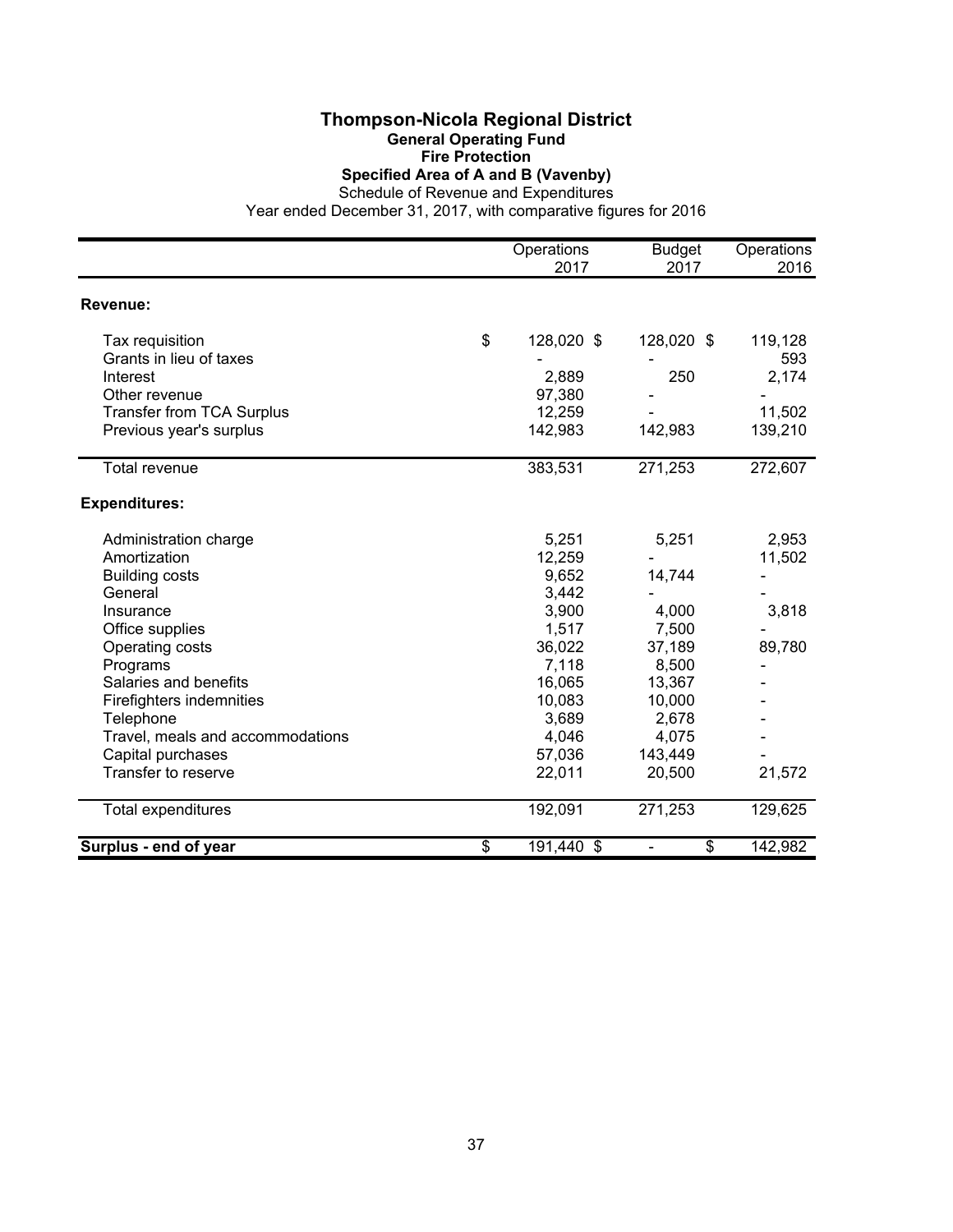## **Thompson-Nicola Regional District General Operating Fund Fire Protection**

**Specified Area of I (Ashcroft)**

Schedule of Revenue and Expenditures Year ended December 31, 2017, with comparative figures for 2016

|                                                                                                | Operations<br>2017            | <b>Budget</b><br>2017 | Operations<br>2016                      |
|------------------------------------------------------------------------------------------------|-------------------------------|-----------------------|-----------------------------------------|
| Revenue:                                                                                       |                               |                       |                                         |
| Tax requisition<br>Interest<br>Transfer from reserve<br>Previous year's surplus                | \$<br>20,450 \$<br>542<br>150 | 20,450 \$<br>150      | 20,685<br>447<br>41,000<br>(570)        |
| Total revenue                                                                                  | 21,142                        | 20,600                | 61,562                                  |
| <b>Expenditures:</b>                                                                           |                               |                       |                                         |
| Administration charge<br>Grant-in-aid<br>Insurance<br>Capital purchases<br>Transfer to reserve | 600<br>20,000<br>542          | 600<br>20,000         | 815<br>10,000<br>350<br>41,000<br>9,247 |
| Total expenditures                                                                             | 21,142                        | 20,600                | 61,412                                  |
| Surplus - end of year                                                                          | \$<br>\$                      | \$                    | 150                                     |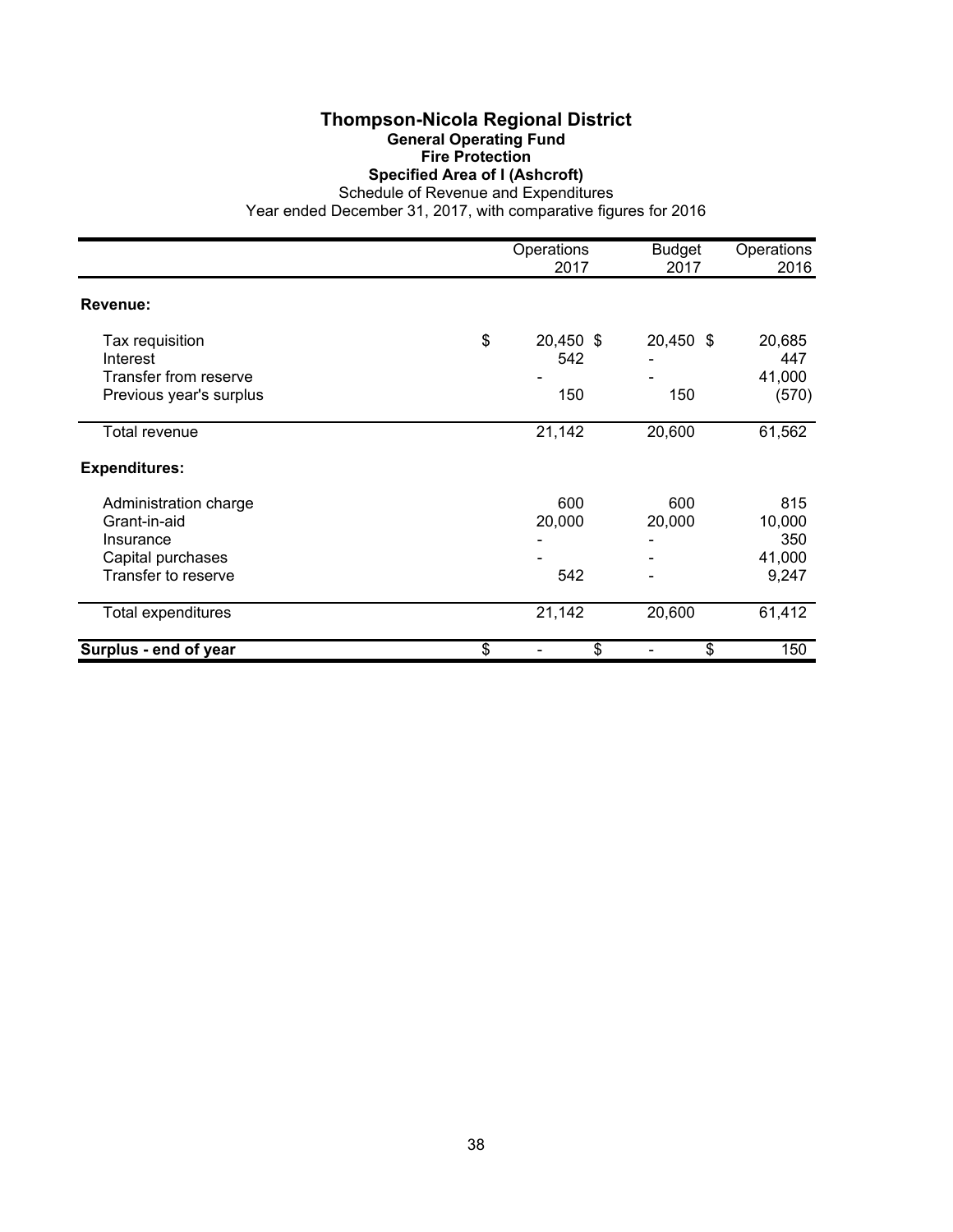## **Thompson-Nicola Regional District General Operating Fund Fire Protection**

**Specified Area of J and M (Mamit Lake)**

Schedule of Revenue and Expenditures Year ended December 31, 2017, with comparative figures for 2016

|                                       | Operations<br>2017 | <b>Budget</b><br>2017 | Operations<br>2016 |
|---------------------------------------|--------------------|-----------------------|--------------------|
| Revenue:                              |                    |                       |                    |
| Tax requisition                       | \$<br>$3,869$ \$   | $3,869$ \$            | 3,125              |
| Total revenue                         | 3,869              | 3,869                 | 3,125              |
| <b>Expenditures:</b>                  |                    |                       |                    |
| Administration charge<br>Grant-in-aid | 150<br>3,719       | 150<br>3,719          | 150<br>2,975       |
| Total expenditures                    | 3,869              | 3,869                 | 3,125              |
| Surplus - end of year                 | \$<br>\$           | \$                    |                    |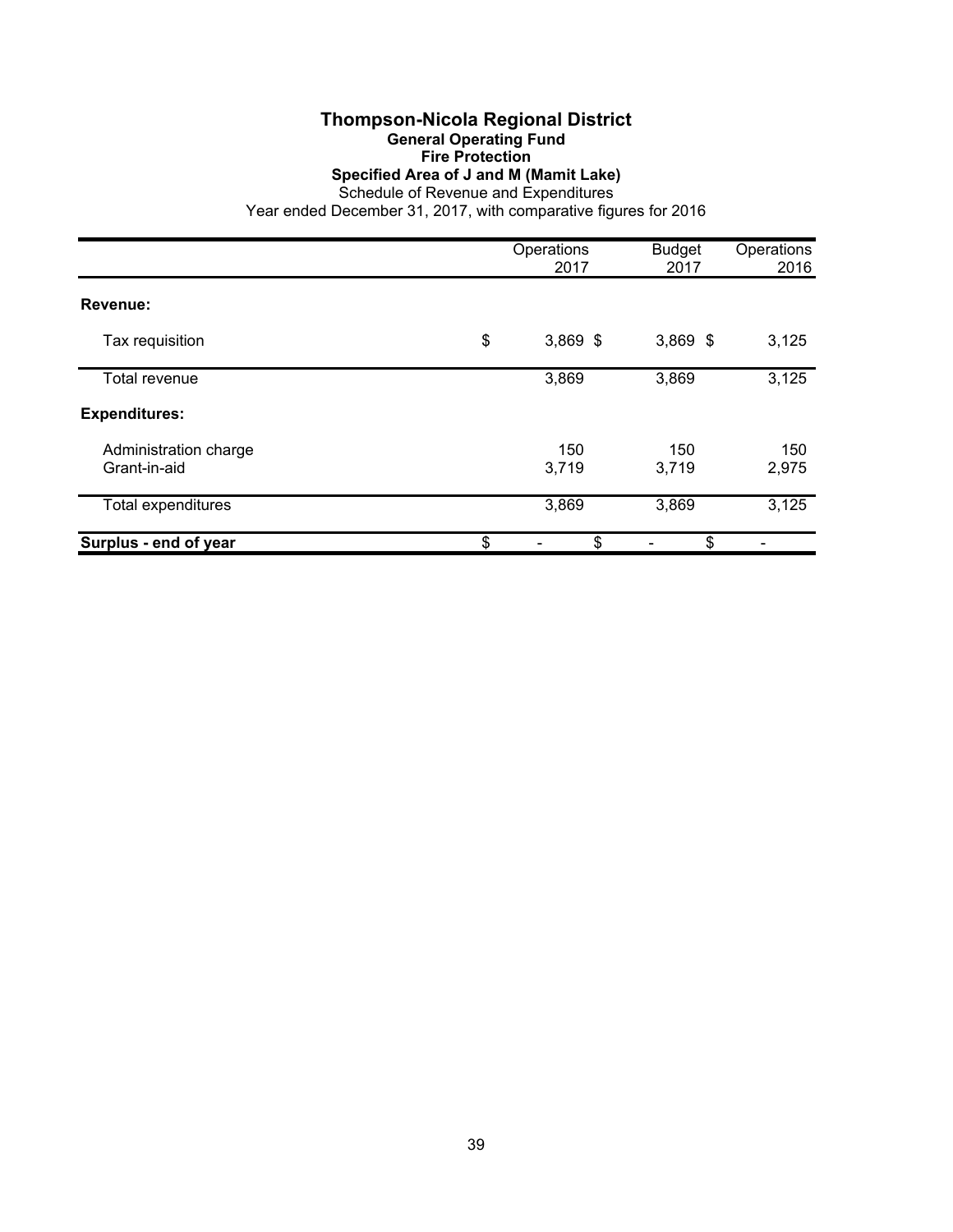#### **Thompson-Nicola Regional District General Operating Fund Fire Protection Specified Area of M and N (Merritt)**

Schedule of Revenue and Expenditures

|                                                                                                                | Operations<br>2017      | <b>Budget</b><br>2017 | Operations<br>2016               |
|----------------------------------------------------------------------------------------------------------------|-------------------------|-----------------------|----------------------------------|
| Revenue:                                                                                                       |                         |                       |                                  |
| Tax requisition<br>Grants in lieu of taxes<br>Government transfers and other grants<br>Previous year's surplus | \$<br>140,362 \$<br>645 | 140,362 \$<br>645     | 130,596<br>459<br>125,000<br>214 |
| Total revenue                                                                                                  | 141,007                 | 141,007               | 256,269                          |
| <b>Expenditures:</b>                                                                                           |                         |                       |                                  |
| Administration charge<br>Grant-in-aid                                                                          | 4,107<br>136,750        | 4,107<br>136,900      | 3,810<br>251,814                 |
| <b>Total expenditures</b>                                                                                      | 140,857                 | 141,007               | 255,624                          |
| Surplus - end of year                                                                                          | \$<br>150 \$            | \$                    | 645                              |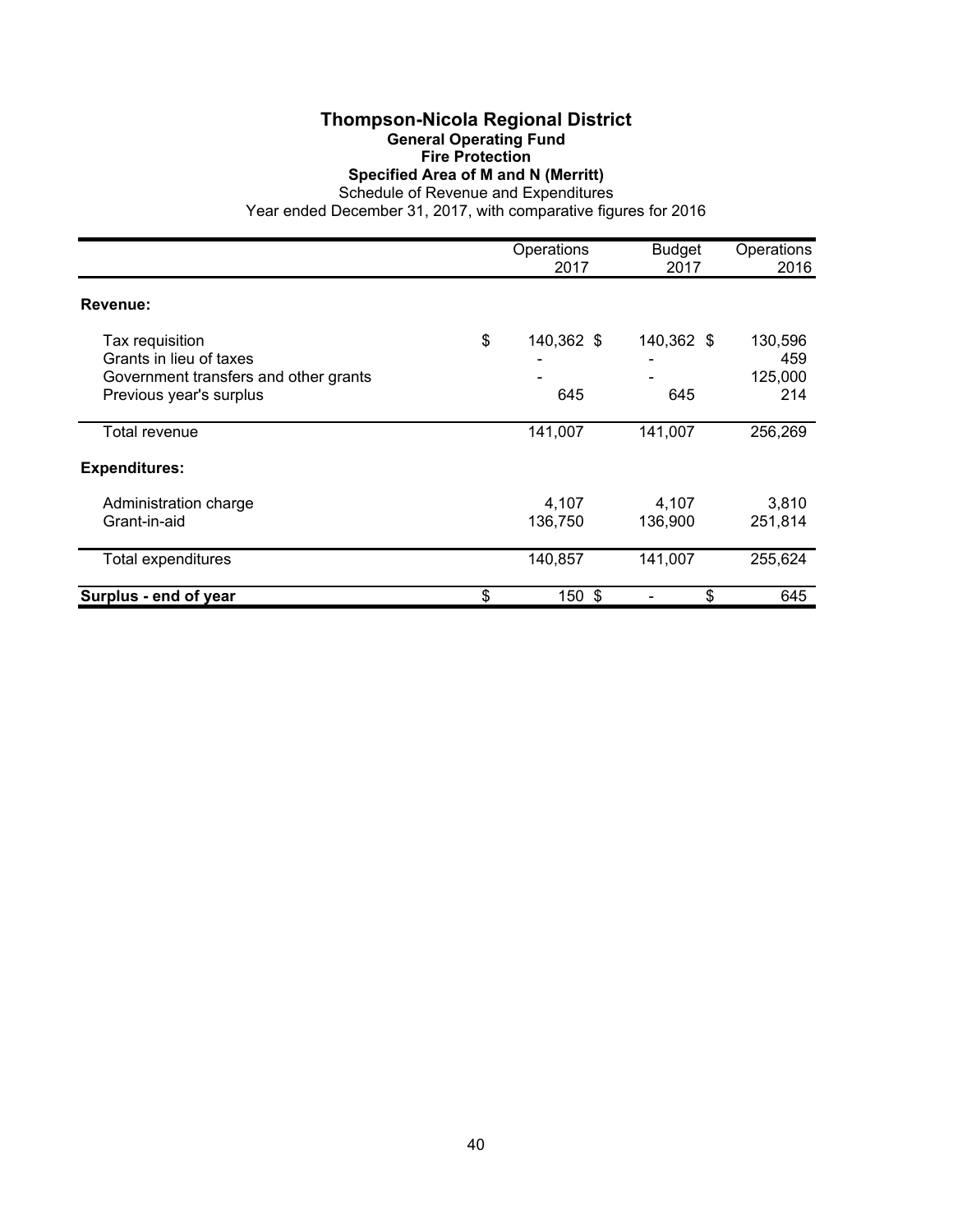#### **Thompson-Nicola Regional District General Operating Fund Fire Protection Specified Area of O (Barriere)**

Schedule of Revenue and Expenditures

|                                                                                   | Operations<br>2017       | <b>Budget</b><br>2017    | Operations<br>2016                 |
|-----------------------------------------------------------------------------------|--------------------------|--------------------------|------------------------------------|
| Revenue:                                                                          |                          |                          |                                    |
| Tax requisition<br>Interest<br>Transfer from reserve                              | \$<br>48,420 \$<br>239   | 48,420 \$                | 48,030<br>267<br>53,256            |
| Total revenue                                                                     | 48,659                   | 48,420                   | 101,553                            |
| <b>Expenditures:</b>                                                              |                          |                          |                                    |
| Administration charge<br>Grant-in-aid<br>Capital purchases<br>Transfer to reserve | 1,320<br>44,000<br>3,339 | 1,320<br>44,000<br>3,100 | 3,930<br>41,000<br>53,256<br>3,367 |
| Total expenditures                                                                | 48,659                   | 48,420                   | 101,553                            |
| Surplus - end of year                                                             | \$<br>\$                 | \$                       |                                    |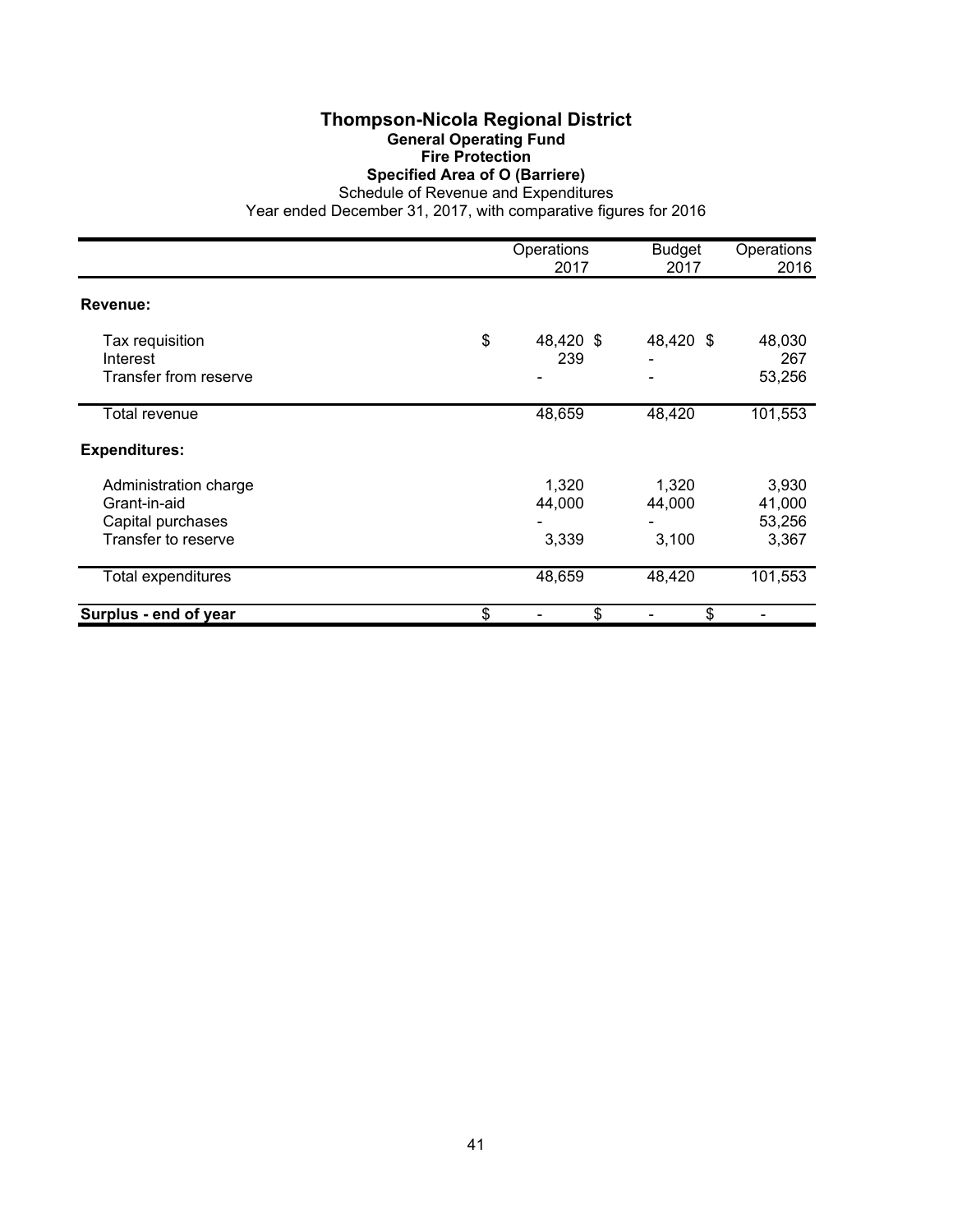#### **Thompson-Nicola Regional District General Operating Fund Fire Protection Specified Area of E (South Green Lake)**

Schedule of Revenue and Expenditures

|                                                                                                      | Operations<br>2017              | <b>Budget</b><br>2017           | Operations<br>2016       |
|------------------------------------------------------------------------------------------------------|---------------------------------|---------------------------------|--------------------------|
| Revenue:                                                                                             |                                 |                                 |                          |
| Tax requisition<br>Government transfers and other grants<br>Other revenue<br>Previous year's surplus | \$<br>88,590 \$<br>4,000<br>196 | 88,590 \$<br>196                | 78,275<br>6,937<br>(402) |
| Total revenue                                                                                        | 92,786                          | 88,786                          | 84,810                   |
| <b>Expenditures:</b>                                                                                 |                                 |                                 |                          |
| Administration charge<br>Grant-in-aid<br>Insurance<br>Interest on advances                           | 2,586<br>89,000<br>887          | 2,586<br>85,000<br>1,100<br>100 | 2,268<br>81,937<br>409   |
| <b>Total expenditures</b>                                                                            | 92,473                          | 88,786                          | 84,614                   |
| Surplus - end of year                                                                                | \$<br>$313$ \$                  | \$                              | 196                      |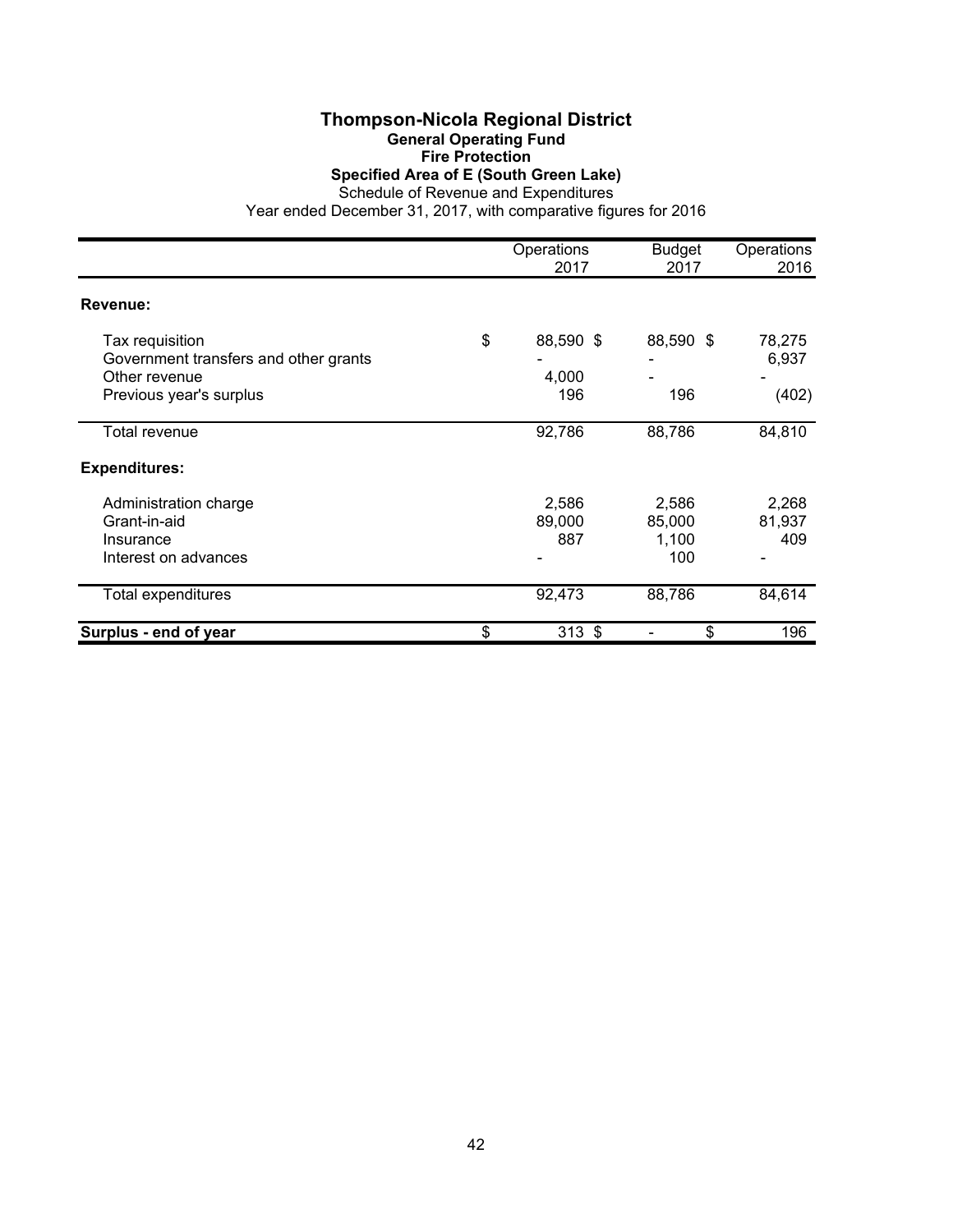#### **Thompson-Nicola Regional District General Operating Fund Fire Protection Specified Area of E (70 Mile)**

Schedule of Revenue and Expenditures

|                                                             | Operations<br>2017        | <b>Budget</b><br>2017 | Operations<br>2016 |
|-------------------------------------------------------------|---------------------------|-----------------------|--------------------|
| <b>Revenue:</b>                                             |                           |                       |                    |
| Tax requisition<br>Other revenue<br>Previous year's surplus | \$<br>29,870 \$<br>25,000 | 29,870 \$             | 29,726             |
| Total revenue                                               | 54,871                    | 29,870                | 29,726             |
| <b>Expenditures:</b>                                        |                           |                       |                    |
| Administration charge<br>General<br>Grant-in-aid            | 870<br>25,000<br>29,000   | 870<br>29,000         | 720<br>29,005      |
| Total expenditures                                          | 54,870                    | 29,870                | 29,725             |
| Surplus - end of year                                       | \$<br>$1 \text{ }$ \$     | \$                    |                    |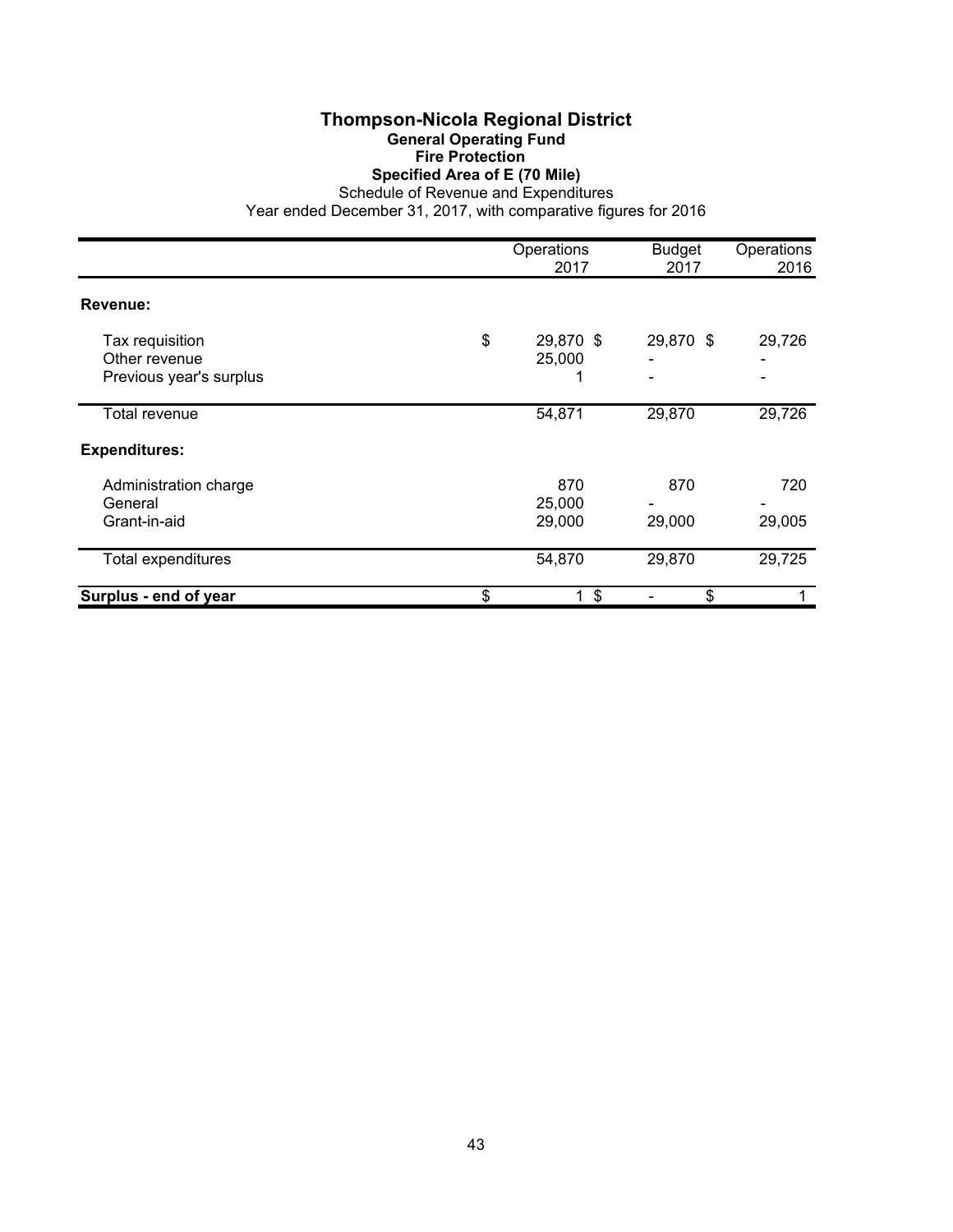#### **Thompson-Nicola Regional District General Operating Fund Fire Protection Specified Area of J (Tobiano)**

Schedule of Revenue and Expenditures

|                                       | Operations<br>2017 | <b>Budget</b><br>2017 | Operations<br>2016 |
|---------------------------------------|--------------------|-----------------------|--------------------|
| Revenue:                              |                    |                       |                    |
| Tax requisition                       | \$<br>262,650 \$   | 262,650 \$            | 257,500            |
| Total revenue                         | 262,650            | 262,650               | 257,500            |
| <b>Expenditures:</b>                  |                    |                       |                    |
| Administration charge<br>Grant-in-aid | 7,650<br>255,000   | 7,650<br>255,000      | 7,500<br>250,000   |
| <b>Total expenditures</b>             | 262,650            | 262,650               | 257,500            |
| Surplus - end of year                 | \$<br>\$           | \$                    |                    |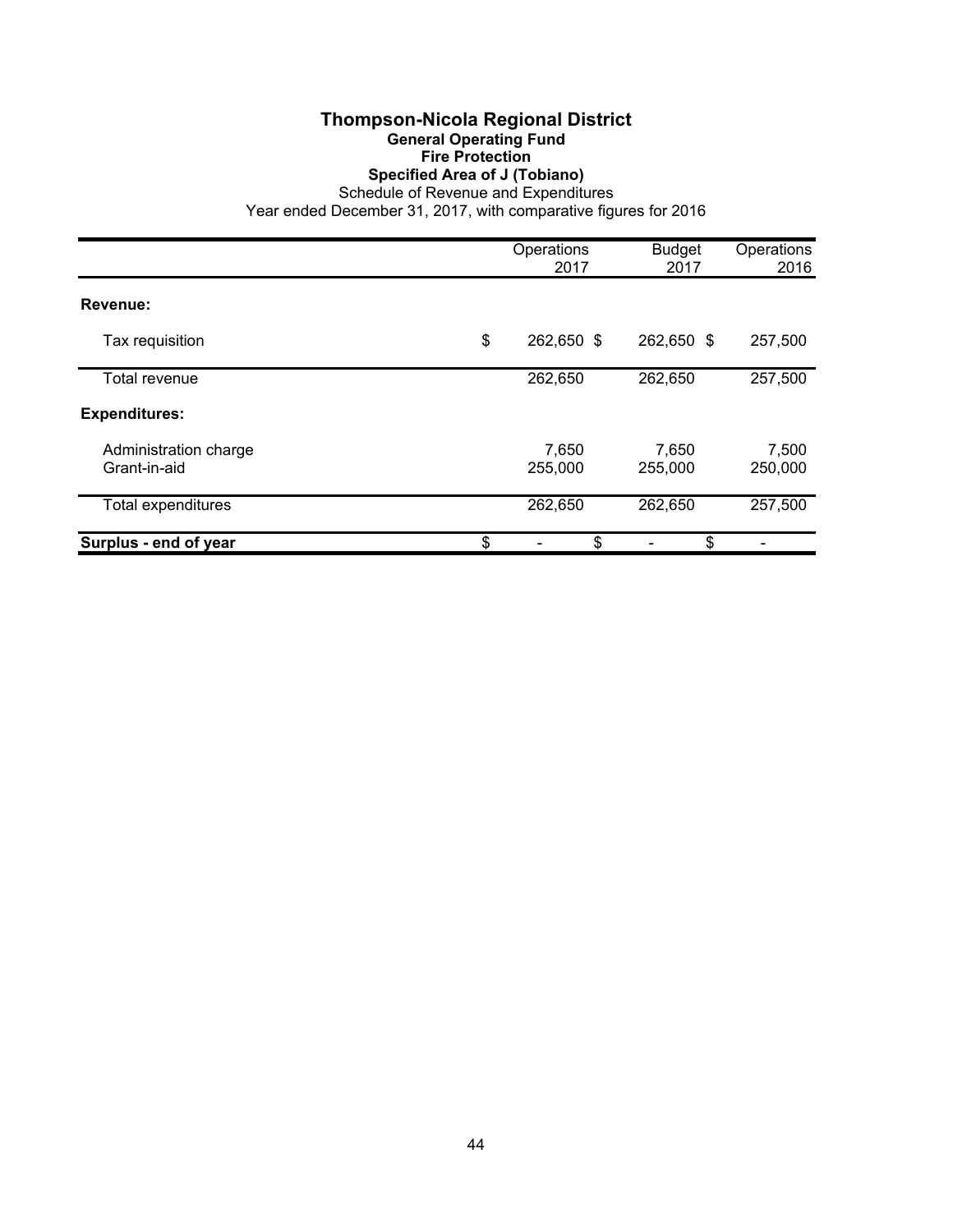#### **Thompson-Nicola Regional District General Operating Fund Rescue Services**

Summary of Revenue and Expenditures Year ended December 31, 2017, with comparative figures for 2016

|                                  | Operations<br>2017 | <b>Budget</b><br>2017 | Operations<br>2016 |
|----------------------------------|--------------------|-----------------------|--------------------|
| Revenue:                         |                    |                       |                    |
| Tax requisition                  | \$<br>640,873 \$   | 640,873 \$            | 625,132            |
| Sale of services                 | 146,874            | 147,000               | 145,137            |
| Interest                         | 16,650             | 7,500                 | 14,720             |
| Other revenue                    | 23,225             |                       |                    |
| <b>Transfer from TCA Surplus</b> | 31,213             |                       | 27,553             |
| Previous year's surplus          | 132,882            | 132,883               | 155,266            |
| Total revenue                    | 991,717            | 928,256               | 967,808            |
| <b>Expenditures:</b>             |                    |                       |                    |
| Administration charge            | 34,926             | 34,926                | 34,568             |
| Amortization                     | 31,213             |                       | 27,553             |
| General                          | 5,365              | 10,000                | 14,540             |
| Grant-in-aid                     | 160,110            | 196,830               | 147,230            |
| Insurance                        | 2,165              | 4,000                 | 2,612              |
| Operating costs                  | 45,294             |                       |                    |
| Programs                         | 466,910            | 527,000               | 476,282            |
| Telephone                        | 52,582             | 68,000                | 56,998             |
| Capital purchases                | 36,472             | 80,000                | 60,961             |
| Transfer to reserve              | 15,844             | 7,500                 | 14,182             |
| Total expenditures               | 850,881            | 928,256               | 834,926            |
| Surplus - end of year            | \$<br>140,836 \$   | \$                    | 132,882            |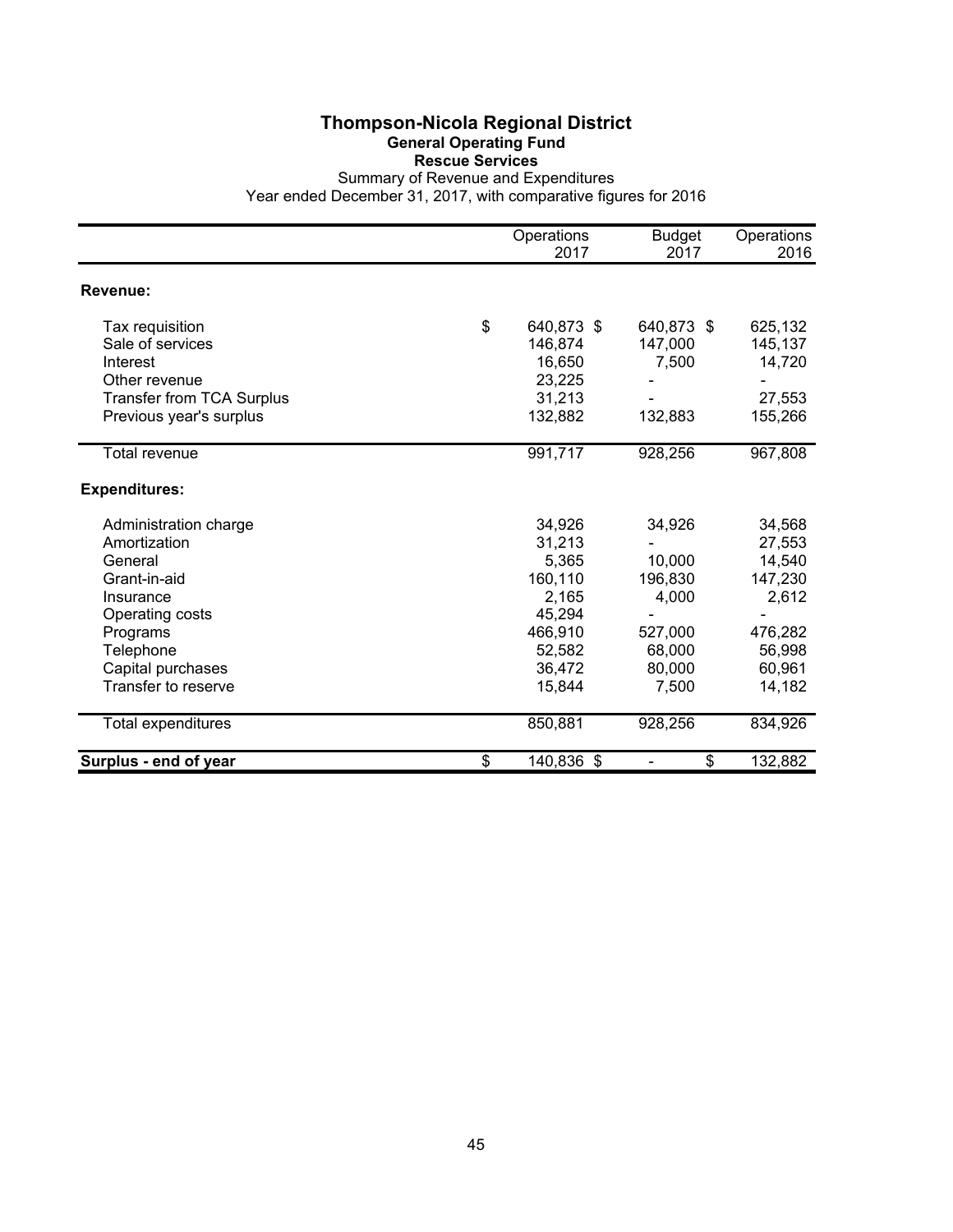#### **Thompson-Nicola Regional District General Operating Fund**

# **E - 911 Service**

**All Member Municipalities (except Kamloops)**

Schedule of Revenue and Expenditures

|                                  | Operations<br>2017 | <b>Budget</b><br>2017          | Operations<br>2016 |
|----------------------------------|--------------------|--------------------------------|--------------------|
| Revenue:                         |                    |                                |                    |
|                                  |                    |                                |                    |
| Tax requisition                  | \$<br>488,760 \$   | 488,760 \$                     | 512,237            |
| Sale of services                 | 146,874            | 147,000                        | 145,137            |
| Interest                         | 16,650             | 7,500                          | 14,721             |
| Other revenue                    | 23,225             |                                |                    |
| <b>Transfer from TCA Surplus</b> | 31,213             |                                | 27,553             |
| Previous year's surplus          | 83,633             | 83,633                         | 67,941             |
| Total revenue                    | 790,355            | 726,893                        | 767,589            |
| <b>Expenditures:</b>             |                    |                                |                    |
| Administration charge            | 30,393             | 30,393                         | 31,178             |
| Amortization                     | 31,213             |                                | 27,553             |
| General                          | 5,365              | 10,000                         | 14,540             |
| Insurance                        | 1,815              | 4,000                          | 2,262              |
| Operating costs                  | 45,294             |                                |                    |
| Programs                         | 466,910            | 527,000                        | 476,282            |
| Telephone                        | 52,582             | 68,000                         | 56,998             |
| Capital purchases                | 36,472             | 80,000                         | 60,961             |
| Transfer to reserve              | 15,844             | 7,500                          | 14,182             |
| Total expenditures               | 685,888            | 726,893                        | 683,956            |
| Surplus - end of year            | \$<br>104,467 \$   | \$<br>$\overline{\phantom{0}}$ | 83,633             |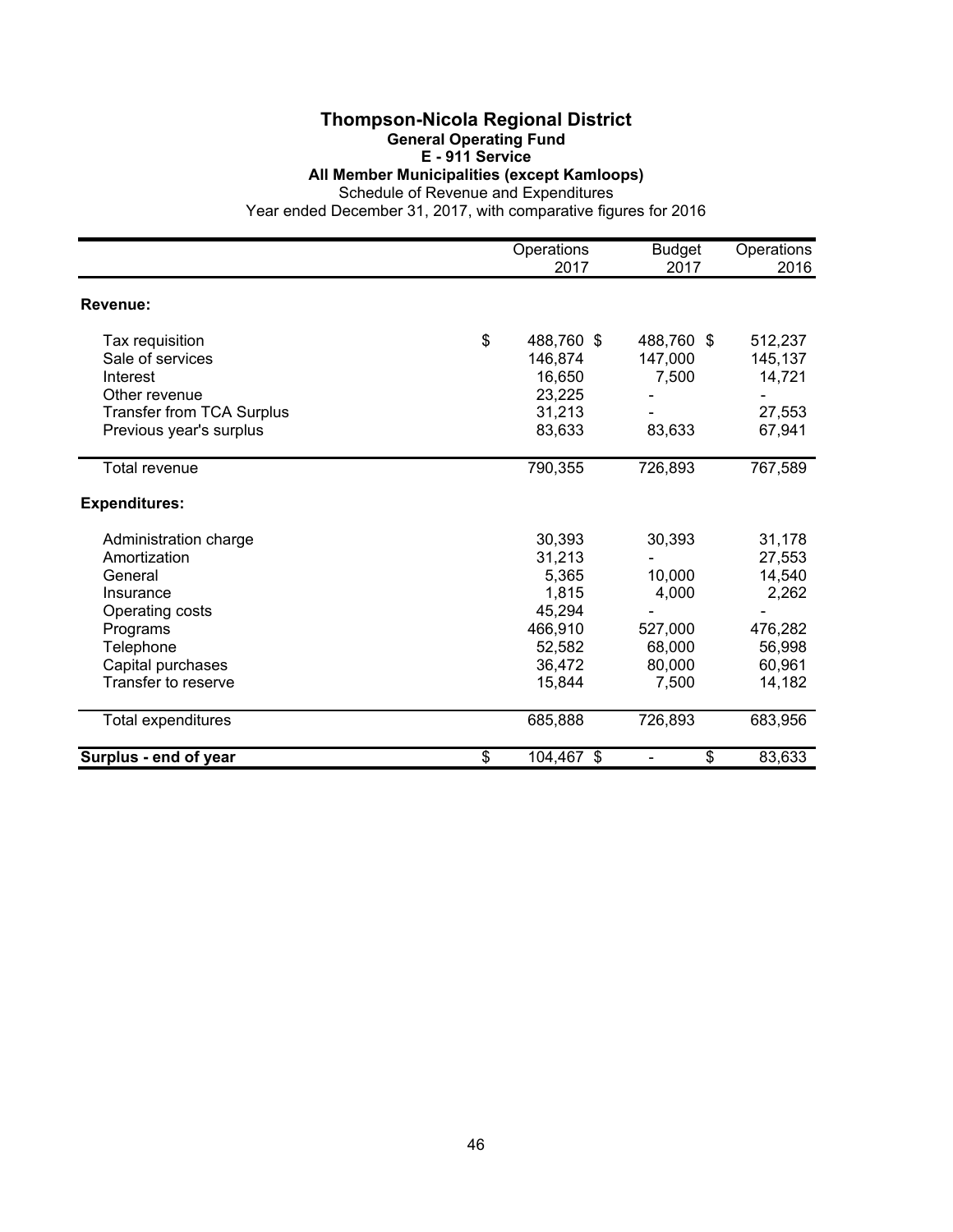## **Thompson-Nicola Regional District General Operating Fund Search and Rescue**

Schedule of Revenue and Expenditures Year ended December 31, 2017, with comparative figures for 2016

|                                                    | Operations<br>2017         | <b>Budget</b><br>2017 | Operations<br>2016      |
|----------------------------------------------------|----------------------------|-----------------------|-------------------------|
| Revenue:                                           |                            |                       |                         |
| Tax requisition<br>Previous year's surplus         | \$<br>108,998 \$<br>49,249 | 108,998 \$<br>49,250  | 69,780<br>87,324        |
| Total revenue                                      | 158,247                    | 158,248               | 157,104                 |
| <b>Expenditures:</b>                               |                            |                       |                         |
| Administration charge<br>Grant-in-aid<br>Insurance | 3,248<br>118,280<br>350    | 3,248<br>155,000      | 2,105<br>105,400<br>350 |
| <b>Total expenditures</b>                          | 121,878                    | 158,248               | 107,855                 |
| Surplus - end of year                              | \$<br>36,369 \$            | \$                    | 49,249                  |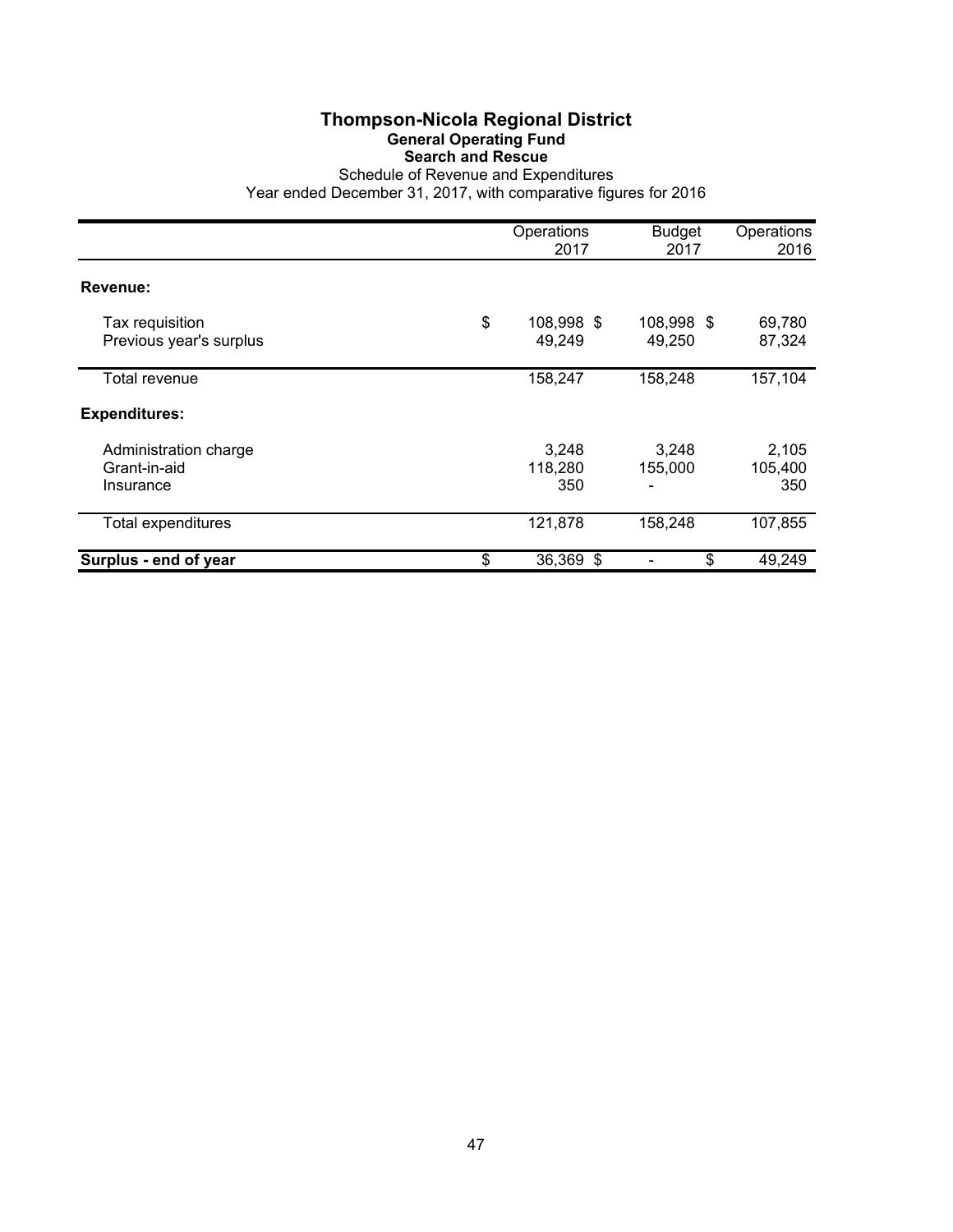#### **Thompson-Nicola Regional District General Operating Fund Highway Rescue: Areas A and B**

Schedule of Revenue and Expenditures

|                                       | Operations<br>2017 | <b>Budget</b><br>2017 | Operations<br>2016 |
|---------------------------------------|--------------------|-----------------------|--------------------|
|                                       |                    |                       |                    |
| Revenue:                              |                    |                       |                    |
| Tax requisition                       | \$<br>19,395 \$    | 19,395 \$             | 19,395             |
| Total revenue                         | 19,395             | 19,395                | 19,395             |
| <b>Expenditures:</b>                  |                    |                       |                    |
| Administration charge<br>Grant-in-aid | 565<br>18,830      | 565<br>18,830         | 565<br>18,830      |
| Total expenditures                    | 19,395             | 19,395                | 19,395             |
| Surplus - end of year                 | \$<br>\$           | \$                    |                    |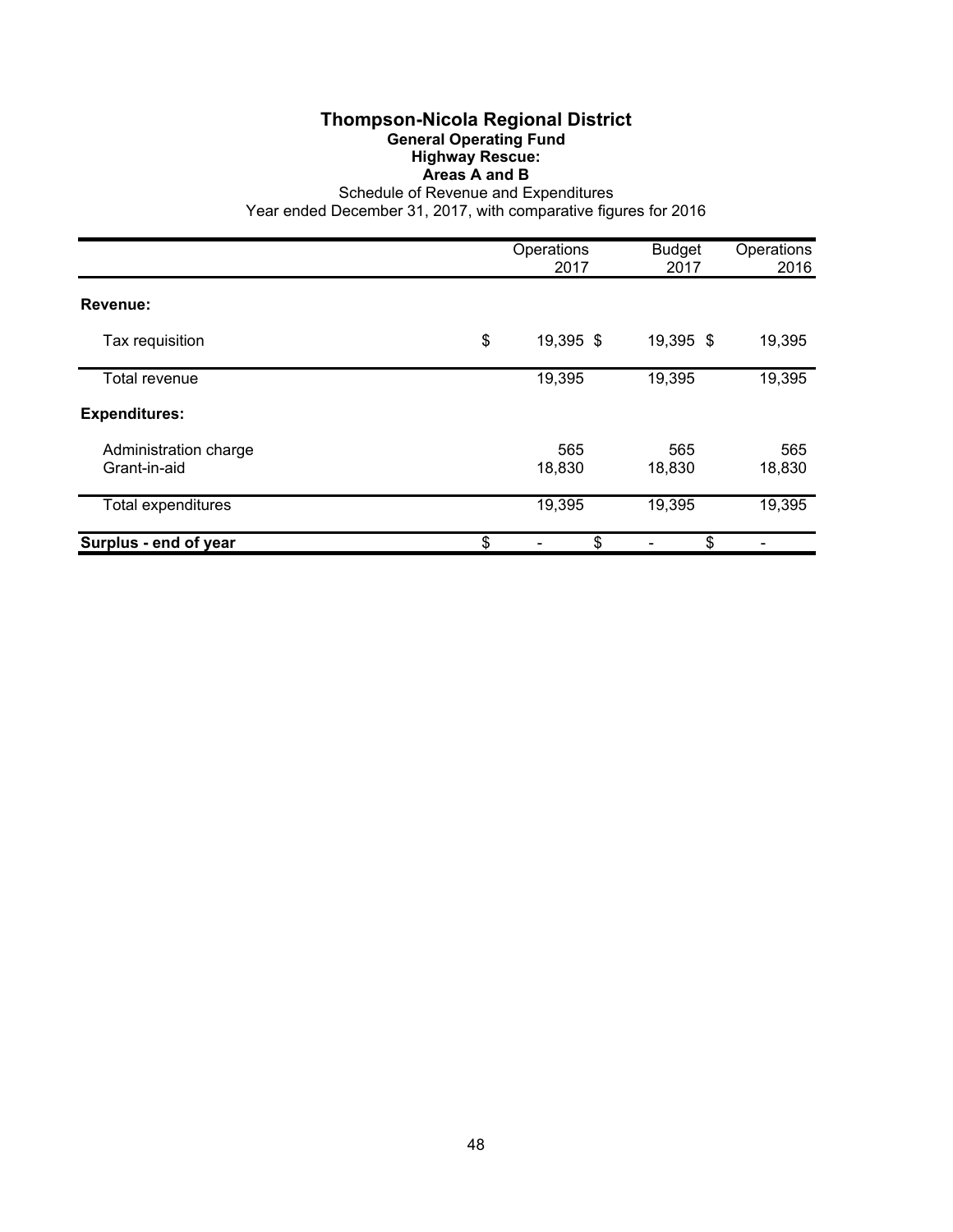## **Thompson-Nicola Regional District**

#### **General Operating Fund**

**Search and Rescue:**

**Areas A, B, O, Clearwater and Barriere**

Schedule of Revenue and Expenditures

|                                       | Operations<br>2017 | <b>Budget</b><br>2017 | Operations<br>2016 |
|---------------------------------------|--------------------|-----------------------|--------------------|
| Revenue:                              |                    |                       |                    |
| Tax requisition                       | \$<br>19,570 \$    | 19,570 \$             | 19,570             |
| Total revenue                         | 19,570             | 19,570                | 19,570             |
| <b>Expenditures:</b>                  |                    |                       |                    |
| Administration charge<br>Grant-in-aid | 570<br>19,000      | 570<br>19,000         | 570<br>19,000      |
| Total expenditures                    | 19,570             | 19,570                | 19,570             |
| Surplus - end of year                 | \$<br>\$           | \$                    |                    |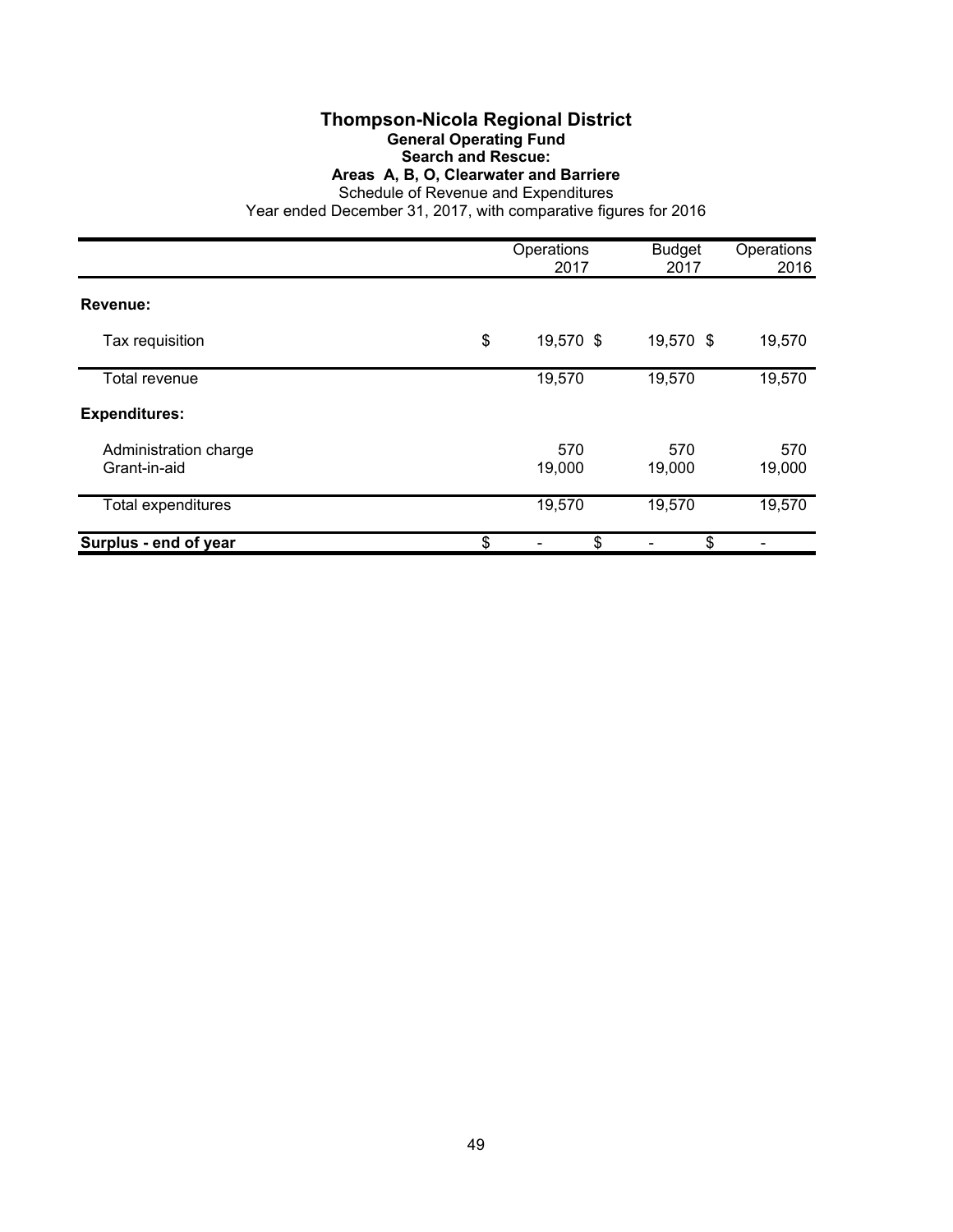## **Thompson-Nicola Regional District General Operating Fund Westwold First Responders Local Service of Area L**

Schedule of Revenue and Expenditures Year ended December 31, 2017, with comparative figures for 2016

|                                       | Operations<br>2017 | <b>Budget</b><br>2017 | Operations<br>2016 |
|---------------------------------------|--------------------|-----------------------|--------------------|
| Revenue:                              |                    |                       |                    |
| Tax requisition                       | \$<br>4,150 $$$    | 4,150 $$$             | 4,150              |
| Total revenue                         | 4,150              | 4,150                 | 4,150              |
| <b>Expenditures:</b>                  |                    |                       |                    |
| Administration charge<br>Grant-in-aid | 150<br>4,000       | 150<br>4,000          | 150<br>4,000       |
| Total expenditures                    | 4,150              | 4,150                 | 4,150              |
| Surplus - end of year                 | \$<br>\$           | \$                    |                    |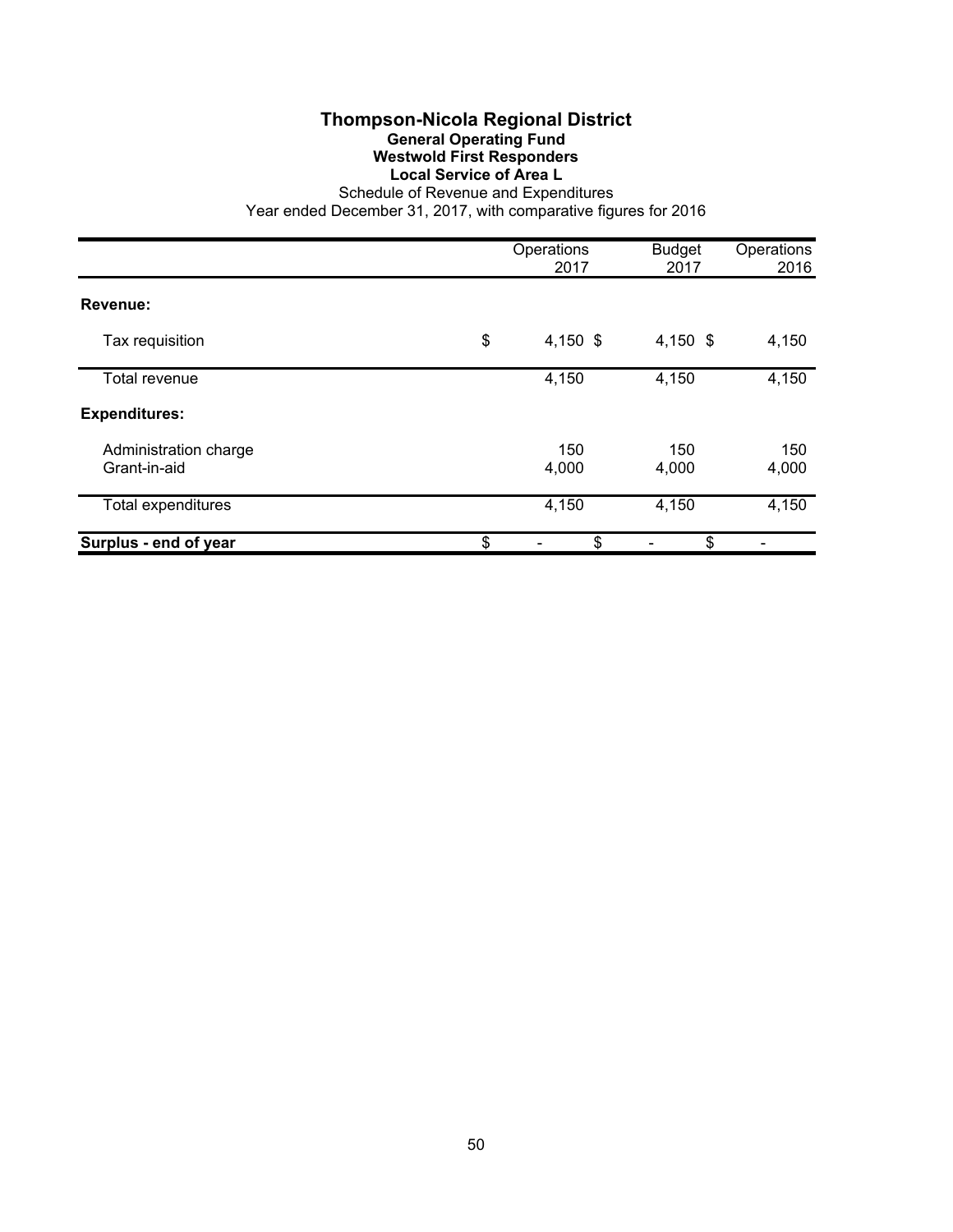#### **Thompson-Nicola Regional District General Operating Fund Dangerous Dog Control Electoral Areas I, J, M, N, O and P** Schedule of Revenue and Expenditures

|                             | Operations<br>2017       | <b>Budget</b><br>2017 | Operations<br>2016 |
|-----------------------------|--------------------------|-----------------------|--------------------|
| Revenue:                    |                          |                       |                    |
| Tax requisition<br>Interest | \$<br>30,975 \$<br>1,091 | 30,975 \$             | 51,575<br>619      |
| Previous year's surplus     | 113,295                  | 113,295               | 78,193             |
| Total revenue               | 145,361                  | 144,270               | 130,387            |
| <b>Expenditures:</b>        |                          |                       |                    |
| Administration charge       | 975                      | 975                   | 1,575              |
| General                     |                          | 113,295               |                    |
| Insurance                   | 350                      |                       | 350                |
| Programs                    | 14,504                   | 30,000                | 15,167             |
| Total expenditures          | 15,829                   | 144,270               | 17,092             |
| Surplus - end of year       | \$<br>129,532 \$         | \$                    | 113,295            |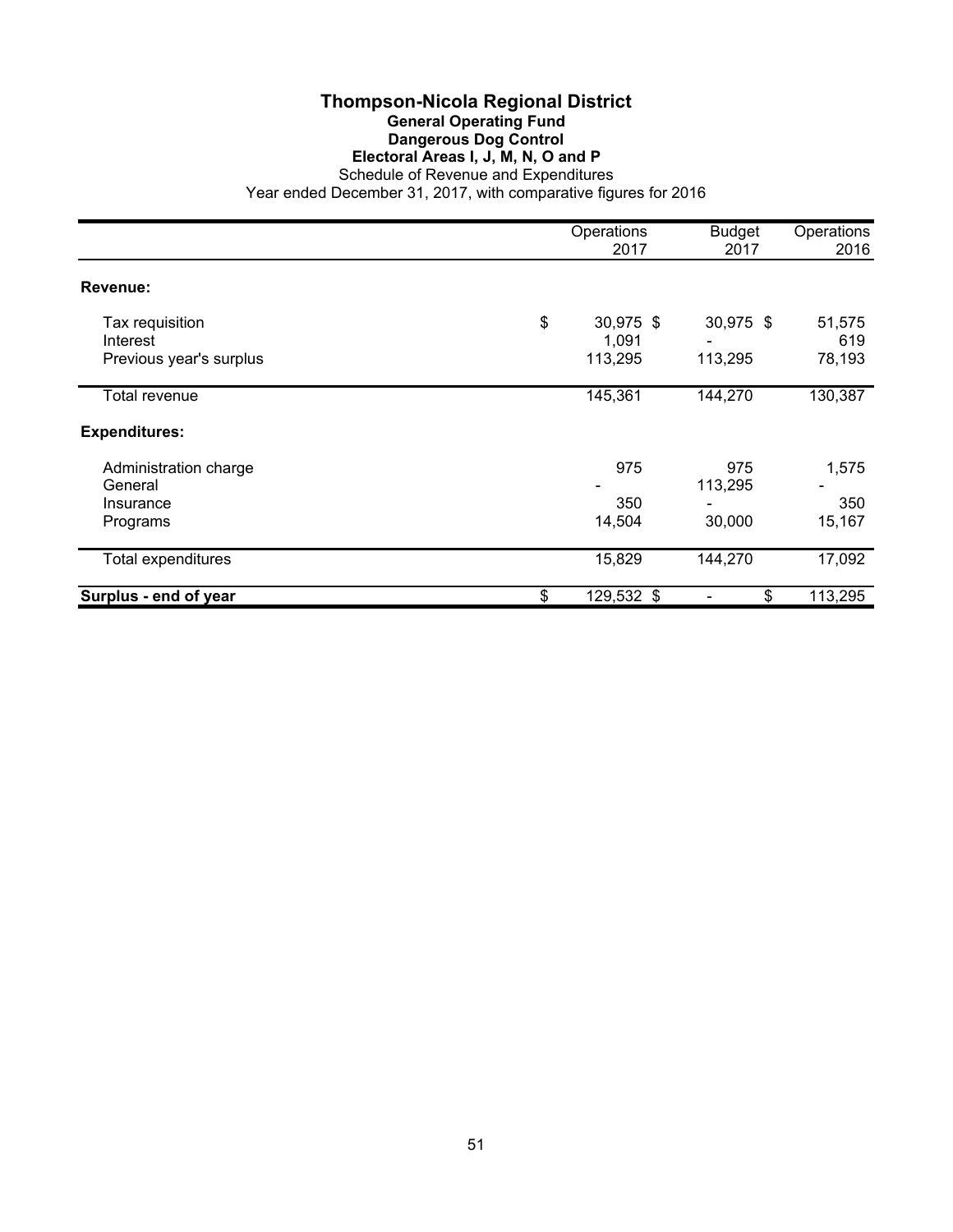#### **Thompson-Nicola Regional District General Operating Fund Emergency Preparedness Program All Electoral Areas and Ashcroft, Barriere, Cache Creek, Chase. Clearwater, Clinton and Lytton** Schedule of Revenue and Expenditures

|                                       | Operations<br>2017 | <b>Budget</b><br>2017              | Operations<br>2016 |
|---------------------------------------|--------------------|------------------------------------|--------------------|
| Revenue:                              |                    |                                    |                    |
| Tax requisition                       | \$<br>168,227 \$   | 168,227 \$                         | 163,785            |
| Government transfers and other grants | 2,972,293          | 500,000                            | 3,860              |
| Other revenue                         | 56,715             |                                    |                    |
| <b>Transfer from TCA Surplus</b>      | 200                |                                    | 200                |
| Previous year's surplus               | 33,803             | 33,803                             | 36,333             |
| Total revenue                         | 3,231,238          | 702,030                            | 204,178            |
| <b>Expenditures:</b>                  |                    |                                    |                    |
| Advertising                           |                    | 750                                | 152                |
| Administration charge                 | 8,130              | 8,130                              | 7,918              |
| Amortization                          | 200                |                                    | 200                |
| Furniture and equipment               | 262                |                                    | 1,110              |
| General                               | 2,347              | 16,000                             | 1,442              |
| Insurance                             | 1,122              | 1,500                              | 1,306              |
| Office supplies                       | 907                | 1,150                              | 37                 |
| Programs                              | 3,043,290          | 524,000                            | 11,395             |
| Salaries and benefits                 | 101,248            | 142,000                            | 140,311            |
| Staff development                     | 1,243              | 2,500                              | 410                |
| Telephone                             | 1,155              | 3,500                              | 996                |
| Travel, meals and accommodations      | 4,050              | 2,500                              | 5,098              |
| Total expenditures                    | 3,163,954          | 702,030                            | 170,375            |
| Surplus - end of year                 | \$<br>67,284 \$    | \$<br>$\qquad \qquad \blacksquare$ | 33,803             |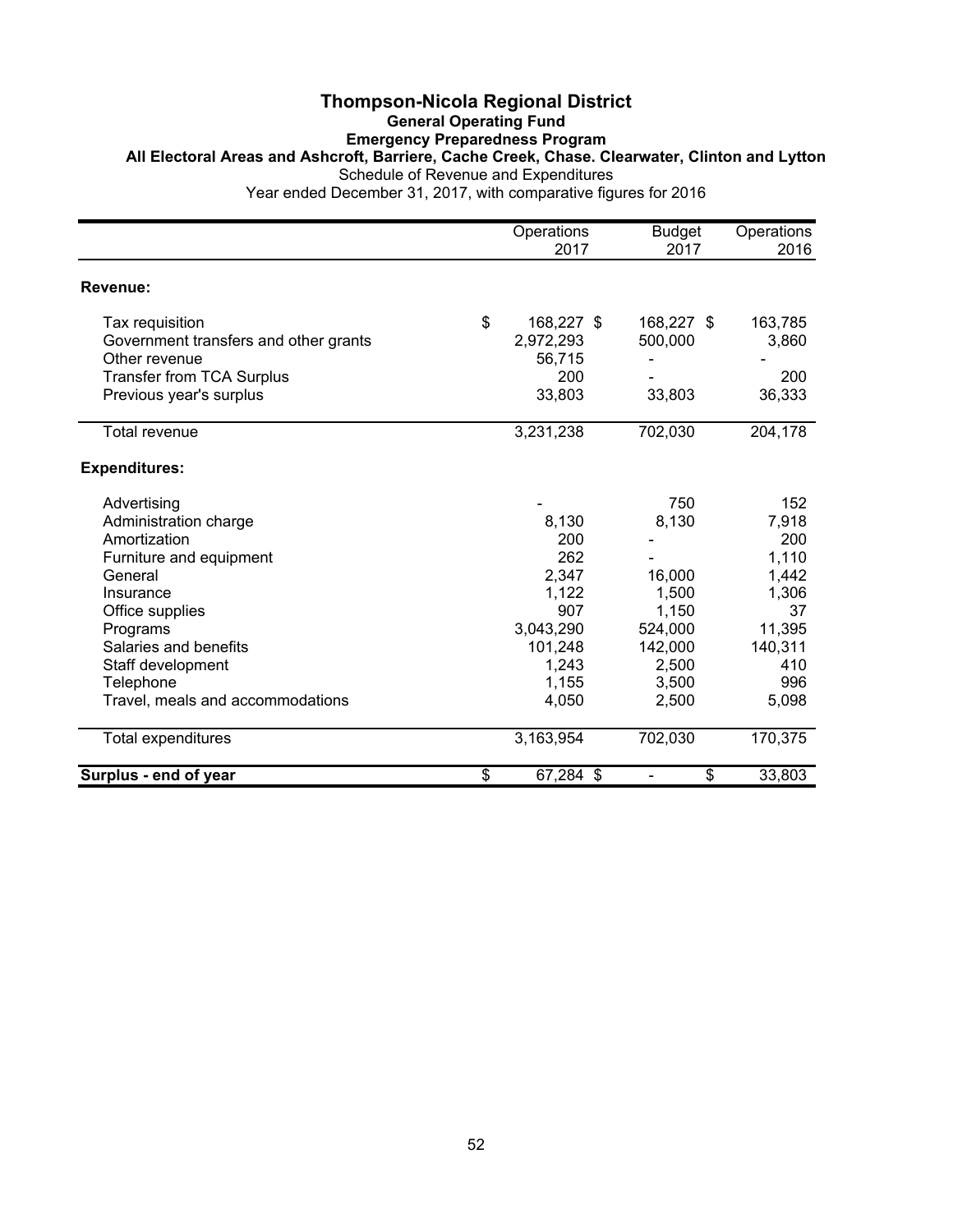### **Thompson-Nicola Regional District General Operating Fund Building Standards All Electoral Areas**

Schedule of Revenue and Expenditures

|                                  | Operations<br>2017 | <b>Budget</b><br>2017 | Operations<br>2016 |
|----------------------------------|--------------------|-----------------------|--------------------|
| Revenue:                         |                    |                       |                    |
|                                  |                    |                       |                    |
| Tax requisition                  | \$<br>217,801 \$   | 217,801 \$            | 493,530            |
| Sale of services                 | 438,974            | 396,550               | 430,084            |
| Interest                         | 3,481              |                       | 1,772              |
| Other revenue                    | 17,395             |                       | 19,905             |
| <b>Transfer from TCA Surplus</b> | 19,849             |                       | 24,671             |
| Previous year's surplus          | 361,385            | 361,385               | 223,785            |
| <b>Total revenue</b>             | 1,058,885          | 975,736               | 1,193,747          |
| <b>Expenditures:</b>             |                    |                       |                    |
| Advertising                      | 1,500              | 2,000                 | 2,000              |
| Amortization                     | 19,849             |                       | 24,671             |
| Audit and legal                  | 6,053              | 20,000                | 5,720              |
| Dues, licences and fees          | 3,465              | 4,500                 | 4,939              |
| Furniture and equipment          | 932                | 8,000                 | 3,242              |
| General                          | 1,417              | 32,500                | 5,610              |
| Insurance                        | 2,365              | 6,000                 | 2,738              |
| Office supplies                  | 12,101             | 21,200                | 19,091             |
| Office overhead                  | 39,578             | 40,536                | 48,473             |
| Salaries and benefits            | 718,180            | 737,000               | 657,733            |
| Staff development                | 6,694              | 14,000                | 8,260              |
| Telephone                        | 4,994              | 6,000                 | 4,822              |
| Travel, meals and accommodations | 45,960             | 54,000                | 42,563             |
| Capital purchases                |                    | 30,000                | 2,500              |
| Total expenditures               | 863,088            | 975,736               | 832,362            |
| Surplus - end of year            | \$<br>195,797 \$   | \$                    | 361,385            |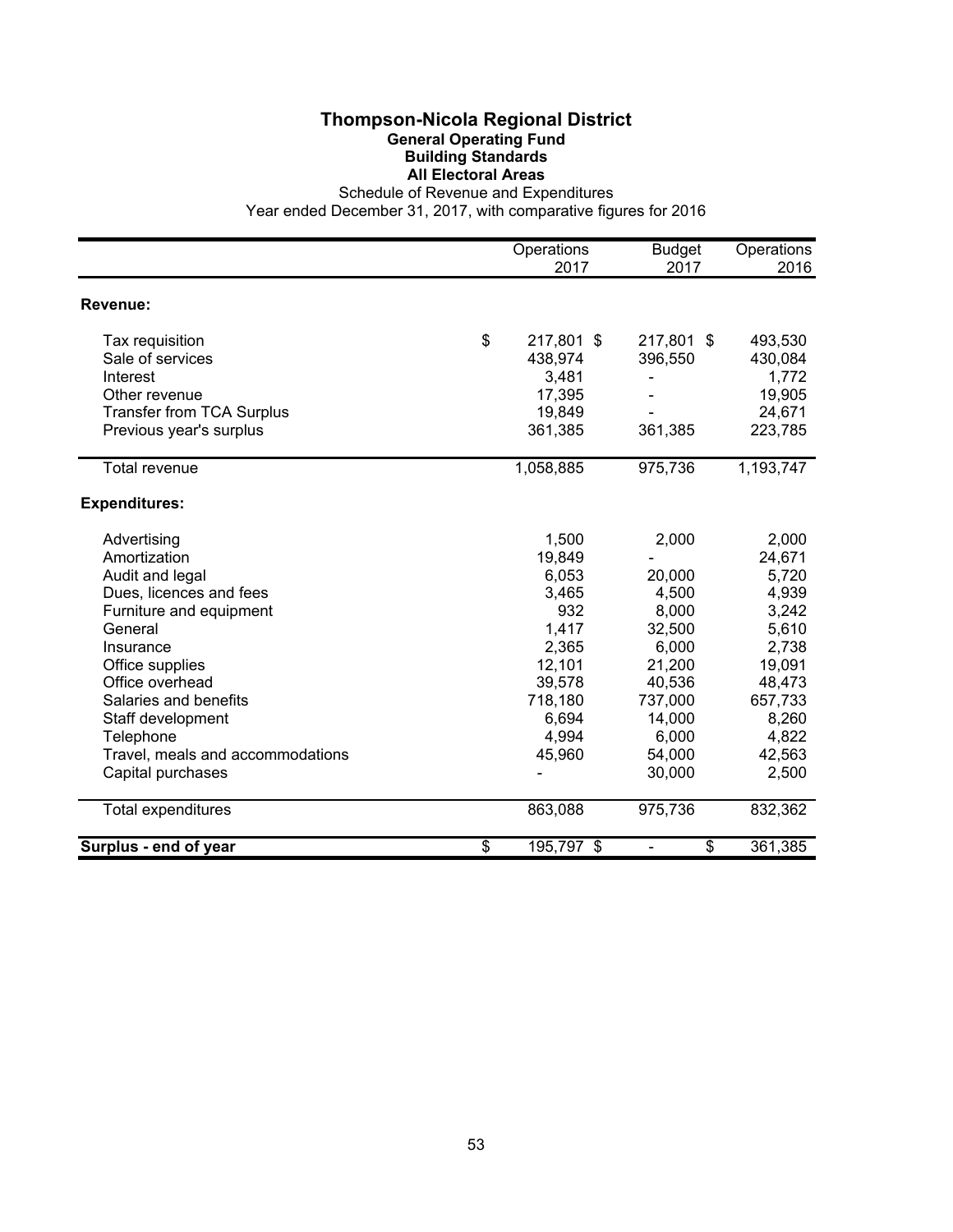## **Thompson-Nicola Regional District General Operating Fund Street Lighting**

Summary of Revenue and Expenditures Year ended December 31, 2017, with comparative figures for 2016

|                                                                                                                | Operations<br>2017               | <b>Budget</b><br>2017                     | Operations<br>2016                     |
|----------------------------------------------------------------------------------------------------------------|----------------------------------|-------------------------------------------|----------------------------------------|
| Revenue:                                                                                                       |                                  |                                           |                                        |
| Tax requisition<br>Grants in lieu of taxes<br>Government transfers and other grants<br>Previous year's surplus | \$<br>42,307 \$<br>219<br>16,514 | 42,307 \$<br>16,514                       | 37,942<br>296<br>125<br>19,849         |
| Total revenue                                                                                                  | 59,040                           | 58,821                                    | 58,212                                 |
| <b>Expenditures:</b>                                                                                           |                                  |                                           |                                        |
| Administration charge<br>General<br>Grant-in-aid<br>Insurance<br>Operating costs<br><b>Utilities</b>           | 1,535<br>4,229<br>300<br>31,822  | 1,535<br>5,000<br>300<br>10,986<br>41,000 | 1,505<br>463<br>2,873<br>300<br>36,557 |
| Total expenditures                                                                                             | 37,886                           | 58,821                                    | 41,698                                 |
| Surplus - end of year                                                                                          | \$<br>21,154 \$                  | \$                                        | 16,514                                 |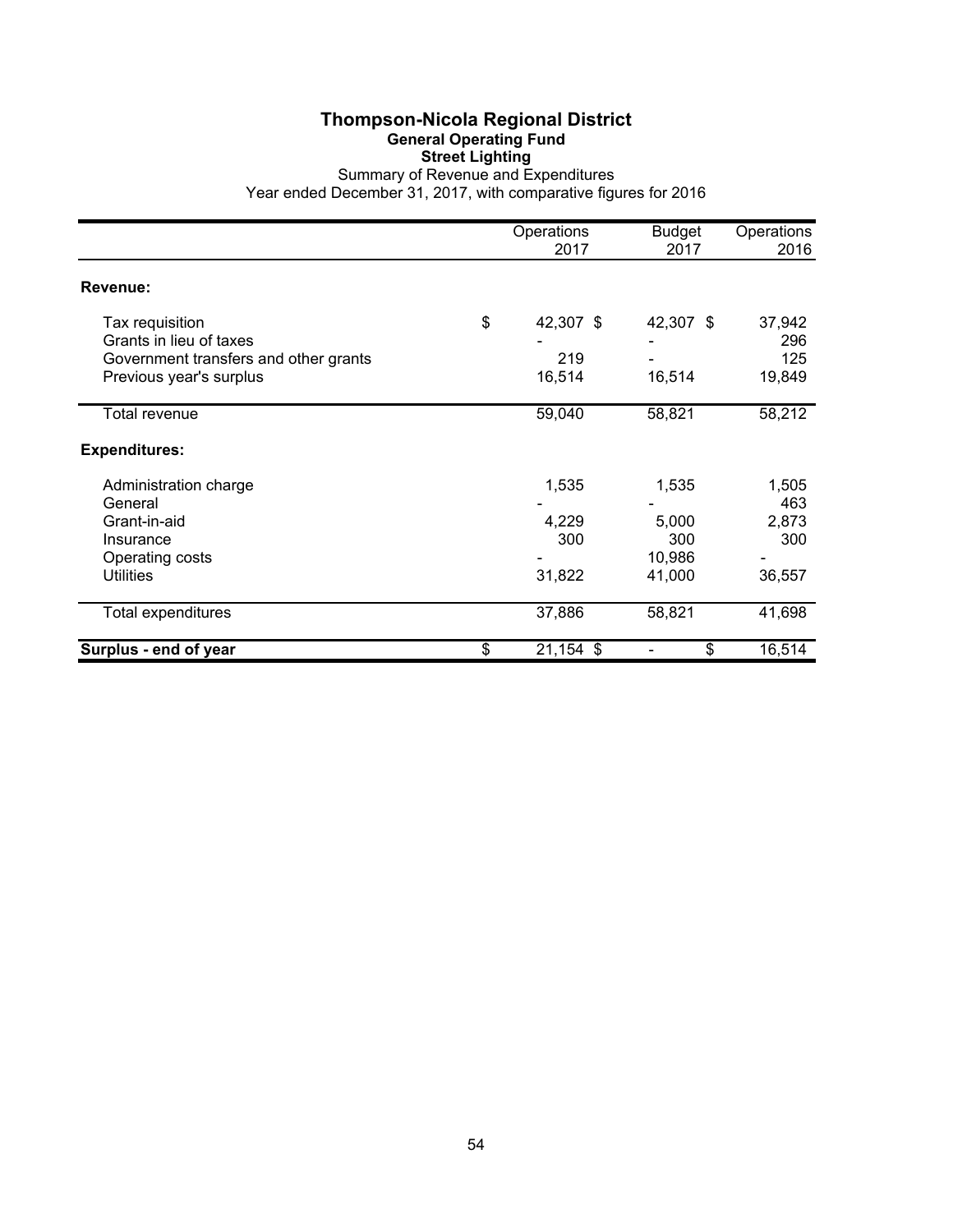#### **Thompson-Nicola Regional District General Operating Fund Street Lighting**

#### **Critical Intersections (except Areas B and E)**

Schedule of Revenue and Expenditures

|                         | Operations<br>2017       | <b>Budget</b><br>2017 | Operations<br>2016 |
|-------------------------|--------------------------|-----------------------|--------------------|
| Revenue:                |                          |                       |                    |
| Previous year's surplus | \$<br>10,986 \$          | 10,986 \$             | 10,986             |
| Total revenue           | 10,986                   | 10,986                | 10,986             |
| <b>Expenditures:</b>    |                          |                       |                    |
| Operating costs         | $\overline{\phantom{a}}$ | 10,986                | -                  |
| Total expenditures      |                          | 10,986                |                    |
| Surplus - end of year   | \$<br>10,986 \$          | \$                    | 10,986             |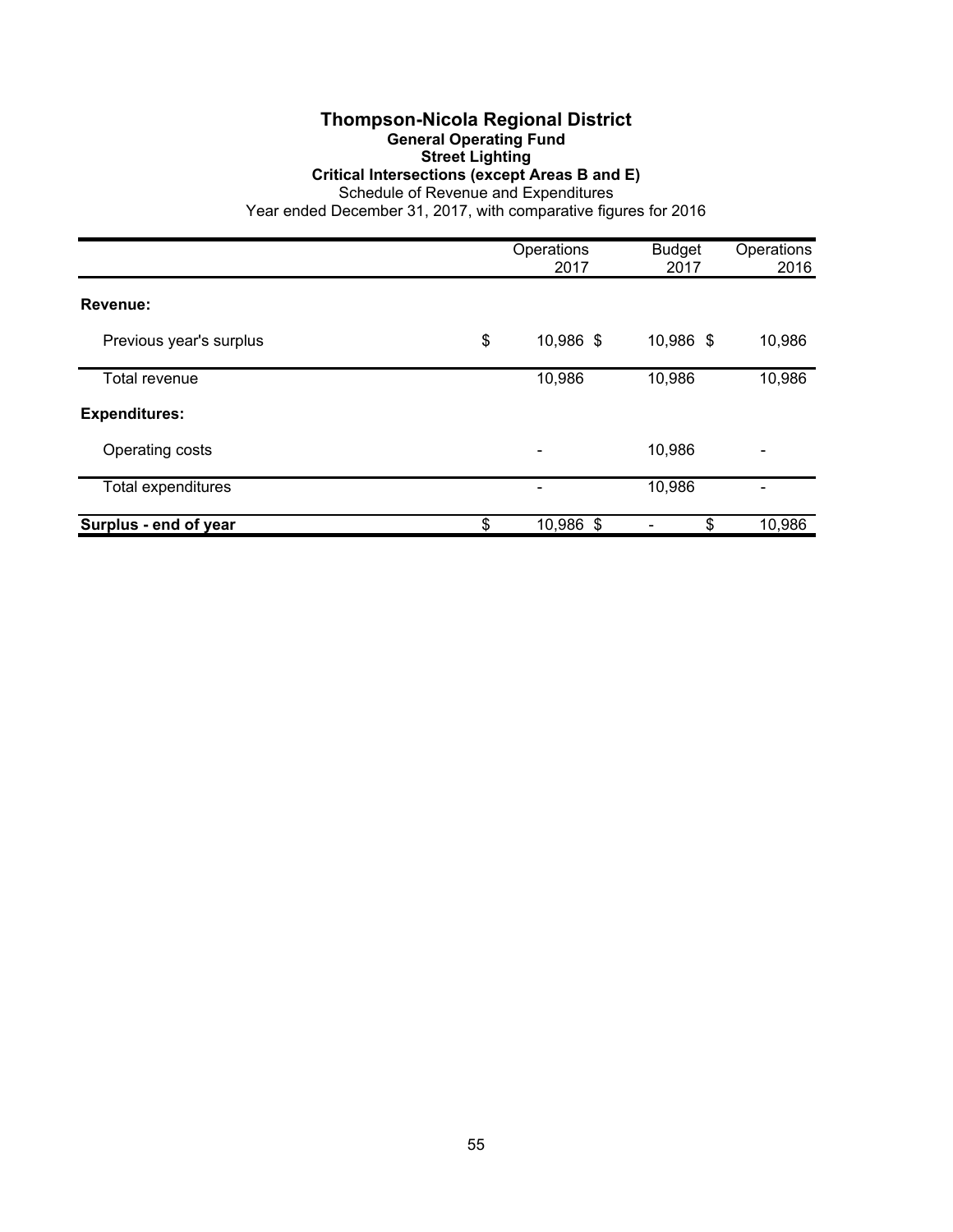### **Thompson-Nicola Regional District General Operating Fund Street Lighting Specified Area of A (Blackpool)**

Schedule of Revenue and Expenditures

|                                                                   | Operations<br>2017          | <b>Budget</b><br>2017 | Operations<br>2016        |
|-------------------------------------------------------------------|-----------------------------|-----------------------|---------------------------|
| Revenue:                                                          |                             |                       |                           |
| Tax requisition<br>Previous year's surplus (deficit)              | \$<br>$8,268$ \$<br>(1,005) | $8,268$ \$<br>(1,006) | 5,021<br>1,211            |
| Total revenue                                                     | 7,263                       | 7,262                 | 6,232                     |
| <b>Expenditures:</b>                                              |                             |                       |                           |
| Administration charge<br>Insurance<br><b>Utilities</b><br>General | 212<br>50<br>3,128          | 212<br>50<br>7,000    | 182<br>50<br>6,542<br>463 |
| Total expenditures                                                | 3,390                       | 7,262                 | 7,237                     |
| Surplus (deficit) - end of year                                   | \$<br>$3,873$ \$            | \$                    | (1,005)                   |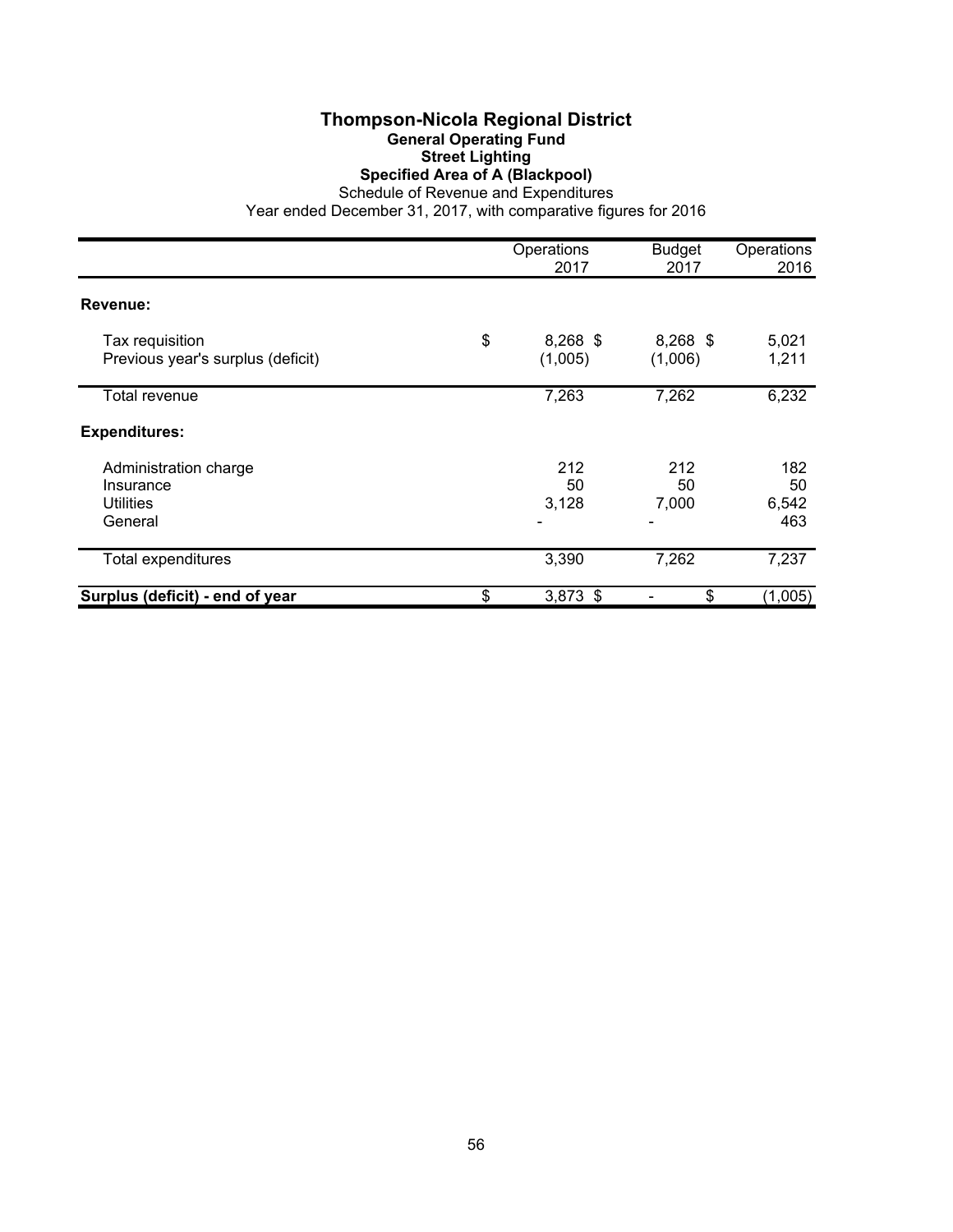### **Thompson-Nicola Regional District General Operating Fund Street Lighting Specified Area of A (Vavenby)**

Schedule of Revenue and Expenditures

|                                            | Operations<br>2017 |              | Operations<br>2016 |  |
|--------------------------------------------|--------------------|--------------|--------------------|--|
| Revenue:                                   |                    |              |                    |  |
| Tax requisition<br>Grants in lieu of taxes | \$<br>10,078 \$    | 10,078 \$    | 9,606<br>245       |  |
| Previous year's surplus                    | 1,305              | 1,304        | 1,777              |  |
| Total revenue                              | 11,383             | 11,382       | 11,628             |  |
| <b>Expenditures:</b>                       |                    |              |                    |  |
| Administration charge                      | 332                | 332          | 332                |  |
| Insurance<br><b>Utilities</b>              | 50<br>9,023        | 50<br>11,000 | 50<br>9,941        |  |
| Total expenditures                         | 9,405              | 11,382       | 10,323             |  |
| Surplus - end of year                      | \$<br>1,978 \$     | \$           | 1,305              |  |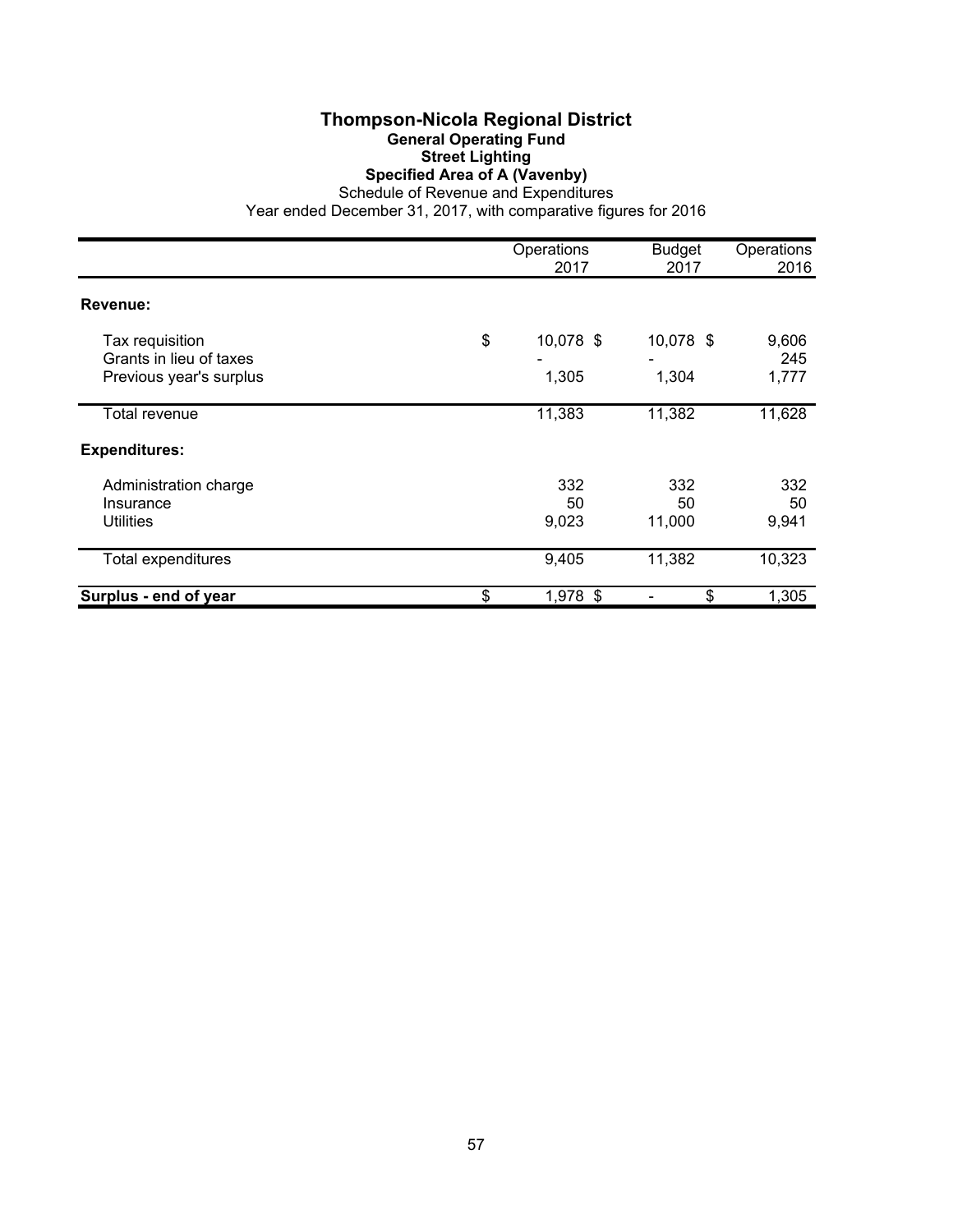## **Thompson-Nicola Regional District General Operating Fund Street Lighting Specified Area of B (Avola)**

Schedule of Revenue and Expenditures Year ended December 31, 2017, with comparative figures for 2016

|                                                        |    | <b>Budget</b><br>2017 | Operations<br>2016 |                    |
|--------------------------------------------------------|----|-----------------------|--------------------|--------------------|
| Revenue:                                               |    |                       |                    |                    |
| Tax requisition<br>Previous year's surplus             | \$ | 8,978 \$<br>1,271     | 8,978 \$<br>1,271  | 8,894<br>1,355     |
| Total revenue                                          |    | 10,249                | 10,249             | 10,249             |
| <b>Expenditures:</b>                                   |    |                       |                    |                    |
| Administration charge<br>Insurance<br><b>Utilities</b> |    | 299<br>50<br>8,208    | 299<br>50<br>9,900 | 299<br>50<br>8,629 |
| <b>Total expenditures</b>                              |    | 8,557                 | 10,249             | 8,978              |
| Surplus - end of year                                  | \$ | $1,692$ \$            | \$                 | 1,271              |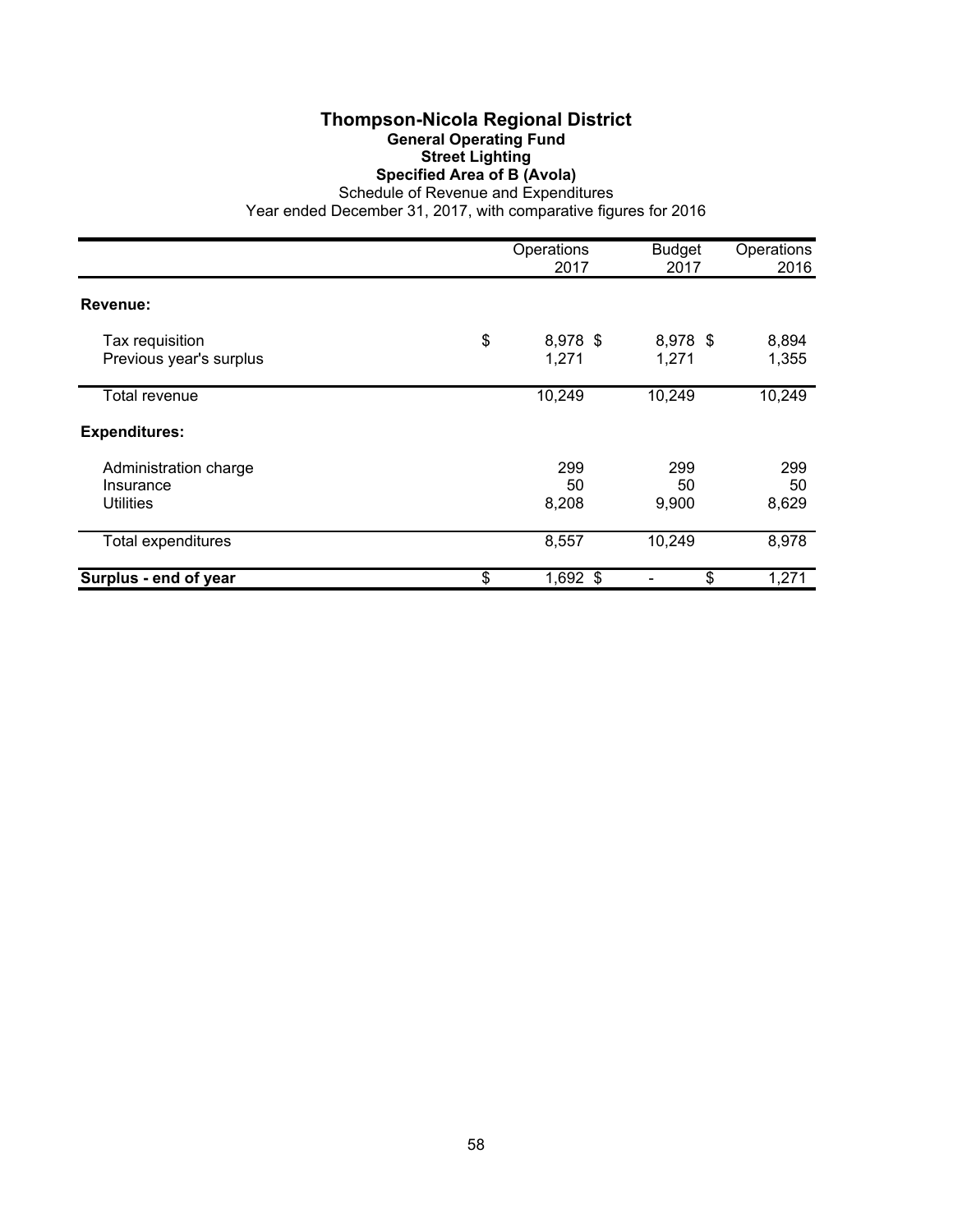## **Thompson-Nicola Regional District General Operating Fund Street Lighting Specified Area of J (Tobiano)**

Schedule of Revenue and Expenditures

|                                            | Operations<br>2017        | <b>Budget</b><br>2017 | Operations<br>2016 |  |
|--------------------------------------------|---------------------------|-----------------------|--------------------|--|
| Revenue:                                   |                           |                       |                    |  |
| Tax requisition<br>Previous year's surplus | \$<br>$3,023$ \$<br>2,127 | $3,023$ \$<br>2,127   | 2,896<br>2,254     |  |
| <b>Total revenue</b>                       | 5,150                     | 5,150                 | 5,150              |  |
| <b>Expenditures:</b>                       |                           |                       |                    |  |
| Administration charge<br>Grant-in-aid      | 150<br>4,229              | 150<br>5,000          | 150<br>2,873       |  |
| Total expenditures                         | 4,379                     | 5,150                 | 3,023              |  |
| Surplus - end of year                      | \$<br>771 \$              | \$                    | 2,127              |  |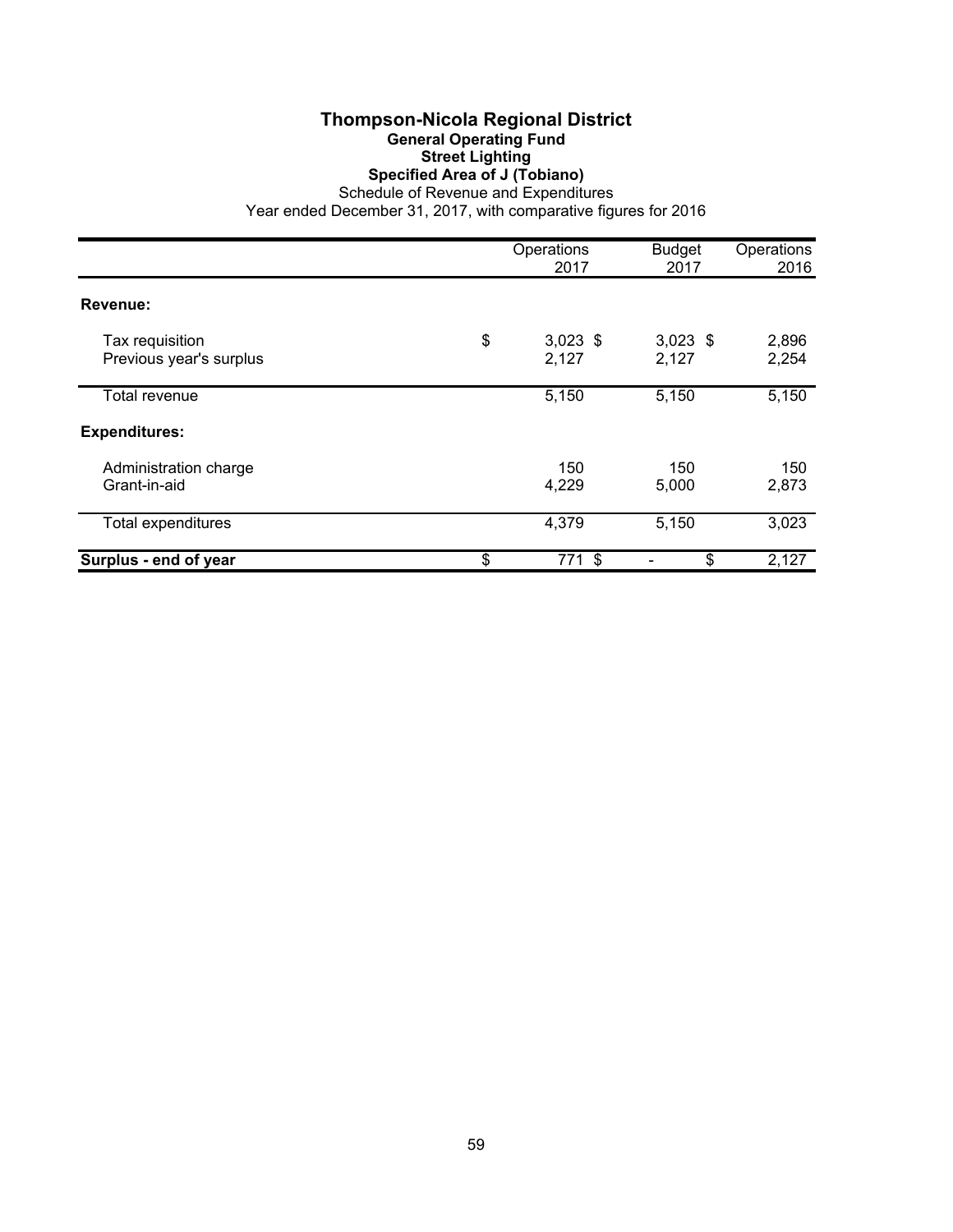#### **Thompson-Nicola Regional District General Operating Fund Street Lighting Specified Area of N (Coldwater Road)** Schedule of Revenue and Expenditures

|                                                 | Operations<br>2017      | <b>Budget</b><br>2017 | Operations<br>2016 |
|-------------------------------------------------|-------------------------|-----------------------|--------------------|
| Revenue:                                        |                         |                       |                    |
| Tax requisition<br>Previous year's surplus      | \$<br>$3,078$ \$<br>522 | $3,078$ \$<br>522     | 3,058<br>542       |
| Total revenue                                   | 3,600                   | 3,600                 | 3,600              |
| <b>Expenditures:</b>                            |                         |                       |                    |
| Administration charge<br>Insurance<br>Utilities | 150<br>50<br>2,731      | 150<br>50<br>3,400    | 150<br>50<br>2,878 |
| Total expenditures                              | 2,931                   | 3,600                 | 3,078              |
| Surplus - end of year                           | \$<br>669 \$            | \$                    | 522                |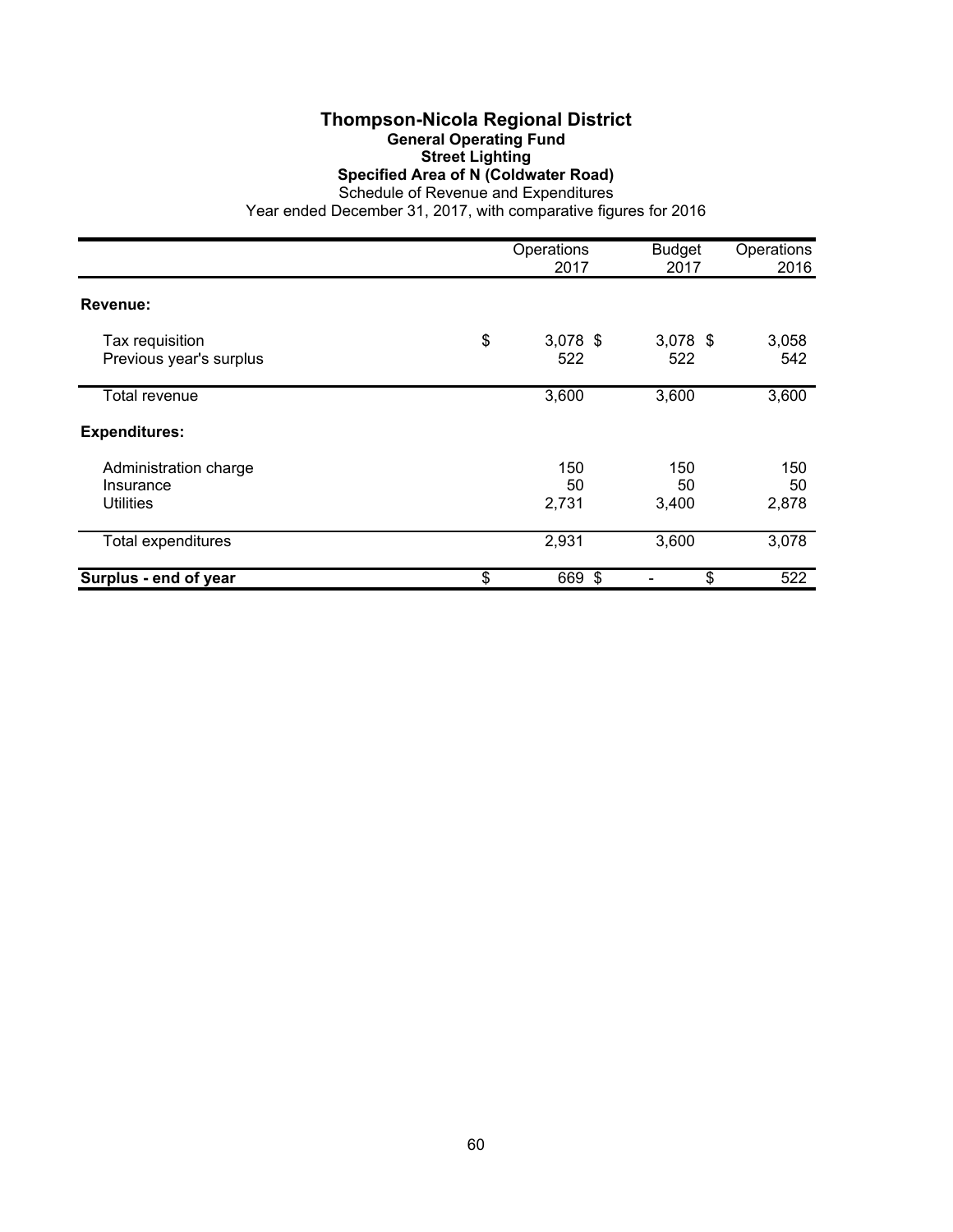### **Thompson-Nicola Regional District General Operating Fund Street Lighting Specified Area of P (Pritchard)**

Schedule of Revenue and Expenditures

|                                                                                     |    | Operations<br>2017 | <b>Budget</b><br>2017 | Operations<br>2016 |
|-------------------------------------------------------------------------------------|----|--------------------|-----------------------|--------------------|
| Revenue:                                                                            |    |                    |                       |                    |
| Tax requisition<br>Grants in lieu of taxes<br>Government transfers and other grants | \$ | 7,208 \$<br>219    | 7,208 \$              | 6,801<br>51<br>126 |
| Previous year's surplus<br>Total revenue                                            |    | 1,084<br>8,511     | 1,084<br>8,292        | 1,491<br>8,469     |
| <b>Expenditures:</b>                                                                |    |                    |                       |                    |
| Administration charge<br>Insurance<br><b>Utilities</b>                              |    | 242<br>50<br>7,334 | 242<br>50<br>8,000    | 242<br>50<br>7,093 |
| Total expenditures                                                                  |    | 7,626              | 8,292                 | 7,385              |
| Surplus - end of year                                                               | \$ | 885 \$             | \$                    | 1,084              |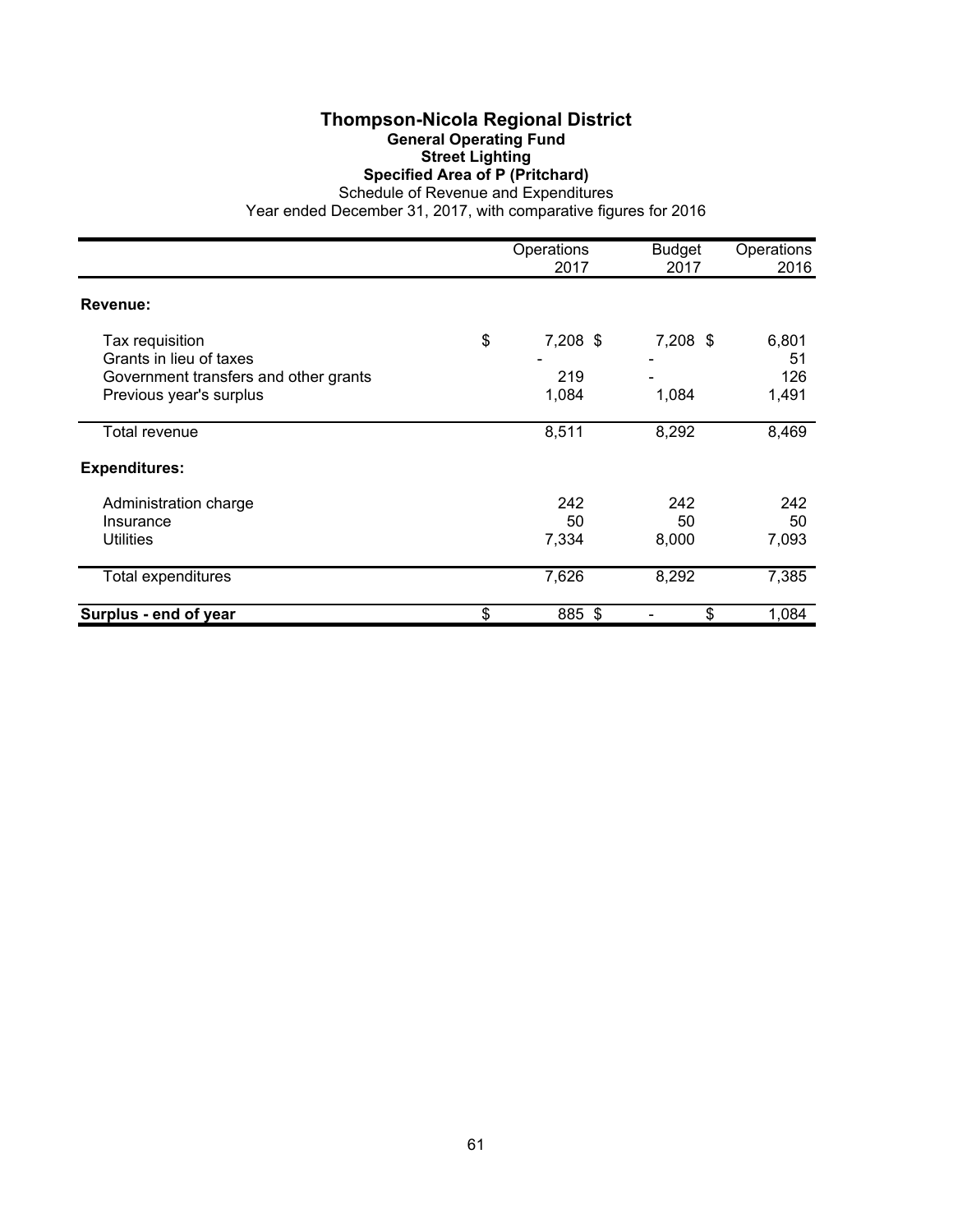## **Thompson-Nicola Regional District General Operating Fund Street Lighting Specified Area of P (Whitecroft Village)**

Schedule of Revenue and Expenditures Year ended December 31, 2017, with comparative figures for 2016

|                                                 | Operations<br>2017      | <b>Budget</b><br>2017 | Operations<br>2016 |  |
|-------------------------------------------------|-------------------------|-----------------------|--------------------|--|
| Revenue:                                        |                         |                       |                    |  |
| Tax requisition<br>Previous year's surplus      | \$<br>$1,674$ \$<br>225 | $1,674$ \$<br>226     | 1,666<br>233       |  |
| Total revenue                                   | 1,899                   | 1,900                 | 1,899              |  |
| <b>Expenditures:</b>                            |                         |                       |                    |  |
| Administration charge<br>Insurance<br>Utilities | 150<br>50<br>1,398      | 150<br>50<br>1,700    | 150<br>50<br>1,474 |  |
| Total expenditures                              | 1,598                   | 1,900                 | 1,674              |  |
| Surplus - end of year                           | \$<br>$301$ \$          | \$                    | 225                |  |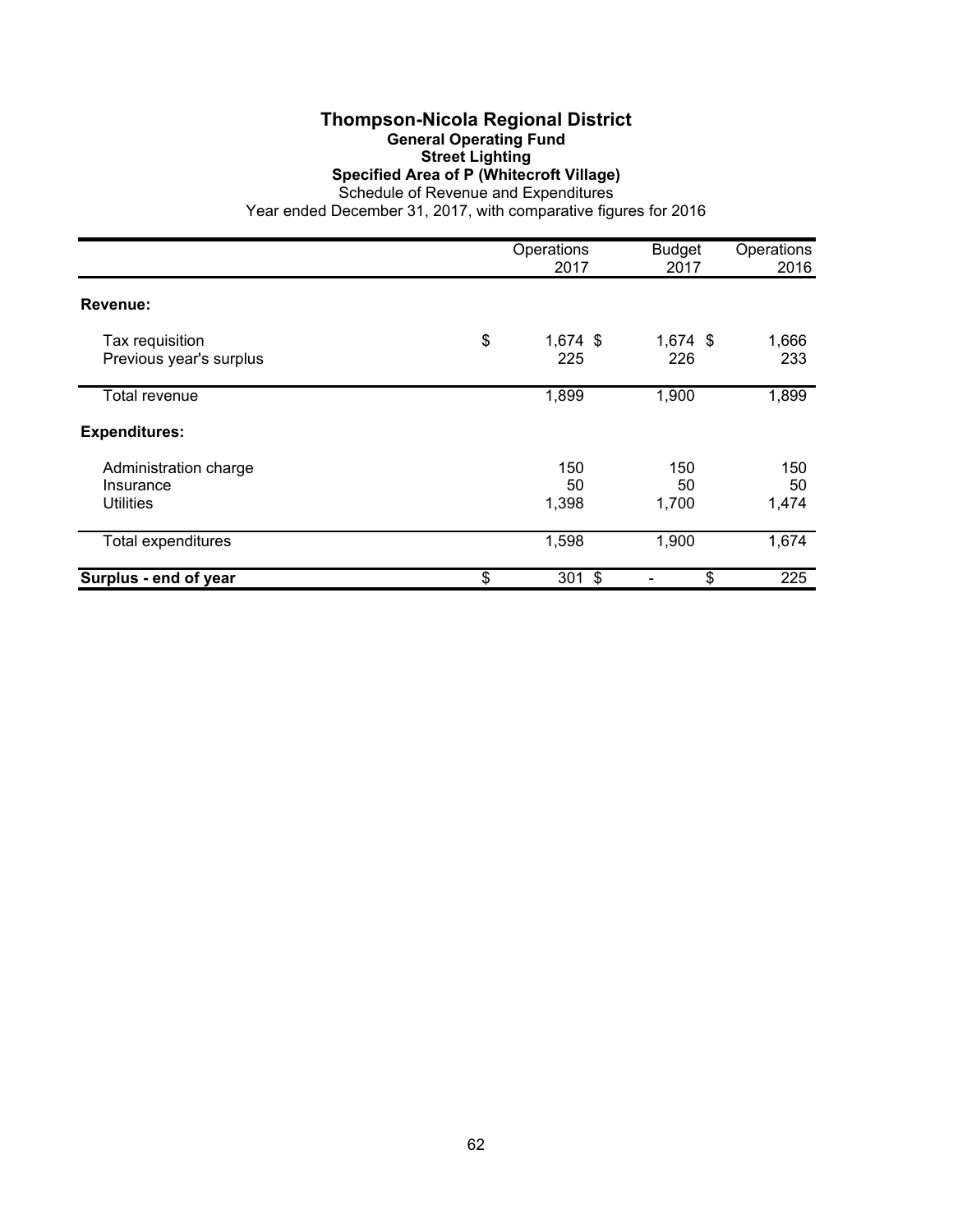#### **Thompson-Nicola Regional District General Operating Fund Yellowhead Highway Association Areas A, B, M, N, O and P**

Schedule of Revenue and Expenditures

|                                            | Operations                                       | 2017 | <b>Budget</b> | 2017 | Operations<br>2016 |
|--------------------------------------------|--------------------------------------------------|------|---------------|------|--------------------|
| Revenue:                                   |                                                  |      |               |      |                    |
| Tax requisition<br>Previous year's surplus | \$<br>$\overline{\phantom{a}}$<br>$\blacksquare$ | \$   | -             | \$   | 1,912<br>(1, 912)  |
|                                            |                                                  |      |               |      |                    |
| Surplus - end of year                      |                                                  | \$   |               | \$   | -                  |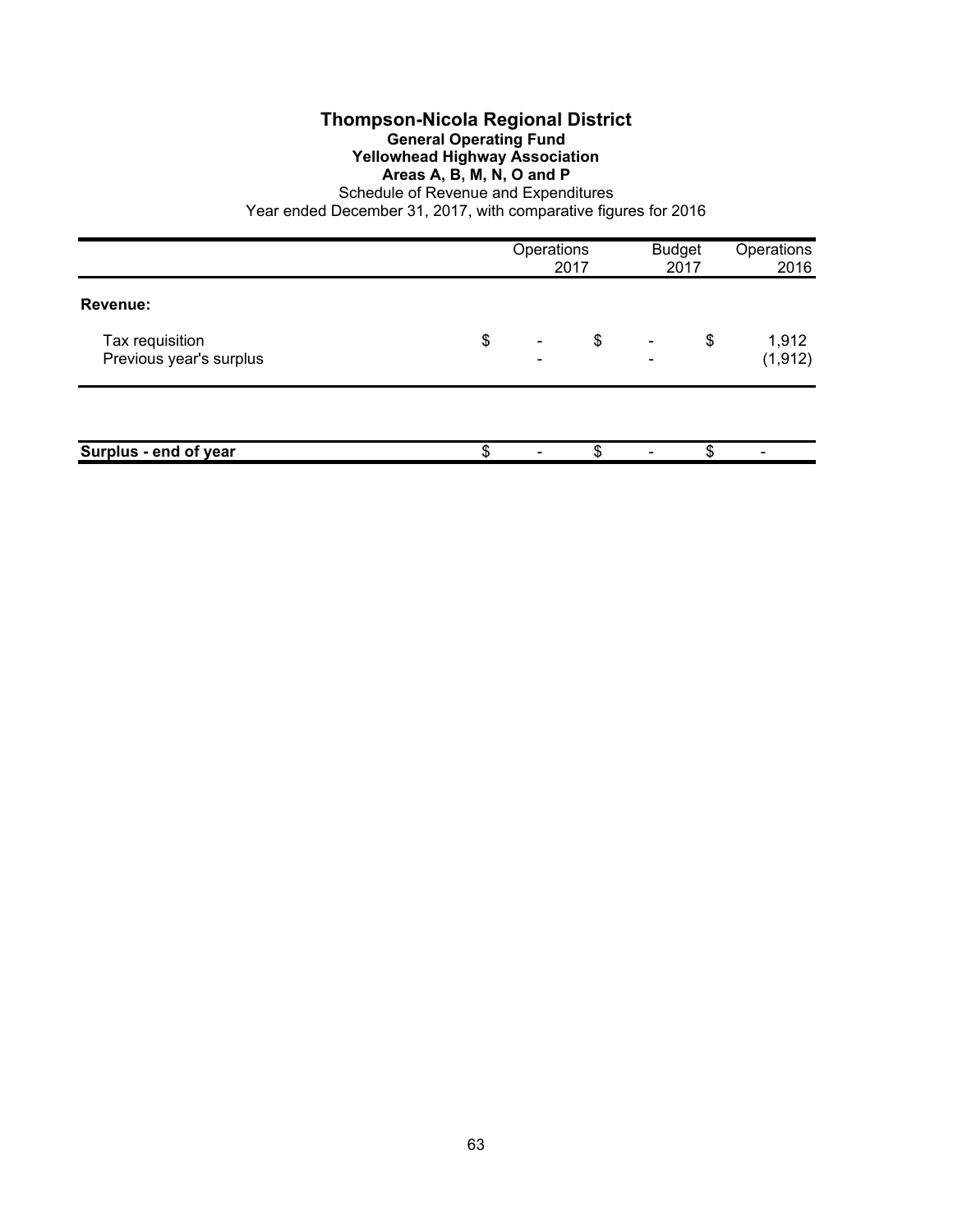## **Thompson-Nicola Regional District General Operating Fund Transit Services**

Summary of Revenue and Expenditures Year ended December 31, 2017, with comparative figures for 2016

|                                                                       | Operations<br>2017 |                  | <b>Budget</b><br>2017 | Operations<br>2016   |  |
|-----------------------------------------------------------------------|--------------------|------------------|-----------------------|----------------------|--|
| Revenue:                                                              |                    |                  |                       |                      |  |
| Tax requisition<br>Grants in lieu of taxes<br>Previous year's surplus | \$                 | 73,537 \$<br>711 | 73,537 \$<br>710      | 74,343<br>710<br>598 |  |
| Total revenue                                                         |                    | 74,248           | 74,247                | 75,651               |  |
| <b>Expenditures:</b>                                                  |                    |                  |                       |                      |  |
| Administration charge<br>Operating costs                              |                    | 2,259<br>71,989  | 2,259<br>71,988       | 2,280<br>72,660      |  |
| Total expenditures                                                    |                    | 74,248           | 74,247                | 74,940               |  |
| Surplus - end of year                                                 | \$                 | \$               | \$                    | 711                  |  |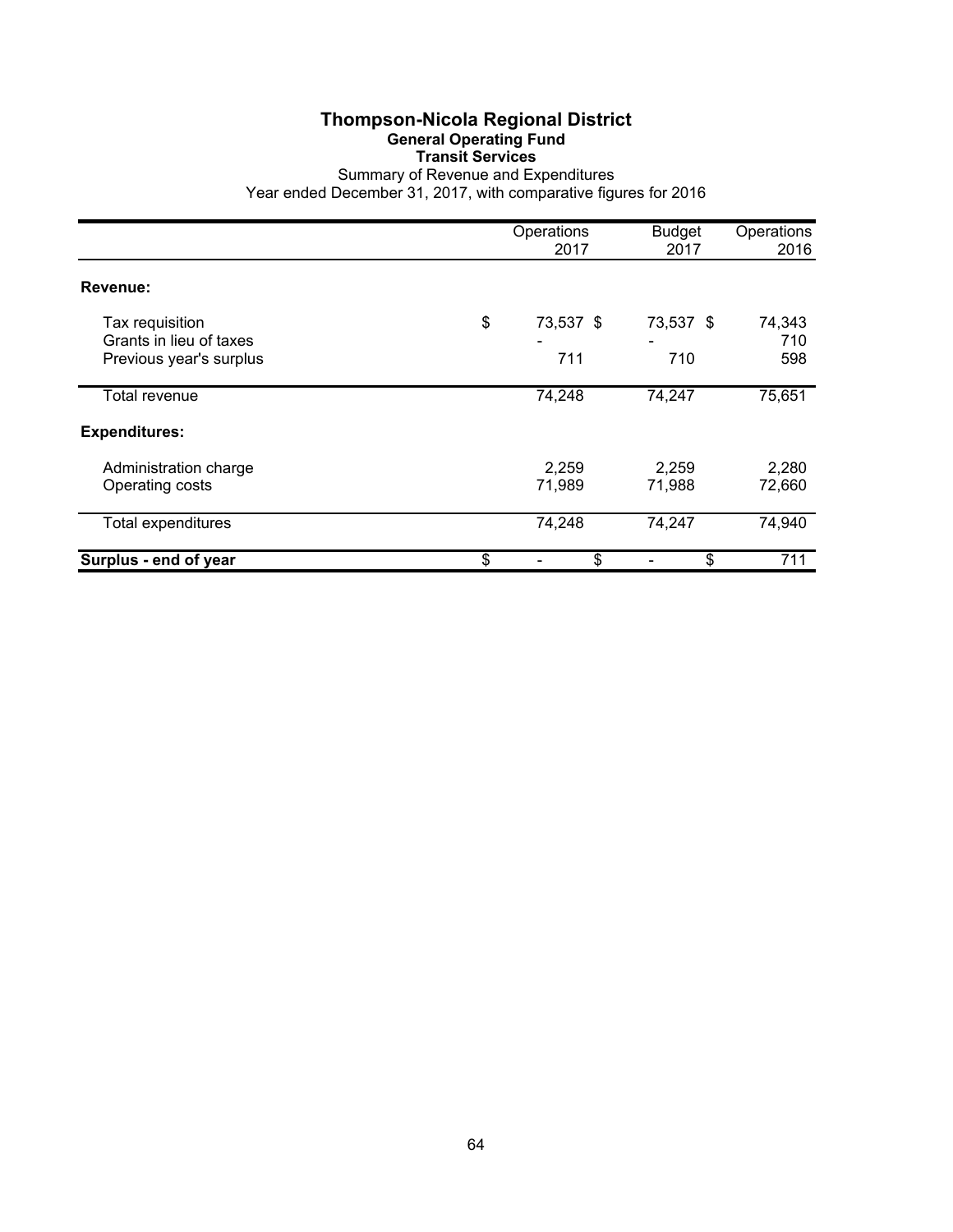## **Thompson-Nicola Regional District General Operating Fund Transit Service Electoral Area A**

Schedule of Revenue and Expenditures

|                                                                       | Operations<br>2017    |                 | Operations<br>2016 |  |
|-----------------------------------------------------------------------|-----------------------|-----------------|--------------------|--|
| Revenue:                                                              |                       |                 |                    |  |
| Tax requisition<br>Grants in lieu of taxes<br>Previous year's surplus | \$<br>36,796 \$<br>89 | 36,796 \$<br>89 | 36,162<br>89<br>27 |  |
| Total revenue                                                         | 36,885                | 36,885          | 36,278             |  |
| <b>Expenditures:</b>                                                  |                       |                 |                    |  |
| Administration charge<br>Operating costs                              | 1,074<br>35,811       | 1,074<br>35,811 | 1,054<br>35,135    |  |
| Total expenditures                                                    | 36,885                | 36,885          | 36,189             |  |
| Surplus - end of year                                                 | \$<br>\$              | \$              | 89                 |  |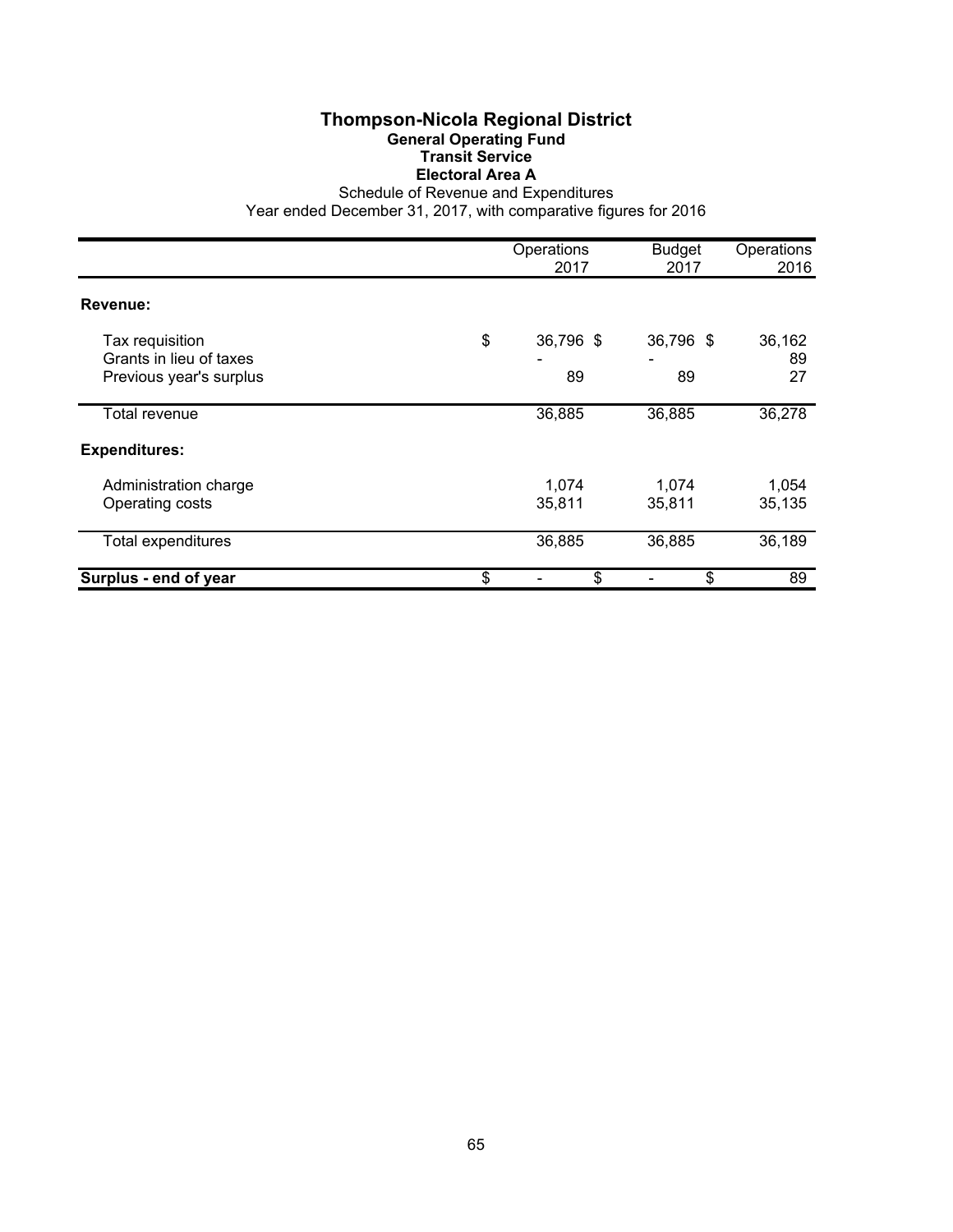### **Thompson-Nicola Regional District General Operating Fund Transit Service**

**Specified Area of M (Lower Nicola)**

Schedule of Revenue and Expenditures

|                                          | Operations<br>2017 | <b>Budget</b><br>2017 | Operations<br>2016 |  |
|------------------------------------------|--------------------|-----------------------|--------------------|--|
| Revenue:                                 |                    |                       |                    |  |
| Tax requisition                          | \$<br>$5,250$ \$   | $5,250$ \$            | 5,250              |  |
| Total revenue                            | 5,250              | 5,250                 | 5,250              |  |
| <b>Expenditures:</b>                     |                    |                       |                    |  |
| Administration charge<br>Operating costs | 250<br>5,000       | 250<br>5,000          | 250<br>5,000       |  |
| <b>Total expenditures</b>                | 5,250              | 5,250                 | 5,250              |  |
| Surplus - end of year                    | \$<br>\$           | \$                    |                    |  |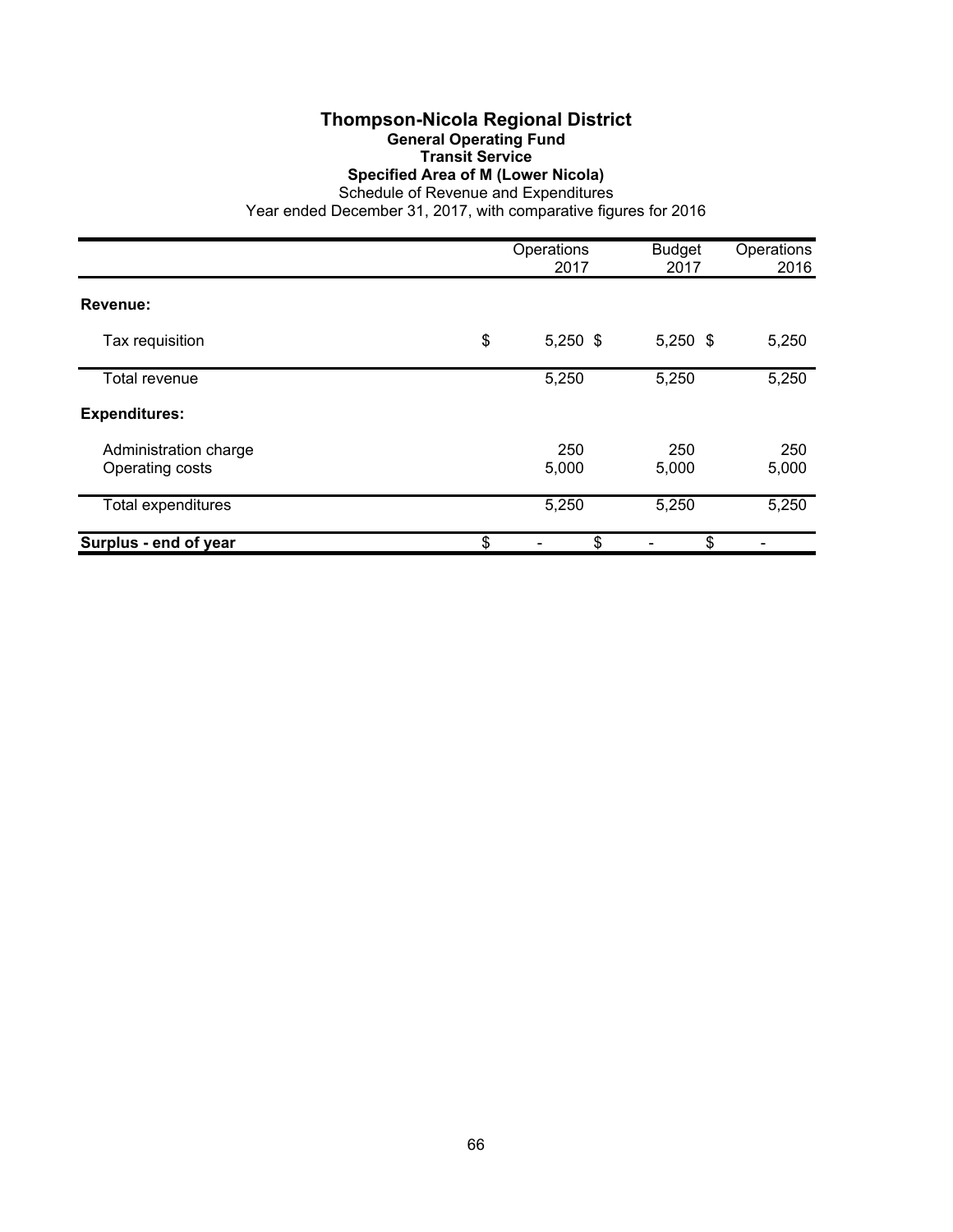#### **Thompson-Nicola Regional District General Operating Fund Transit Service Specified Areas of A, B and O (Valley Connector)** Schedule of Revenue and Expenditures Year ended December 31, 2017, with comparative figures for 2016

|                                                                       | Operations<br>2017       | <b>Budget</b><br>2017 | Operations<br>2016   |  |
|-----------------------------------------------------------------------|--------------------------|-----------------------|----------------------|--|
| Revenue:                                                              |                          |                       |                      |  |
| Tax requisition<br>Grants in lieu of taxes<br>Previous year's surplus | \$<br>$31,491$ \$<br>621 | $31,491$ \$<br>621    | 32,931<br>620<br>571 |  |
| Total revenue                                                         | 32,112                   | 32,112                | 34,122               |  |
| <b>Expenditures:</b>                                                  |                          |                       |                      |  |
| Administration charge<br>Operating costs                              | 935<br>31,177            | 935<br>31,177         | 976<br>32,525        |  |
| <b>Total expenditures</b>                                             | 32,112                   | 32,112                | 33,501               |  |
| Surplus - end of year                                                 | \$<br>\$                 | \$                    | 621                  |  |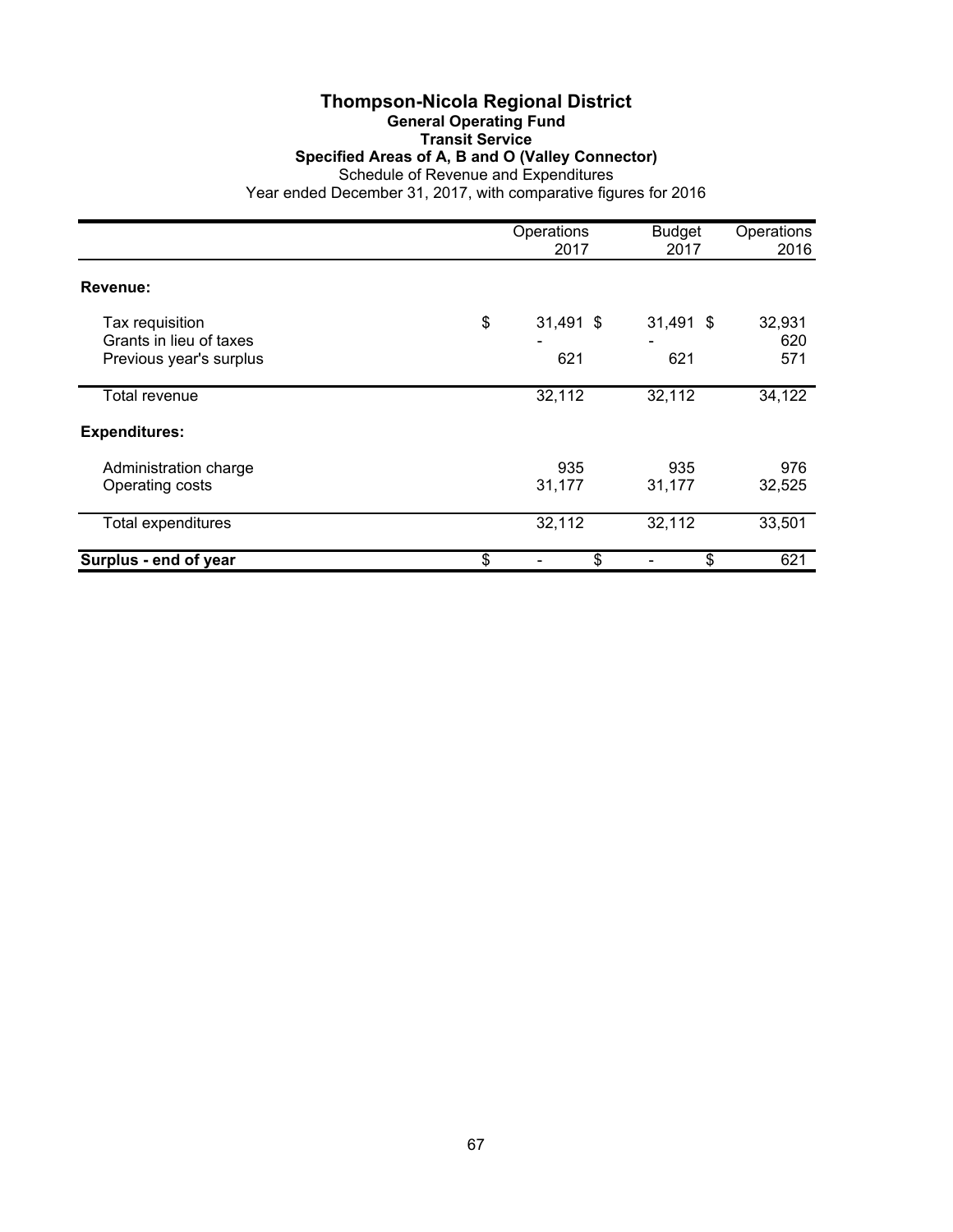#### **Thompson-Nicola Regional District General Operating Fund Solid Waste Management A Local Service of All Members except Kamloops** Schedule of Revenue and Expenditures

|                                  | Operations<br>2017 | <b>Budget</b><br>2017 |    | Operations<br>2016 |  |
|----------------------------------|--------------------|-----------------------|----|--------------------|--|
|                                  |                    |                       |    |                    |  |
| <b>Revenue:</b>                  |                    |                       |    |                    |  |
| Tax requisition                  | \$<br>7,725,000 \$ | 7,725,000 \$          |    | 7,725,000          |  |
| Sale of services                 | 2,448,141          | 2,440,000             |    | 2,233,205          |  |
| Interest                         | 29,618             | 7,500                 |    | 27,490             |  |
| Other revenue                    | 188,739            |                       |    | 170,714            |  |
| <b>Transfer from TCA Surplus</b> | 896,571            |                       |    | 913,819            |  |
| Previous year's surplus          | 3,074,582          | 3,074,582             |    | 3,471,981          |  |
| <b>Total revenue</b>             | 14,362,651         | 13,247,082            |    | 14,542,209         |  |
|                                  |                    |                       |    |                    |  |
| <b>Expenditures:</b>             |                    |                       |    |                    |  |
| Advertising                      | 996                | 7,790                 |    |                    |  |
| Administration charge            | 319,461            | 319,461               |    | 251,032            |  |
| Amortization                     | 896,571            |                       |    | 913,819            |  |
| Audit and legal                  |                    |                       |    | 39,375             |  |
| <b>Building costs</b>            | 3,611              | 26,650                |    | 11,178             |  |
| Furniture and equipment          | 11,908             | 23,780                |    | 11,133             |  |
| General                          | 69,780             | 72,980                |    | 59,354             |  |
| Insurance                        | 25,157             | 32,500                |    | 29,753             |  |
| Programs                         | 8,085,772          | 9,276,893             |    | 6,754,576          |  |
| Salaries and benefits            | 826,688            | 966,000               |    | 759,379            |  |
| Travel, meals and accommodations | 37,393             | 74,128                |    | 37,446             |  |
| Capital purchases                |                    | 49,200                |    | 110,582            |  |
| Transfer to reserve              | 1,282,709          | 2,397,700             |    | 2,490,000          |  |
| <b>Total Residual Management</b> | 11,560,046         | 13,247,082            |    | 11,467,627         |  |
| Surplus - end of year            | \$<br>2,802,605 \$ |                       | \$ | 3,074,582          |  |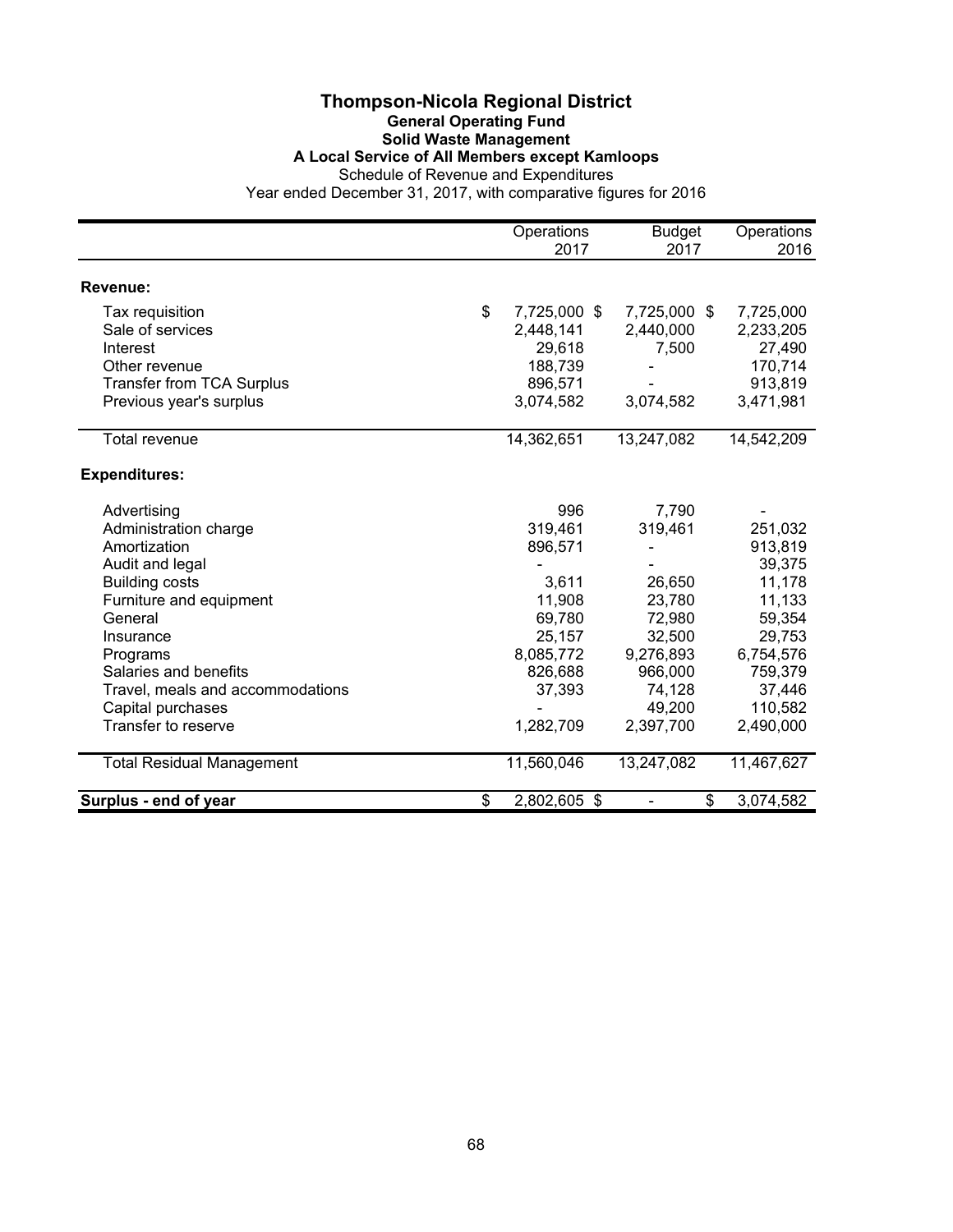# **Thompson-Nicola Regional District General Operating Fund Solid Waste Management Plan Review**

|                                            | Operations<br>2017          | <b>Budget</b><br>2017 | Operations<br>2016 |
|--------------------------------------------|-----------------------------|-----------------------|--------------------|
| Revenue:                                   |                             |                       |                    |
| Tax requisition<br>Previous year's surplus | \$<br>101,073 \$<br>123,927 | 101,073 \$<br>123,927 | 60,000<br>65,000   |
| Total revenue                              | 225,000                     | 225,000               | 125,000            |
| <b>Expenditures:</b>                       |                             |                       |                    |
| Programs<br>Salaries and benefits          | 162,741<br>19,388           | 225,000               | 1,073<br>-         |
| <b>Total expenditures</b>                  | 182,129                     | 225,000               | 1,073              |
| Surplus - end of year                      | \$<br>42,871 \$             | \$                    | 123,927            |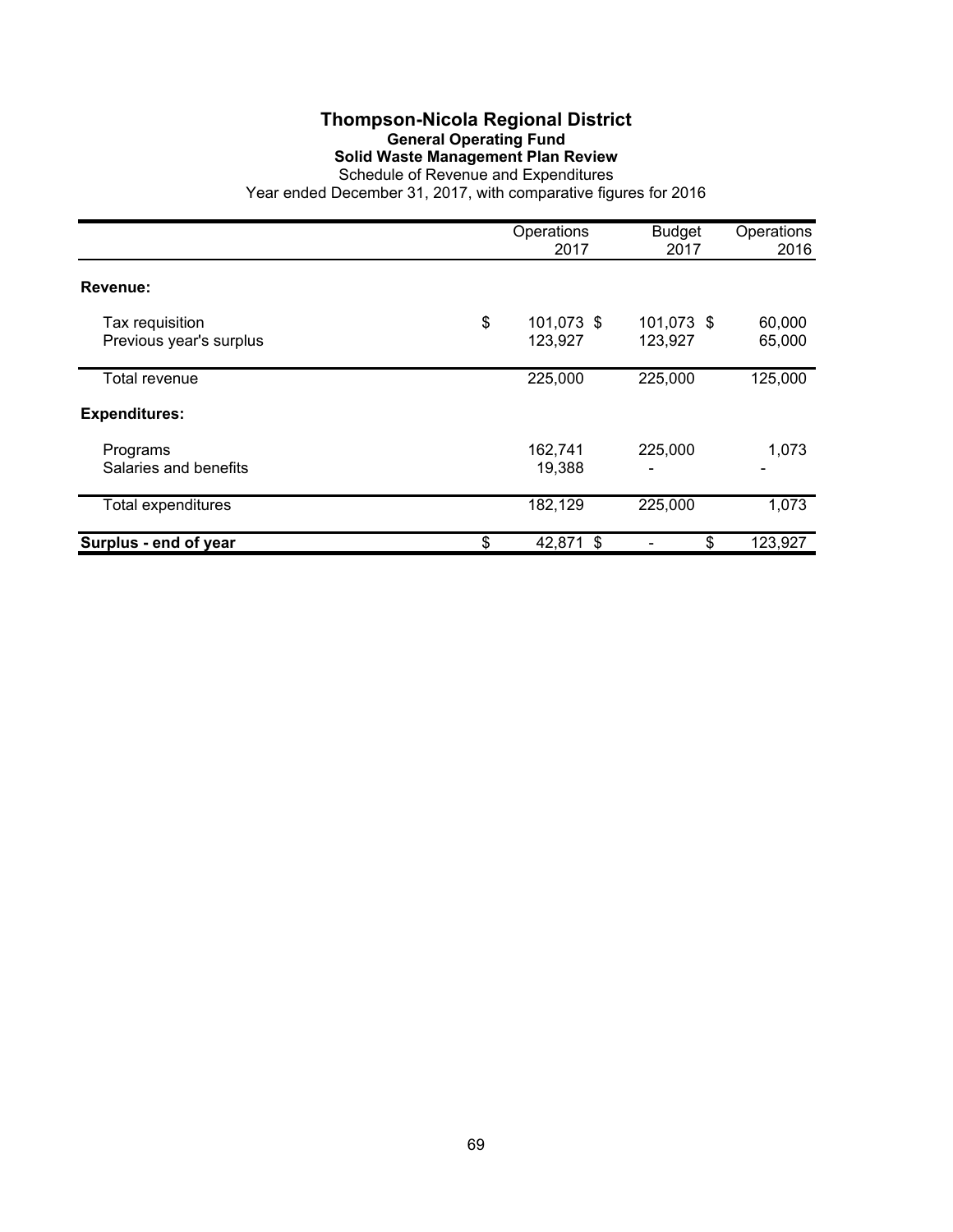## **Thompson-Nicola Regional District General Operating Fund Noxious Weed Control All Electoral Areas**

Schedule of Revenue and Expenditures

|                                       | Operations<br>2017 | <b>Budget</b><br>2017 | Operations<br>2016 |
|---------------------------------------|--------------------|-----------------------|--------------------|
| Revenue:                              |                    |                       |                    |
|                                       |                    |                       |                    |
| Tax requisition                       | \$<br>236,492 \$   | 236,492 \$            | 213,799            |
| Government transfers and other grants | 20,000             | 20,000                | 20,000             |
| Interest                              |                    |                       | 534                |
| Other revenue                         | 84,866             |                       |                    |
| <b>Transfer from TCA Surplus</b>      |                    |                       | 634                |
| Previous year's surplus               | 36,280             | 36,280                | 67,577             |
| <b>Total revenue</b>                  | 377,638            | 292,772               | 302,544            |
| <b>Expenditures:</b>                  |                    |                       |                    |
| Advertising                           | 402                | 570                   | 339                |
| Administration charge                 | 12,333             | 12,333                | 11,252             |
| Amortization                          |                    |                       | 634                |
| <b>Building costs</b>                 | 490                | 1,950                 | 241                |
| Dues, licences and fees               |                    | 180                   |                    |
| Furniture and equipment               | 1,554              | 5,340                 | 3,748              |
| General                               | 5,949              | 1,550                 | 3,425              |
| Insurance                             | 952                | 1,500                 | 1,048              |
| Meetings                              | 1,326              | 390                   | 1,904              |
| Office supplies                       | 371                | 1,200                 | 395                |
| Programs                              | 270,595            | 223,000               | 206,293            |
| Salaries and benefits                 | 30,572             | 34,815                | 31,255             |
| Staff development                     | 75                 | 3,920                 | 192                |
| Telephone                             | 207                | 600                   | 266                |
| Travel, meals and accommodations      | 1,199              | 5,424                 | 1,396              |
| Capital purchases                     |                    |                       | 3,876              |
| Total expenditures                    | 326,025            | 292,772               | 266,264            |
| Surplus - end of year                 | \$<br>51,613 \$    | \$                    | 36,280             |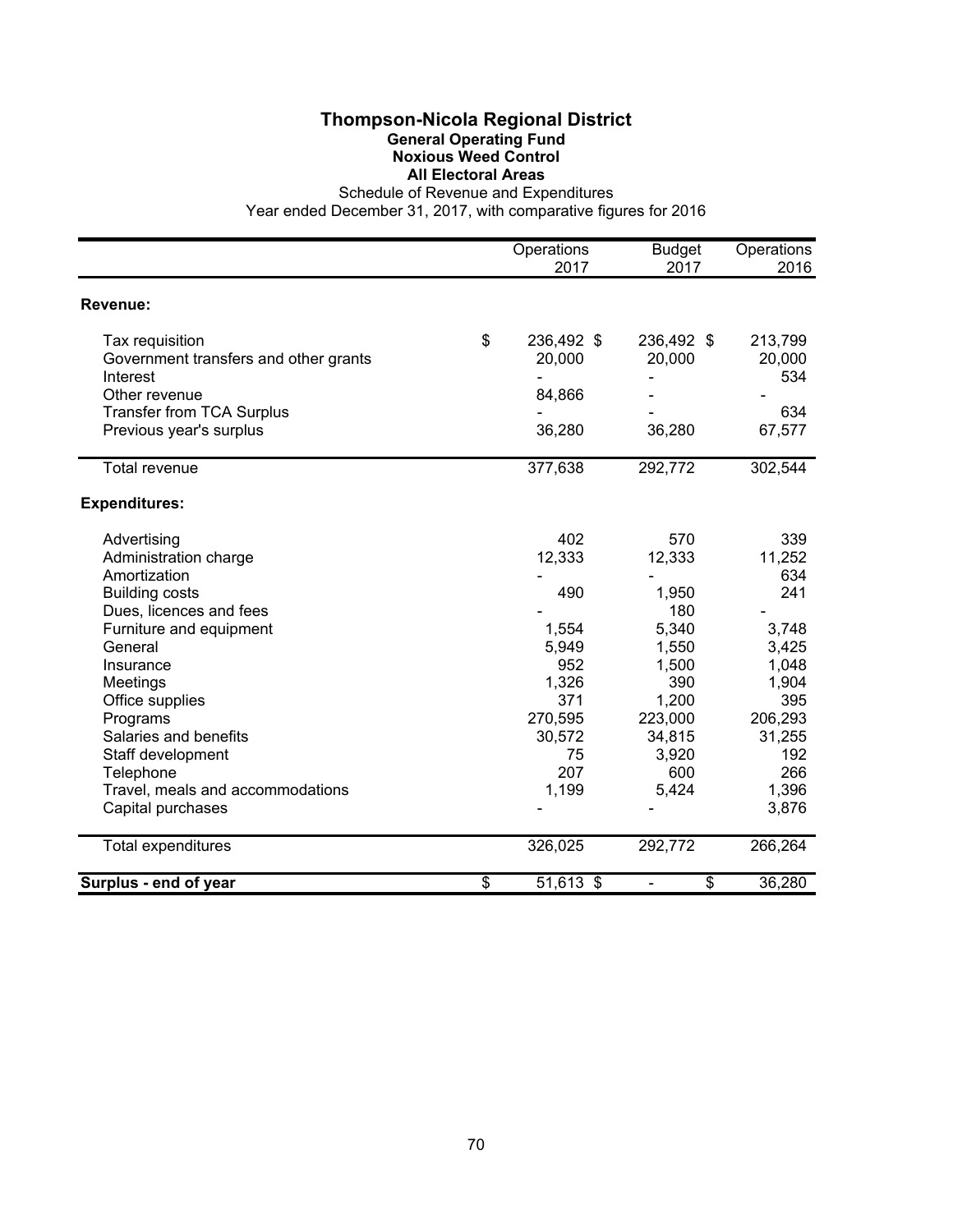## **Thompson-Nicola Regional District General Operating Fund Mosquito Control**

|                                                    | Operations<br>2017 | <b>Budget</b><br>2017 | Operations<br>2016 |
|----------------------------------------------------|--------------------|-----------------------|--------------------|
| Revenue:                                           |                    |                       |                    |
| Tax requisition                                    | \$<br>478,916 \$   | 478,916 \$            | 487,618            |
| Grants in lieu of taxes<br>Previous year's surplus | 98,130             | 98,129                | 85,723             |
| <b>Total revenue</b>                               | 577,046            | 577,045               | 573,342            |
| <b>Expenditures:</b>                               |                    |                       |                    |
| Advertising                                        | 35                 | 18,855                | 1,292              |
| Administration charge                              | 23,282             | 23,282                | 23,578             |
| <b>Building costs</b>                              | 357                | 11,400                | 176                |
| Dues, licences and fees                            |                    | 360                   |                    |
| Furniture and equipment                            | 327                | 2,610                 | 1,834              |
| General                                            | 4,407              | 3,000                 | 5,996              |
| Insurance                                          | 2,045              | 4,500                 | 2,048              |
| Meetings                                           |                    | 780                   | 7,036              |
| Office supplies                                    | 2,022              | 2,400                 | 301                |
| Programs                                           | 374,981            | 432,000               | 377,012            |
| Salaries and benefits                              | 44,670             | 49,400                | 44,370             |
| Staff development                                  | 351                | 8,640                 | 690                |
| Telephone                                          | 1,071              | 900                   | 1,163              |
| Travel, meals and accommodations                   | 1,753              | 10,848                | 1,847              |
| Capital purchases                                  | 87                 | 8,070                 | 7,869              |
| <b>Total expenditures</b>                          | 455,388            | 577,045               | 475,212            |
| Surplus - end of year                              | \$<br>121,658 \$   | \$                    | 98,130             |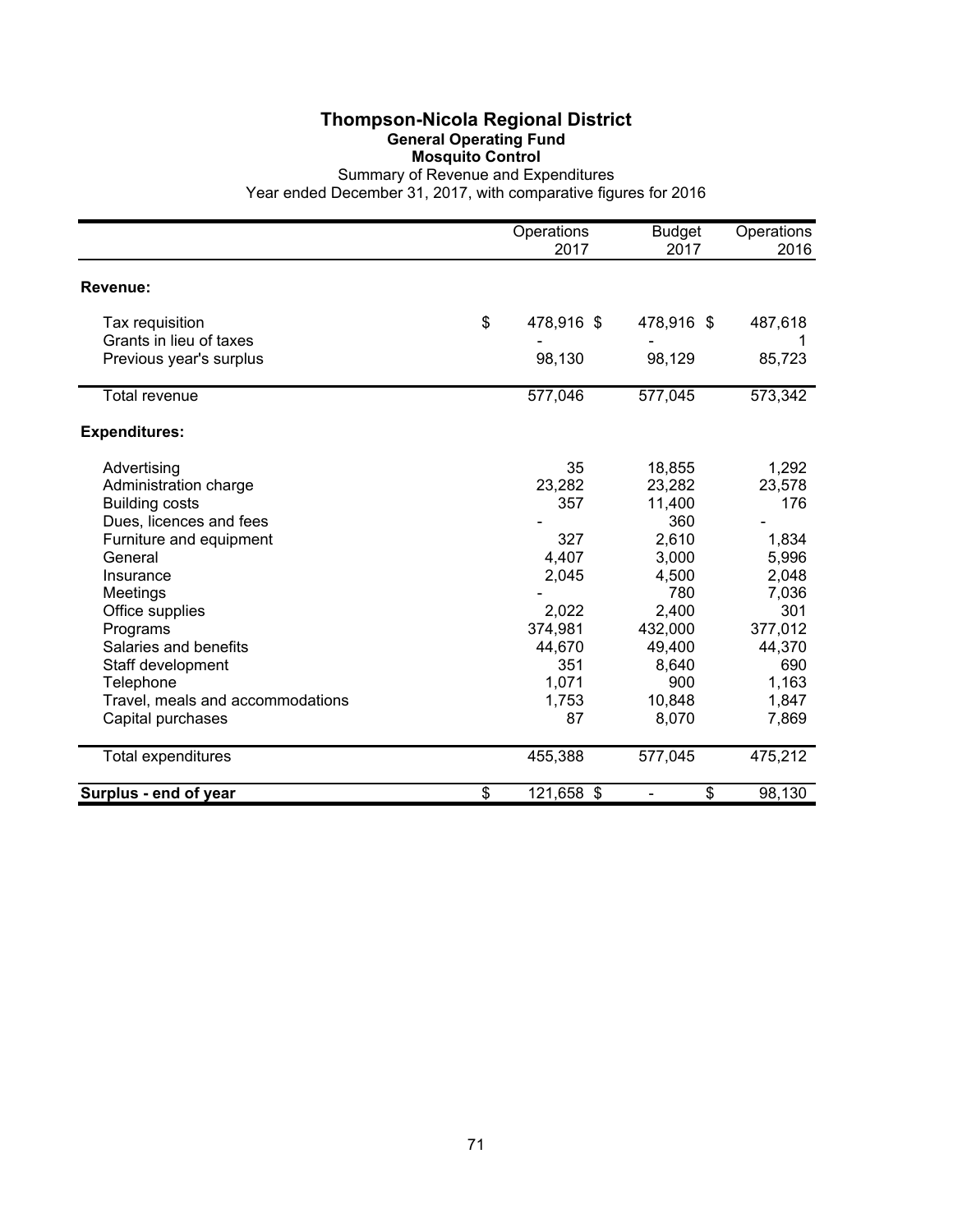## **Thompson-Nicola Regional District General Operating Fund**

## **Mosquito Control**

#### **Electoral Area O, a Specified Area of P and Barriere**

Schedule of Revenue and Expenditures

|                                  | Operations<br>2017 | <b>Budget</b><br>2017 | Operations<br>2016 |
|----------------------------------|--------------------|-----------------------|--------------------|
| <b>Revenue:</b>                  |                    |                       |                    |
|                                  |                    |                       |                    |
| Tax requisition                  | \$<br>114,447 \$   | 114,447 \$            | 118,635            |
| Previous year's surplus          | 28,034             | 28,034                | 23,046             |
| <b>Total revenue</b>             | 142,481            | 142,481               | 141,681            |
| <b>Expenditures:</b>             |                    |                       |                    |
| Advertising                      |                    | 5,285                 | 122                |
| Administration charge            | 5,569              | 5,569                 | 5,769              |
| <b>Building costs</b>            | 89                 | 3,475                 | 44                 |
| Dues, licences and fees          |                    | 90                    |                    |
| Furniture and equipment          | 104                | 870                   | 600                |
| General                          | 1,011              | 675                   | 1,695              |
| Insurance                        | 431                | 1,000                 | 431                |
| Meetings                         |                    | 195                   | 1,759              |
| Office supplies                  | 131                | 600                   | 76                 |
| Programs                         | 99,235             | 105,000               | 89,130             |
| Salaries and benefits            | 11,168             | 12,350                | 11,092             |
| Staff development                | 88                 | 2,560                 | 135                |
| Telephone                        | 357                | 300                   | 388                |
| Travel, meals and accommodations | 436                | 2,712                 | 468                |
| Capital purchases                |                    | 1,800                 | 1,938              |
| Total expenditures               | 118,619            | 142,481               | 113,647            |
| Surplus - end of year            | \$<br>23,862 \$    | \$                    | 28,034             |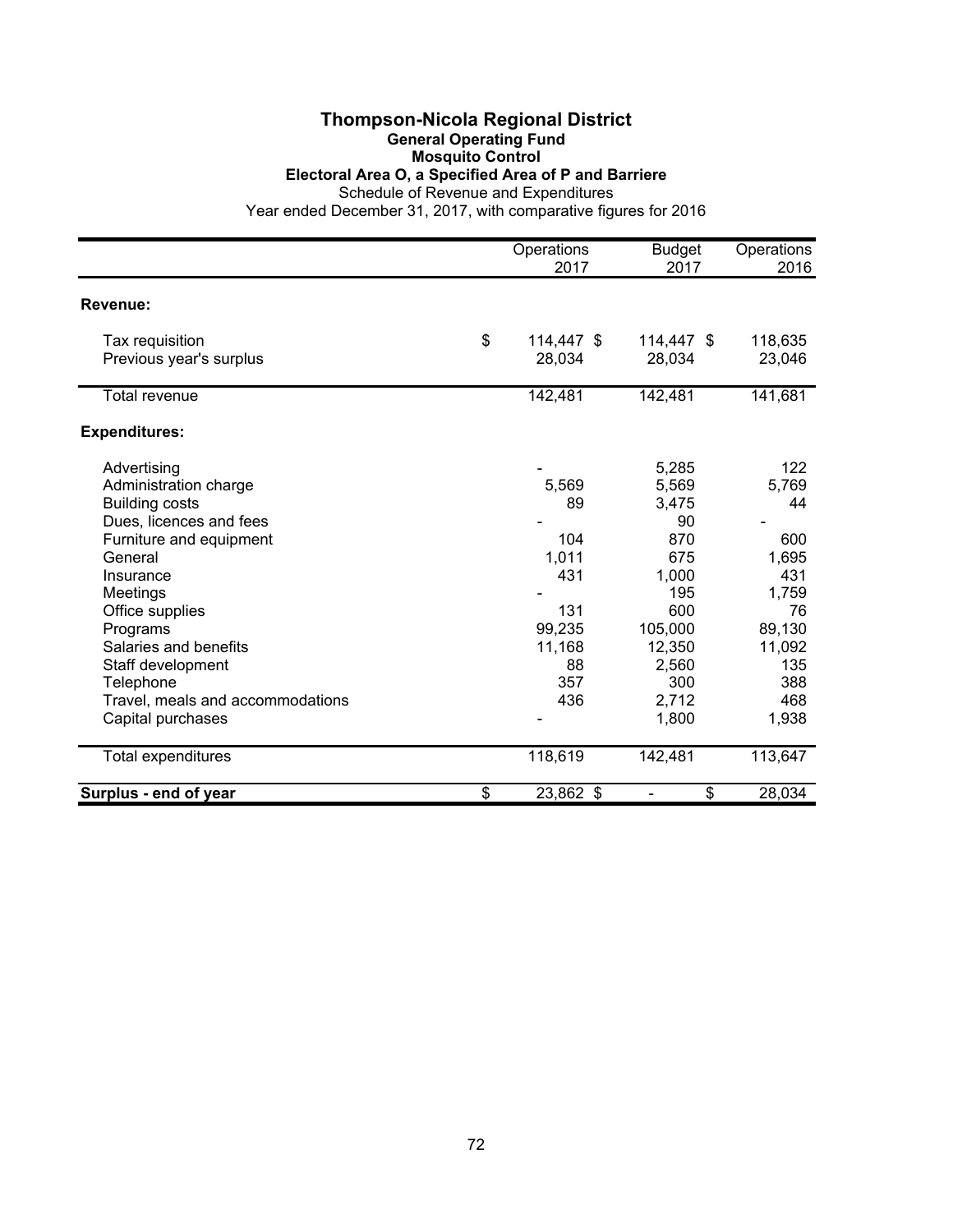## **Thompson-Nicola Regional District General Operating Fund Mosquito Control**

# **Extended Service of Area A and Clearwater**

Schedule of Revenue and Expenditures

|                                  | Operations       | <b>Budget</b> | Operations |
|----------------------------------|------------------|---------------|------------|
|                                  | 2017             | 2017          | 2016       |
| Revenue:                         |                  |               |            |
| Tax requisition                  | \$<br>122,211 \$ | 122,211 \$    | 122,531    |
| Previous year's surplus          | 20,641           | 20,640        | 20,335     |
| Total revenue                    | 142,852          | 142,851       | 142,866    |
| <b>Expenditures:</b>             |                  |               |            |
| Advertising                      |                  | 5,285         | 122        |
| Administration charge            | 5,939            | 5,939         | 5,954      |
| <b>Building costs</b>            | 89               | 3,475         | 44         |
| Dues, licences and fees          |                  | 90            |            |
| Furniture and equipment          | 104              | 870           | 600        |
| General                          | 1,011            | 675           | 1,694      |
| Insurance                        | 431              | 1,000         | 431        |
| Meetings                         |                  | 195           | 1,759      |
| Office supplies                  | 131              | 600           | 76         |
| Programs                         | 92,099           | 105,000       | 97,524     |
| Salaries and benefits            | 11,168           | 12,350        | 11,092     |
| Staff development                | 88               | 2,560         | 135        |
| Telephone                        | 357              | 300           | 388        |
| Travel, meals and accommodations | 436              | 2,712         | 468        |
| Capital purchases                |                  | 1,800         | 1,938      |
| Total expenditures               | 111,853          | 142,851       | 122,225    |
| Surplus - end of year            | \$<br>30,999 \$  | \$            | 20,641     |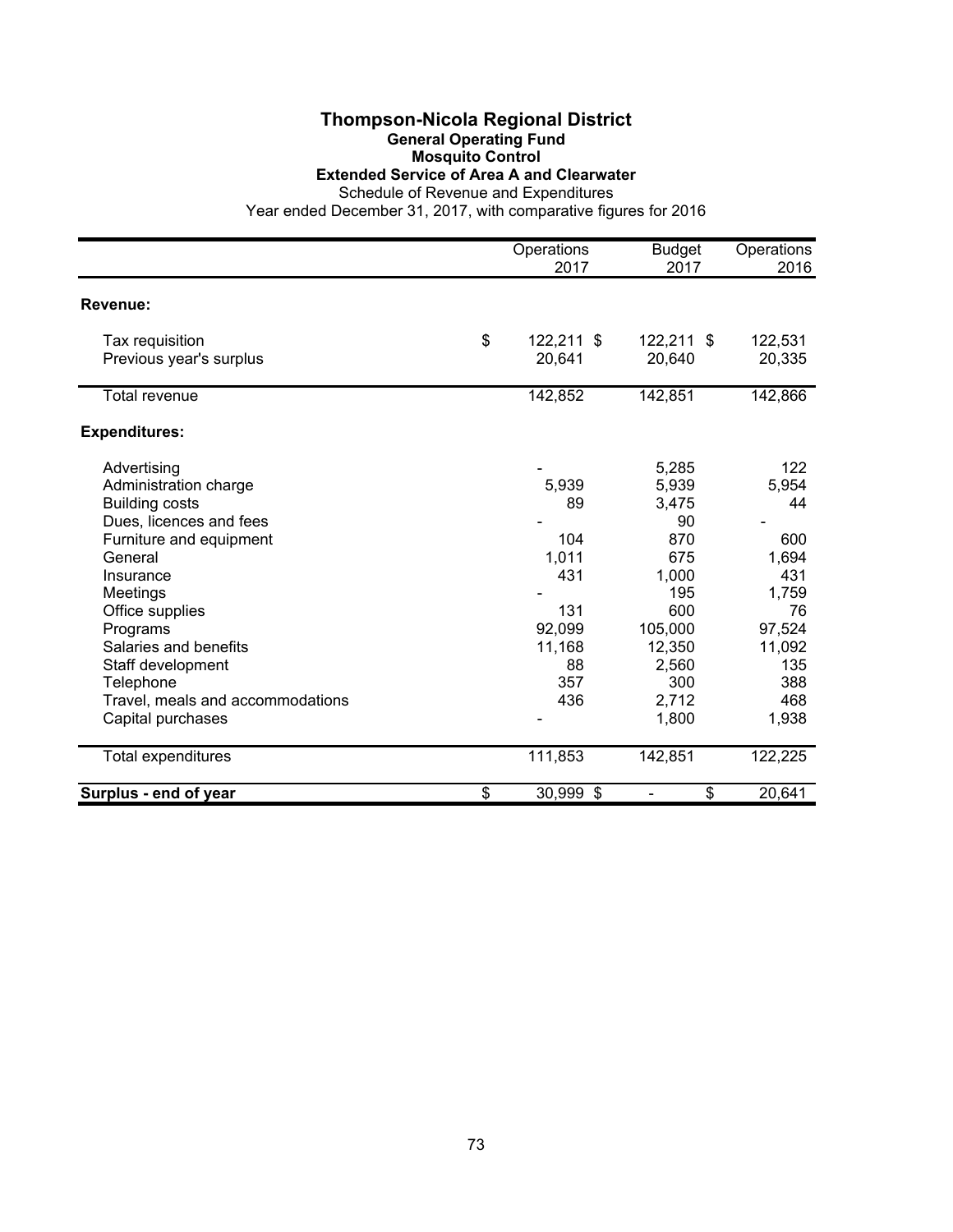## **Thompson-Nicola Regional District General Operating Fund Mosquito Control Electoral Area M & N (Nicola Valley)**

Schedule of Revenue and Expenditures

|                                            | Operations<br>2017        | <b>Budget</b><br>2017 | Operations<br>2016 |
|--------------------------------------------|---------------------------|-----------------------|--------------------|
|                                            |                           |                       |                    |
| Revenue:                                   |                           |                       |                    |
| Tax requisition<br>Previous year's surplus | \$<br>88,398 \$<br>11,957 | 88,398 \$<br>11,957   | 99,778             |
| Total revenue                              | 100,355                   | 100,355               | 99,778             |
| <b>Expenditures:</b>                       |                           |                       |                    |
| Advertising                                | 35                        | 3,000                 | 926                |
| Administration charge                      | 4,328                     | 4,328                 | 4,751              |
| <b>Building costs</b>                      | 89                        | 975                   | 44                 |
| Dues, licences and fees                    |                           | 90                    |                    |
| Furniture and equipment                    | 16                        |                       | 34                 |
| General                                    | 1,370                     | 975                   | 911                |
| Insurance                                  | 431                       | 500                   | 431                |
| Meetings                                   |                           | 195                   | 1,759              |
| Office supplies                            | 1,629                     | 600                   | 73                 |
| Programs                                   | 65,954                    | 71,000                | 65,166             |
| Salaries and benefits                      | 11,164                    | 12,350                | 11,092             |
| Staff development                          | 88                        | 960                   | 135                |
| Travel, meals and accommodations           | 445                       | 2,712                 | 444                |
| Capital purchases                          | 87                        | 2,670                 | 2,055              |
| Total expenditures                         | 85,636                    | 100,355               | 87,821             |
| Surplus - end of year                      | \$<br>14,719 \$           | \$                    | 11,957             |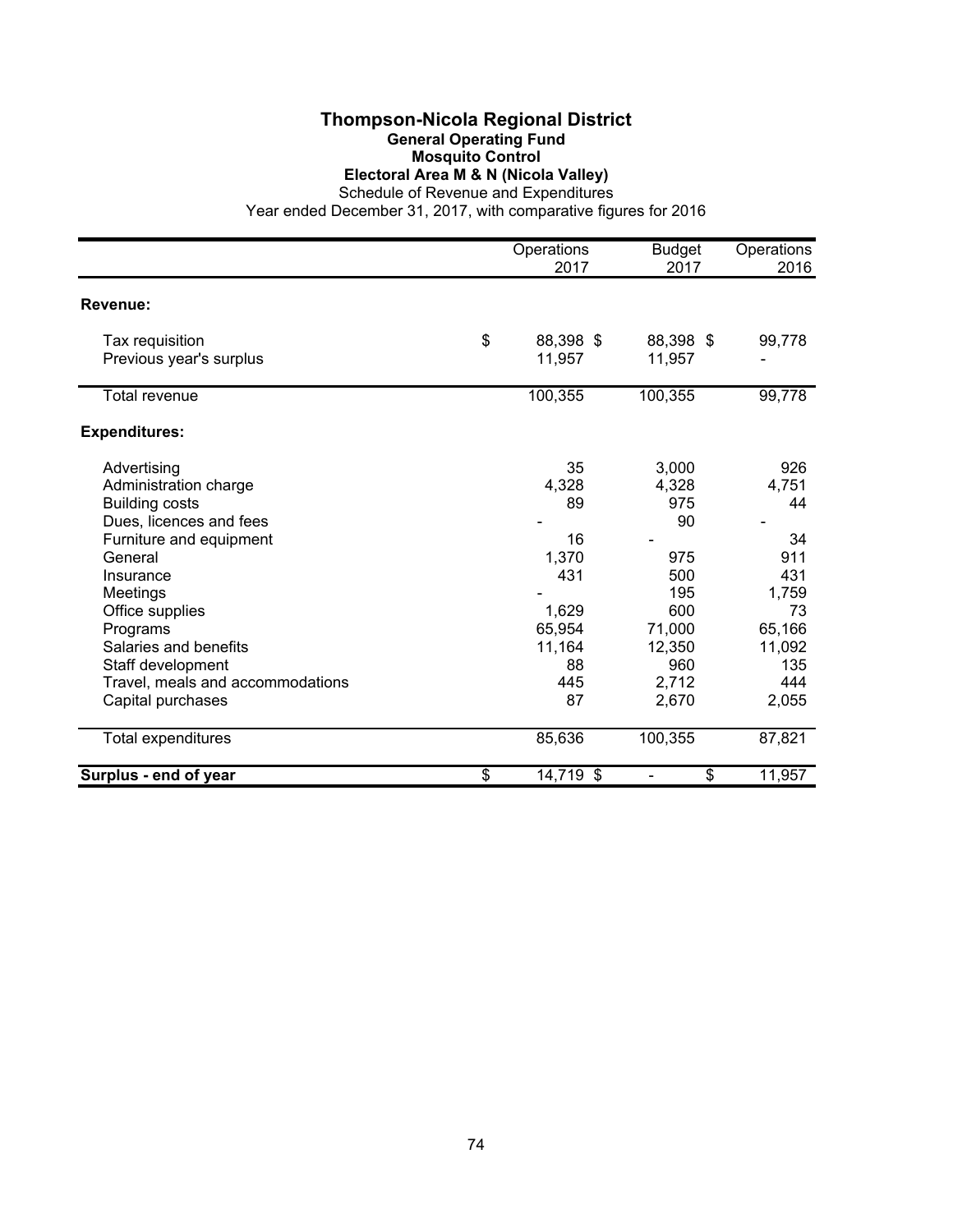## **Thompson-Nicola Regional District General Operating Fund Mosquito Control Kamloops, Chase, Logan Lake and Areas J and L and a Specified Area of P** Schedule of Revenue and Expenditures

|                                  | Operations<br>2017 | <b>Budget</b><br>2017 | Operations<br>2016 |
|----------------------------------|--------------------|-----------------------|--------------------|
|                                  |                    |                       |                    |
| Revenue:                         |                    |                       |                    |
| Tax requisition                  | \$<br>153,860 \$   | 153,860 \$            | 146,674            |
| Grants in lieu of taxes          |                    |                       |                    |
| Previous year's surplus          | 37,498             | 37,498                | 42,342             |
| <b>Total revenue</b>             | 191,358            | 191,358               | 189,017            |
| <b>Expenditures:</b>             |                    |                       |                    |
| Advertising                      |                    | 5,285                 | 122                |
| Administration charge            | 7,446              | 7,446                 | 7,104              |
| <b>Building costs</b>            | 89                 | 3,475                 | 44                 |
| Dues, licences and fees          |                    | 90                    |                    |
| Furniture and equipment          | 104                | 870                   | 600                |
| General                          | 1,012              | 675                   | 1,695              |
| Insurance                        | 753                | 2,000                 | 755                |
| Meetings                         |                    | 195                   | 1,759              |
| Office supplies                  | 131                | 600                   | 76                 |
| Programs                         | 117,693            | 151,000               | 125,192            |
| Salaries and benefits            | 11,171             | 12,350                | 11,093             |
| Staff development                | 88                 | 2,560                 | 285                |
| Telephone                        | 357                | 300                   | 388                |
| Travel, meals and accommodations | 436                | 2,712                 | 468                |
| Capital purchases                |                    | 1,800                 | 1,938              |
| Total expenditures               | 139,280            | 191,358               | 151,519            |
| Surplus - end of year            | \$<br>52,078 \$    | \$                    | 37,498             |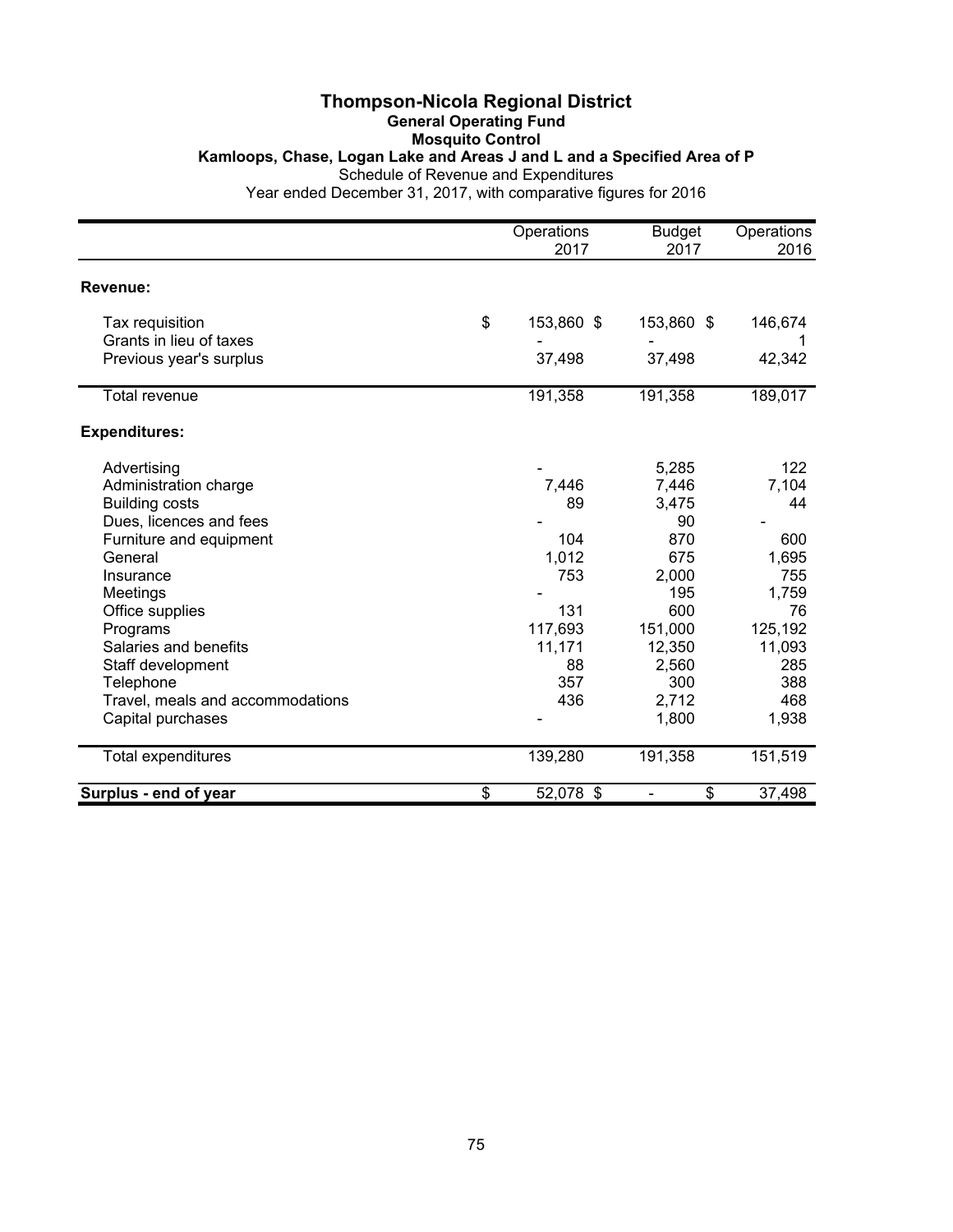# **Thompson-Nicola Regional District General Operating Fund Alternative Waste Collection Services**

|                                       | Operations<br>2017 | <b>Budget</b><br>2017 | Operations<br>2016 |
|---------------------------------------|--------------------|-----------------------|--------------------|
| Revenue:                              |                    |                       |                    |
| Tax requisition                       | \$<br>366,365 \$   | 366,365 \$            | 373,042            |
| Government transfers and other grants | 9,068              |                       |                    |
| Sale of services                      | 1,111              |                       | 1,009              |
| Interest                              | 2,530              |                       | 2,775              |
| <b>Transfer from TCA Surplus</b>      | 54,158             |                       | 44,616             |
| <b>Transfer from reserve</b>          |                    |                       | 120,000            |
| Previous year's surplus               | 58,864             | 58,864                | 49,962             |
| <b>Total revenue</b>                  | 492,096            | 425,229               | 591,404            |
| <b>Expenditures:</b>                  |                    |                       |                    |
| Administration charge                 | 14,779             | 14,779                | 21,554             |
| Amortization                          | 54,158             |                       | 44,616             |
| Furniture and equipment               |                    |                       | 127,219            |
| General                               |                    | 8,000                 |                    |
| Insurance                             | 1,534              | 1,950                 | 1,682              |
| Operating costs                       | 256,738            | 271,000               | 242,293            |
| Programs                              | 65,291             | 63,500                | 62,401             |
| Transfer to reserve                   | 64,530             | 66,000                | 32,775             |
| Total expenditures                    | 457,030            | 425,229               | 532,540            |
| Surplus - end of year                 | \$<br>35,066 \$    | \$                    | 58,864             |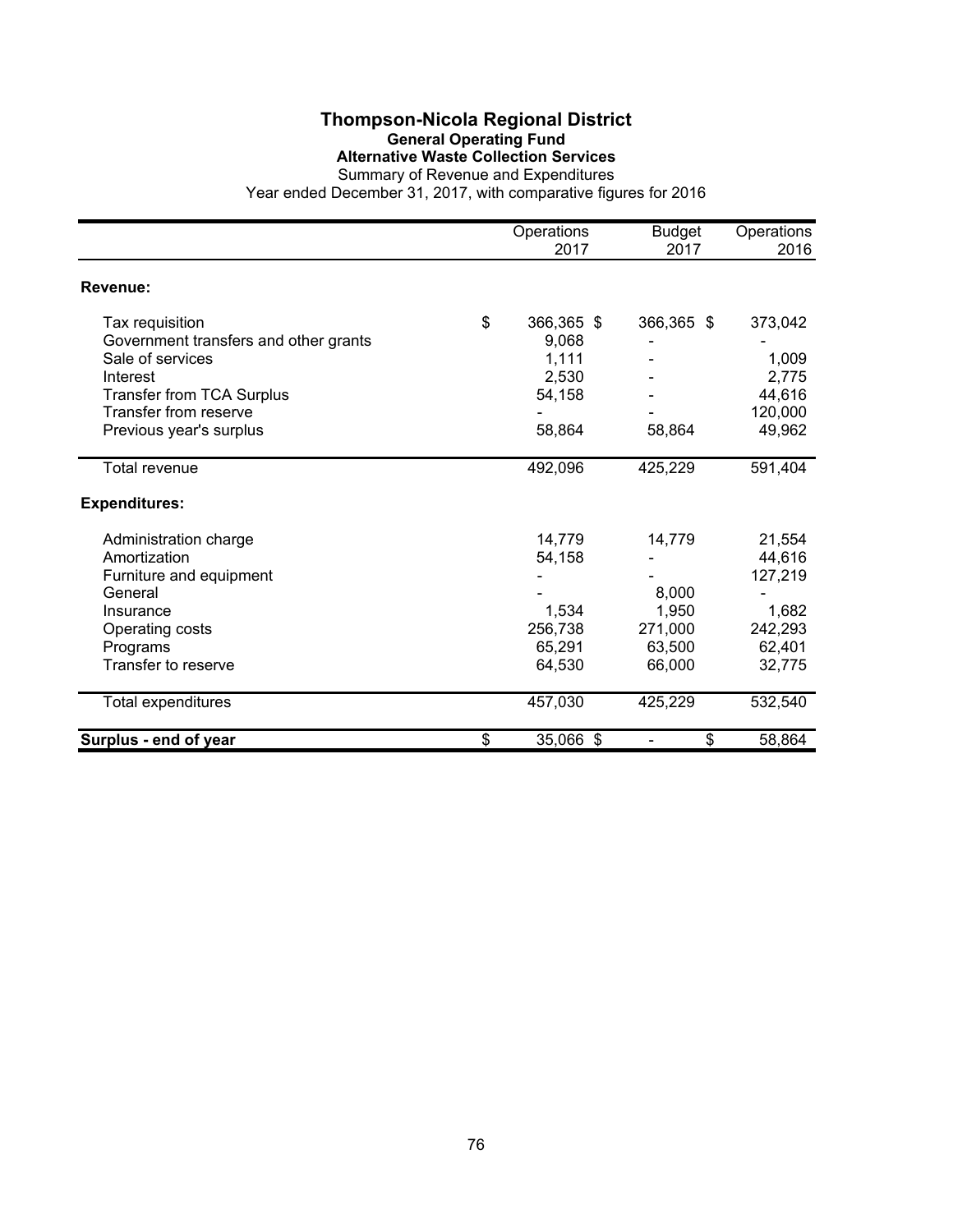## **Thompson-Nicola Regional District General Operating Fund Alternative Waste Collection Service Electoral Area B**

|                                  | Operations<br>2017 | <b>Budget</b><br>2017 | Operations<br>2016 |
|----------------------------------|--------------------|-----------------------|--------------------|
| Revenue:                         |                    |                       |                    |
| Tax requisition                  | \$<br>100,336 \$   | 100,336 \$            | 102,095            |
| Interest                         | 241                |                       | 1,143              |
| <b>Transfer from TCA Surplus</b> | 17,023             |                       | 7,482              |
| Transfer from reserve            |                    |                       | 120,000            |
| Previous year's surplus          | 16,513             | 16,513                | 12,295             |
| Total revenue                    | 134,113            | 116,849               | 243,015            |
| <b>Expenditures:</b>             |                    |                       |                    |
| Administration charge            | 3,849              | 3,849                 | 10,390             |
| Amortization                     | 17,023             |                       | 7,482              |
| Furniture and equipment          |                    |                       | 127,219            |
| General                          |                    | 2,000                 |                    |
| Insurance                        | 471                | 500                   | 559                |
| Operating costs                  | 49,996             | 75,000                | 65,069             |
| Programs                         | 18,320             | 13,500                | 14,640             |
| Transfer to reserve              | 22,241             | 22,000                | 1,143              |
| Total expenditures               | 111,900            | 116,849               | 226,502            |
| Surplus - end of year            | \$<br>22,213 \$    | \$                    | 16,513             |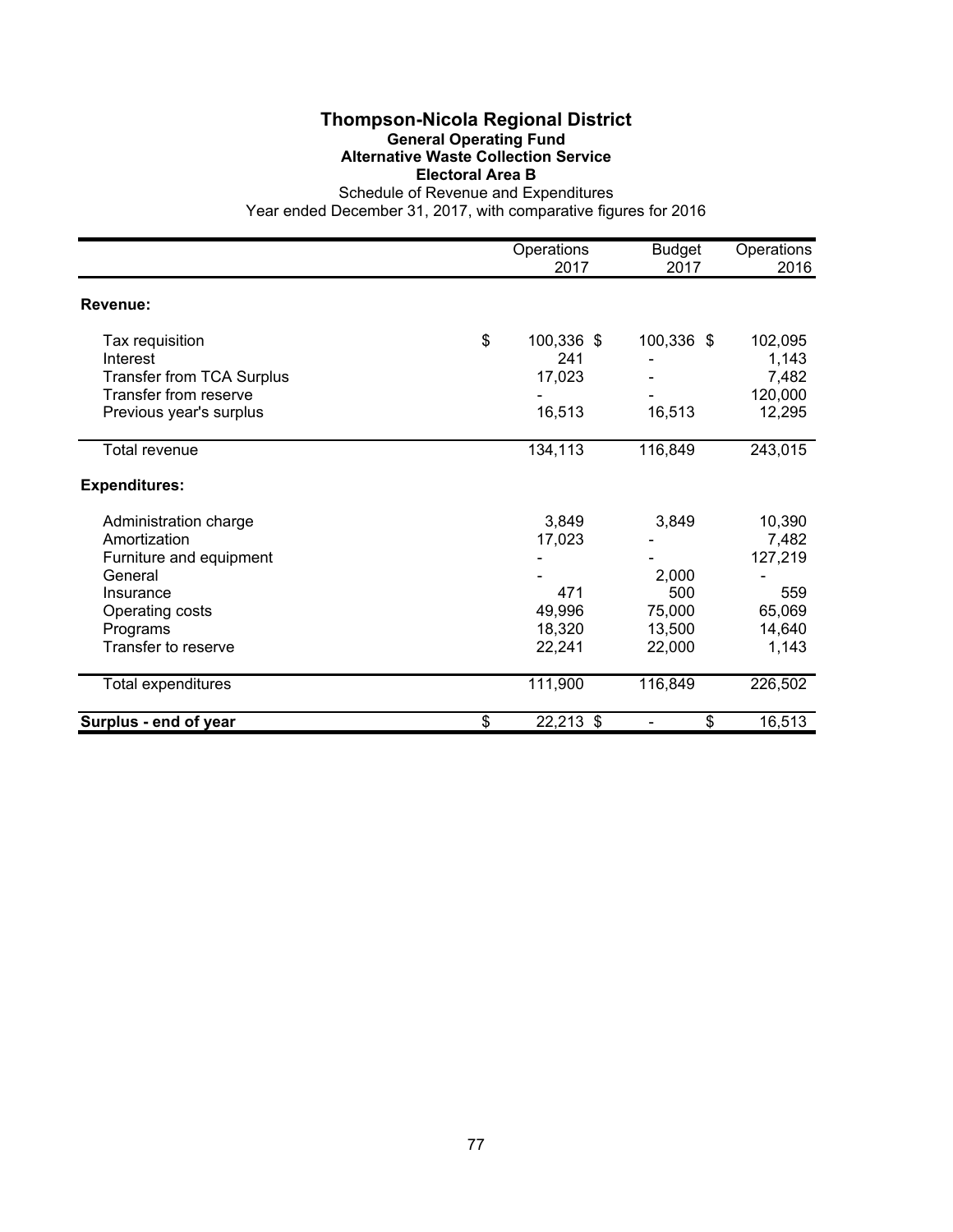## **Thompson-Nicola Regional District General Operating Fund Alternative Waste Collection Service Electoral Area J**

|                                       | Operations<br>2017 | <b>Budget</b><br>2017 | Operations<br>2016 |
|---------------------------------------|--------------------|-----------------------|--------------------|
| Revenue:                              |                    |                       |                    |
| Tax requisition                       | \$<br>218,957 \$   | 218,957 \$            | 211,826            |
| Government transfers and other grants | 9,068              |                       |                    |
| Interest                              | 2,289              |                       | 1,632              |
| <b>Transfer from TCA Surplus</b>      | 37,134             |                       | 37,134             |
| Previous year's surplus               | 7,910              | 7,910                 | 14,701             |
| Total revenue                         | 275,358            | 226,867               | 265,293            |
| <b>Expenditures:</b>                  |                    |                       |                    |
| Administration charge                 | 9,117              | 9,117                 | 8,777              |
| Amortization                          | 37,134             |                       | 37,134             |
| General                               |                    | 5,000                 |                    |
| Insurance                             | 363                | 750                   | 423                |
| Operating costs                       | 157,482            | 147,000               | 139,317            |
| Programs                              | 38,151             | 35,000                | 40,100             |
| Transfer to reserve                   | 32,289             | 30,000                | 31,632             |
| Total expenditures                    | 274,536            | 226,867               | 257,383            |
| Surplus - end of year                 | \$<br>822 \$       | \$                    | 7,910              |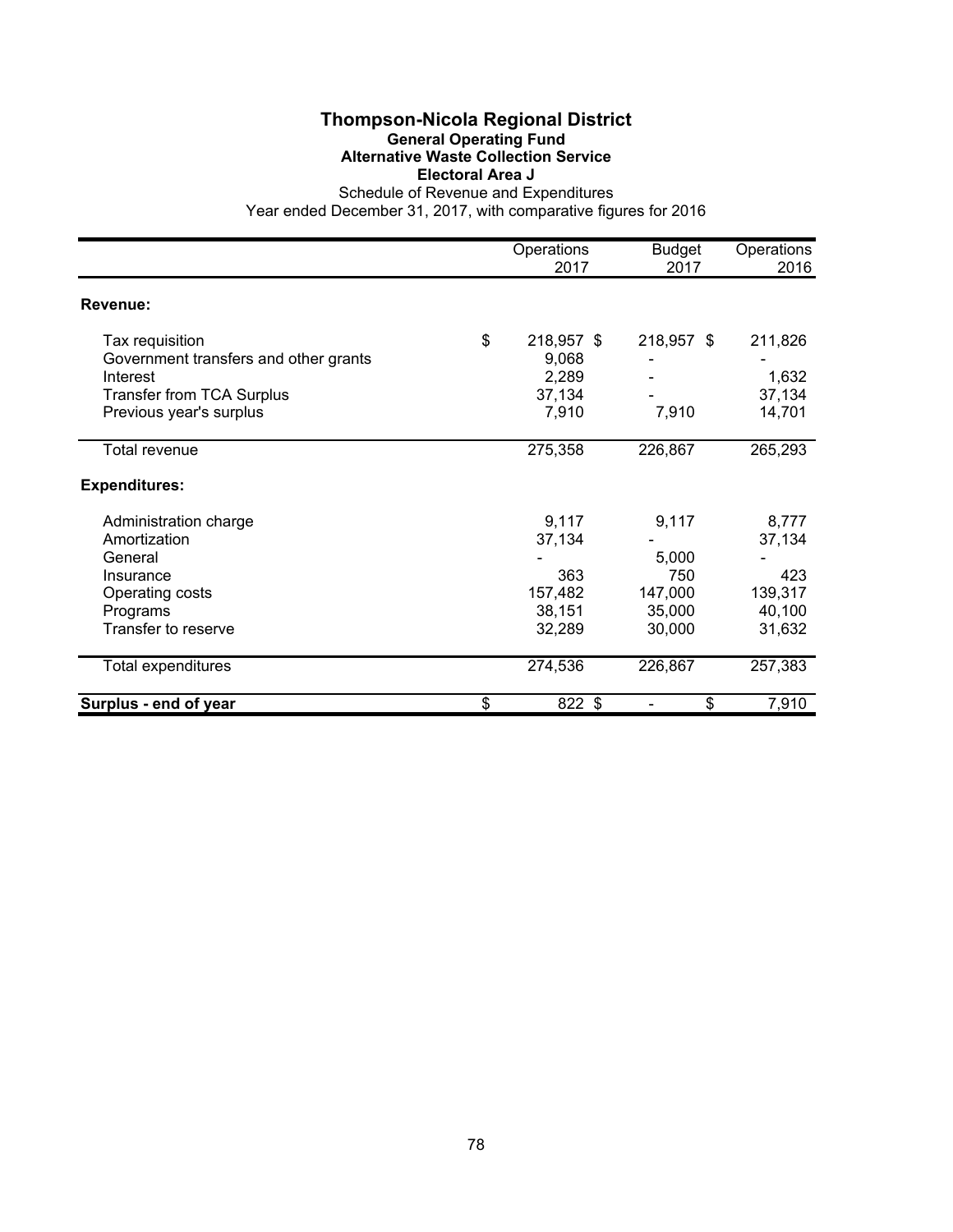## **Thompson-Nicola Regional District General Operating Fund Alternative Waste Collection Service Electoral Area P**

|                         | Operations<br>2017 | <b>Budget</b><br>2017 | Operations<br>2016 |
|-------------------------|--------------------|-----------------------|--------------------|
| Revenue:                |                    |                       |                    |
| Tax requisition         | \$<br>33,144 \$    | $33,144$ \$           | 38,802             |
| Sale of services        | 1,111              |                       | 1,009              |
| Previous year's surplus | 19,475             | 19,475                | 14,086             |
| Total revenue           | 53,730             | 52,619                | 53,897             |
| <b>Expenditures:</b>    |                    |                       |                    |
| Administration charge   | 1,269              | 1,269                 | 1,538              |
| General                 |                    | 1,000                 |                    |
| Insurance               | 350                | 350                   | 350                |
| Operating costs         | 34,258             | 31,000                | 25,938             |
| Programs                | 7,708              | 10,000                | 6,596              |
| Transfer to reserve     | 5,000              | 9,000                 |                    |
| Total expenditures      | 48,585             | 52,619                | 34,422             |
| Surplus - end of year   | \$<br>$5,145$ \$   | \$                    | 19,475             |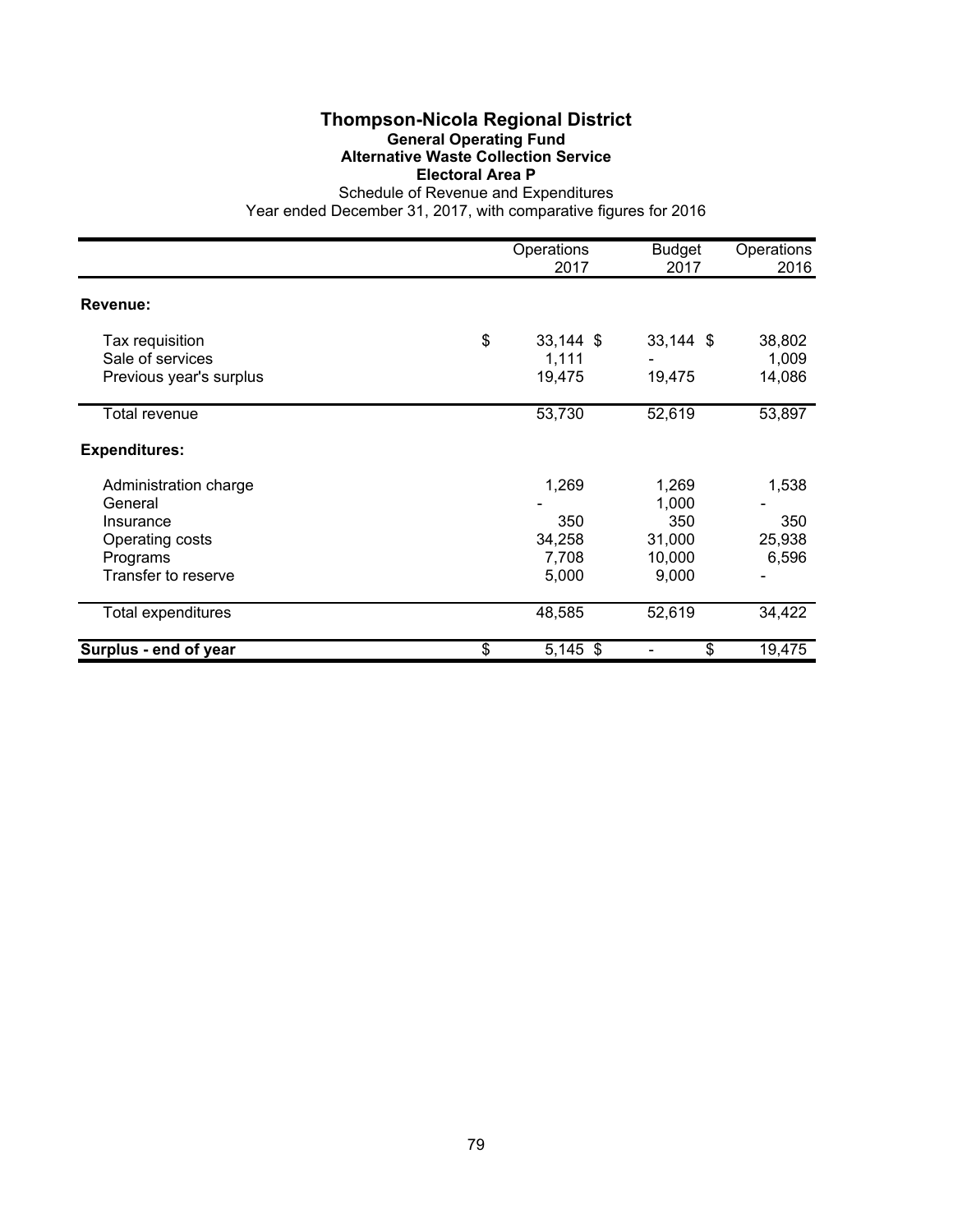## **Thompson-Nicola Regional District General Operating Fund Alternative Waste Collection Service Electoral Area N**

|                                                                                          | Operations<br>2017                     | <b>Budget</b><br>2017                  | Operations<br>2016                              |
|------------------------------------------------------------------------------------------|----------------------------------------|----------------------------------------|-------------------------------------------------|
| Revenue:                                                                                 |                                        |                                        |                                                 |
| Tax requisition<br>Previous year's surplus                                               | \$<br>13,928 \$<br>14,966              | 13,928 \$<br>14,966                    | 20,319<br>8,880                                 |
| Total revenue                                                                            | 28,894                                 | 28,894                                 | 29,199                                          |
| <b>Expenditures:</b>                                                                     |                                        |                                        |                                                 |
| Administration charge<br>Insurance<br>Operating costs<br>Programs<br>Transfer to reserve | 544<br>350<br>15,002<br>1,112<br>5,000 | 544<br>350<br>18,000<br>5,000<br>5,000 | 849<br>350<br>11,970<br>1,064<br>$\blacksquare$ |
| <b>Total expenditures</b>                                                                | 22,008                                 | 28,894                                 | 14,233                                          |
| Surplus - end of year                                                                    | \$<br>6,886 \$                         | \$                                     | 14,966                                          |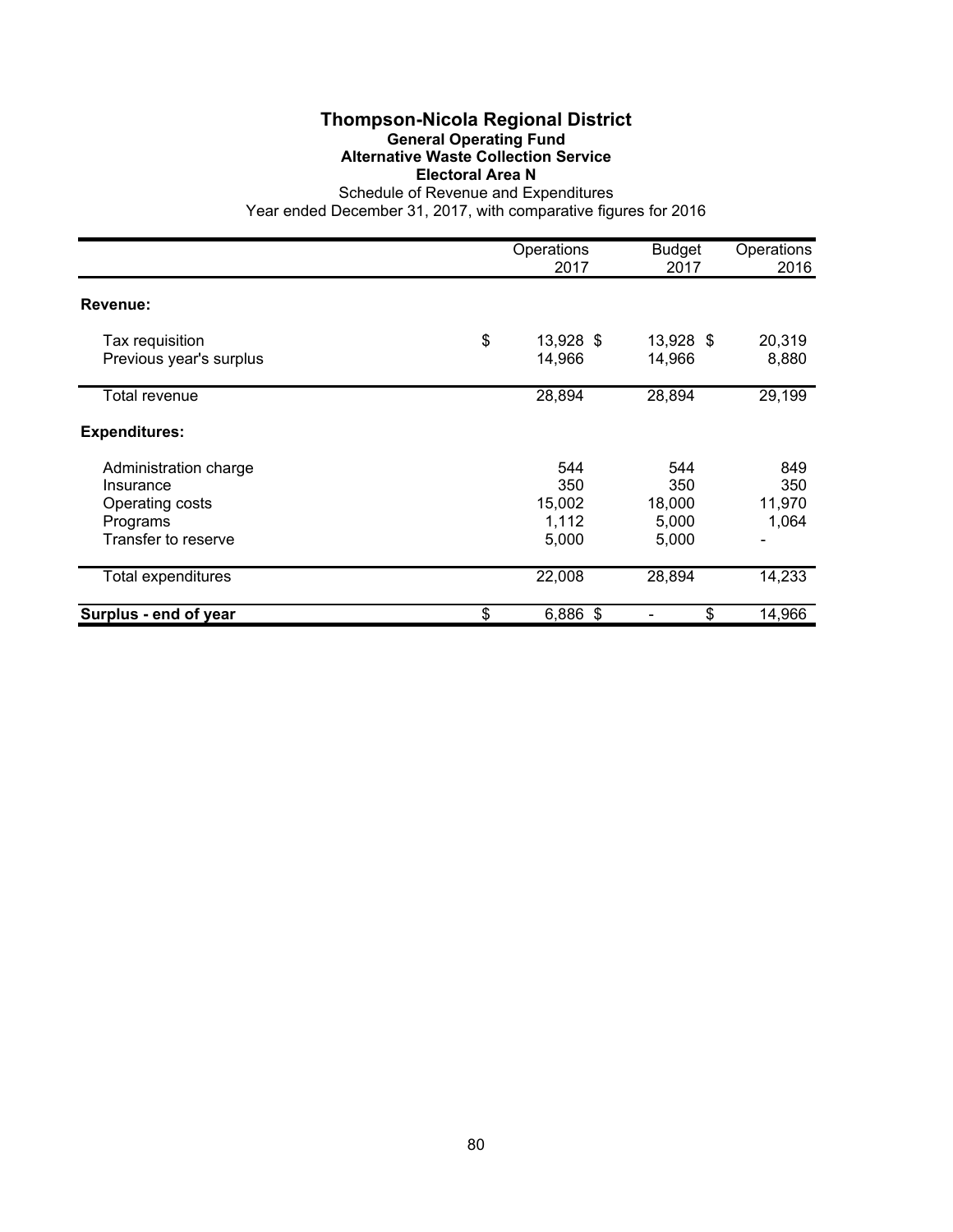## **Thompson-Nicola Regional District General Operating Fund Public Health and Welfare**

|                         | Operations<br>2017 | <b>Budget</b><br>2017 | Operations<br>2016 |
|-------------------------|--------------------|-----------------------|--------------------|
| Revenue:                |                    |                       |                    |
| Tax requisition         | \$<br>127,236 \$   | 127,236 \$            | 153,954            |
| Grants in lieu of taxes |                    |                       |                    |
| Interest                | 501                |                       |                    |
| Other revenue           | 3,543              | 1,300                 | 6,697              |
| Previous year's surplus | 57,006             | 57,006                | 2,149              |
| <b>Total revenue</b>    | 188,286            | 185,542               | 162,807            |
| <b>Expenditures:</b>    |                    |                       |                    |
| Administration charge   | 3,817              | 3,817                 | 5,555              |
| <b>Building costs</b>   |                    | 2,000                 | 417                |
| General                 | 7,719              | 5,000                 | 80                 |
| Grant-in-aid            | 25,985             | 31,485                | 33,670             |
| Insurance               | 441                | 460                   | 441                |
| Operating costs         | 60,838             | 64,380                | 61,326             |
| Salaries and benefits   | 2,870              | 3,066                 | 2,805              |
| Capital purchases       |                    | 70,334                | 1,507              |
| Transfer to reserve     |                    | 5,000                 |                    |
| Total expenditures      | 101,670            | 185,542               | 105,801            |
| Surplus - end of year   | \$<br>86,616 \$    | \$                    | 57,006             |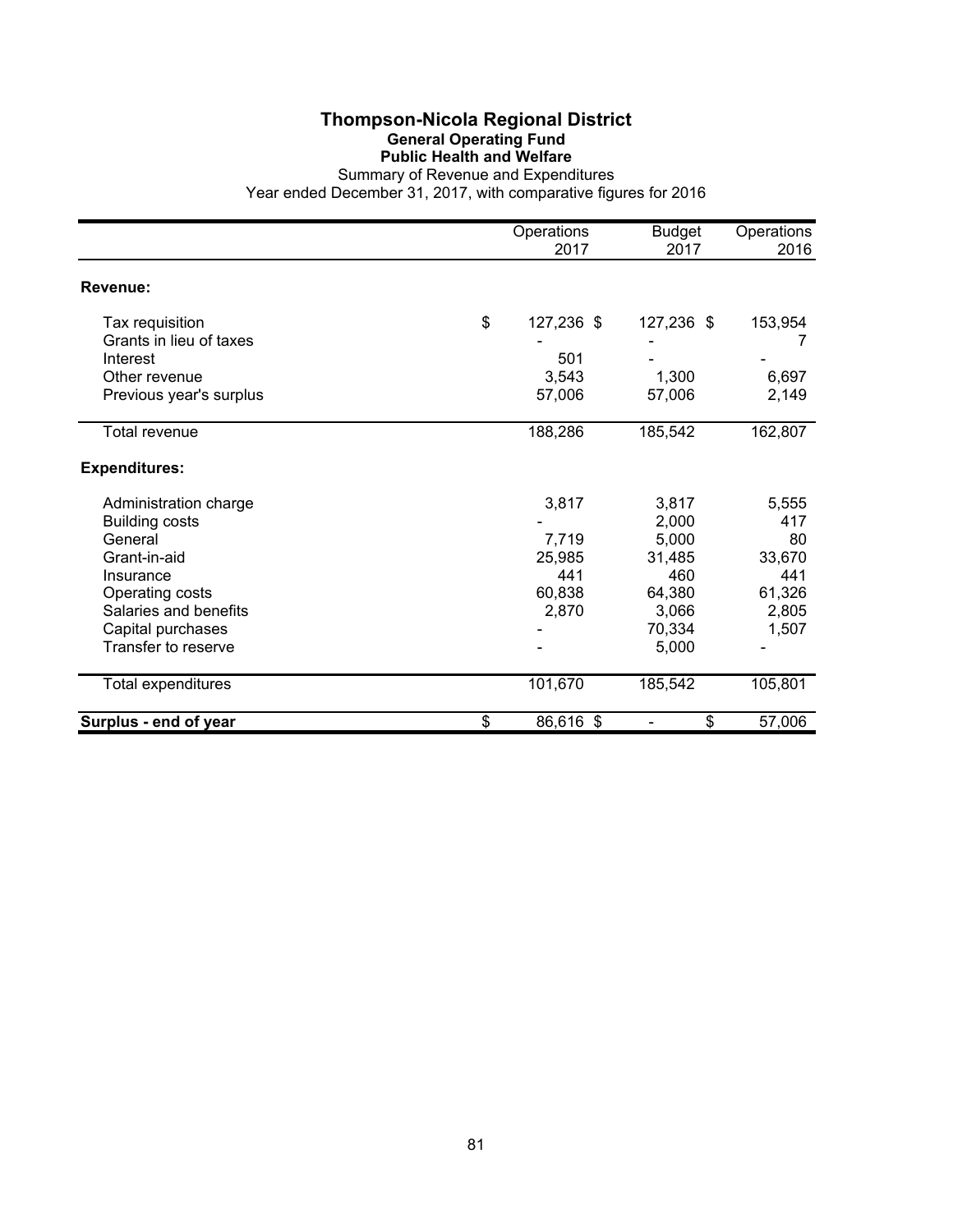## **Thompson-Nicola Regional District General Operating Fund Cemeteries Electoral Area A**

Schedule of Revenue and Expenditures

|                                       | Operations<br>2017 | <b>Budget</b><br>2017 | Operations<br>2016 |
|---------------------------------------|--------------------|-----------------------|--------------------|
|                                       |                    |                       |                    |
| Revenue:                              |                    |                       |                    |
| Tax requisition                       | \$<br>6,077 \$     | 6,077 \$              | 4,550              |
| Total revenue                         | 6,077              | 6,077                 | 4,550              |
| <b>Expenditures:</b>                  |                    |                       |                    |
| Administration charge<br>Grant-in-aid | 177<br>5,900       | 177<br>5,900          | 150<br>4,400       |
| Total expenditures                    | 6,077              | 6,077                 | 4,550              |
| Surplus - end of year                 | \$<br>\$           | \$                    |                    |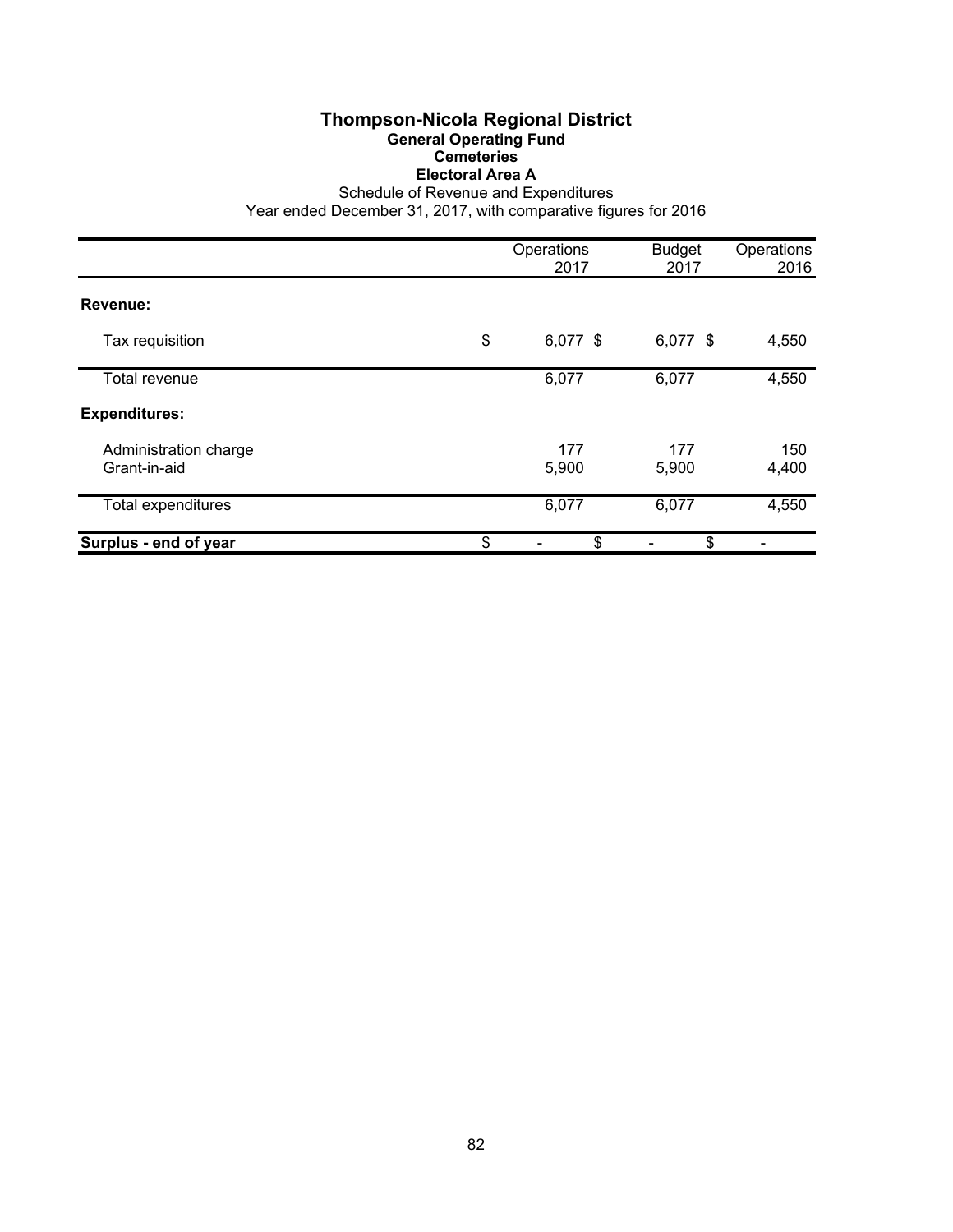## **Thompson-Nicola Regional District General Operating Fund Cemeteries Electoral Area B**

Schedule of Revenue and Expenditures

|                         | Operations<br>2017 | <b>Budget</b><br>2017 | Operations<br>2016 |
|-------------------------|--------------------|-----------------------|--------------------|
| Revenue:                |                    |                       |                    |
| Tax requisition         | \$<br>39,456 \$    | 39,456 \$             | 64,051             |
| Interest                | 501                |                       |                    |
| Other revenue           | 893                | 1,300                 | 1,697              |
| Previous year's surplus | 51,998             | 51,998                | 2,144              |
| Total revenue           | 92,848             | 92,754                | 67,892             |
| <b>Expenditures:</b>    |                    |                       |                    |
| Administration charge   | 1,114              | 1,114                 | 2,918              |
| <b>Building costs</b>   |                    | 2,000                 | 417                |
| General                 | 69                 |                       | 80                 |
| Insurance               | 441                | 460                   | 441                |
| Operating costs         | 7,238              | 10,780                | 7,726              |
| Salaries and benefits   | 2,870              | 3,066                 | 2,805              |
| Capital purchases       |                    | 70,334                | 1,507              |
| Transfer to reserve     |                    | 5,000                 |                    |
| Total expenditures      | 11,732             | 92,754                | 15,894             |
| Surplus - end of year   | \$<br>81,116 \$    | \$                    | 51,998             |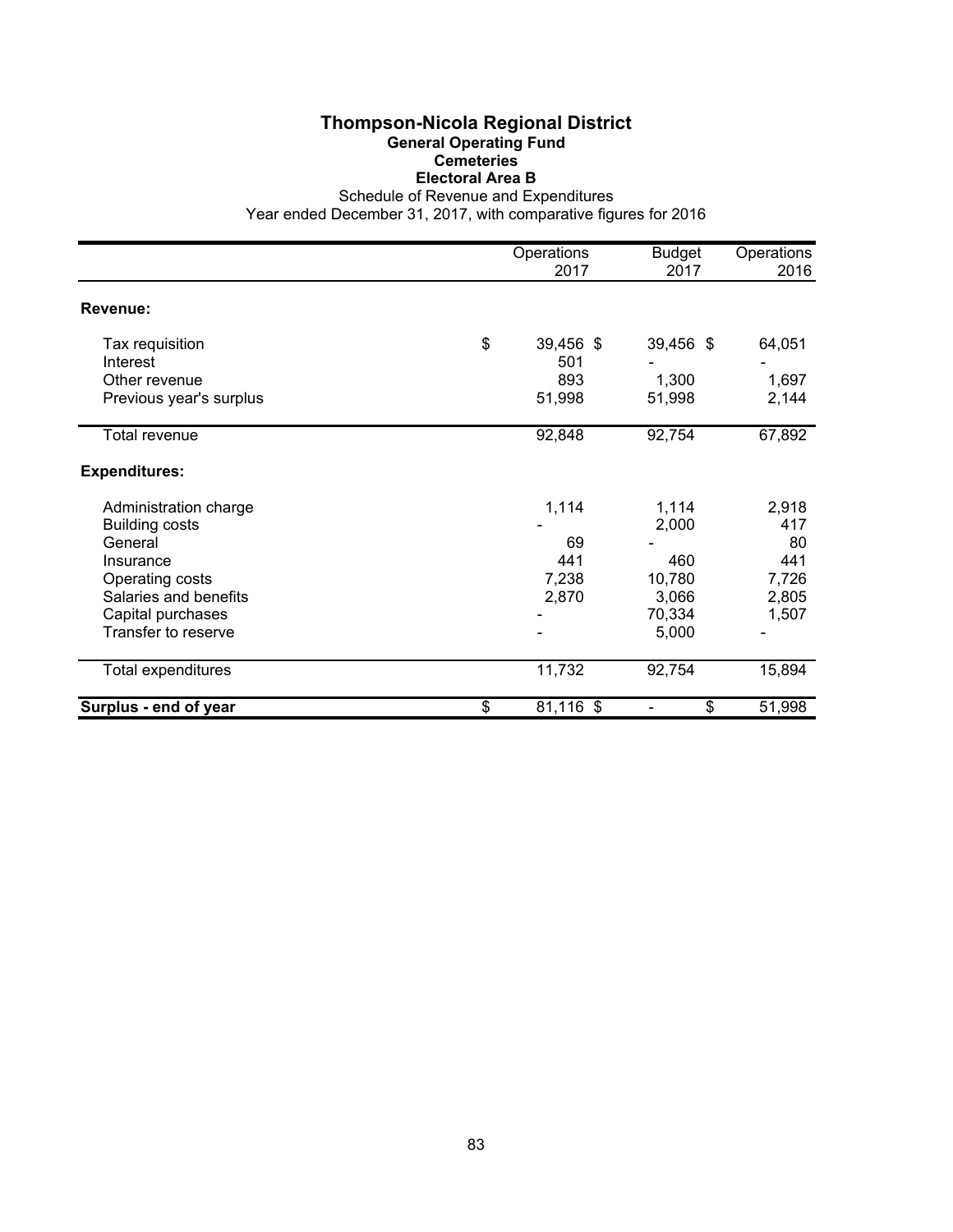# **Thompson-Nicola Regional District**

**General Operating Fund**

**Cemeteries**

**Electoral Area O and a Specified Area of P**

|                                                             | Operations<br>2017                 | <b>Budget</b><br>2017 | Operations<br>2016 |
|-------------------------------------------------------------|------------------------------------|-----------------------|--------------------|
| Revenue:                                                    |                                    |                       |                    |
| Tax requisition<br>Other revenue<br>Previous year's surplus | \$<br>$9,523$ \$<br>2,650<br>5,000 | $9,523$ \$<br>5,000   | 13,169<br>5,000    |
| Total revenue                                               | 17,173                             | 14,523                | 18,169             |
| <b>Expenditures:</b>                                        |                                    |                       |                    |
| Administration charge<br>General<br>Grant-in-aid            | 423<br>7,650<br>3,600              | 423<br>5,000<br>9,100 | 384<br>12,785      |
| Total expenditures                                          | 11,673                             | 14,523                | 13,169             |
| Surplus - end of year                                       | \$<br>$5,500$ \$                   | \$                    | 5,000              |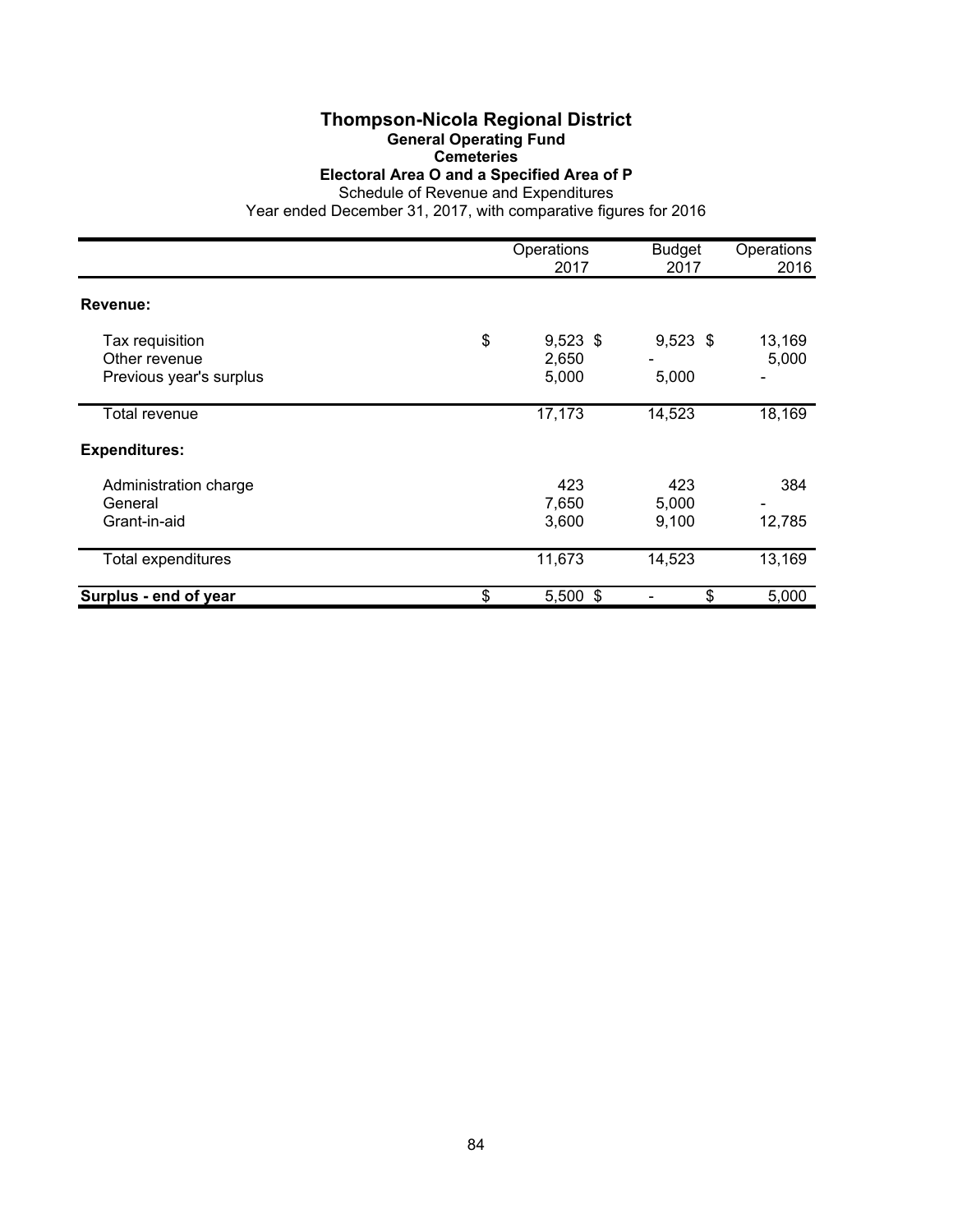## **Thompson-Nicola Regional District General Operating Fund Cemeteries**

**Chase and Area L and a Specified Area of P**

Schedule of Revenue and Expenditures

|                                            | Operations<br>2017  | <b>Budget</b><br>2017 | Operations<br>2016 |
|--------------------------------------------|---------------------|-----------------------|--------------------|
| Revenue:                                   |                     |                       |                    |
| Tax requisition<br>Previous year's surplus | \$<br>6,680 \$<br>٠ | 6,680 \$              | 6,679              |
| <b>Total revenue</b>                       | 6,680               | 6,680                 | 6,680              |
| <b>Expenditures:</b>                       |                     |                       |                    |
| Administration charge<br>Grant-in-aid      | 195<br>6,485        | 195<br>6,485          | 195<br>6,485       |
| Total expenditures                         | 6,680               | 6,680                 | 6,680              |
| Surplus - end of year                      | \$<br>\$            | \$                    |                    |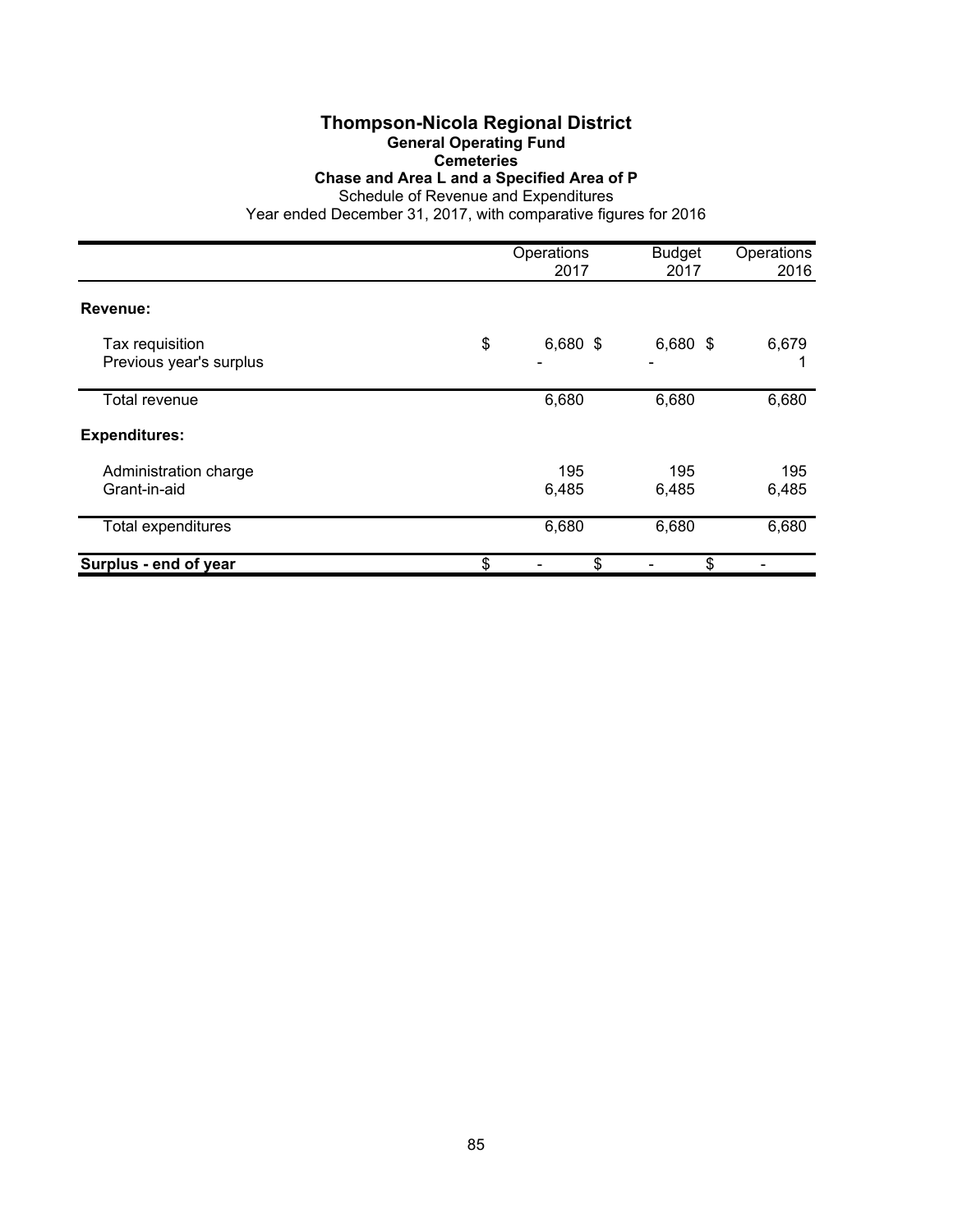## **Thompson-Nicola Regional District General Operating Fund**

**Cemeteries**

**Clinton and a Specified Area of E**

Schedule of Revenue and Expenditures

|                                                                       | Operations<br>2017   | <b>Budget</b><br>2017 | Operations<br>2016 |
|-----------------------------------------------------------------------|----------------------|-----------------------|--------------------|
| Revenue:                                                              |                      |                       |                    |
| Tax requisition<br>Grants in lieu of taxes<br>Previous year's surplus | \$<br>10,294 \$<br>6 | 10,294 \$<br>6        | 10,297<br>6<br>3   |
| Total revenue                                                         | 10,300               | 10,300                | 10,306             |
| <b>Expenditures:</b>                                                  |                      |                       |                    |
| Administration charge<br>Grant-in-aid                                 | 300<br>10,000        | 300<br>10,000         | 300<br>10,000      |
| Total expenditures                                                    | 10,300               | 10,300                | 10,300             |
| Surplus - end of year                                                 | \$<br>\$             | \$                    | 6                  |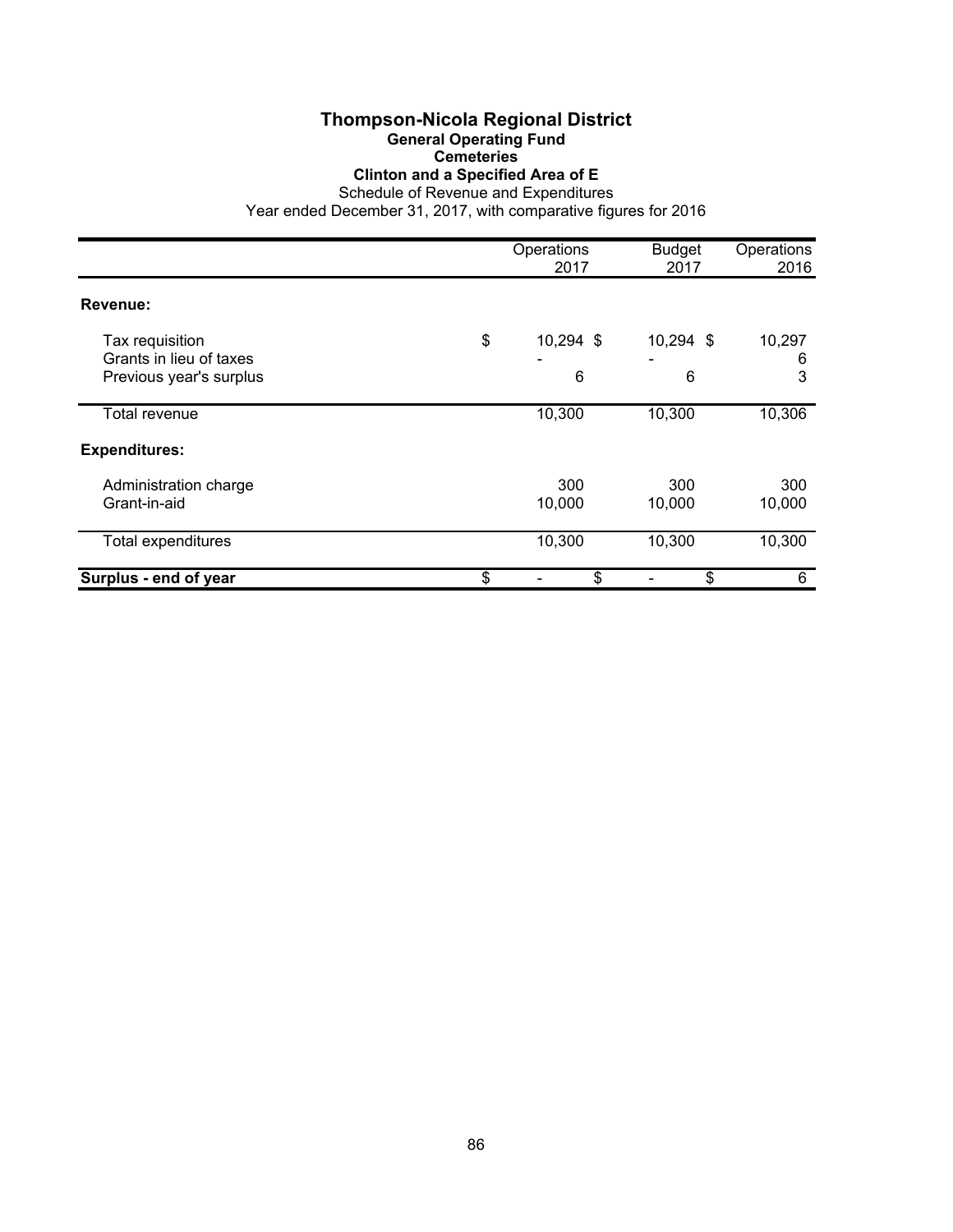## **Thompson-Nicola Regional District General Operating Fund Thompson River Watershed**

|                                            | Operations<br>2017 | <b>Budget</b><br>2017 | Operations<br>2016 |
|--------------------------------------------|--------------------|-----------------------|--------------------|
| Revenue:                                   |                    |                       |                    |
| Tax requisition<br>Grants in lieu of taxes | \$<br>55,206 \$    | 55,206 \$             | 55,208             |
| Previous year's surplus                    | 2                  | 2                     |                    |
| Total revenue                              | 55,208             | 55,208                | 55,210             |
| <b>Expenditures:</b>                       |                    |                       |                    |
| Administration charge<br>Operating costs   | 1,608<br>53,600    | 1,608<br>53,600       | 1,608<br>53,600    |
| <b>Total expenditures</b>                  | 55,208             | 55,208                | 55,208             |
| Surplus - end of year                      | \$<br>\$           | \$                    | 2                  |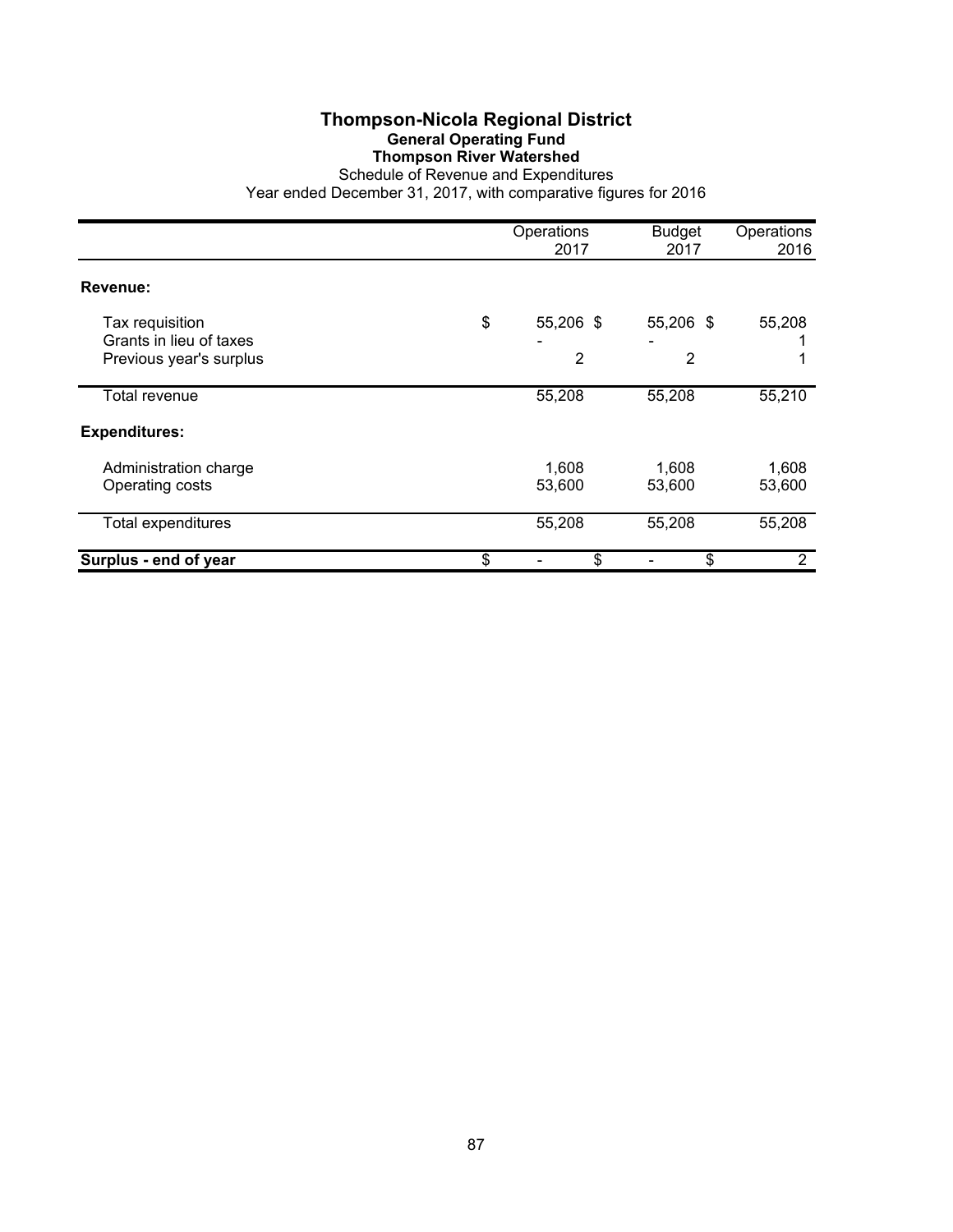## **Thompson-Nicola Regional District General Operating Fund Environmental Planning and Zoning**

Schedule of Revenue and Expenditures

|                                       | Operations<br>2017 | <b>Budget</b><br>2017 | Operations<br>2016 |
|---------------------------------------|--------------------|-----------------------|--------------------|
|                                       |                    |                       |                    |
| Revenue:                              |                    |                       |                    |
| Tax requisition                       | \$<br>1,005,287 \$ | 1,005,287 \$          | 1,020,895          |
| Grants in lieu of taxes               | 16,550             | 10,000                | 14,460             |
| Sale of services                      | 114,709            | 65,000                | 79,466             |
| Other revenue                         | 10,021             |                       | 38,261             |
| <b>Transfer from TCA Surplus</b>      | 21,334             |                       | 19,872             |
| Previous year's surplus               | 365,901            | 365,901               | 281,157            |
| <b>Total revenue</b>                  | 1,533,802          | 1,446,188             | 1,454,111          |
| <b>Expenditures:</b>                  |                    |                       |                    |
| Advertising                           | 3,750              | 3,000                 | 1,485              |
| Advisory planning commission expenses | 3,692              | 13,000                | 4,735              |
| Amortization                          | 21,334             |                       | 19,872             |
| Audit and legal                       | 19,892             | 100,000               | 56,651             |
| Dues, licences and fees               | 651                | 3,500                 | 2,187              |
| Furniture and equipment               | 16,861             | 5,000                 | 7,752              |
| General                               | 5,518              | 5,000                 | 3,289              |
| Insurance                             | 3,117              | 8,000                 | 3,388              |
| Meetings                              | 698                | 3,000                 | 1,174              |
| Office supplies                       | 13,846             | 11,500                | 8,543              |
| Office overhead                       | 52,908             | 54,188                | 45,961             |
| Programs                              | 128,073            | 290,000               | 103,777            |
| Public hearings                       | 10,812             | 10,000                | 6,248              |
| Salaries and benefits                 | 725,404            | 900,000               | 757,925            |
| Staff development                     | 5,872              | 20,000                | 12,752             |
| Telephone                             | 2,097              | 3,000                 | 2,413              |
| Travel, meals and accommodations      | 13,779             | 17,000                | 16,057             |
| Capital purchases                     |                    |                       | 34,001             |
| Transfer to reserve                   | 53,691             |                       |                    |
| Total expenditures                    | 1,081,995          | 1,446,188             | 1,088,210          |
| Surplus - end of year                 | \$<br>451,807 \$   | \$<br>÷,              | 365,901            |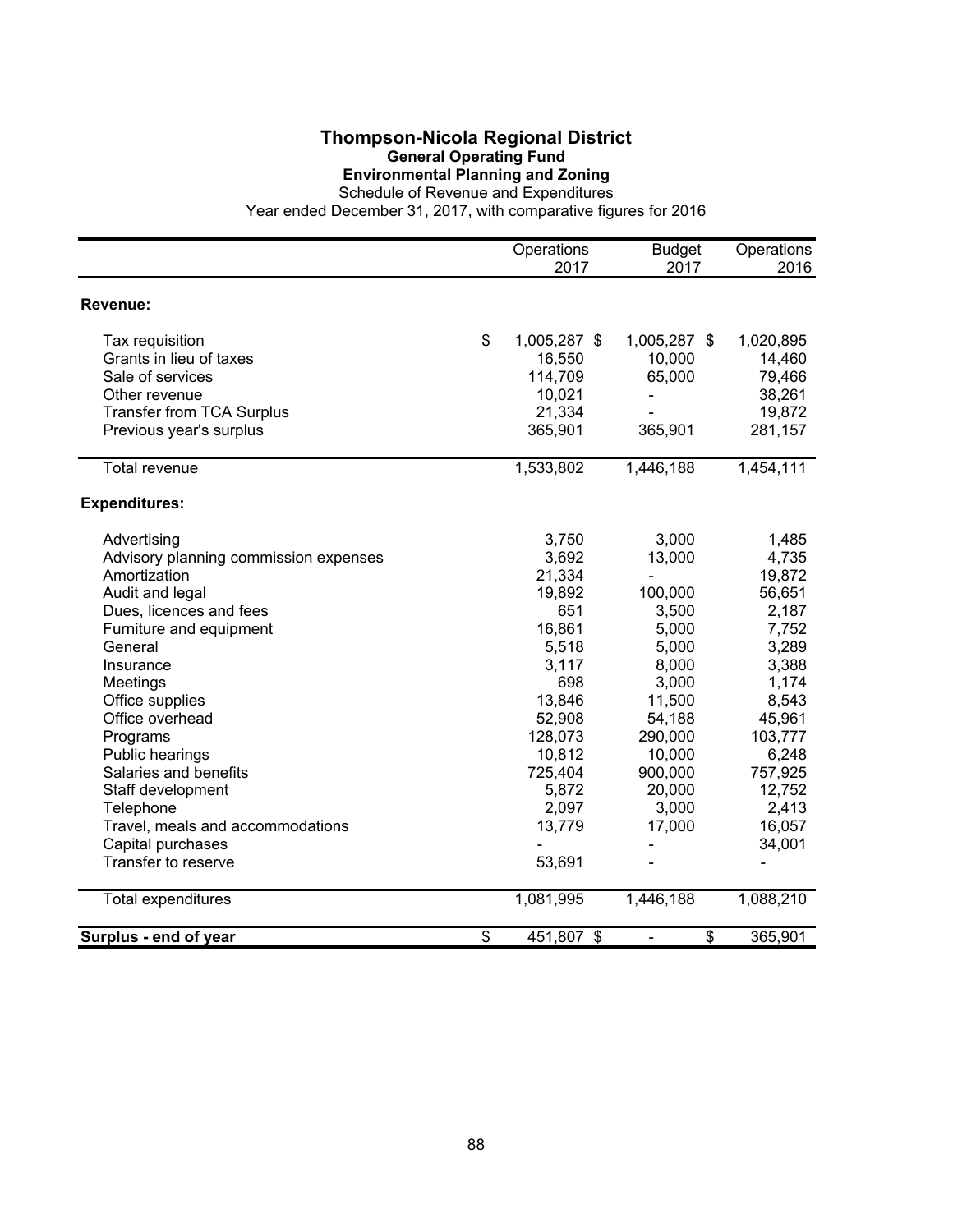## **Thompson-Nicola Regional District General Operating Fund Regional Development Commission**

|                                                                                                                                                                                                                                                     | Operations<br>2017                                                                                          | <b>Budget</b><br>2017                                                                                       | Operations<br>2016                                                                                     |
|-----------------------------------------------------------------------------------------------------------------------------------------------------------------------------------------------------------------------------------------------------|-------------------------------------------------------------------------------------------------------------|-------------------------------------------------------------------------------------------------------------|--------------------------------------------------------------------------------------------------------|
| <b>Revenue:</b>                                                                                                                                                                                                                                     |                                                                                                             |                                                                                                             |                                                                                                        |
| Tax requisition<br>Grants in lieu of taxes<br>Government transfers and other grants<br>Other revenue<br><b>Transfer from TCA Surplus</b><br>Previous year's surplus                                                                                 | \$<br>218,180 \$<br>3,128<br>76,407<br>9,418<br>204<br>84,094                                               | 218,180 \$<br>1,040<br>30,000<br>3,000<br>84,094                                                            | 218,180<br>2,733<br>85,173<br>7,412<br>66,834                                                          |
| <b>Total revenue</b>                                                                                                                                                                                                                                | 391,431                                                                                                     | 336,314                                                                                                     | 380,332                                                                                                |
| <b>Expenditures:</b>                                                                                                                                                                                                                                |                                                                                                             |                                                                                                             |                                                                                                        |
| Advertising<br>Amortization<br>Dues, licences and fees<br>Furniture and equipment<br>General<br>Insurance<br>Meetings<br>Office supplies<br>Programs<br>Salaries and benefits<br>Staff development<br>Telephone<br>Travel, meals and accommodations | 55,307<br>204<br>100<br>7,433<br>3,078<br>869<br>1,284<br>617<br>71,282<br>176,203<br>469<br>2,866<br>1,907 | 55,587<br>2,025<br>8,000<br>14,357<br>2,170<br>5,700<br>1,375<br>44,575<br>195,325<br>600<br>3,100<br>3,500 | 51,100<br>1,165<br>4,759<br>1,117<br>955<br>1,508<br>845<br>58,796<br>170,843<br>572<br>2,809<br>1,769 |
| Total expenditures                                                                                                                                                                                                                                  | 321,619                                                                                                     | 336,314                                                                                                     | 296,238                                                                                                |
| Surplus - end of year                                                                                                                                                                                                                               | \$<br>69,812 \$                                                                                             | \$                                                                                                          | 84,094                                                                                                 |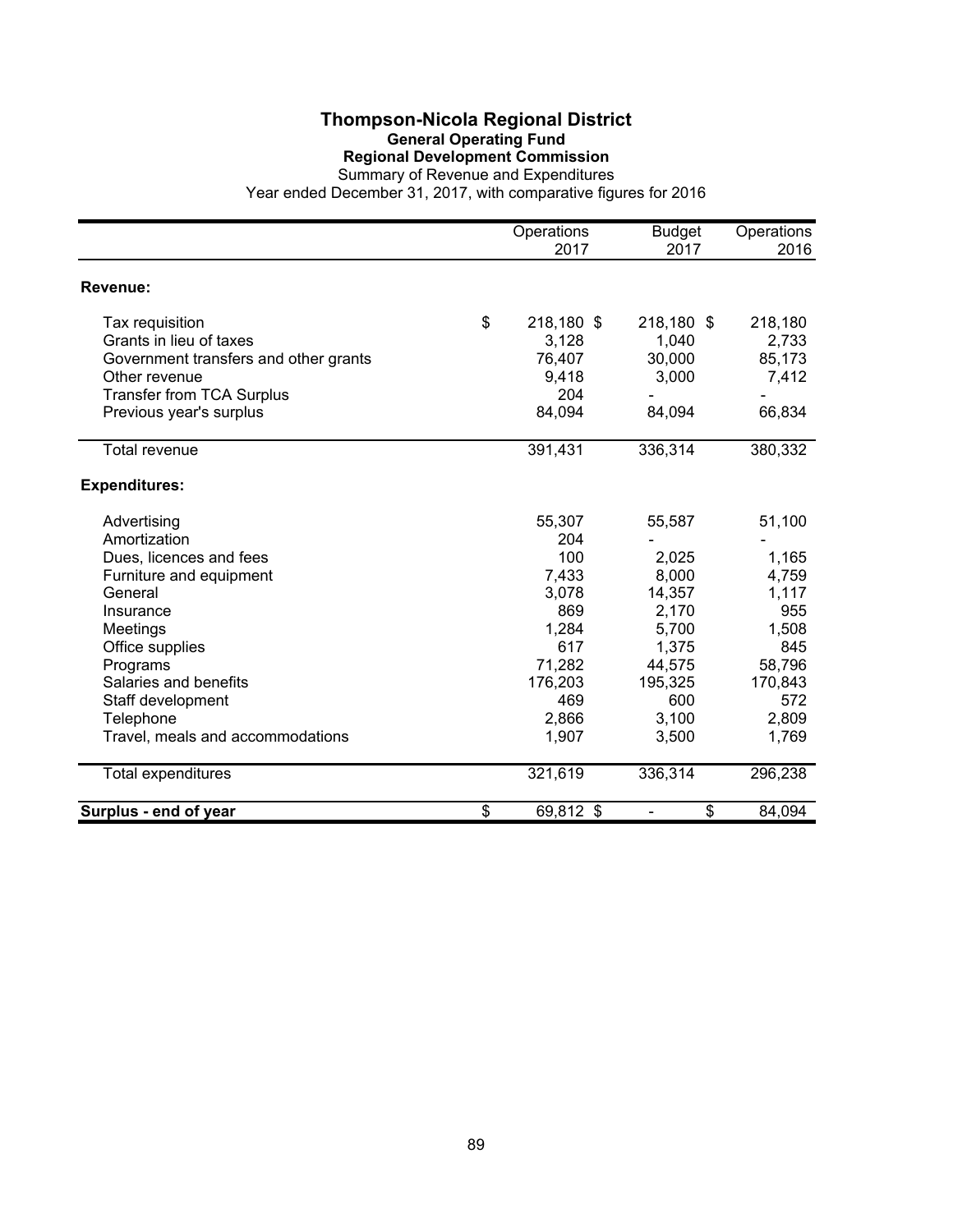#### **Thompson-Nicola Regional District General Operating Fund Regional Development Commission Film Commission**

## **All Member Municipalities**

Schedule of Revenue and Expenditures

|                                       | Operations       | <b>Budget</b> | Operations |
|---------------------------------------|------------------|---------------|------------|
|                                       | 2017             | 2017          | 2016       |
| <b>Revenue:</b>                       |                  |               |            |
| Tax requisition                       | \$<br>218,180 \$ | 218,180 \$    | 218,180    |
| Grants in lieu of taxes               | 3,126            | 1,040         | 2,732      |
| Government transfers and other grants | 76,407           | 30,000        | 85,173     |
| Other revenue                         | 6,365            |               | 5,165      |
| <b>Transfer from TCA Surplus</b>      | 204              |               |            |
| Previous year's surplus               | 42,519           | 42,519        | 25,206     |
| Total revenue                         | 346,801          | 291,739       | 336,456    |
| <b>Expenditures:</b>                  |                  |               |            |
| Advertising                           | 55,307           | 55,587        | 51,100     |
| Amortization                          | 204              |               |            |
| Dues, licences and fees               | 100              | 2,025         | 1,165      |
| Furniture and equipment               | 7,433            | 8,000         | 4,759      |
| General                               | 3,078            | 14,357        | 1,117      |
| Insurance                             | 869              | 2,170         | 955        |
| Meetings                              | 1,284            | 5,700         | 1,508      |
| Office supplies                       | 617              | 1,375         | 845        |
| Programs                              | 67,759           |               | 56,495     |
| Salaries and benefits                 | 176,203          | 195,325       | 170,843    |
| Staff development                     | 469              | 600           | 572        |
| Telephone                             | 2,866            | 3,100         | 2,809      |
| Travel, meals and accommodations      | 1,907            | 3,500         | 1,769      |
| Total expenditures                    | 318,096          | 291,739       | 293,937    |
| Surplus - end of year                 | \$<br>28,705 \$  | \$            | 42,519     |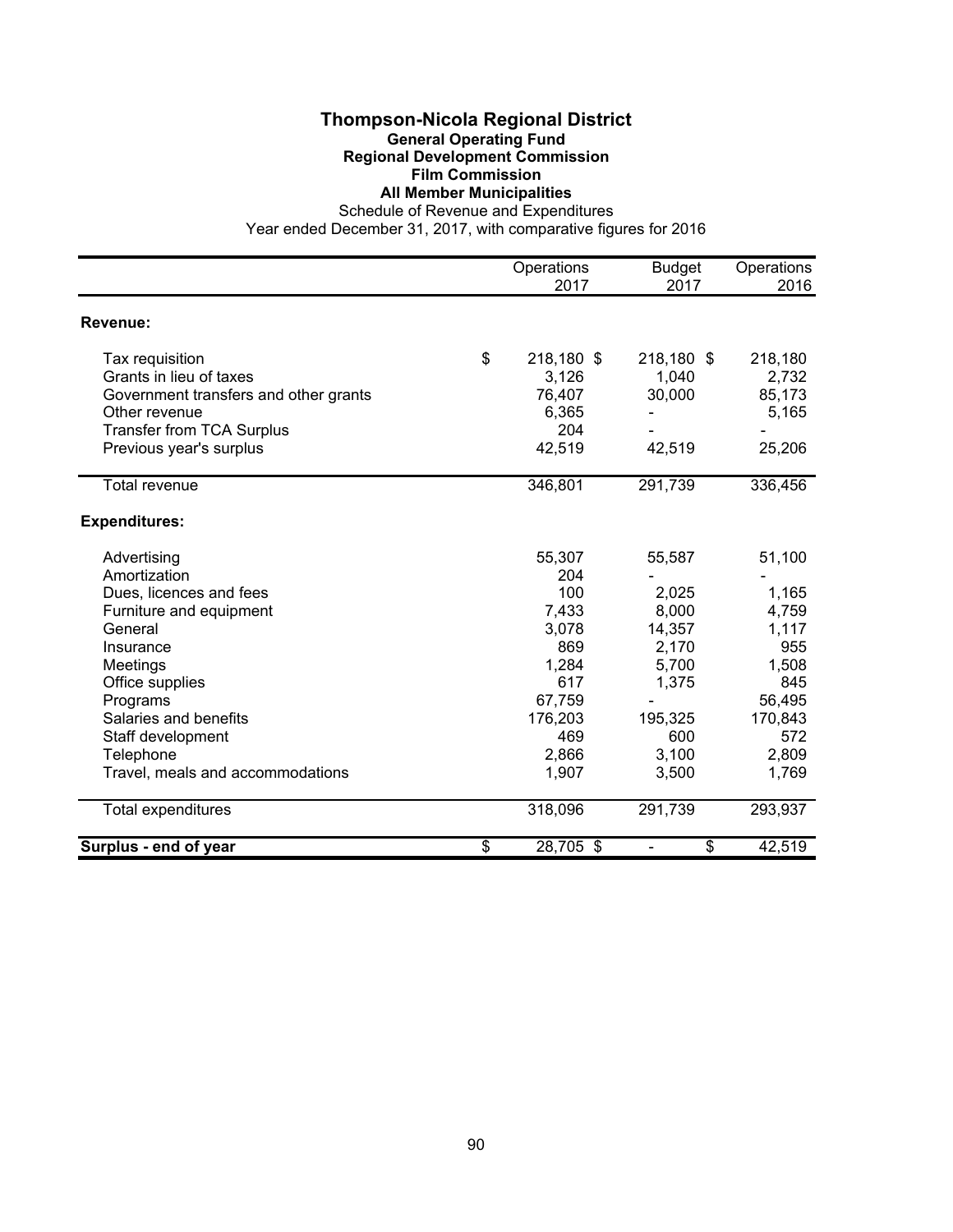# **Thompson-Nicola Regional District**

#### **General Operating Fund Regional Development Commission**

**Tourism**

#### **All Member Municipalities**

Schedule of Revenue and Expenditures

|                                          | Operations<br>2017         | <b>Budget</b><br>2017 | Operations<br>2016 |
|------------------------------------------|----------------------------|-----------------------|--------------------|
| Revenue:                                 |                            |                       |                    |
| Other revenue<br>Previous year's surplus | \$<br>$3,053$ \$<br>41,575 | $3,000$ \$<br>41,575  | 2,247<br>41,629    |
| Total revenue                            | 44,628                     | 44,575                | 43,876             |
| <b>Expenditures:</b>                     |                            |                       |                    |
| Programs                                 | 3,523                      | 44,575                | 2,301              |
| <b>Total expenditures</b>                | 3,523                      | 44,575                | 2,301              |
| Surplus - end of year                    | \$<br>41,105 \$            | \$                    | 41,575             |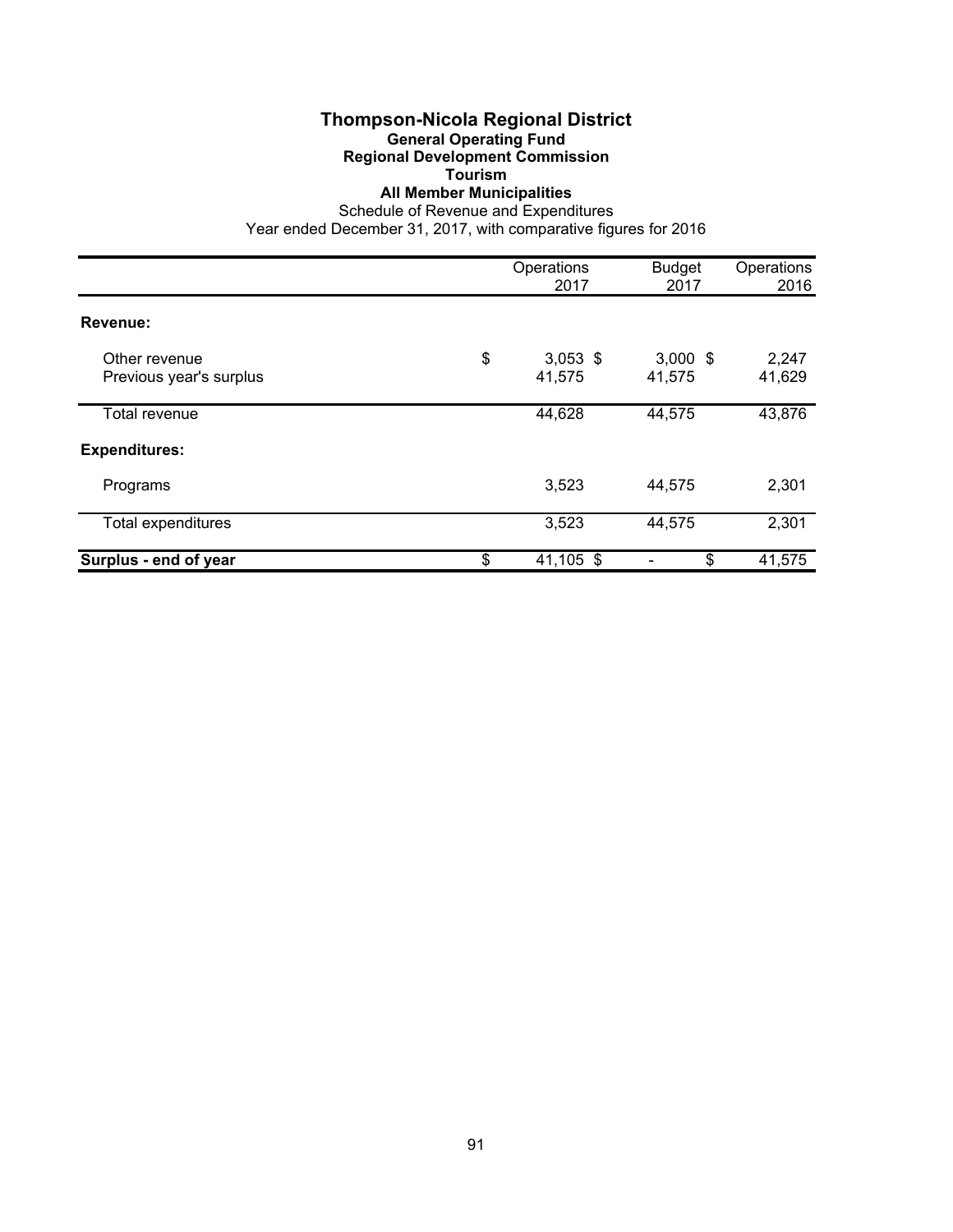# **Thompson-Nicola Regional District General Operating Fund Economic Development and Tourism Promotion Grant-in-Aid** Summary of Revenue and Expenditures

|                                       | Operations<br>2017 | <b>Budget</b><br>2017          | Operations<br>2016 |
|---------------------------------------|--------------------|--------------------------------|--------------------|
| Revenue:                              |                    |                                |                    |
| Tax requisition                       | \$<br>176,994 \$   | 176,994 \$                     | 435,488            |
| Government transfers and other grants | 18,000             |                                | 56,042             |
| Interest                              | 3,260              |                                | 431                |
| Other revenue                         | 12,096             |                                | 2,094              |
| Previous year's surplus               | 433,606            | 433,604                        | 231,927            |
| Total revenue                         | 643,956            | 610,598                        | 725,982            |
| <b>Expenditures:</b>                  |                    |                                |                    |
| Advertising                           | 297                | 400                            | 202                |
| Administration charge                 | 6,047              | 6,047                          | 13,478             |
| <b>Building costs</b>                 | 8,400              | 10,200                         | 8,400              |
| Dues, licences and fees               | 380                | 440                            | 381                |
| General                               | 1,131              | 10,950                         | 2,673              |
| Grant-in-aid                          | 109,234            | 456,300                        | 171,021            |
| Insurance                             | 700                | 700                            | 700                |
| Office supplies                       | 8,575              | 9,500                          | 7,125              |
| Programs                              | 24,164             | 60,495                         | 32,628             |
| Salaries and benefits                 | 40,526             | 48,252                         | 41,824             |
| Staff development                     | 2,797              | 1,000                          |                    |
| Travel, meals and accommodations      | 6,947              | 6,314                          | 6,838              |
| Capital purchases                     |                    |                                | 7,106              |
| Total expenditures                    | 209,198            | 610,598                        | 292,376            |
| Surplus - end of year                 | \$<br>434,758 \$   | \$<br>$\overline{\phantom{a}}$ | 433,606            |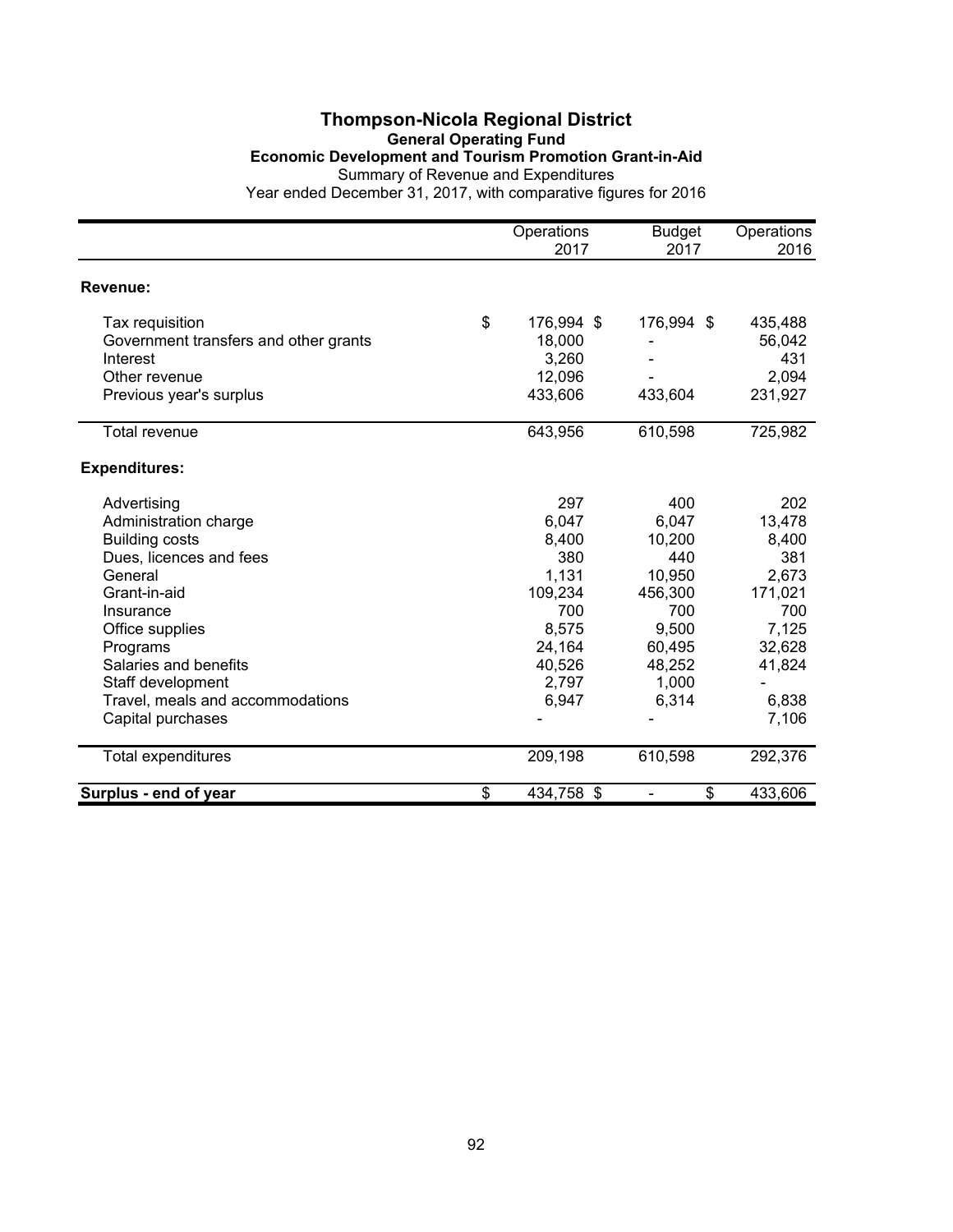#### **Thompson-Nicola Regional District General Operating Fund Economic Development and Tourism Promotion Grant-in-Aid Electoral Area A** Schedule of Revenue and Expenditures

| Other revenue<br>Previous year's surplus | 1,927<br>70,373 | 70,373 | 25,501  |
|------------------------------------------|-----------------|--------|---------|
|                                          |                 |        |         |
| <b>Total revenue</b>                     | 88,436          | 85,831 | 109,893 |
| <b>Expenditures:</b>                     |                 |        |         |
| Advertising                              | 297             | 200    | 101     |
| Administration charge                    | 523             | 523    | 2,065   |
| <b>Building costs</b>                    | 4,200           | 5,000  | 4,200   |
| Dues, licences and fees                  | 218             | 265    | 218     |
| General                                  | 208             | 9,650  | 126     |
| Grant-in-aid                             | 1,305           | 2,000  | 225     |
| Insurance                                | 350             | 350    | 350     |
| Office supplies                          | 3,649           | 4,750  | 2,818   |
| Programs                                 | 9,733           | 38,300 | 8,468   |
| Salaries and benefits                    | 18,727          | 21,993 | 18,699  |
| Staff development                        | 1,399           | 500    |         |
| Travel, meals and accommodations         | 1,880           | 2,300  | 2,250   |
| Total expenditures                       | 42,489          | 85,831 | 39,520  |
| Surplus - end of year                    | \$<br>45,947 \$ | \$     | 70,373  |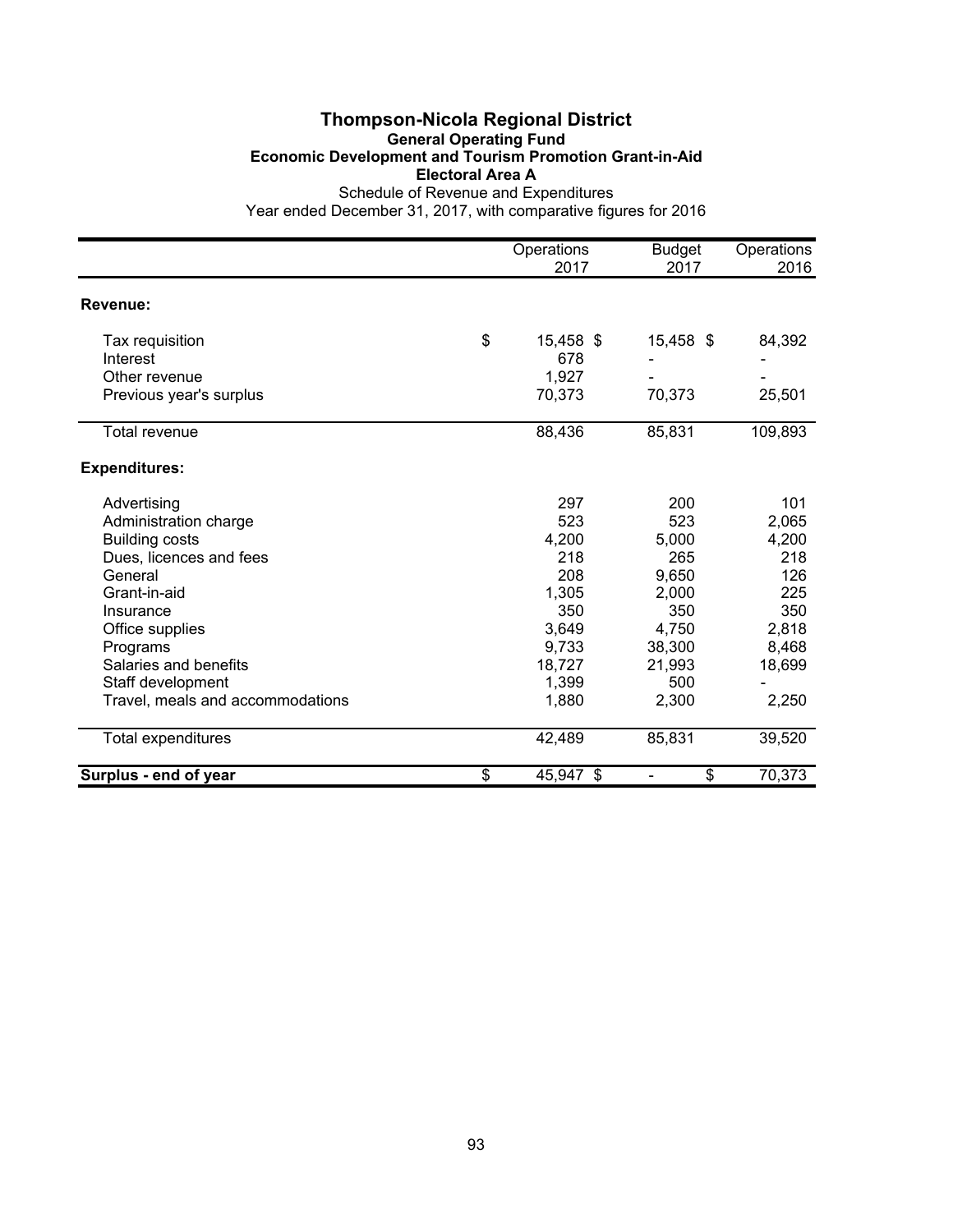#### **Thompson-Nicola Regional District General Operating Fund Economic Development and Tourism Promotion Grant-in-Aid Electoral Area B** Schedule of Revenue and Expenditures

|                                                                                                      | Operations                                  | <b>Budget</b>       | Operations                          |
|------------------------------------------------------------------------------------------------------|---------------------------------------------|---------------------|-------------------------------------|
|                                                                                                      | 2017                                        | 2017                | 2016                                |
| Revenue:                                                                                             |                                             |                     |                                     |
| Tax requisition<br>Government transfers and other grants<br>Other revenue<br>Previous year's surplus | \$<br>46,535 \$<br>6,000<br>3,692<br>19,836 | 46,535 \$<br>19,836 | 51,884<br>20,400<br>2,094<br>11,341 |
| <b>Total revenue</b>                                                                                 | 76,063                                      | 66,371              | 85,719                              |
| <b>Expenditures:</b>                                                                                 |                                             |                     |                                     |
| Advertising                                                                                          |                                             | 200                 | 101                                 |
| Administration charge                                                                                | 1,428                                       | 1,428               | 2,117                               |
| <b>Building costs</b>                                                                                | 4,200                                       | 5,200               | 4,200                               |
| Dues, licences and fees                                                                              | 163                                         | 175                 | 163                                 |
| General                                                                                              | 920                                         | 1,300               | 2,547                               |
| Grant-in-aid                                                                                         | 305                                         |                     | 225                                 |
| Insurance                                                                                            | 350                                         | 350                 | 350                                 |
| Office supplies                                                                                      | 4,927                                       | 4,750               | 4,307                               |
| Programs                                                                                             | 14,431                                      | 22,195              | 24,160                              |
| Salaries and benefits                                                                                | 21,799                                      | 26,259              | 23,125                              |
| Staff development                                                                                    | 1,399                                       | 500                 |                                     |
| Travel, meals and accommodations                                                                     | 5,067                                       | 4,014               | 4,588                               |
| Total expenditures                                                                                   | 54,989                                      | 66,371              | 65,883                              |
| Surplus - end of year                                                                                | \$<br>21,074 \$                             | \$                  | 19,836                              |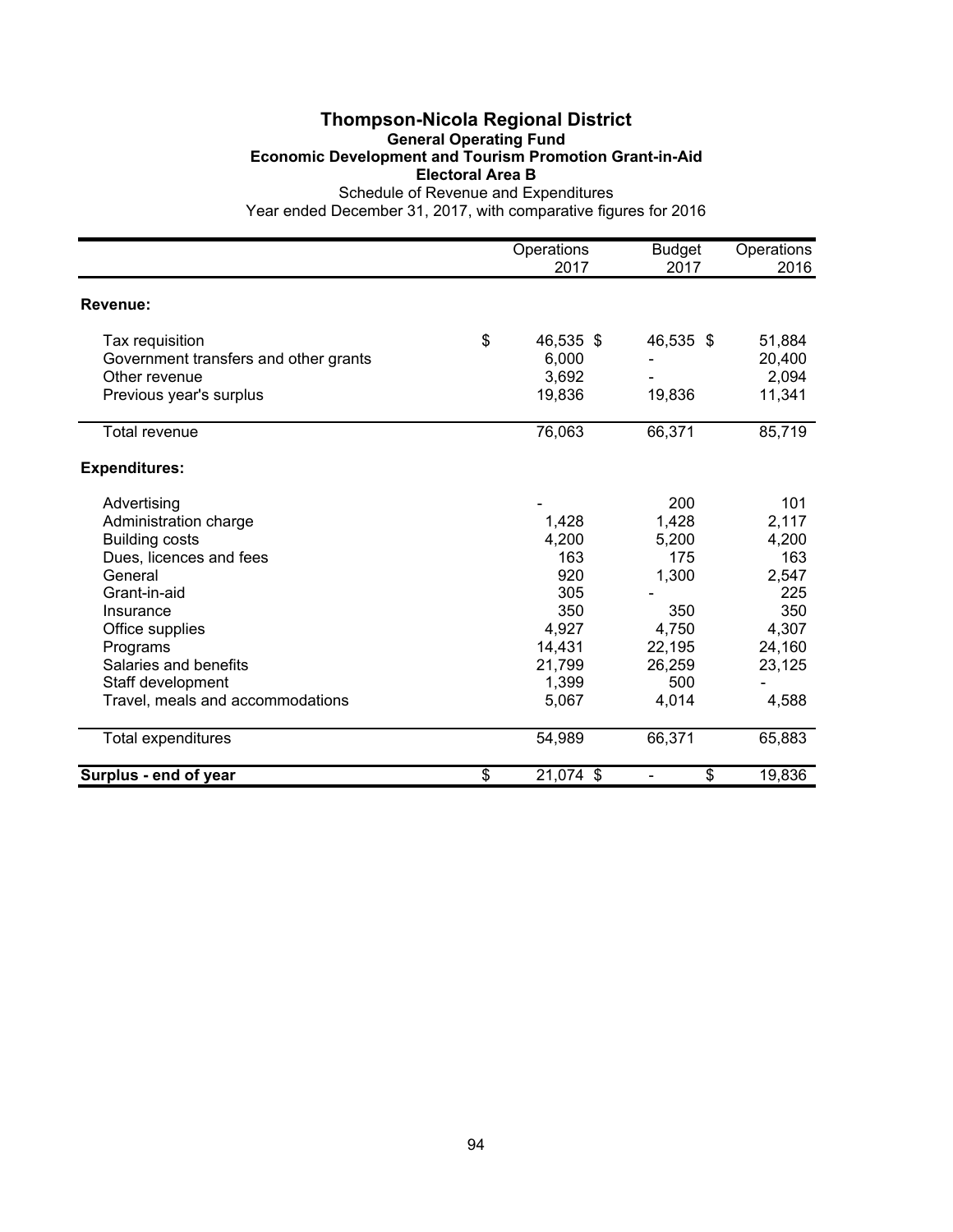## **Thompson-Nicola Regional District General Operating Fund Economic Development and Tourism Promotion Grant-in-Aid Electoral Area E** Schedule of Revenue and Expenditures

|                         | Operations      | <b>Budget</b> | Operations |
|-------------------------|-----------------|---------------|------------|
|                         | 2017            | 2017          | 2016       |
| Revenue:                |                 |               |            |
| Tax requisition         | \$<br>15,140 \$ | 15,140 \$     | 54,079     |
| Interest                | 582             |               |            |
| Other revenue           | 5,000           |               | ۰          |
| Previous year's surplus | 60,374          | 60,374        | 22,569     |
|                         |                 |               |            |
| Total revenue           | 81,096          | 75,514        | 76,648     |
| <b>Expenditures:</b>    |                 |               |            |
| Administration charge   | 514             | 514           | 1,648      |
| Grant-in-aid            | 26,463          | 75,000        | 14,626     |
| Total expenditures      | 26,977          | 75,514        | 16,274     |
| Surplus - end of year   | \$<br>54,119 \$ | \$            | 60,374     |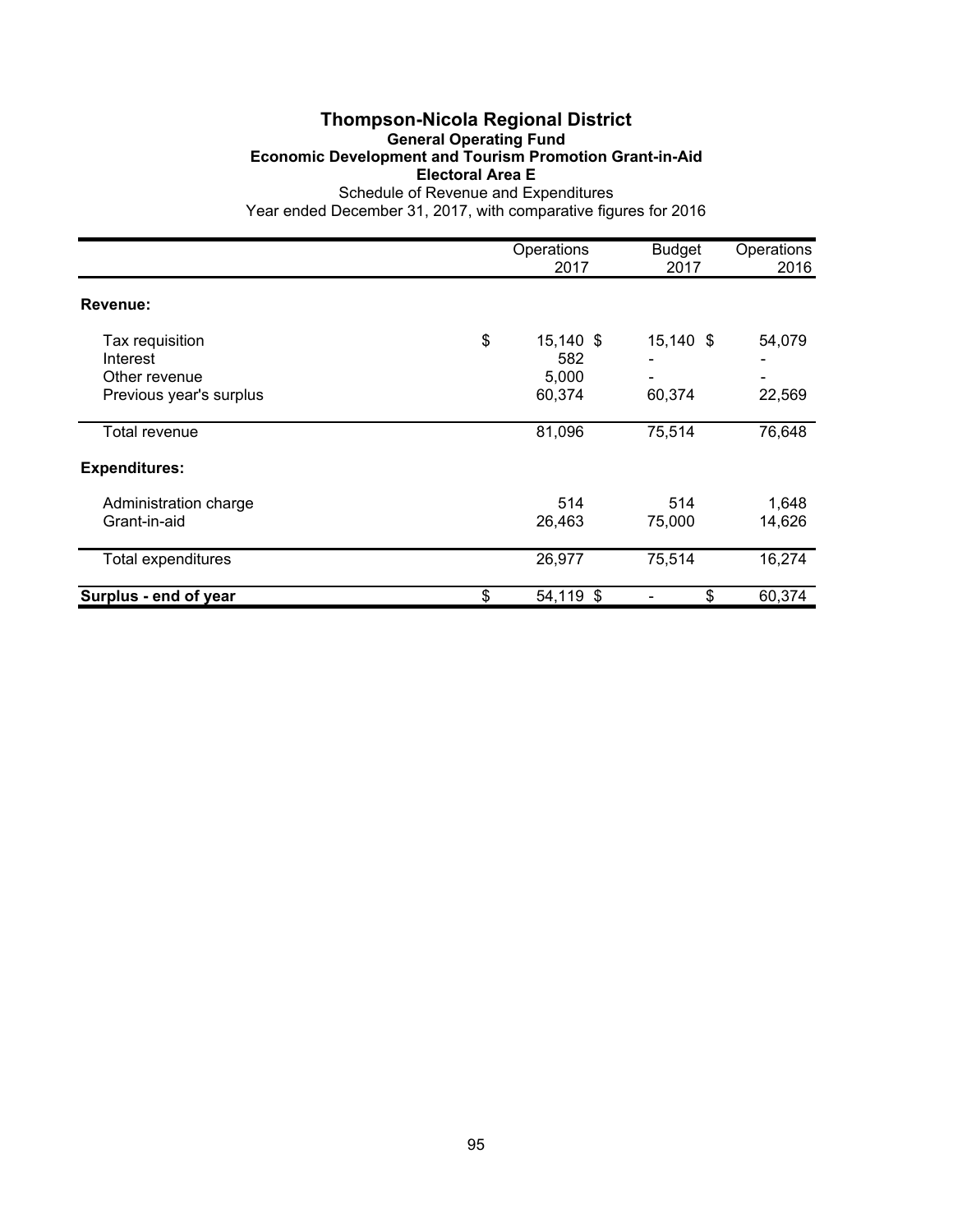## **Thompson-Nicola Regional District General Operating Fund Economic Development and Tourism Promotion Grant-in-Aid Electoral Area I** Schedule of Revenue and Expenditures

|                                            | Operations<br>2017       | <b>Budget</b><br>2017 | Operations<br>2016 |
|--------------------------------------------|--------------------------|-----------------------|--------------------|
| Revenue:                                   |                          |                       |                    |
| Tax requisition<br>Previous year's surplus | \$<br>13,187 \$<br>2,263 | 13,187 \$<br>2,263    | 36,993<br>4,157    |
| Total revenue                              | 15,450                   | 15,450                | 41,150             |
| <b>Expenditures:</b>                       |                          |                       |                    |
| Administration charge<br>Grant-in-aid      | 450<br>15,000            | 450<br>15,000         | 1,150<br>37,737    |
| Total expenditures                         | 15,450                   | 15,450                | 38,887             |
| Surplus - end of year                      | \$<br>\$                 | \$                    | 2,263              |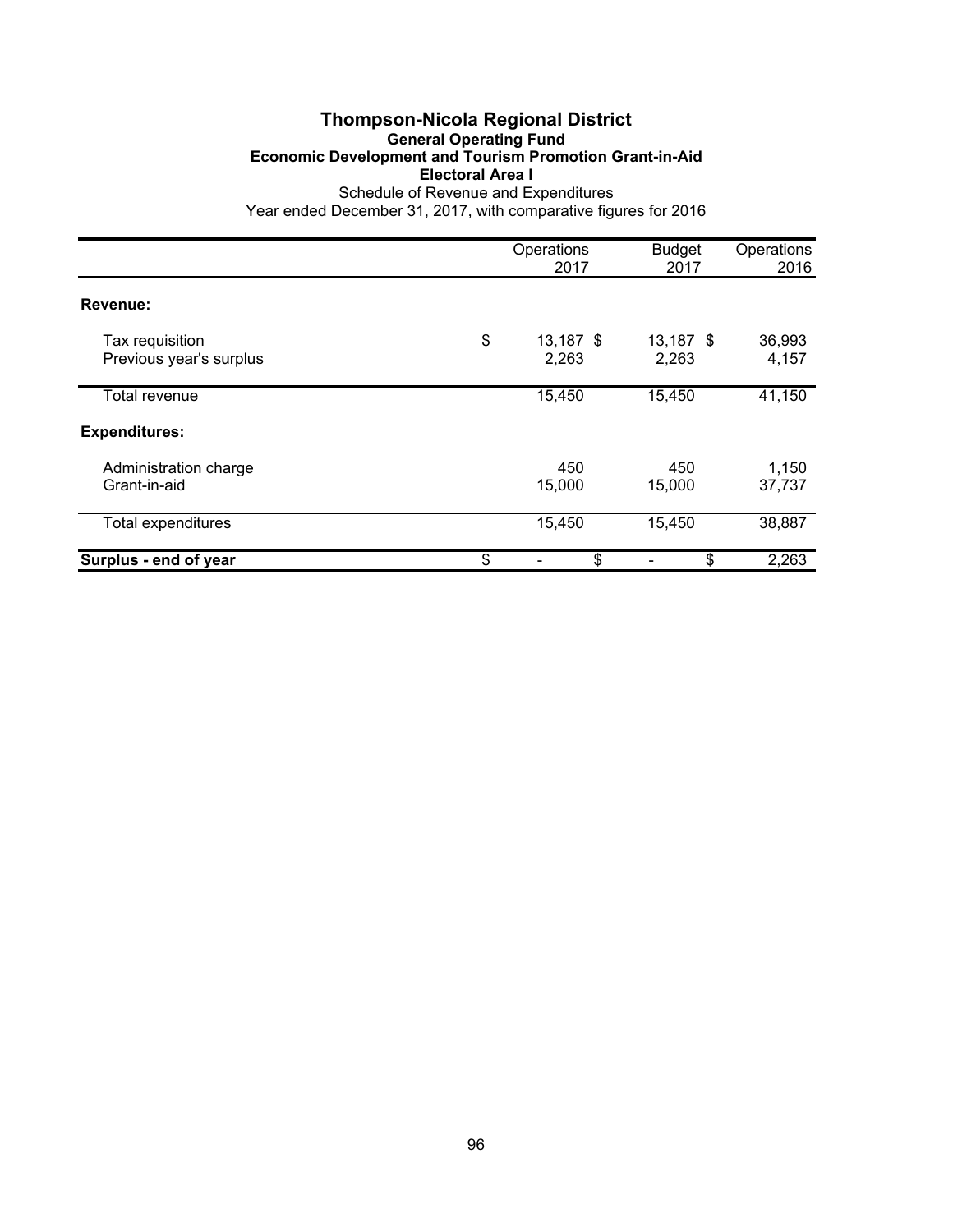## **Thompson-Nicola Regional District General Operating Fund Economic Development and Tourism Promotion Grant-in-Aid Electoral Area J** Schedule of Revenue and Expenditures

|                         | Operations<br>2017 | <b>Budget</b><br>2017 | Operations<br>2016 |
|-------------------------|--------------------|-----------------------|--------------------|
| Revenue:                |                    |                       |                    |
|                         |                    |                       |                    |
| Tax requisition         | \$<br>139 \$       | 139 \$                | 37,986             |
| Interest                | 571                |                       |                    |
| Previous year's surplus | 59,311             | 59,311                | 43,192             |
| Total revenue           | 60,021             | 59,450                | 81,178             |
| <b>Expenditures:</b>    |                    |                       |                    |
| Administration charge   | 150                | 150                   | 1,179              |
| Grant-in-aid            | 6,305              | 59,300                | 20,688             |
| Total expenditures      | 6,455              | 59,450                | 21,867             |
| Surplus - end of year   | \$<br>53,566 \$    | \$                    | 59,311             |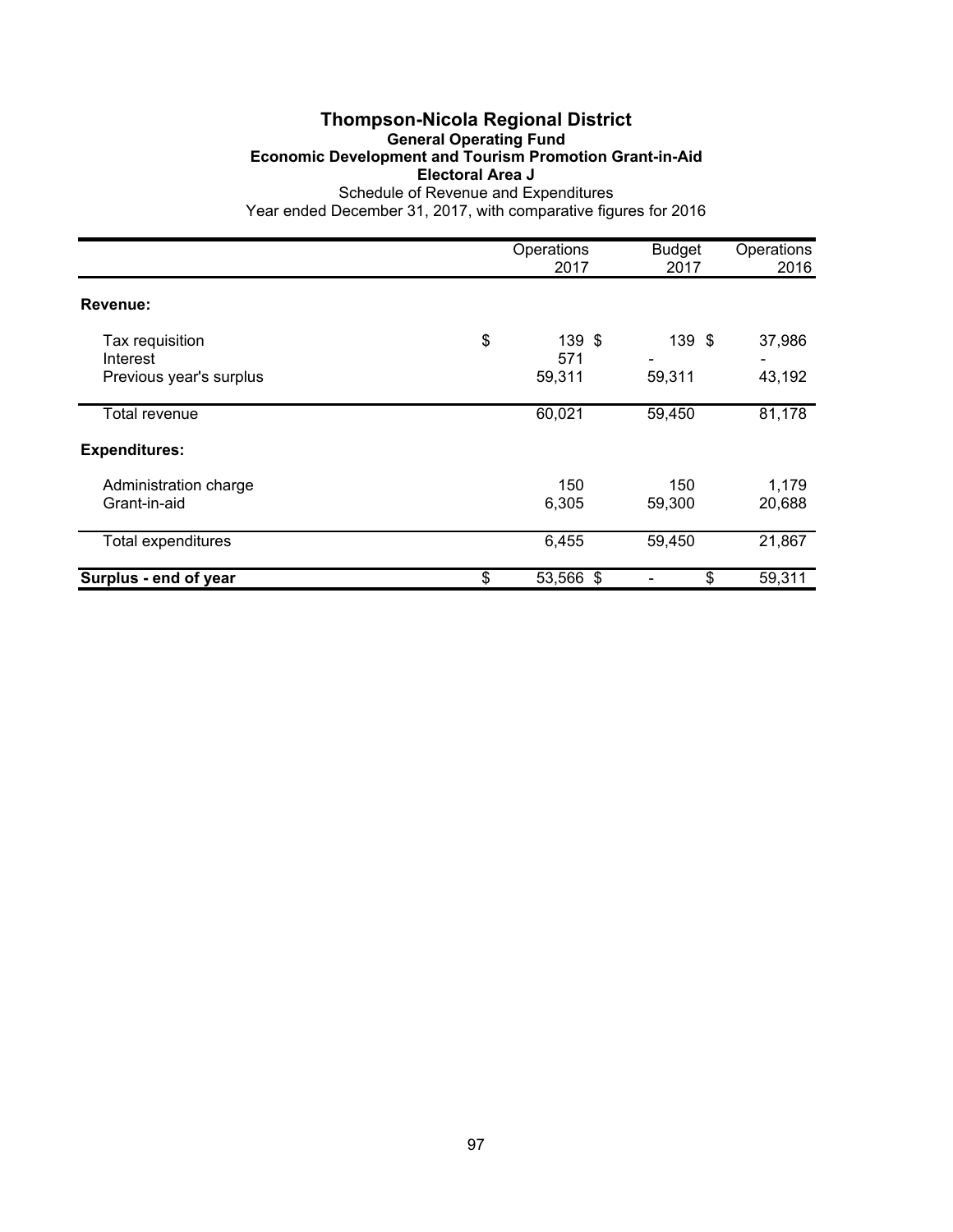## **Thompson-Nicola Regional District General Operating Fund Economic Development and Tourism Promotion Grant-in-Aid Electoral Area L** Schedule of Revenue and Expenditures

|                                                        | Operations<br>2017            | <b>Budget</b><br>2017 | Operations<br>2016 |
|--------------------------------------------------------|-------------------------------|-----------------------|--------------------|
| Revenue:                                               |                               |                       |                    |
| Tax requisition<br>Interest<br>Previous year's surplus | \$<br>709 \$<br>765<br>79,441 | 709 \$<br>79,441      | 38,734<br>42,468   |
| Total revenue                                          | 80,915                        | 80,150                | 81,202             |
| <b>Expenditures:</b>                                   |                               |                       |                    |
| Administration charge<br>Grant-in-aid                  | 150<br>2,560                  | 150<br>80,000         | 1,201<br>560       |
| Total expenditures                                     | 2,710                         | 80,150                | 1,761              |
| Surplus - end of year                                  | \$<br>78,205 \$               | \$                    | 79,441             |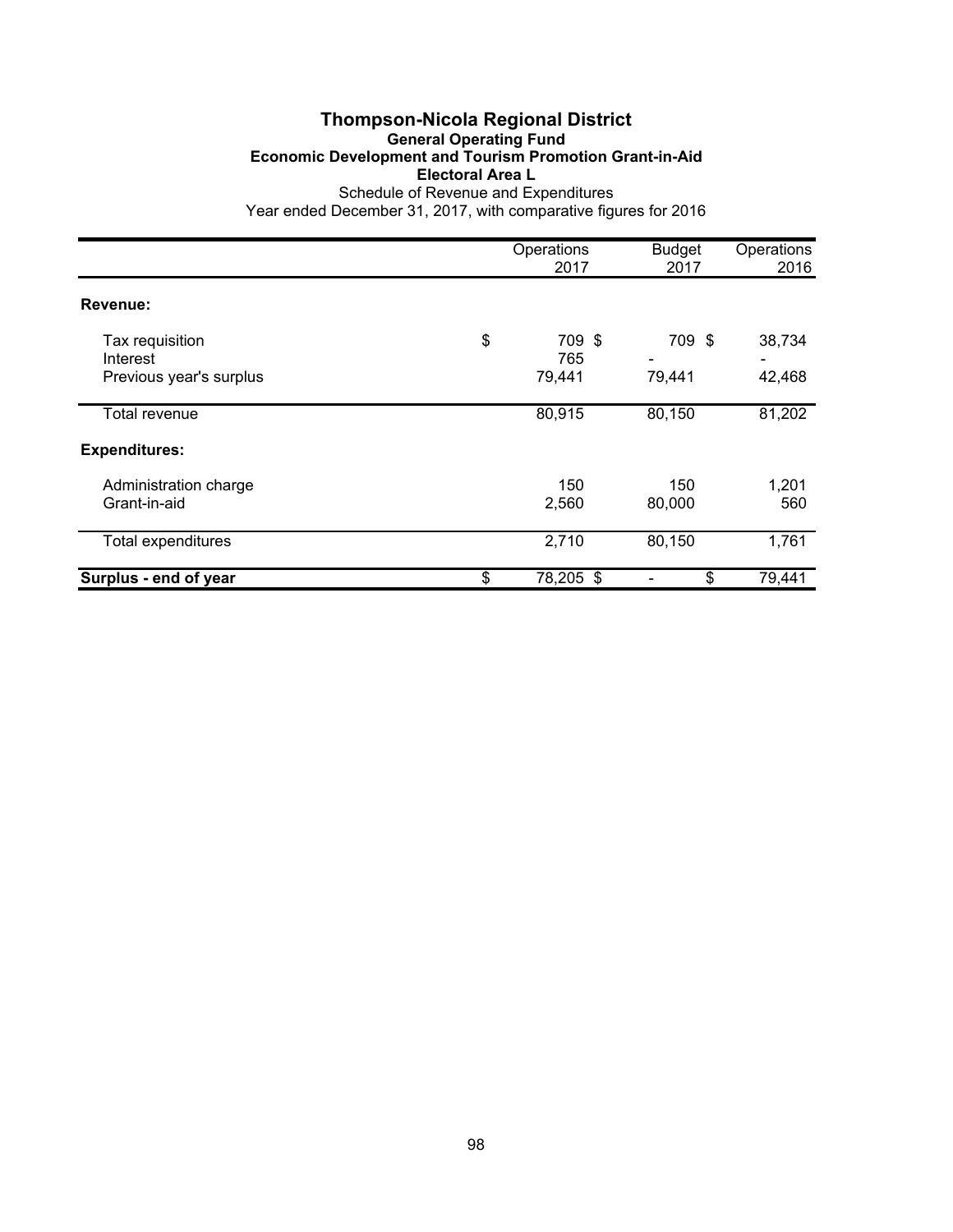## **Thompson-Nicola Regional District General Operating Fund Economic Development and Tourism Promotion Grant-in-Aid Electoral Area M** Schedule of Revenue and Expenditures

|                                                        | Operations<br>2017        | <b>Budget</b><br>2017 | Operations<br>2016      |
|--------------------------------------------------------|---------------------------|-----------------------|-------------------------|
| Revenue:                                               |                           |                       |                         |
| Tax requisition<br>Interest<br>Previous year's surplus | \$<br>47,577 \$<br>13,883 | 47,577 \$<br>13,882   | 26,449<br>431<br>54,394 |
| Total revenue                                          | 61,460                    | 61,459                | 81,274                  |
| <b>Expenditures:</b>                                   |                           |                       |                         |
| Administration charge<br>Grant-in-aid                  | 1,459<br>17,093           | 1,459<br>60,000       | 843<br>66,548           |
| <b>Total expenditures</b>                              | 18,552                    | 61,459                | 67,391                  |
| Surplus - end of year                                  | \$<br>42,908 \$           | \$                    | 13,883                  |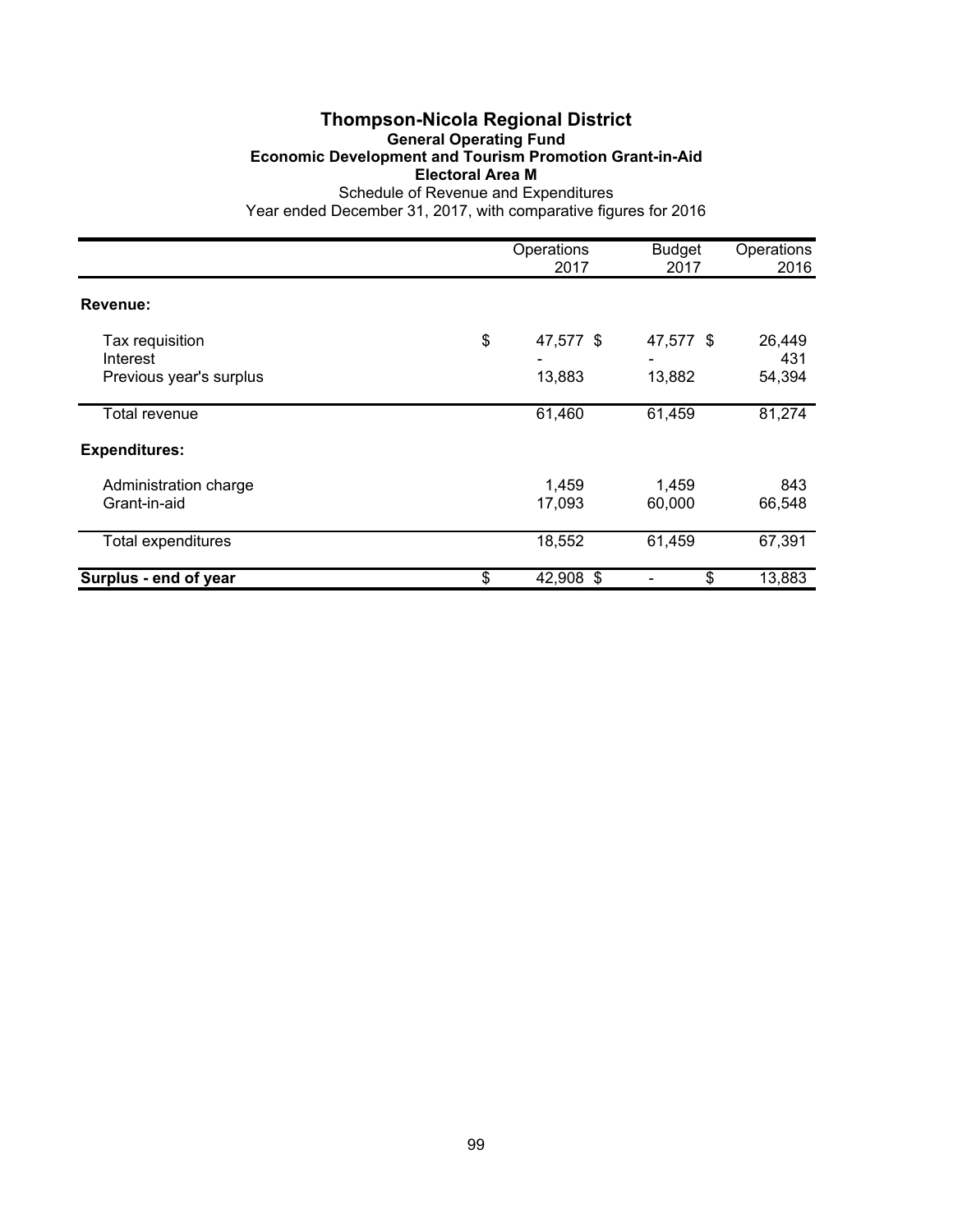## **Thompson-Nicola Regional District General Operating Fund Economic Development and Tourism Promotion Grant-in-Aid Electoral Area N** Schedule of Revenue and Expenditures

|                                            | Operations<br>2017        | <b>Budget</b><br>2017 | Operations<br>2016 |
|--------------------------------------------|---------------------------|-----------------------|--------------------|
| Revenue:                                   |                           |                       |                    |
| Tax requisition<br>Previous year's surplus | \$<br>34,290 \$<br>36,782 | 34,290 \$<br>36,782   | 20,159<br>20,501   |
| Total revenue                              | 71,072                    | 71,072                | 40,660             |
| <b>Expenditures:</b>                       |                           |                       |                    |
| Administration charge<br>Grant-in-aid      | 1,072<br>14,092           | 1,072<br>70,000       | 660<br>3,218       |
| <b>Total expenditures</b>                  | 15,164                    | 71,072                | 3,878              |
| Surplus - end of year                      | \$<br>55,908 \$           | \$                    | 36,782             |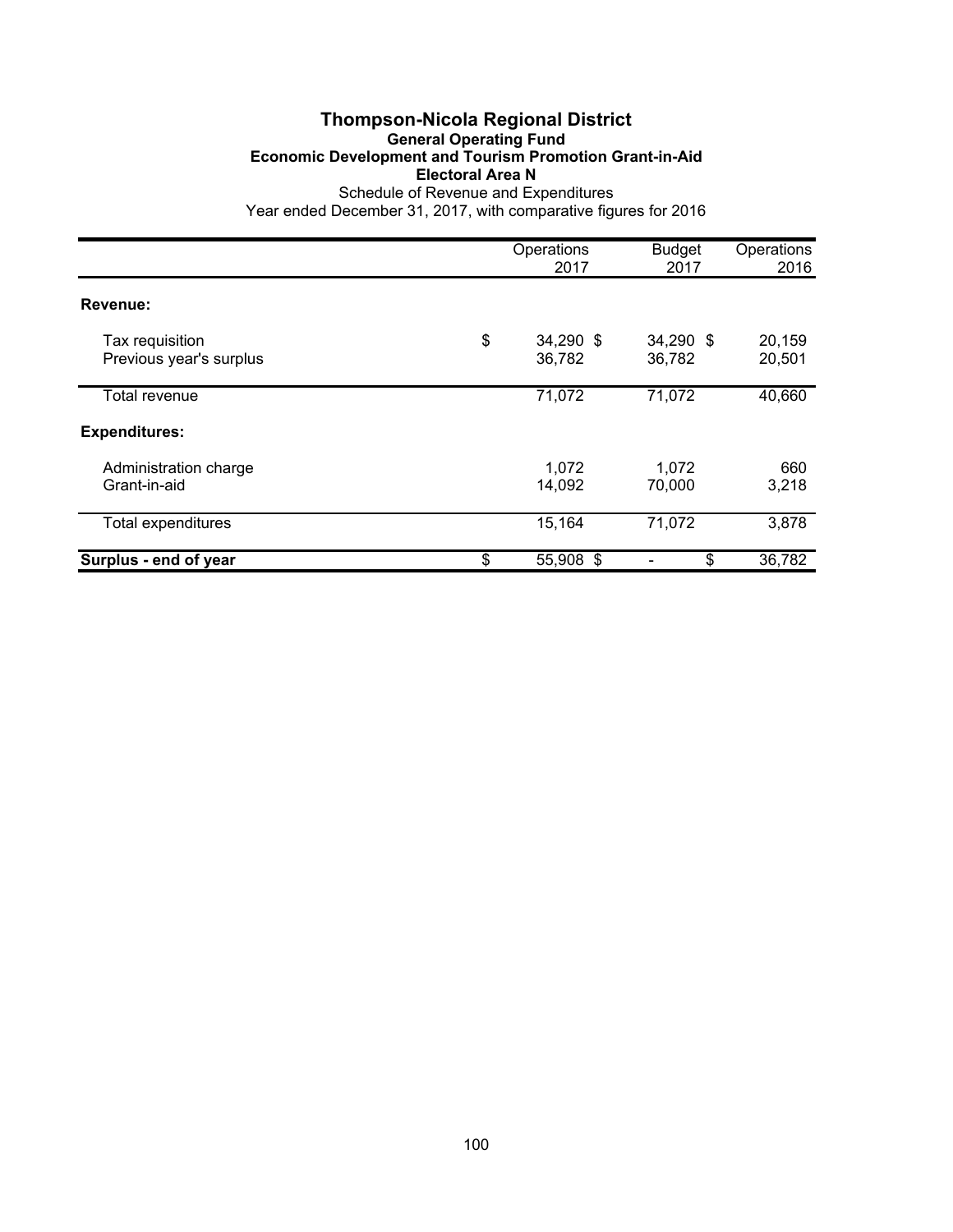# **Thompson-Nicola Regional District General Operating Fund Economic Development and Tourism Promotion Grant-in-Aid Electoral Area O**

|                                                                                                                  | Operations<br>2017                                   | <b>Budget</b><br>2017 | Operations<br>2016        |
|------------------------------------------------------------------------------------------------------------------|------------------------------------------------------|-----------------------|---------------------------|
| Revenue:                                                                                                         |                                                      |                       |                           |
| Tax requisition<br>Government transfers and other grants<br>Interest<br>Other revenue<br>Previous year's surplus | \$<br>$1,281$ \$<br>12,000<br>663<br>1,477<br>68,869 | $1,281$ \$<br>68,869  | 59,040<br>35,642<br>2,752 |
| Total revenue                                                                                                    | 84,290                                               | 70,150                | 97,434                    |
| <b>Expenditures:</b>                                                                                             |                                                      |                       |                           |
| Administration charge<br>Grant-in-aid<br>Capital purchases                                                       | 150<br>18,860                                        | 150<br>70,000         | 1,792<br>19,667<br>7,106  |
| Total expenditures                                                                                               | 19,010                                               | 70,150                | 28,565                    |
| Surplus - end of year                                                                                            | \$<br>65,280 \$                                      | \$                    | 68,869                    |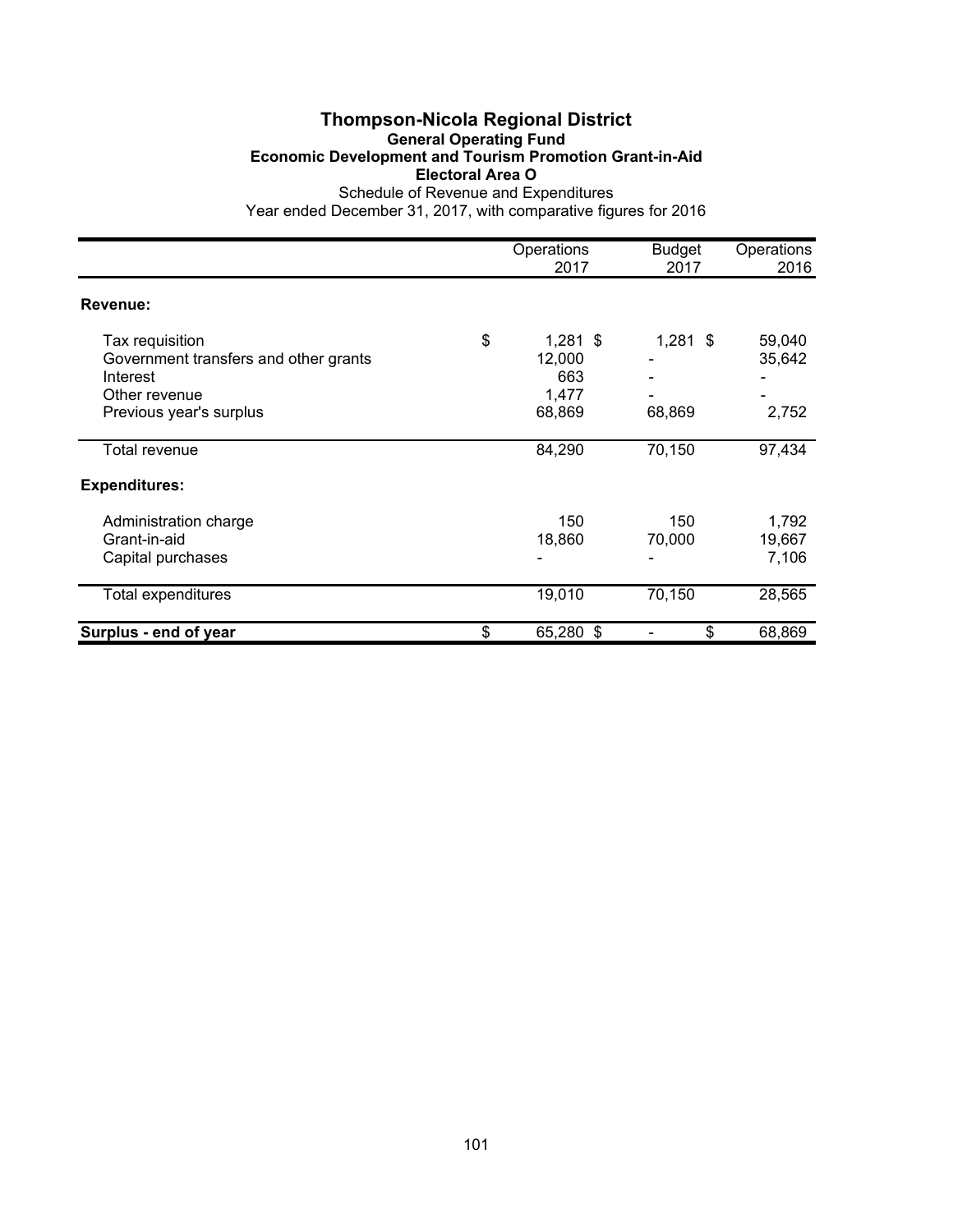## **Thompson-Nicola Regional District General Operating Fund Economic Development and Tourism Promotion Grant-in-Aid Electoral Area P** Schedule of Revenue and Expenditures

|                                            | Operations<br>2017         | <b>Budget</b><br>2017 | Operations<br>2016 |
|--------------------------------------------|----------------------------|-----------------------|--------------------|
| Revenue:                                   |                            |                       |                    |
| Tax requisition<br>Previous year's surplus | \$<br>$2,678$ \$<br>22,473 | 2,678 \$<br>22,473    | 25,772<br>5,051    |
| Total revenue                              | 25,151                     | 25,151                | 30,823             |
| <b>Expenditures:</b>                       |                            |                       |                    |
| Administration charge<br>Grant-in-aid      | 151<br>7,251               | 151<br>25,000         | 823<br>7,527       |
| <b>Total expenditures</b>                  | 7,402                      | 25,151                | 8,350              |
| Surplus - end of year                      | \$<br>17,749 \$            | \$                    | 22,473             |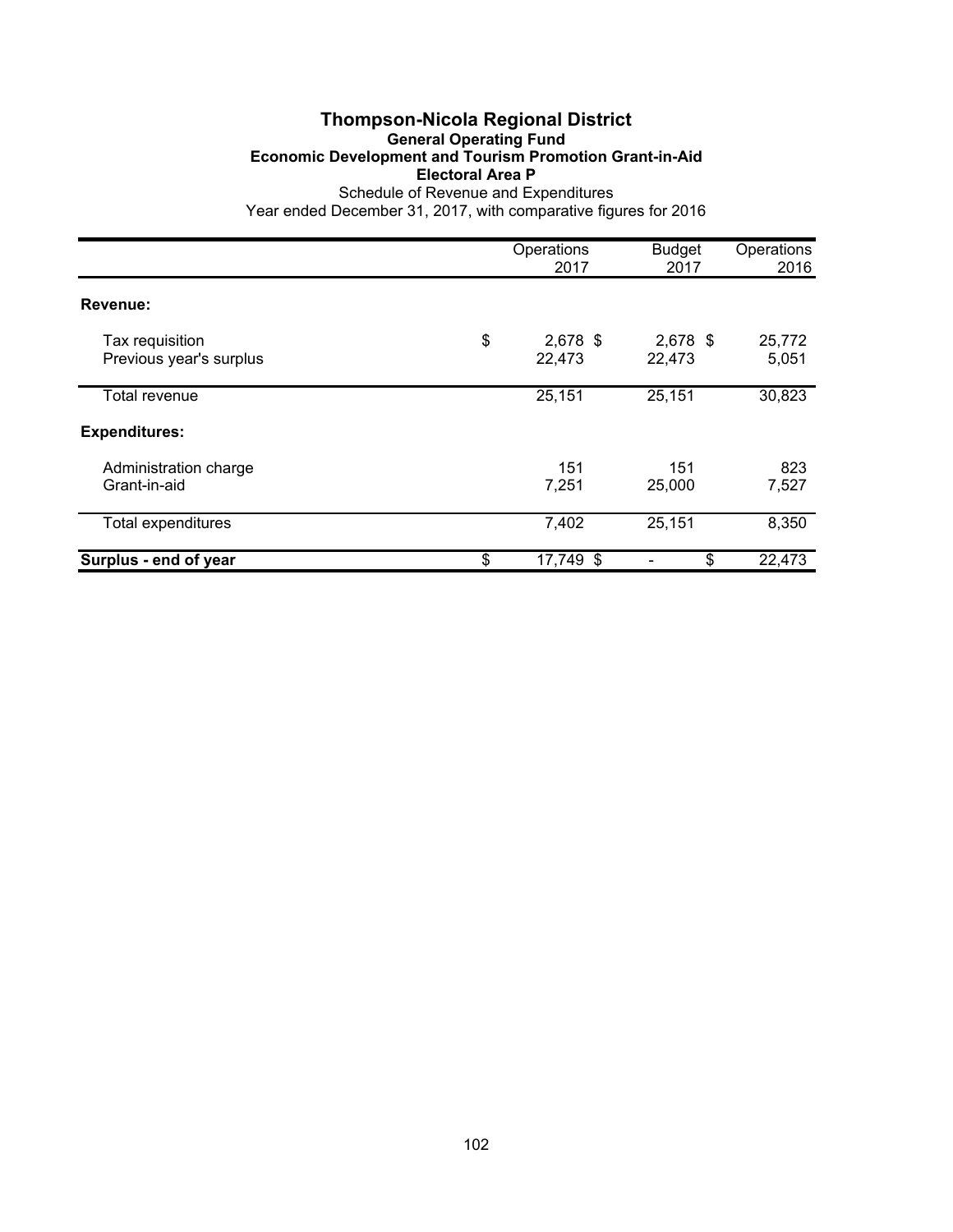#### **Thompson-Nicola Regional District General Operating Fund Gold Country Communities Grant-in-Aid Local Service of Ashcroft, Cache Creek, Lytton, Clinton and Electoral Areas E, I, J, M and N** Schedule of Revenue and Expenditures Year ended December 31, 2017, with comparative figures for 2016

Operations Budget Operations<br>2017 2017 2016 2017 2017 2016 **Revenue:** Tax requisition <br>Government transfers and other grants <br>Government transfers and other grants <br>Government transfers and other grants Government transfers and other grants Total revenue 76,535 87,035 73,130 **Expenditures:** Administration charge 2,535 2,130 Grant-in-aid 74,000 74,000 71,000 Programs - 10,500 - Total expenditures 100 and 200 and 200 and 200 and 201 and 201 and 201 and 201 and 201 and 201 and 201 and 201 and 201 and 201 and 201 and 201 and 201 and 201 and 201 and 201 and 201 and 201 and 201 and 201 and 201 and 201 **Surplus - end of year \$**  $\frac{1}{3}$  **-** \$  $\frac{1}{3}$  **-**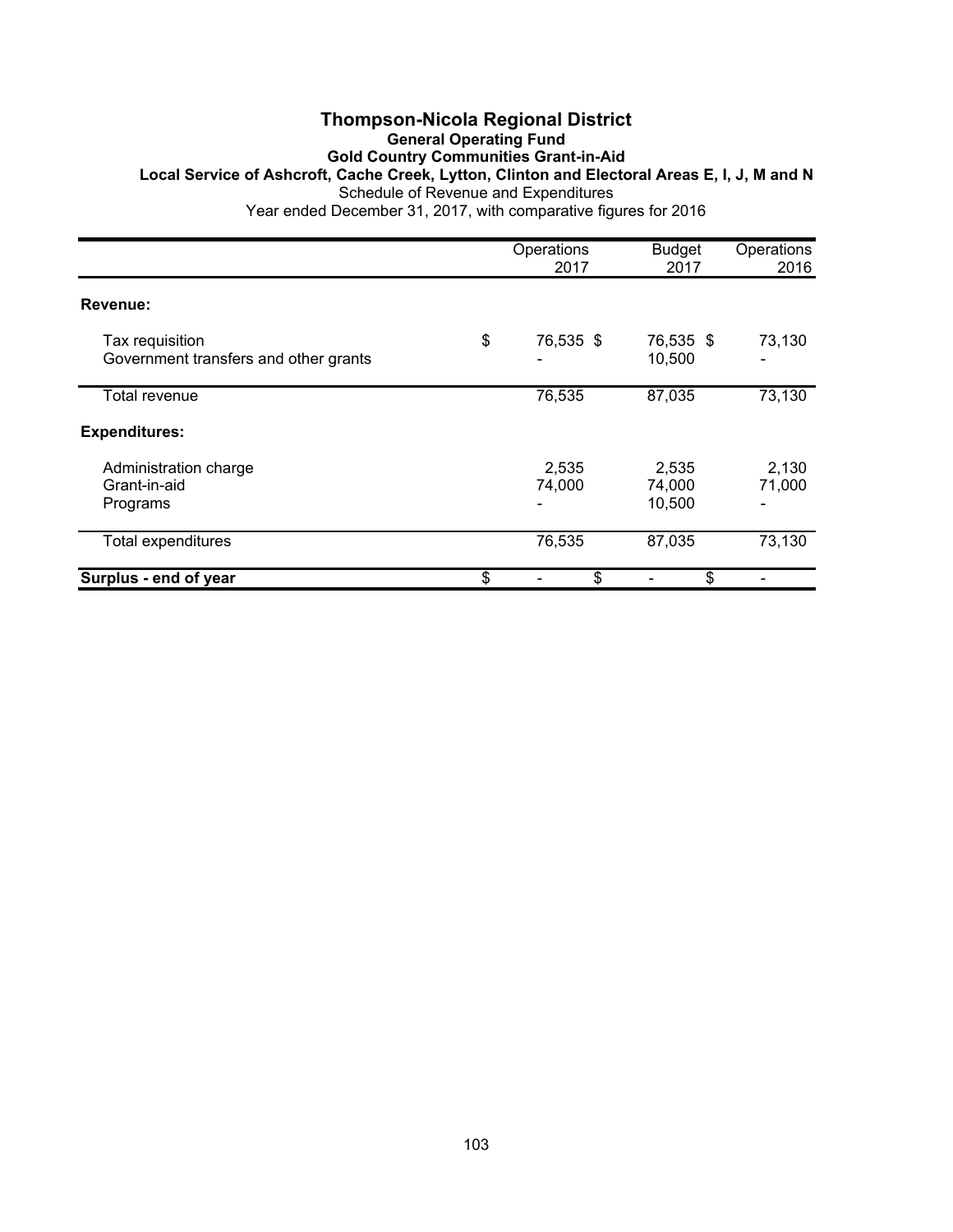## **Thompson-Nicola Regional District General Operating Fund Nicola Valley Aquatic Centre Grant-in-Aid Local Service Area of M and N** Schedule of Revenue and Expenditures

|                                                              | Operations<br>2017               | <b>Budget</b><br>2017      | Operations<br>2016          |
|--------------------------------------------------------------|----------------------------------|----------------------------|-----------------------------|
| Revenue:                                                     |                                  |                            |                             |
| Tax requisition<br>Interest<br>Previous year's surplus       | \$<br>184,898 \$<br>1,133<br>724 | 184,898 \$<br>724          | 171,658<br>724<br>91,496    |
| Total revenue                                                | 186,755                          | 185,622                    | 263,878                     |
| <b>Expenditures:</b>                                         |                                  |                            |                             |
| Administration charge<br>Grant-in-aid<br>Transfer to reserve | 4,415<br>147,167<br>35,173       | 4,415<br>147,167<br>34,040 | 1,658<br>144,282<br>117,214 |
| <b>Total expenditures</b>                                    | 186,755                          | 185,622                    | 263,154                     |
| Surplus - end of year                                        | \$<br>\$                         | \$                         | 724                         |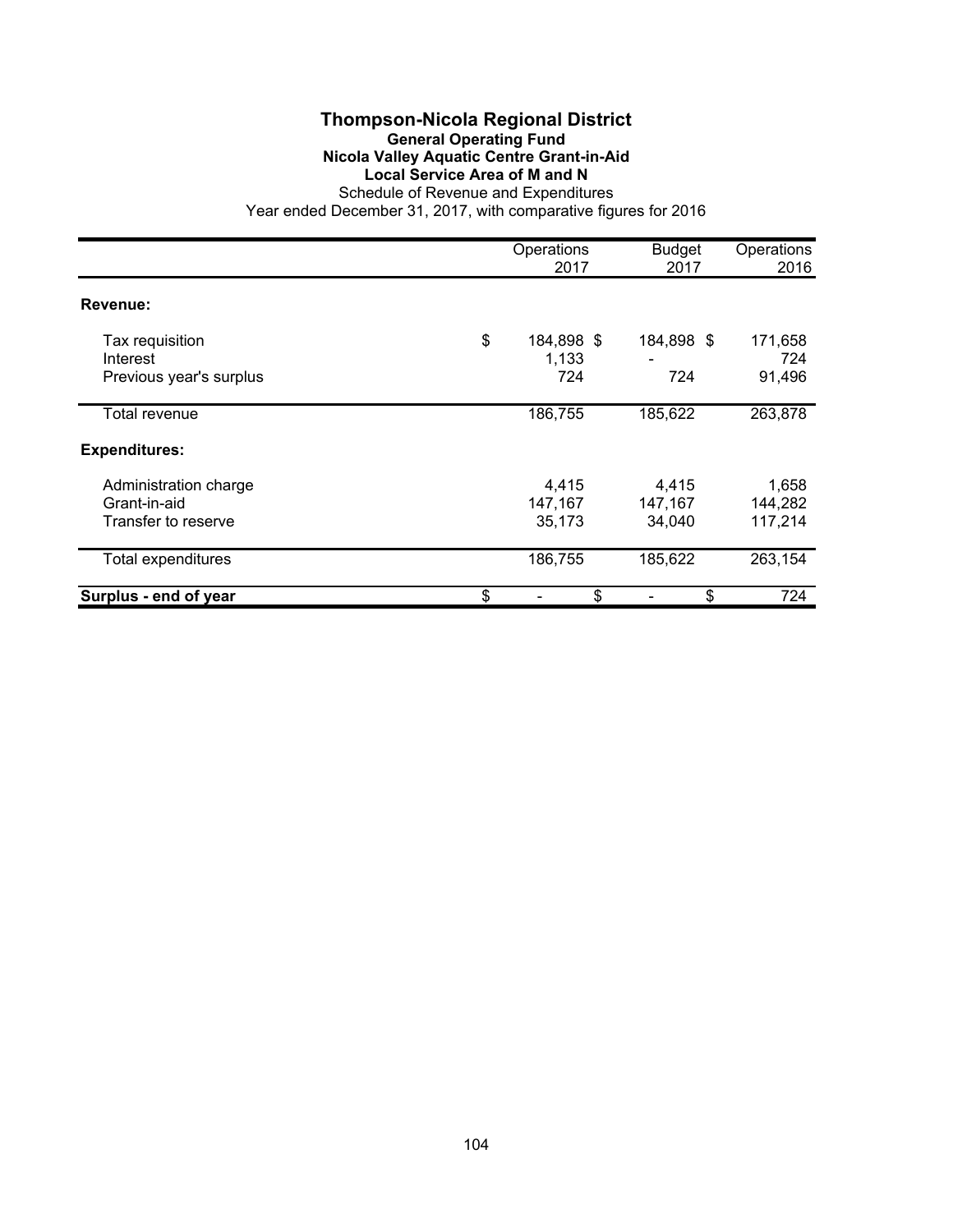## **Thompson-Nicola Regional District General Operating Fund North Thompson Sportsplex Specified Area of A**

Schedule of Revenue and Expenditures Year ended December 31, 2017, with comparative figures for 2016

|                                                                                                                | Operations<br>2017      | <b>Budget</b><br>2017       | Operations<br>2016    |
|----------------------------------------------------------------------------------------------------------------|-------------------------|-----------------------------|-----------------------|
| Revenue:                                                                                                       |                         |                             |                       |
| Tax requisition<br>Grants in lieu of taxes<br>Government transfers and other grants<br>Previous year's surplus | \$<br>164,550 \$<br>441 | 164,550 \$<br>24,500<br>441 | 197,598<br>441<br>220 |
| Total revenue                                                                                                  | 164,991                 | 189,491                     | 198,259               |
| <b>Expenditures:</b>                                                                                           |                         |                             |                       |
| Administration charge<br>Grant-in-aid                                                                          | 4,806<br>160,185        | 4,806<br>184,685            | 5,762<br>192,056      |
| Total expenditures                                                                                             | 164,991                 | 189,491                     | 197,818               |
| Surplus - end of year                                                                                          | \$<br>\$                | \$                          | 441                   |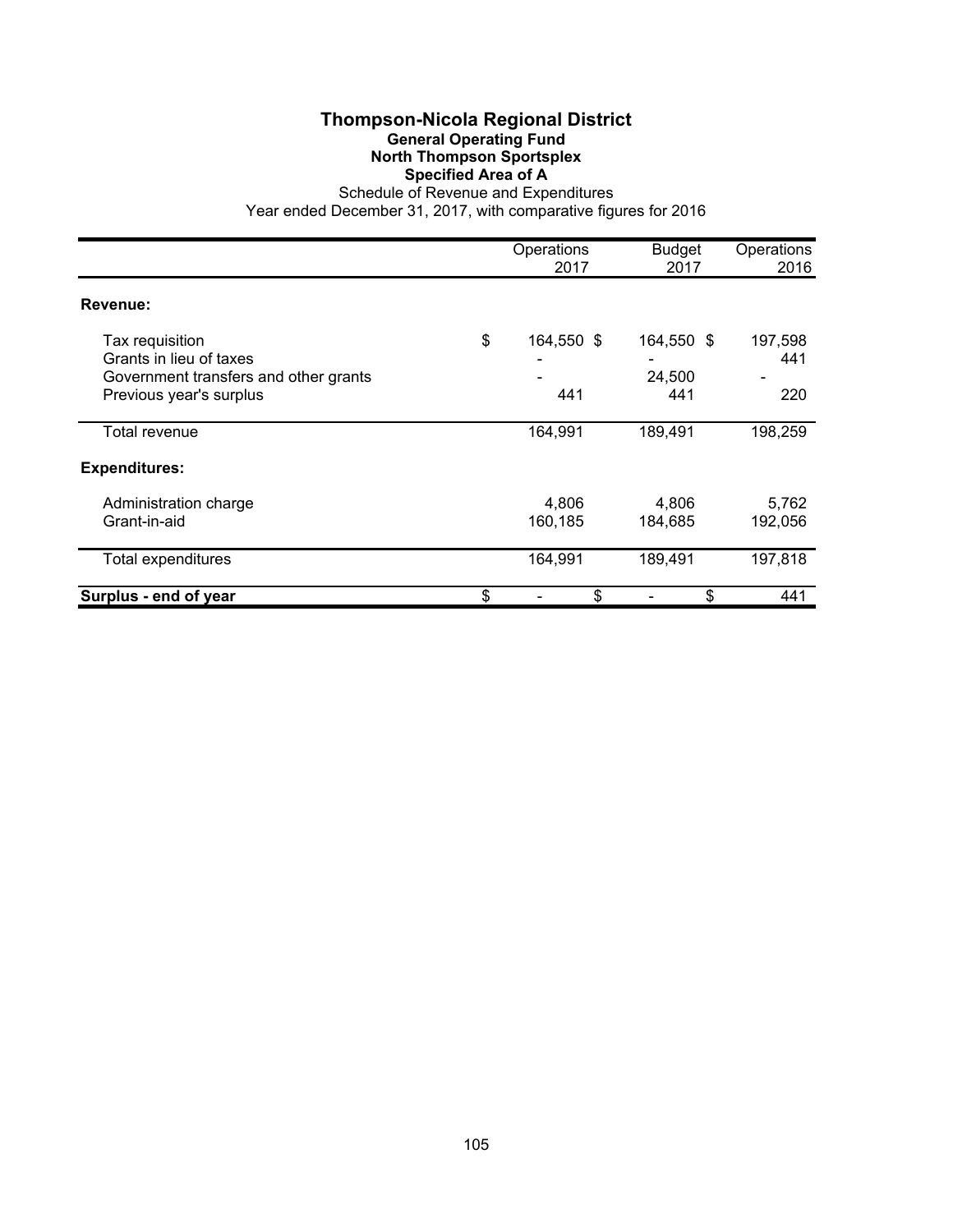#### **Thompson-Nicola Regional District General Operating Fund Regional Parks All Member Municipalities**

Schedule of Revenue and Expenditures

|                                  | Operations<br>2017 | <b>Budget</b><br>2017 | Operations<br>2016 |
|----------------------------------|--------------------|-----------------------|--------------------|
| <b>Revenue:</b>                  |                    |                       |                    |
| Tax requisition                  | \$<br>43,516 \$    | 43,516 \$             | 32,332             |
| Interest                         | 2,039              |                       | 1,644              |
| Other revenue                    | 11,926             |                       |                    |
| <b>Transfer from TCA Surplus</b> | 2,668              |                       | 4,032              |
| Previous year's surplus          | 211,684            | 211,684               | 207,668            |
| Total revenue                    | 271,833            | 255,200               | 245,676            |
| <b>Expenditures:</b>             |                    |                       |                    |
| Amortization                     | 2,668              |                       | 4,032              |
| Insurance                        | 730                | 1,200                 | 772                |
| Operating costs                  | 2,604              | 3,000                 |                    |
| Programs                         | 42,415             | 251,000               | 29,188             |
| Total expenditures               | 48,417             | 255,200               | 33,992             |
| Surplus - end of year            | \$<br>223,416 \$   | \$                    | 211,684            |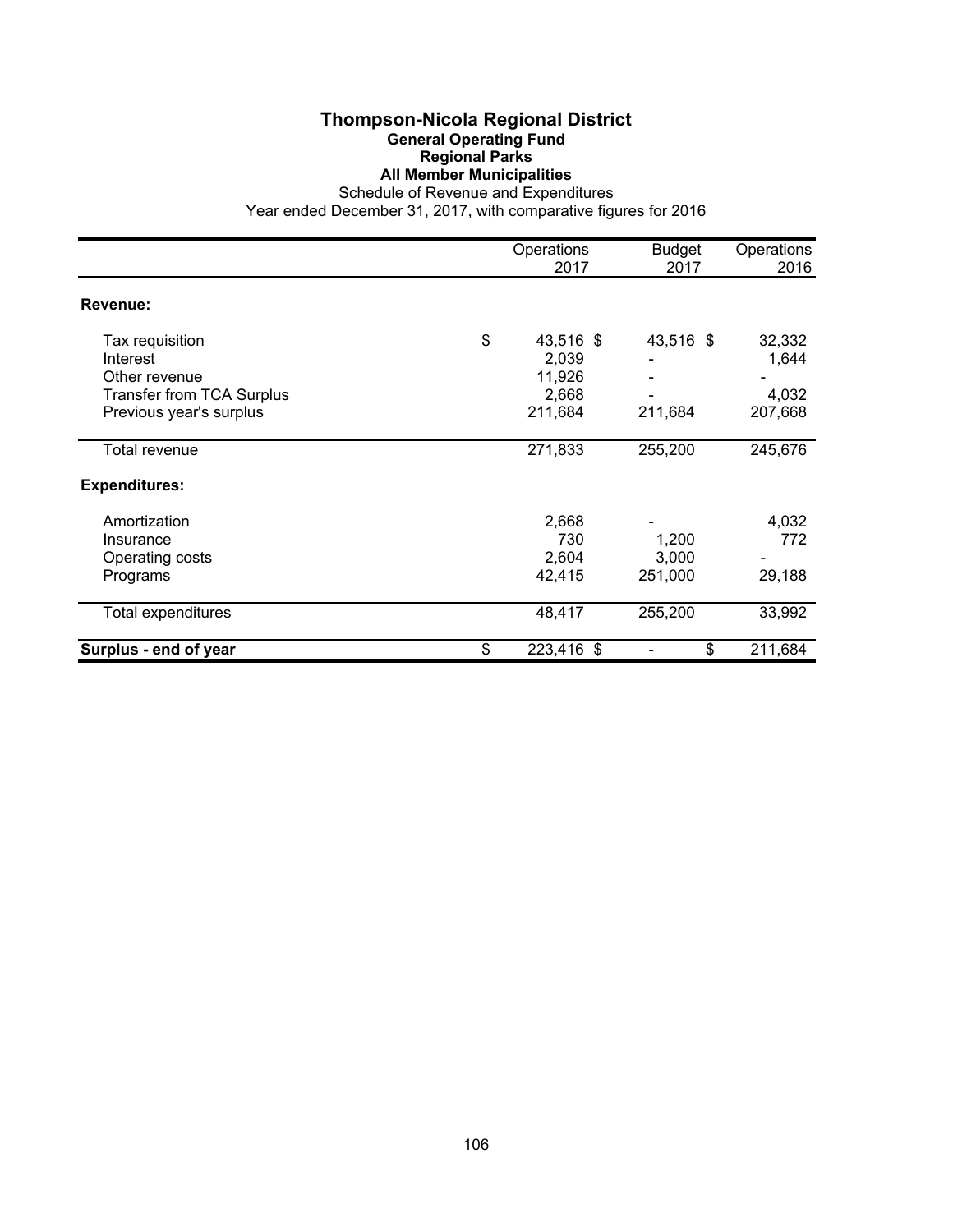## **Thompson-Nicola Regional District General Operating Fund Community Parks**

Summary of Revenue and Expenditures Year ended December 31, 2017, with comparative figures for 2016

|                                                   | Operations<br>2017 | <b>Budget</b><br>2017 | Operations<br>2016 |
|---------------------------------------------------|--------------------|-----------------------|--------------------|
| Revenue:                                          |                    |                       |                    |
| Tax requisition                                   | \$<br>413,407 \$   | 413,407 \$            | 322,237            |
| Government transfers and other grants<br>Interest | 45,000<br>2,692    | 57,500                | 52,705<br>3,486    |
| Other revenue                                     | 14,653             | 59,305                | 43,086             |
| <b>Transfer from TCA Surplus</b>                  | 37,160             |                       | 24,030             |
| Transfer from reserve                             |                    | 55,000                | 42,500             |
| Previous year's surplus                           | 73,142             | 73,143                | 313,449            |
| <b>Total revenue</b>                              | 586,054            | 658,355               | 801,493            |
| <b>Expenditures:</b>                              |                    |                       |                    |
| Administration charge                             | 16,588             | 16,588                | 14,376             |
| Amortization                                      | 37,160             |                       | 24,030             |
| <b>Building costs</b>                             | 21,292             | 32,080                | 15,907             |
| General                                           | 463                |                       | 1,158              |
| Grant-in-aid                                      | 148,505            | 152,700               | 148,460            |
| Insurance                                         | 2,653              | 2,910                 | 2,586              |
| Operating costs                                   | 53,359             | 65,016                | 68,827             |
| Salaries and benefits                             | 50,490             | 54,579                | 49,347             |
| Travel, meals and accommodations                  | 602                | 3,250                 | 2,791              |
| Capital purchases                                 | 135,901            | 301,232               | 211,819            |
| Transfer to reserve                               | 32,692             | 30,000                | 189,050            |
| Total expenditures                                | 499,705            | 658,355               | 728,351            |
| Surplus - end of year                             | \$<br>86,349 \$    | \$                    | 73,142             |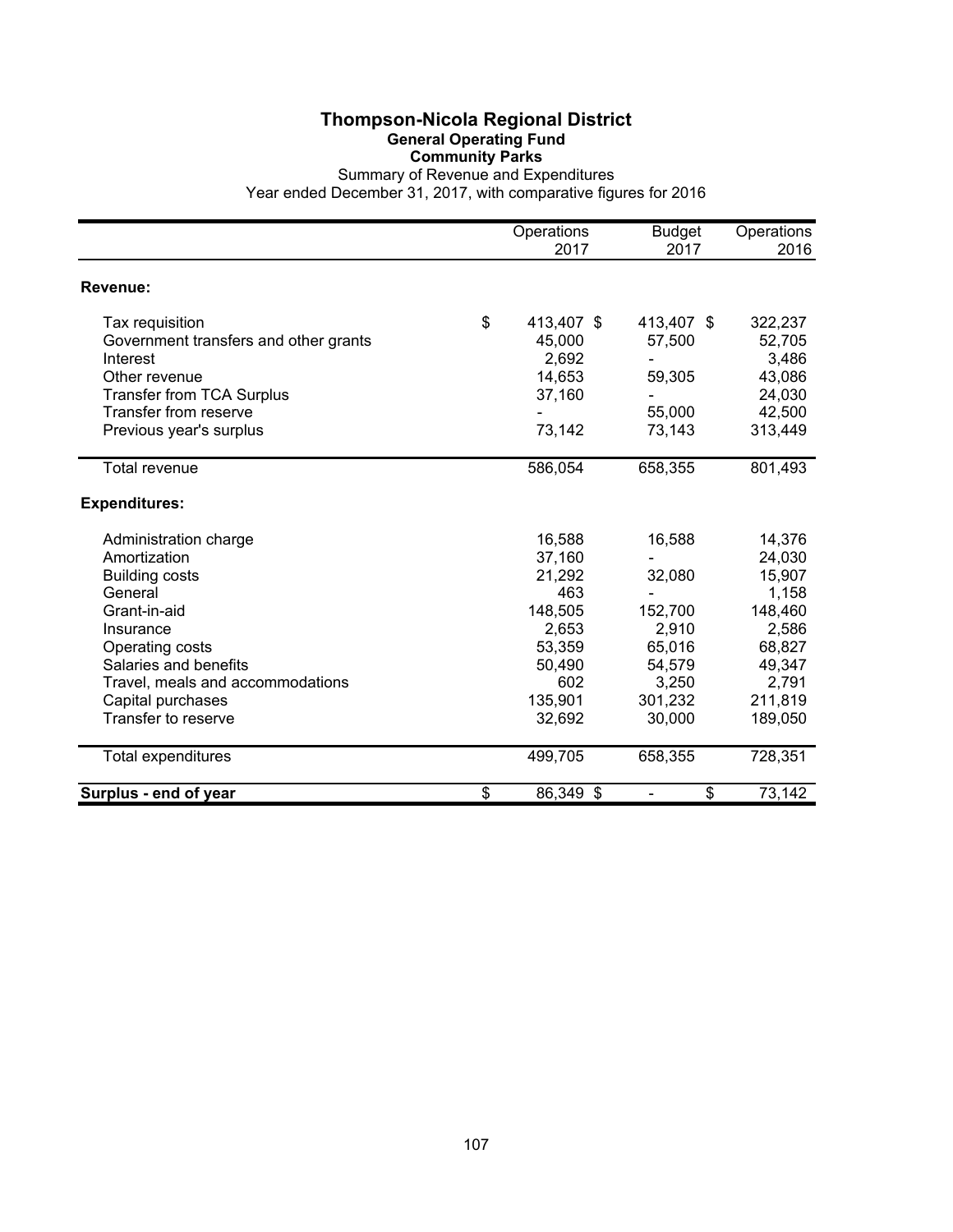## **Thompson-Nicola Regional District General Operating Fund Community Parks Electoral Area A**

Schedule of Revenue and Expenditures

|                                       | Operations<br>2017 | <b>Budget</b><br>2017 | Operations<br>2016 |
|---------------------------------------|--------------------|-----------------------|--------------------|
|                                       |                    |                       |                    |
| Revenue:                              |                    |                       |                    |
| Tax requisition                       | \$<br>115,622 \$   | 115,622 \$            | 88,719             |
| Government transfers and other grants | 45,000             | 57,500                | 4,829              |
| Interest                              | 1,793              |                       | 1,401              |
| Other revenue                         | 14,165             | 14,155                | 39,905             |
| <b>Transfer from TCA Surplus</b>      | 7,786              |                       | 4,388              |
| Previous year's surplus               | 42,394             | 42,394                | 174,366            |
| <b>Total revenue</b>                  | 226,760            | 229,671               | 313,608            |
| <b>Expenditures:</b>                  |                    |                       |                    |
| Administration charge                 | 4,654              | 4,654                 | 2,560              |
| Amortization                          | 7,786              |                       | 4,388              |
| <b>Building costs</b>                 | 4,256              | 7,380                 | 1,311              |
| General                               |                    |                       | 309                |
| Insurance                             | 903                | 1,000                 | 905                |
| Operating costs                       | 14,528             | 10,216                | 14,352             |
| Salaries and benefits                 | 18,921             | 20,439                | 18,492             |
| Travel, meals and accommodations      | 318                | 250                   | 887                |
| Capital purchases                     | 127,908            | 155,732               | 44,989             |
| Transfer to reserve                   | 31,793             | 30,000                | 183,021            |
| Total expenditures                    | 211,067            | 229,671               | 271,214            |
| Surplus - end of year                 | \$<br>15,693 \$    | \$                    | 42,394             |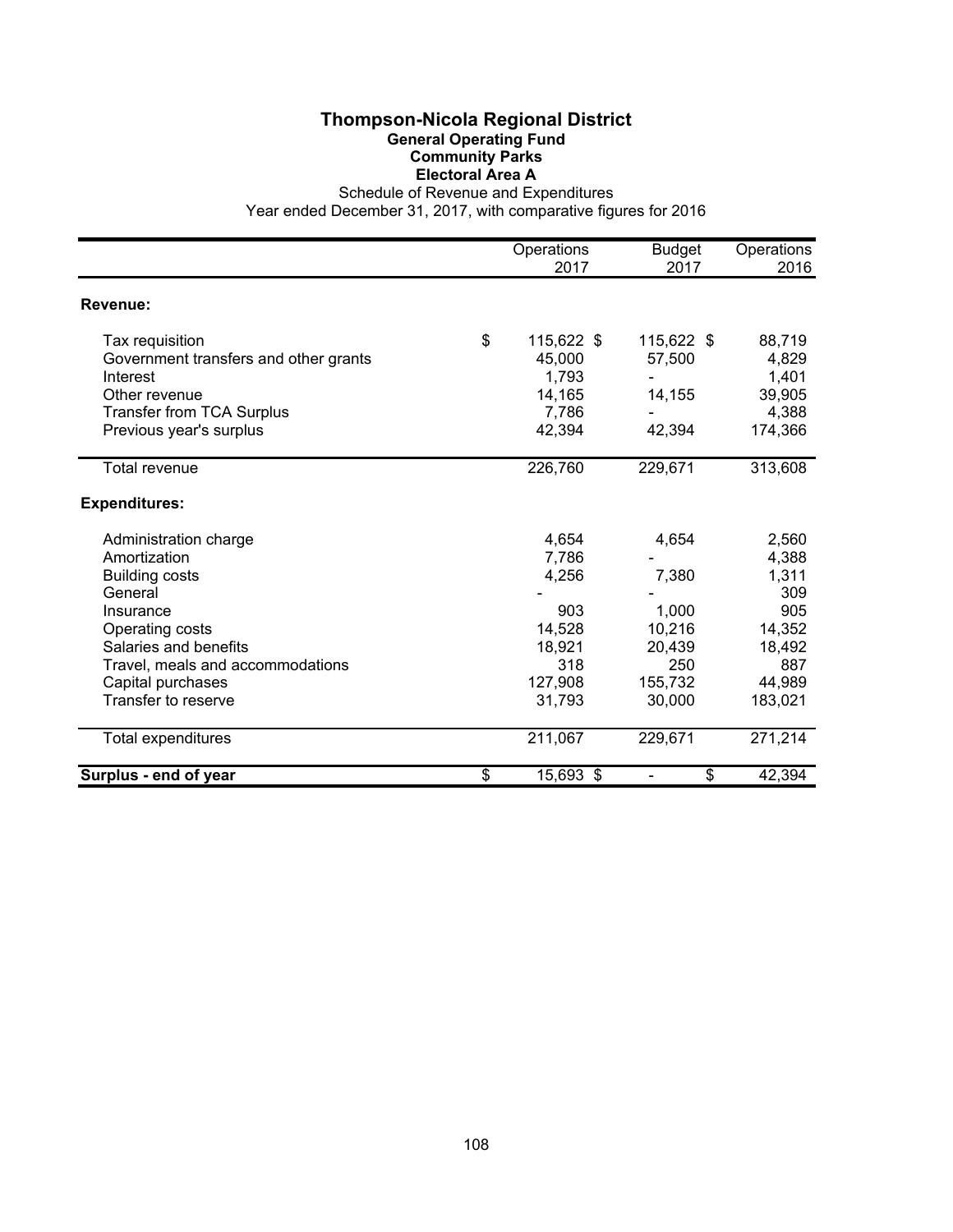## **Thompson-Nicola Regional District General Operating Fund Community Parks Electoral Area B**

Schedule of Revenue and Expenditures

|                                       | Operations       | <b>Budget</b> | Operations |
|---------------------------------------|------------------|---------------|------------|
|                                       | 2017             | 2017          | 2016       |
| <b>Revenue:</b>                       |                  |               |            |
| Tax requisition                       | \$<br>131,502 \$ | 131,502 \$    | 72,796     |
| Government transfers and other grants |                  |               | 47,876     |
| Interest                              | 898              |               | 2,085      |
| Other revenue                         | 488              | 45,150        | 3,180      |
| <b>Transfer from TCA Surplus</b>      | 27,982           |               | 18,947     |
| <b>Transfer from reserve</b>          |                  | 55,000        | 42,500     |
| Previous year's surplus               | 26,768           | 26,768        | 133,388    |
| <b>Total revenue</b>                  | 187,638          | 258,420       | 320,772    |
| <b>Expenditures:</b>                  |                  |               |            |
| Administration charge                 | 6,820            | 6,820         | 6,849      |
| Amortization                          | 27,982           |               | 18,947     |
| <b>Building costs</b>                 | 17,035           | 24,700        | 14,596     |
| General                               | 462              |               | 847        |
| Insurance                             | 1,245            | 1,460         | 1,250      |
| Operating costs                       | 36,862           | 42,800        | 45,897     |
| Salaries and benefits                 | 31,569           | 34,140        | 30,855     |
| Travel, meals and accommodations      | 283              | 3,000         | 1,904      |
| Capital purchases                     | 7,993            | 145,500       | 166,830    |
| Transfer to reserve                   | 898              |               | 6,029      |
| <b>Total expenditures</b>             | 131,149          | 258,420       | 294,004    |
| Surplus - end of year                 | \$<br>56,489 \$  | \$            | 26,768     |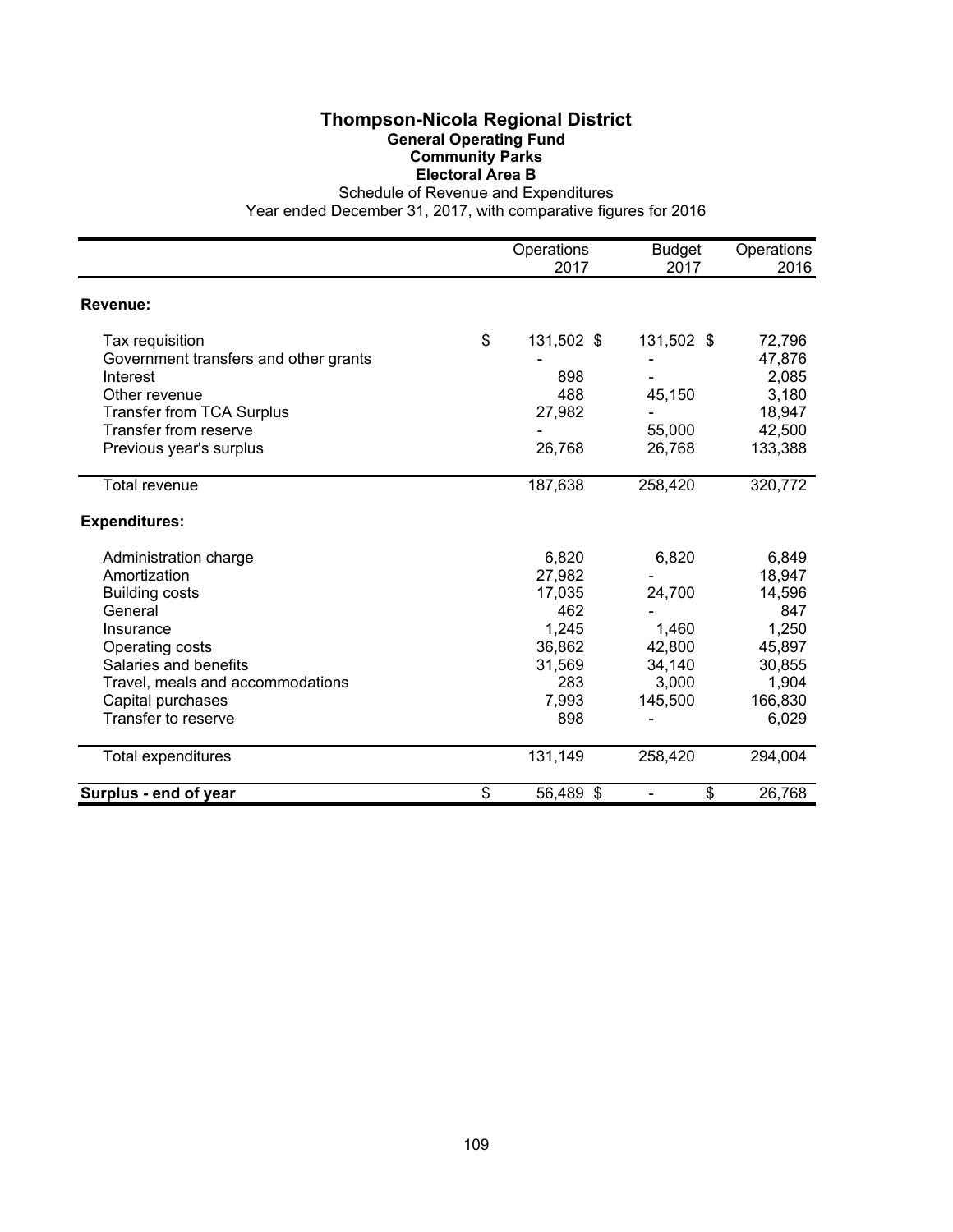#### **Thompson-Nicola Regional District General Operating Fund Community Parks Electoral Area J**

Schedule of Revenue and Expenses

|                                       | Operations<br>2017 | <b>Budget</b><br>2017 | Operations<br>2016 |
|---------------------------------------|--------------------|-----------------------|--------------------|
| Revenue:                              |                    |                       |                    |
| Tax requisition                       | \$<br>$8,240$ \$   | $8,240$ \$            | 8,240              |
| Total revenue                         | 8,240              | 8,240                 | 8,240              |
| <b>Expenditures:</b>                  |                    |                       |                    |
| Administration charge<br>Grant-in-aid | 240<br>8,000       | 240<br>8,000          | 240<br>8,000       |
| Total expenditures                    | 8,240              | 8,240                 | 8,240              |
| Surplus - end of year                 | \$<br>\$           | \$                    |                    |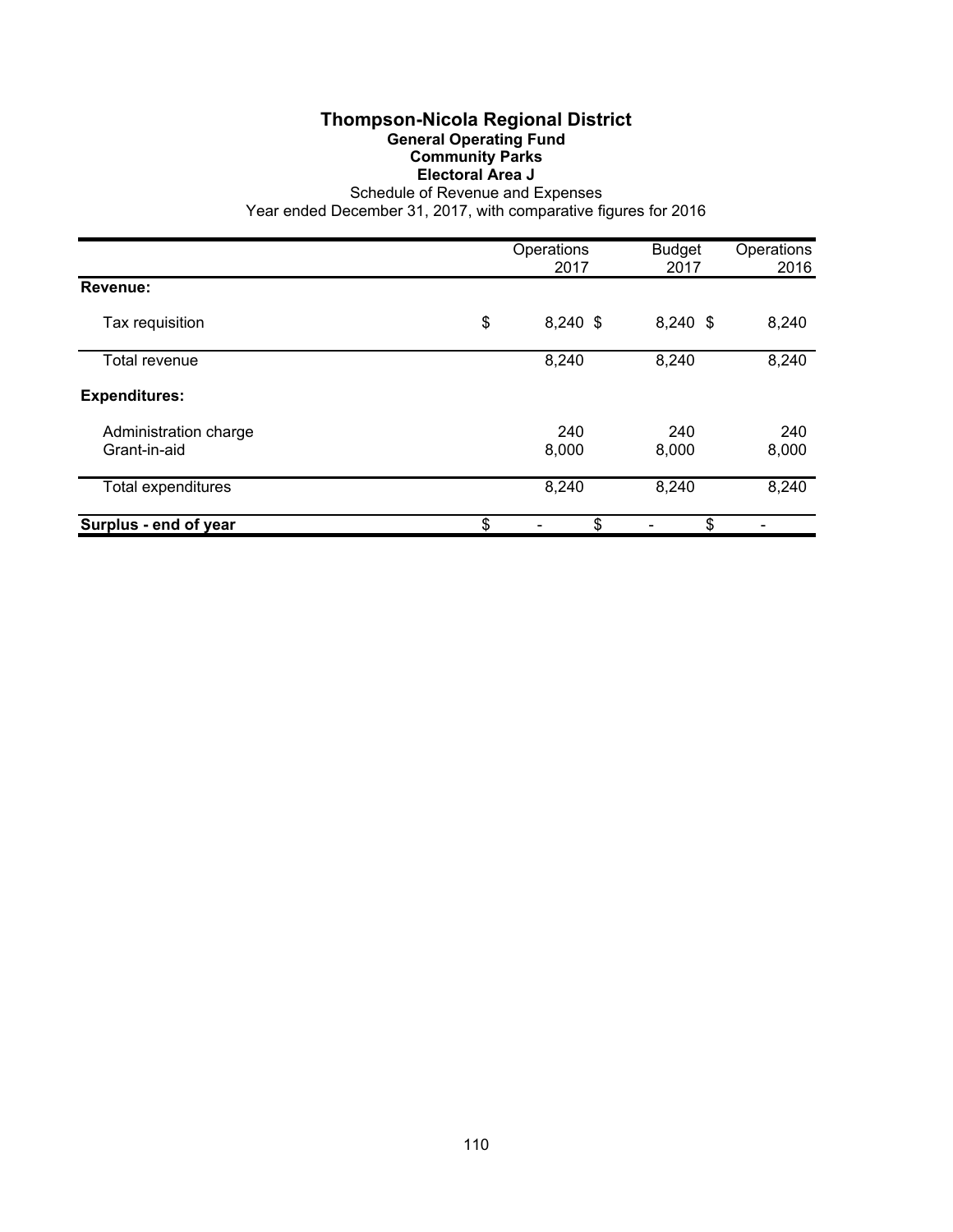#### **Thompson-Nicola Regional District General Operating Fund Community Parks Electoral Area L** Schedule of Revenue and Expenditures

|                                            | Operations<br>2017  | <b>Budget</b><br>2017 | Operations<br>2016 |
|--------------------------------------------|---------------------|-----------------------|--------------------|
| Name of Table for referencing: T60         |                     |                       |                    |
| Revenue:                                   |                     |                       |                    |
| Tax requisition<br>Previous year's surplus | \$<br>610 \$<br>240 | 610 \$<br>240         | 850                |
| Total revenue                              | 850                 | 850                   | 850                |
| <b>Expenditures:</b>                       |                     |                       |                    |
| Administration charge<br>Grant-in-aid      | 150<br>505          | 150<br>700            | 150<br>460         |
| Total expenditures                         | 655                 | 850                   | 610                |
| Surplus - end of year                      | \$<br>195 \$        | \$                    | 240                |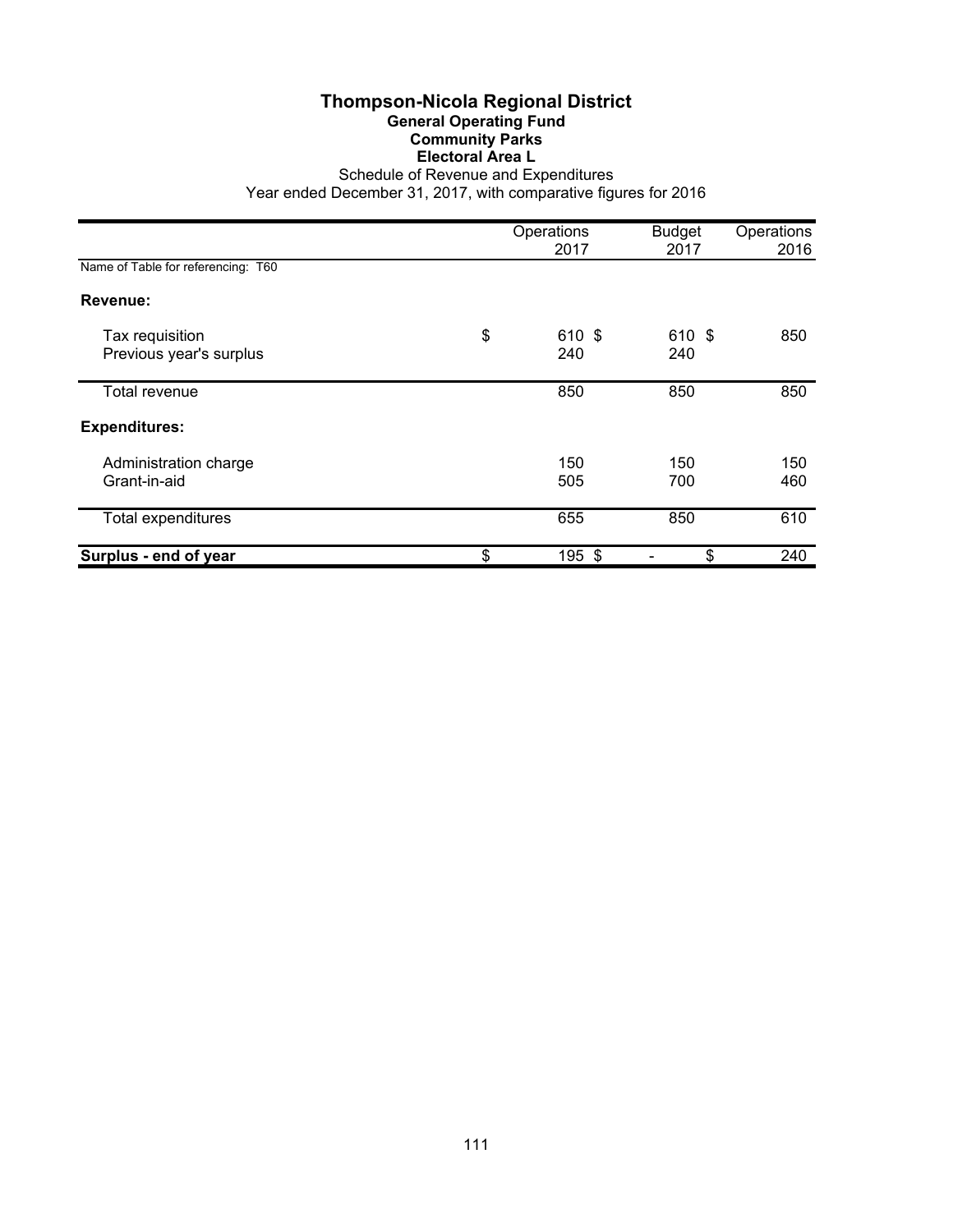## **Thompson-Nicola Regional District General Operating Fund Community Parks Electoral Area N**

Schedule of Revenue and Expenditures

|                                            | Operations<br>2017        | <b>Budget</b><br>2017 | Operations<br>2016 |
|--------------------------------------------|---------------------------|-----------------------|--------------------|
| Name of Table for referencing: S91         |                           |                       |                    |
| Revenue:                                   |                           |                       |                    |
| Tax requisition<br>Previous year's surplus | \$<br>$2,150$ \$<br>2,000 | $2,150$ \$<br>2,000   | 2,150              |
| Total revenue                              | 4,150                     | 4,150                 | 2,150              |
| <b>Expenditures:</b>                       |                           |                       |                    |
| Administration charge<br>Grant-in-aid      | 150                       | 150<br>4,000          | 150                |
| Total expenditures                         | 150                       | 4,150                 | 150                |
| Surplus - end of year                      | \$<br>4,000 \$            | \$                    | 2,000              |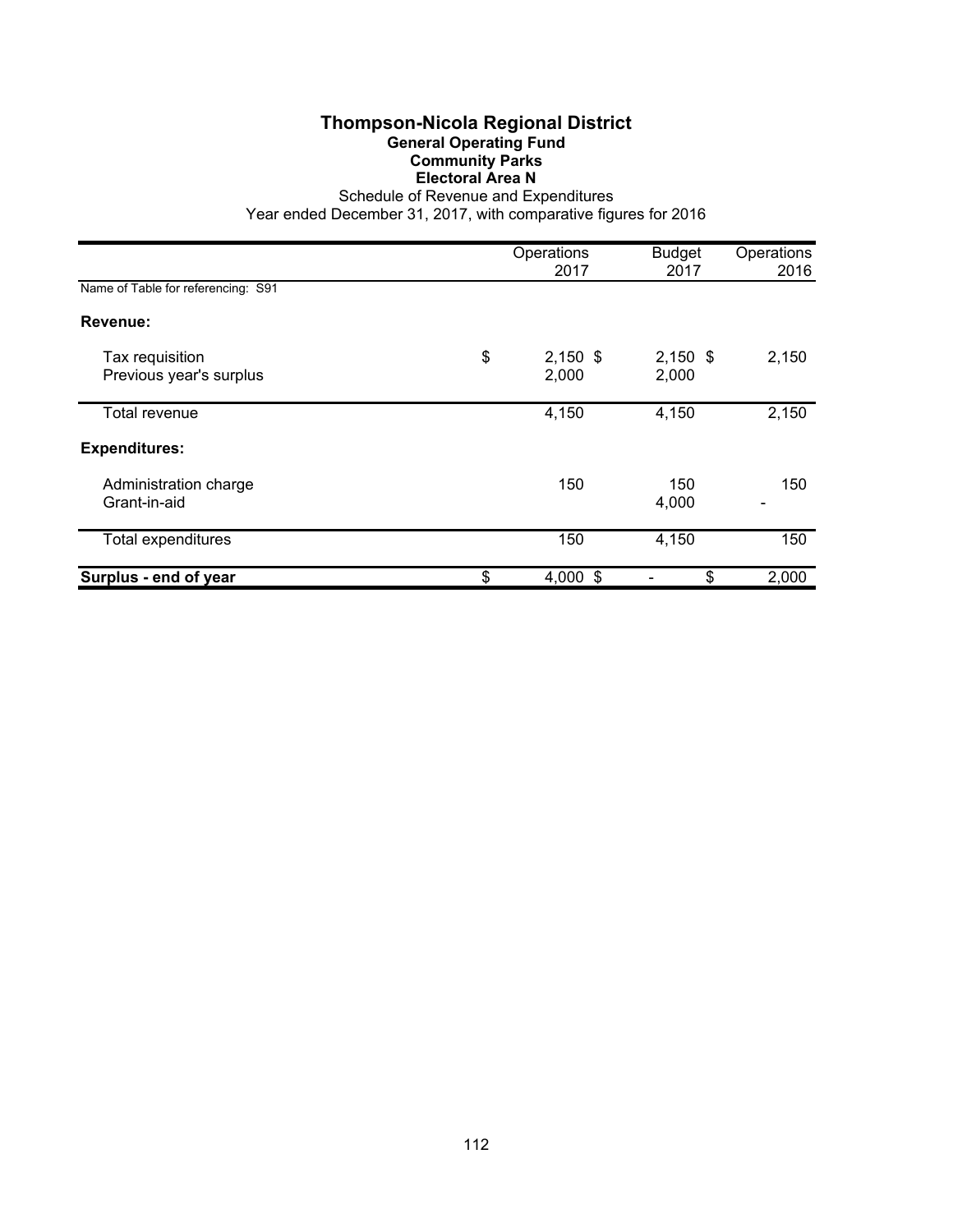### **Thompson-Nicola Regional District General Operating Fund Community Parks Specified Area of J (Tobiano)**

Schedule of Revenue and Expenditures

|                                       | Operations<br>2017 | <b>Budget</b><br>2017 | Operations<br>2016 |
|---------------------------------------|--------------------|-----------------------|--------------------|
| Revenue:                              |                    |                       |                    |
| Tax requisition                       | \$<br>144,200 \$   | 144,200 \$            | 144,200            |
| Total revenue                         | 144,200            | 144,200               | 144,200            |
| <b>Expenditures:</b>                  |                    |                       |                    |
| Administration charge<br>Grant-in-aid | 4,200<br>140,000   | 4,200<br>140,000      | 4,200<br>140,000   |
| Total expenditures                    | 144,200            | 144,200               | 144,200            |
| Surplus - end of year                 | \$<br>\$           | \$                    |                    |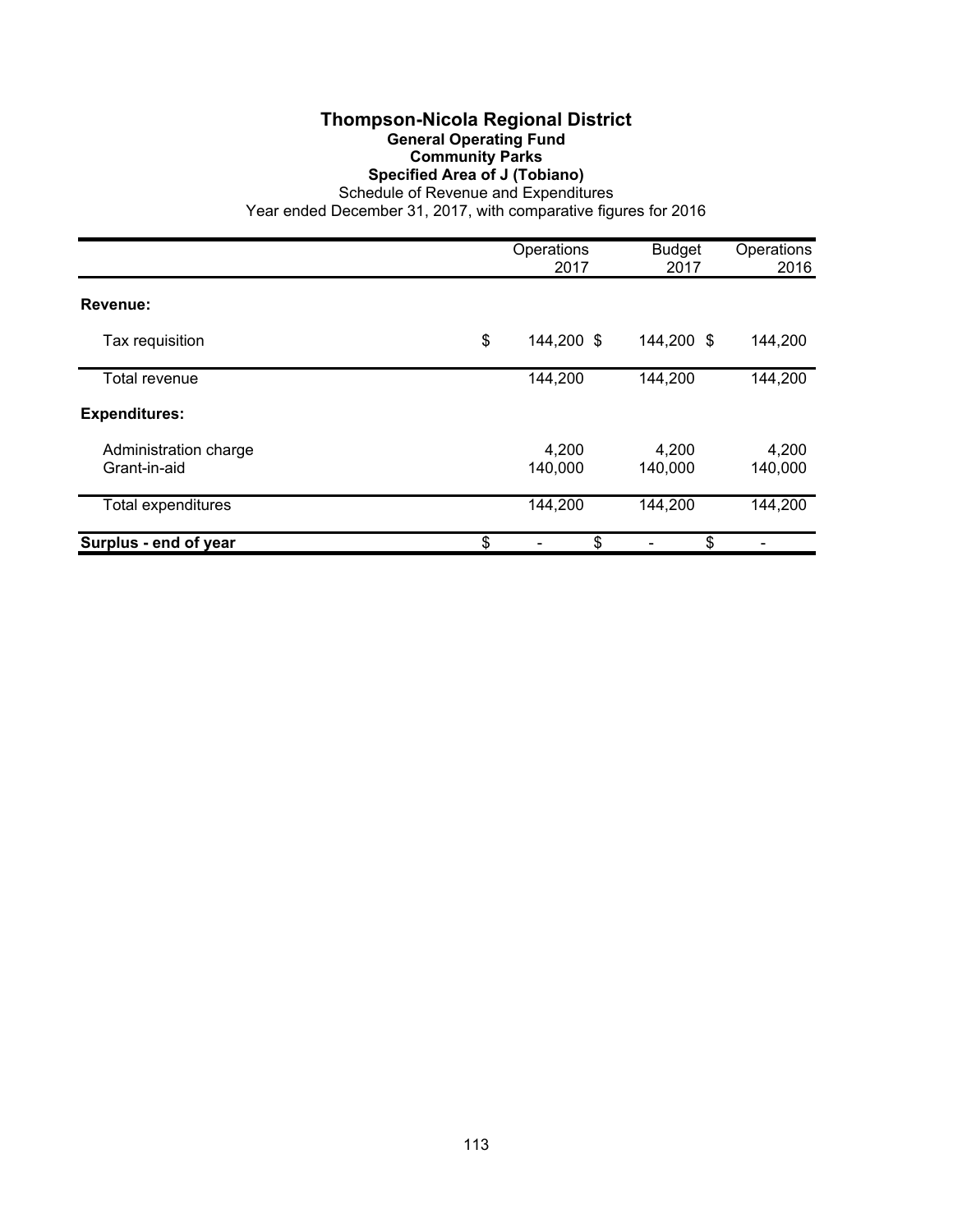## **Thompson-Nicola Regional District General Operating Fund Community Parks**

**Electoral Area O and a Specified Area of P**

Schedule of Revenue and Expenditures

|                                                                                | Operations<br>2017                | <b>Budget</b><br>2017 | Operations<br>2016    |
|--------------------------------------------------------------------------------|-----------------------------------|-----------------------|-----------------------|
| Revenue:                                                                       |                                   |                       |                       |
| Tax requisition<br><b>Transfer from TCA Surplus</b><br>Previous year's surplus | \$<br>11,083 \$<br>1,392<br>1,740 | 11,083 \$<br>1,741    | 5,282<br>696<br>5,695 |
| Total revenue                                                                  | 14,215                            | 12,824                | 11,673                |
| <b>Expenditures:</b>                                                           |                                   |                       |                       |
| Administration charge<br>Amortization<br>Insurance                             | 374<br>1,392<br>505<br>1,970      | 374<br>450<br>12,000  | 227<br>696<br>431     |
| Operating costs<br><b>Total expenditures</b>                                   | 4,241                             | 12,824                | 8,579<br>9,933        |
| Surplus - end of year                                                          | \$<br>9,974 \$                    | \$                    | 1,740                 |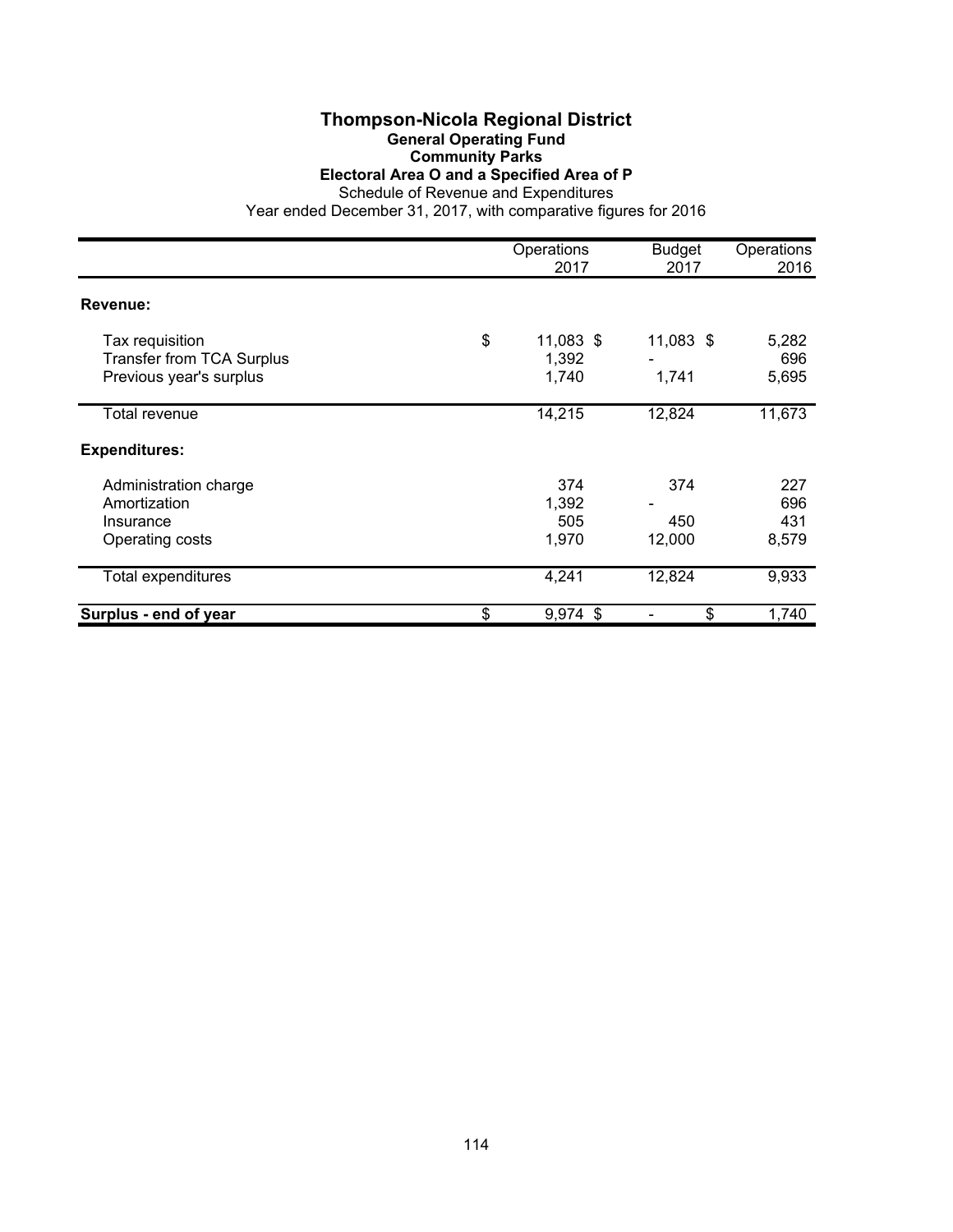#### **Thompson-Nicola Regional District General Operating Fund Community Halls** Summary of Revenue and Expenditures Year ended December 31, 2017, with comparative figures for 2016

|                                       | Operations<br>2017 | <b>Budget</b><br>2017          | Operations<br>2016 |
|---------------------------------------|--------------------|--------------------------------|--------------------|
|                                       |                    |                                |                    |
| <b>Revenue:</b>                       |                    |                                |                    |
| Tax requisition                       | \$<br>196,504 \$   | 196,504 \$                     | 122,554            |
| Grants in lieu of taxes               |                    | 115                            | 194                |
| Government transfers and other grants | 27,652             |                                | 379,454            |
| Interest                              | 269                | 100                            | 141                |
| Other revenue                         | 1,550              | 600                            | 69,320             |
| <b>Transfer from TCA Surplus</b>      | 24,412             |                                | 24,088             |
| Previous year's surplus               | 21,251             | 21,251                         | 22,923             |
| <b>Total revenue</b>                  | 271,638            | 218,570                        | 618,674            |
| <b>Expenditures:</b>                  |                    |                                |                    |
| Administration charge                 | 5,743              | 5,743                          | 3,590              |
| Amortization                          | 24,412             |                                | 24,088             |
| <b>Building costs</b>                 | 7,541              | 10,700                         | 2,792              |
| <b>Equipment costs</b>                | 6,590              | 12,500                         | 1,404              |
| General                               | 1,120              | 7,252                          | 6                  |
| Grant-in-aid                          | 65,059             | 65,059                         | 334,205            |
| Insurance                             | 4,878              | 5,425                          | 4,595              |
| Operating costs                       | 31,314             | 34,150                         | 28,894             |
| Salaries and benefits                 | 10,310             | 11,241                         | 10,078             |
| Travel, meals and accommodations      | 211                |                                | 69                 |
| Capital purchases                     | 37,147             | 57,000                         | 177,561            |
| Transfer to reserve                   | 9,769              | 9,500                          | 10,141             |
| Total expenditures                    | 204,094            | 218,570                        | 597,423            |
| Surplus - end of year                 | \$<br>67,544 \$    | \$<br>$\overline{\phantom{0}}$ | 21,251             |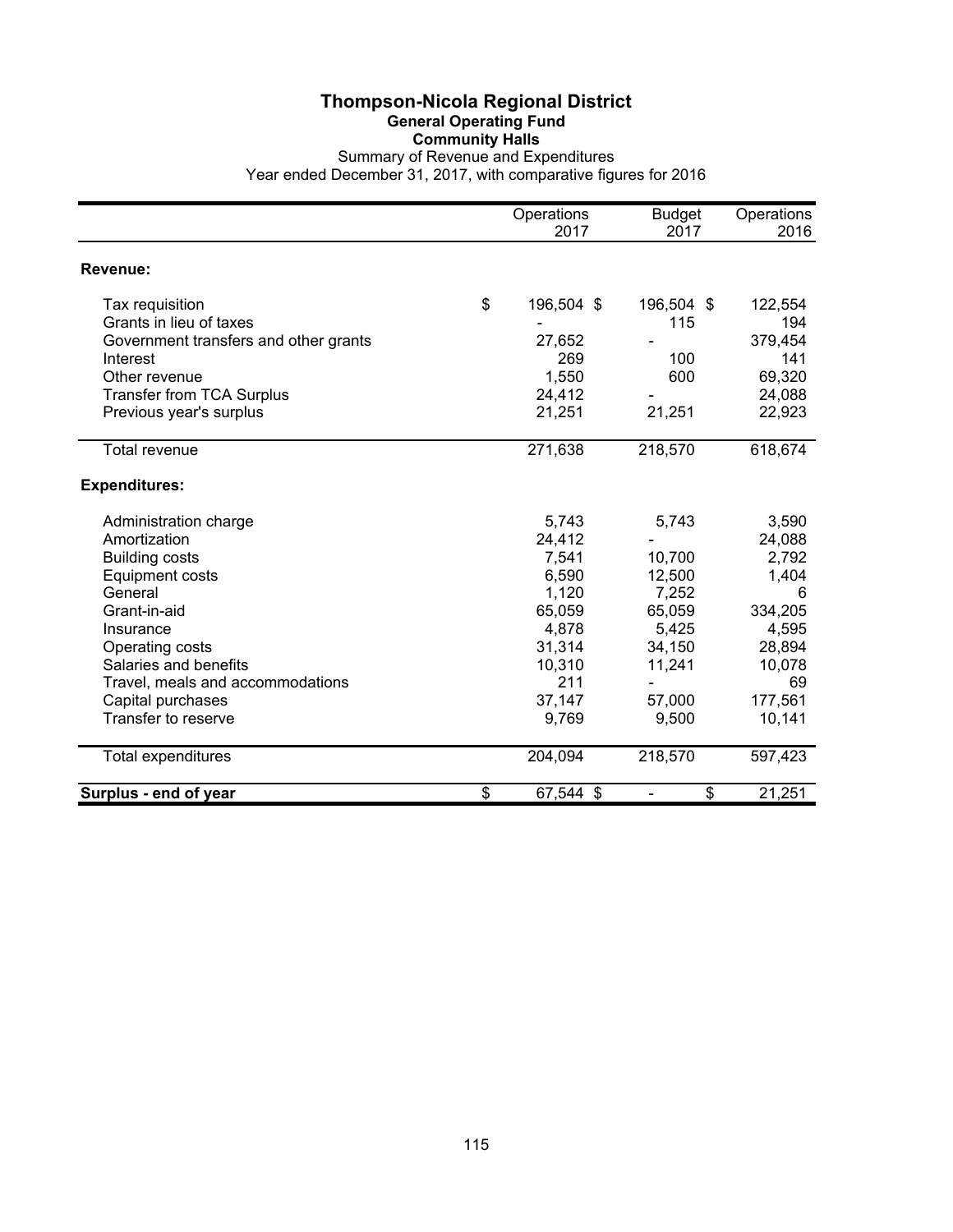## **Thompson-Nicola Regional District General Operating Fund Community Halls Electoral Area B**

Schedule of Revenue and Expenditures

|                                  | Operations<br>2017 | <b>Budget</b><br>2017          | Operations<br>2016 |
|----------------------------------|--------------------|--------------------------------|--------------------|
|                                  |                    |                                |                    |
| Revenue:                         |                    |                                |                    |
| Tax requisition                  | \$<br>86,037 \$    | 86,037 \$                      | 34,104             |
| Interest                         | 220                | 100                            | 141                |
| Other revenue                    | 165                | 100                            | 7,313              |
| <b>Transfer from TCA Surplus</b> | 5,056              |                                | 4,731              |
| Previous year's surplus          | 7,595              | 7,595                          | 6,617              |
| Total revenue                    | 99,073             | 93,832                         | 52,906             |
| <b>Expenditures:</b>             |                    |                                |                    |
| Administration charge            | 2,439              | 2,439                          | 926                |
| Amortization                     | 5,056              |                                | 4,731              |
| <b>Building costs</b>            | 5,604              | 5,900                          | 1,640              |
| General                          | 1,120              | 7,252                          | 6                  |
| Grant-in-aid                     | 17,000             | 17,000                         | 17,000             |
| Insurance                        | 954                | 725                            | 654                |
| Operating costs                  | 2,157              | 2,450                          | 4,584              |
| Salaries and benefits            | 2,870              | 3,066                          | 2,805              |
| Capital purchases                |                    | 50,000                         | 7,824              |
| Transfer to reserve              | 5,221              | 5,000                          | 5,141              |
| Total expenditures               | 42,421             | 93,832                         | 45,311             |
| Surplus - end of year            | \$<br>56,652 \$    | \$<br>$\overline{\phantom{0}}$ | 7,595              |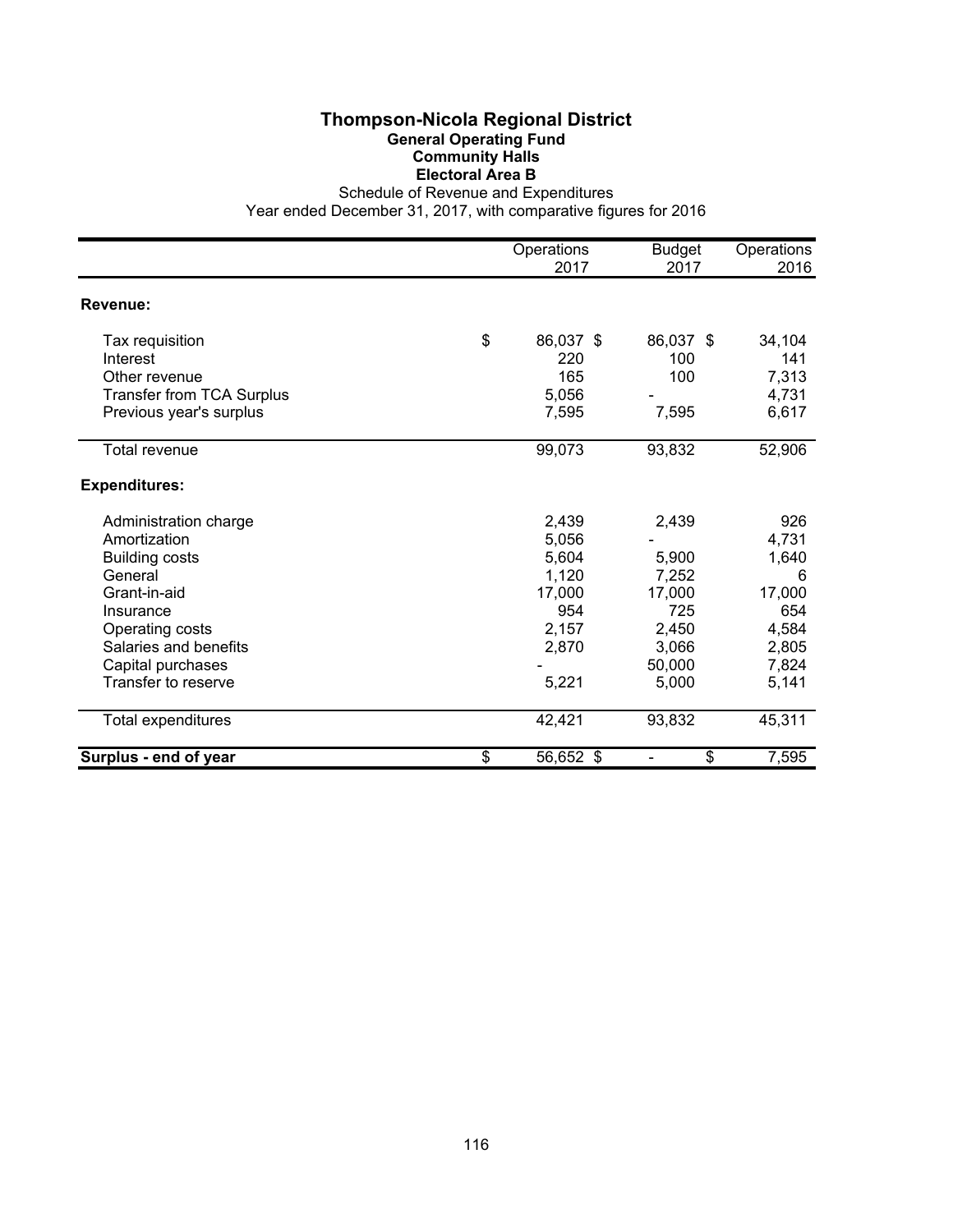#### **Thompson-Nicola Regional District General Operating Fund Community Halls**

#### **Local Service Within a Portion of Areas L and P (Pritchard)**

Schedule of Revenue and Expenditures

|                                                                                                                | Operations<br>2017    | <b>Budget</b><br>2017 | Operations<br>2016               |
|----------------------------------------------------------------------------------------------------------------|-----------------------|-----------------------|----------------------------------|
| Revenue:                                                                                                       |                       |                       |                                  |
| Tax requisition<br>Grants in lieu of taxes<br>Government transfers and other grants<br>Previous year's surplus | \$<br>15,420 \$<br>30 | 15,420 \$<br>30       | 10,347<br>30<br>270,721<br>5,027 |
| Total revenue                                                                                                  | 15,450                | 15,450                | 286,125                          |
| <b>Expenditures:</b>                                                                                           |                       |                       |                                  |
| Administration charge<br>Grant-in-aid                                                                          | 450<br>15,000         | 450<br>15,000         | 374<br>285,721                   |
| <b>Total expenditures</b>                                                                                      | 15,450                | 15,450                | 286,095                          |
| Surplus - end of year                                                                                          | \$<br>\$              | \$                    | 30                               |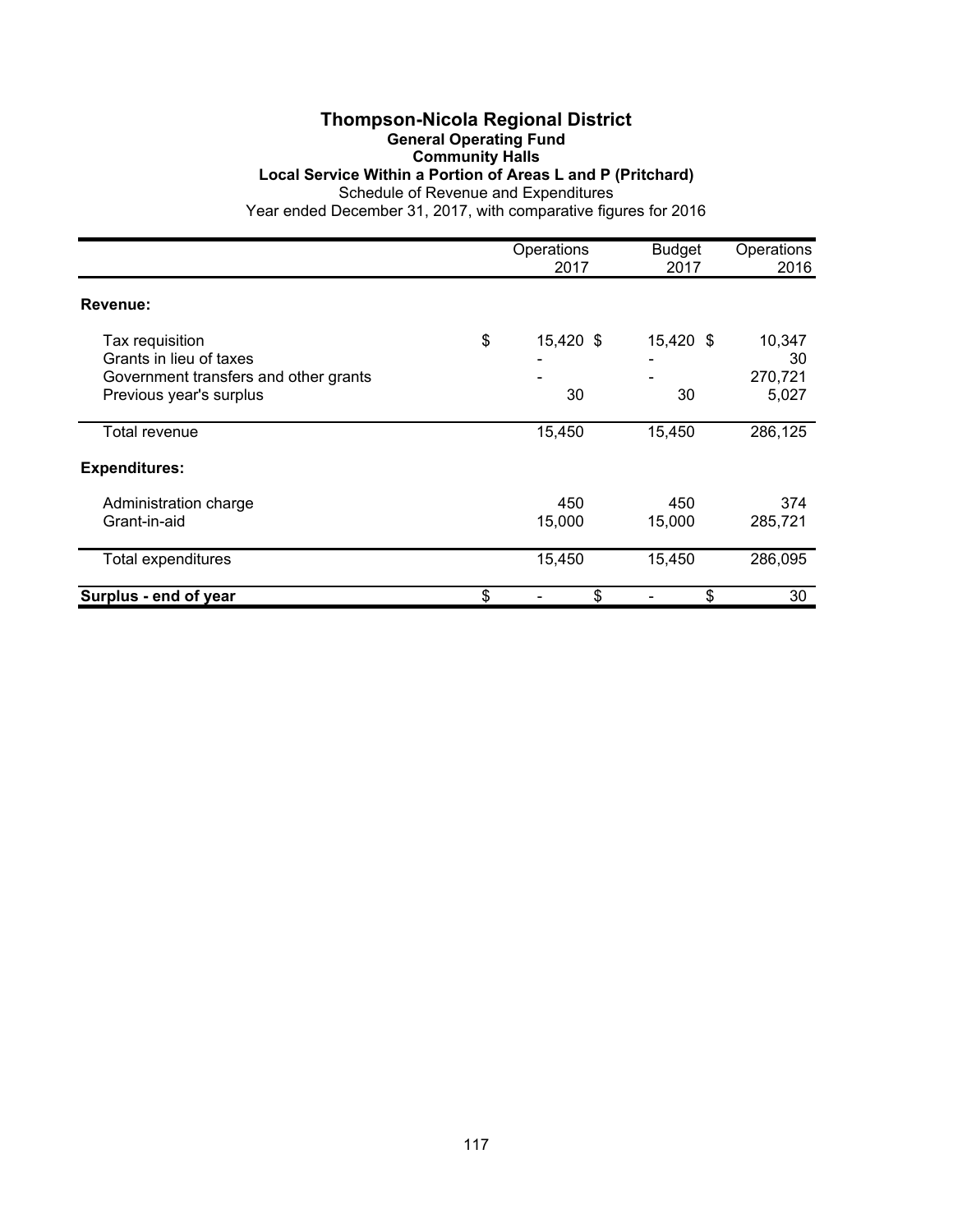#### **Thompson-Nicola Regional District General Operating Fund Community Halls Specified Areas A and B (Vavenby)**

Schedule of Revenue and Expenditures

|                                  | Operations      | <b>Budget</b> | Operations |
|----------------------------------|-----------------|---------------|------------|
|                                  | 2017            | 2017          | 2016       |
| Revenue:                         |                 |               |            |
|                                  |                 |               |            |
| Tax requisition                  | \$<br>35,784 \$ | 35,784 \$     | 25,907     |
| Grants in lieu of taxes          |                 | 115           | 163        |
| Interest                         | 48              |               |            |
| Other revenue                    | 1,045           | 500           | 1,517      |
| <b>Transfer from TCA Surplus</b> | 11,399          |               | 11,399     |
| Previous year's surplus          | 12,128          | 12,128        | 10,051     |
| <b>Total revenue</b>             | 60,404          | 48,527        | 49,037     |
| <b>Expenditures:</b>             |                 |               |            |
| Administration charge            | 1,002           | 1,002         | 700        |
| Amortization                     | 11,399          |               | 11,399     |
| <b>Building costs</b>            | 1,400           | 1,800         | 1,153      |
| <b>Equipment costs</b>           | 6,590           | 12,500        | 1,404      |
| General                          |                 |               | (2)        |
| Insurance                        | 1,559           | 1,850         | 1,566      |
| Operating costs                  | 12,707          | 15,700        | 7,643      |
| Salaries and benefits            | 7,440           | 8,175         | 7,273      |
| Travel, meals and accommodations | 211             |               | 69         |
| Capital purchases                | 7,649           | 3,000         | 704        |
| Transfer to reserve              | 4,548           | 4,500         | 5,000      |
| Total expenditures               | 54,505          | 48,527        | 36,909     |
| Surplus - end of year            | \$<br>5,899 \$  | \$            | 12,128     |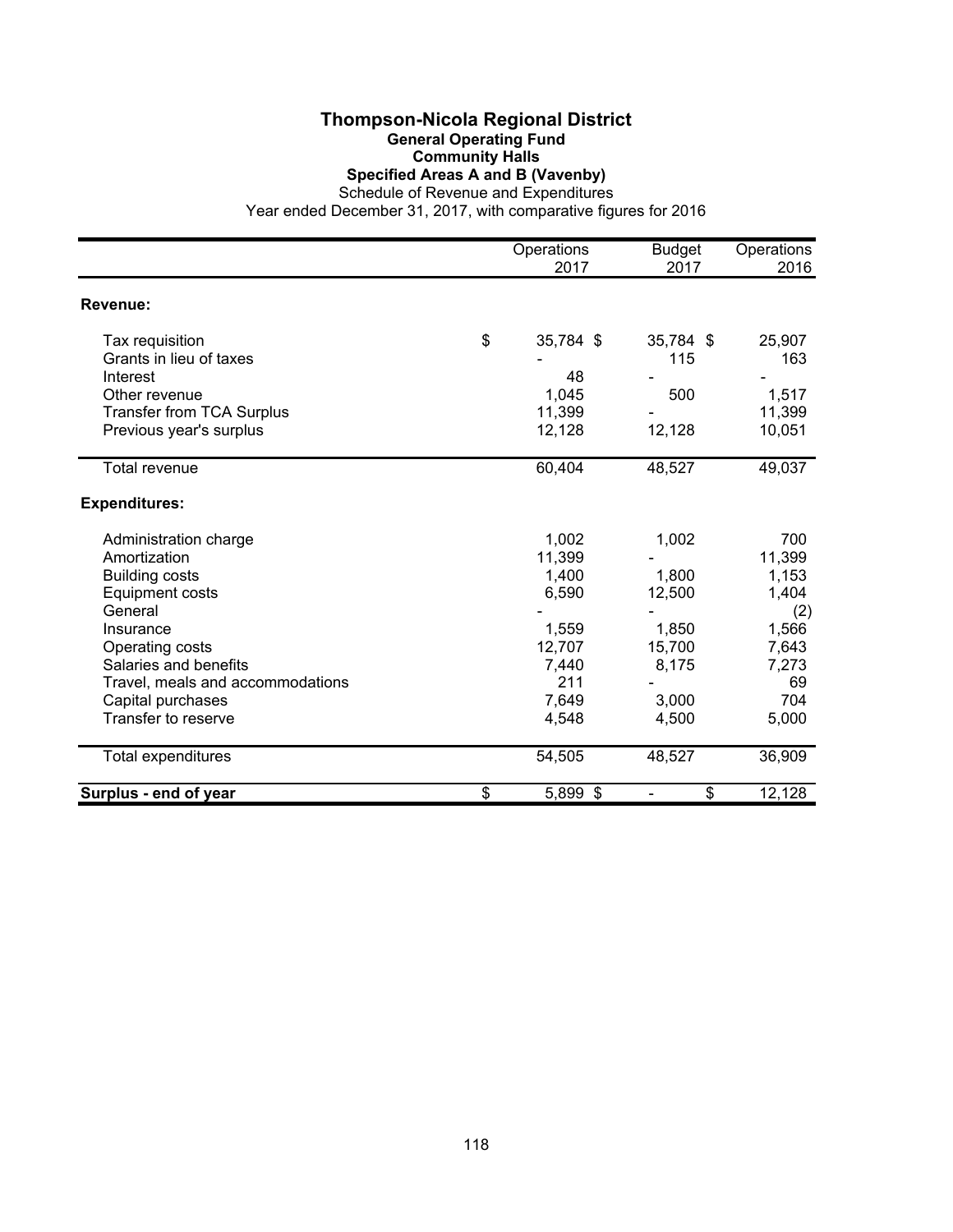#### **Thompson-Nicola Regional District General Operating Fund Community Halls Specified Area of O (Little Fort)**

Schedule of Revenue and Expenditures

|                                       | Operations<br>2017 | <b>Budget</b><br>2017 | Operations<br>2016 |
|---------------------------------------|--------------------|-----------------------|--------------------|
| <b>Revenue:</b>                       |                    |                       |                    |
| Tax requisition                       | \$<br>25,208 \$    | 25,208 \$             | 19,763             |
| Government transfers and other grants | 27,652             |                       | 109,033            |
| Other revenue                         | 340                |                       | 60,191             |
| <b>Transfer from TCA Surplus</b>      | 7,958              |                       | 7,958              |
| Previous year's surplus               | 1,498              | 1,498                 | 1,228              |
| Total revenue                         | 62,656             | 26,706                | 198,173            |
| <b>Expenditures:</b>                  |                    |                       |                    |
| Administration charge                 | 856                | 856                   | 641                |
| Amortization                          | 7,958              |                       | 7,958              |
| <b>Building costs</b>                 | 536                | 3,000                 |                    |
| Insurance                             | 2,365              | 2,850                 | 2,376              |
| Operating costs                       | 16,450             | 16,000                | 16,667             |
| Capital purchases                     | 29,499             | 4,000                 | 169,033            |
| Total expenditures                    | 57,664             | 26,706                | 196,675            |
| Surplus - end of year                 | \$<br>4,992 \$     | \$                    | 1,498              |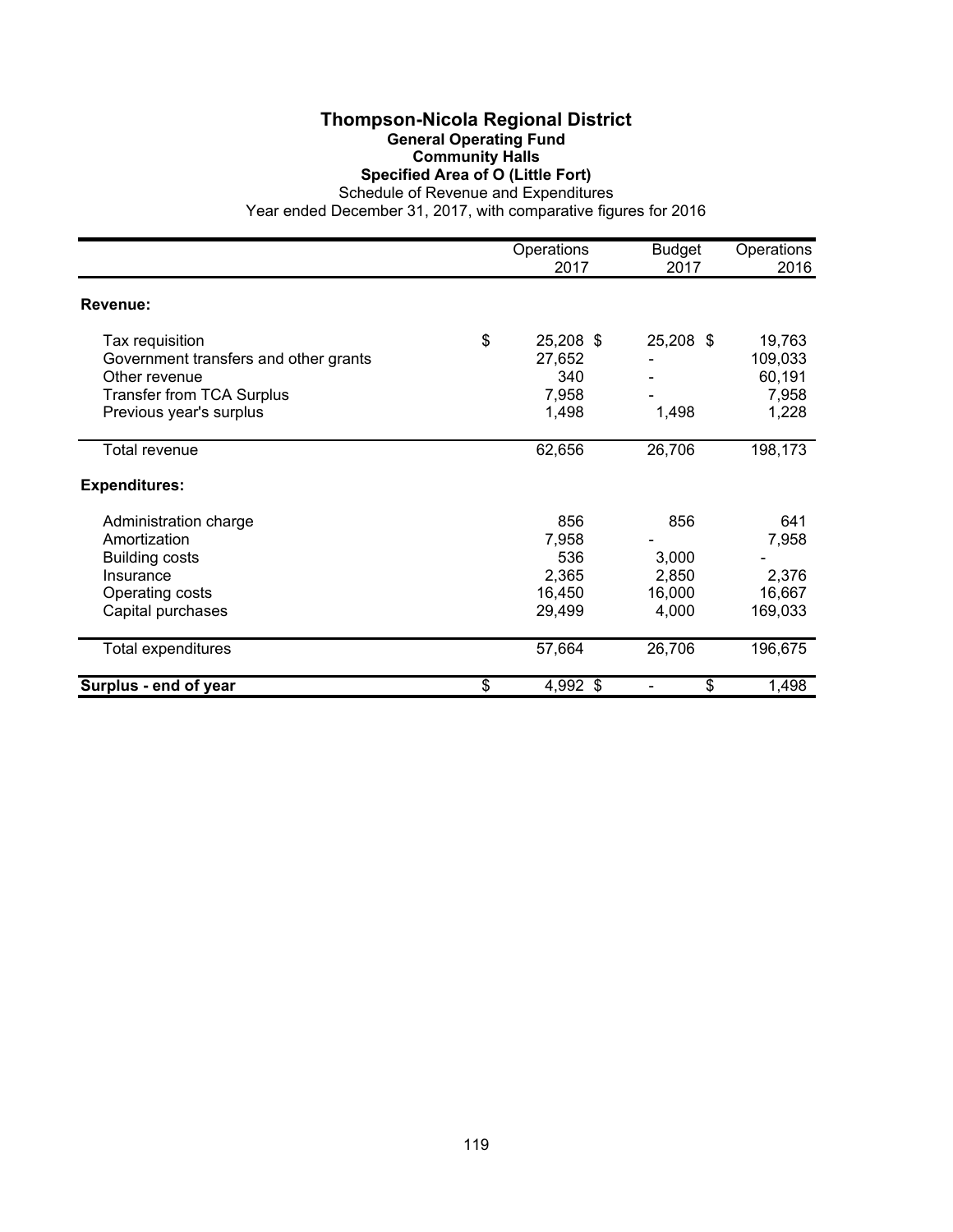#### **Thompson-Nicola Regional District General Operating Fund Community Halls Specified Area of A (Upper Clearwater)**

Schedule of Revenue and Expenditures

|                                       | Operations<br>2017 | <b>Budget</b><br>2017 | Operations<br>2016 |
|---------------------------------------|--------------------|-----------------------|--------------------|
| Revenue:                              |                    |                       |                    |
| Tax requisition                       | \$<br>$5,000$ \$   | $5,000$ \$            | 5,000              |
| Total revenue                         | 5,000              | 5,000                 | 5,000              |
| <b>Expenditures:</b>                  |                    |                       |                    |
| Administration charge<br>Grant-in-aid | 150<br>4,850       | 150<br>4,850          | 150<br>4,850       |
| Total expenditures                    | 5,000              | 5,000                 | 5,000              |
| Deficit - end of year                 | \$<br>\$           | \$                    |                    |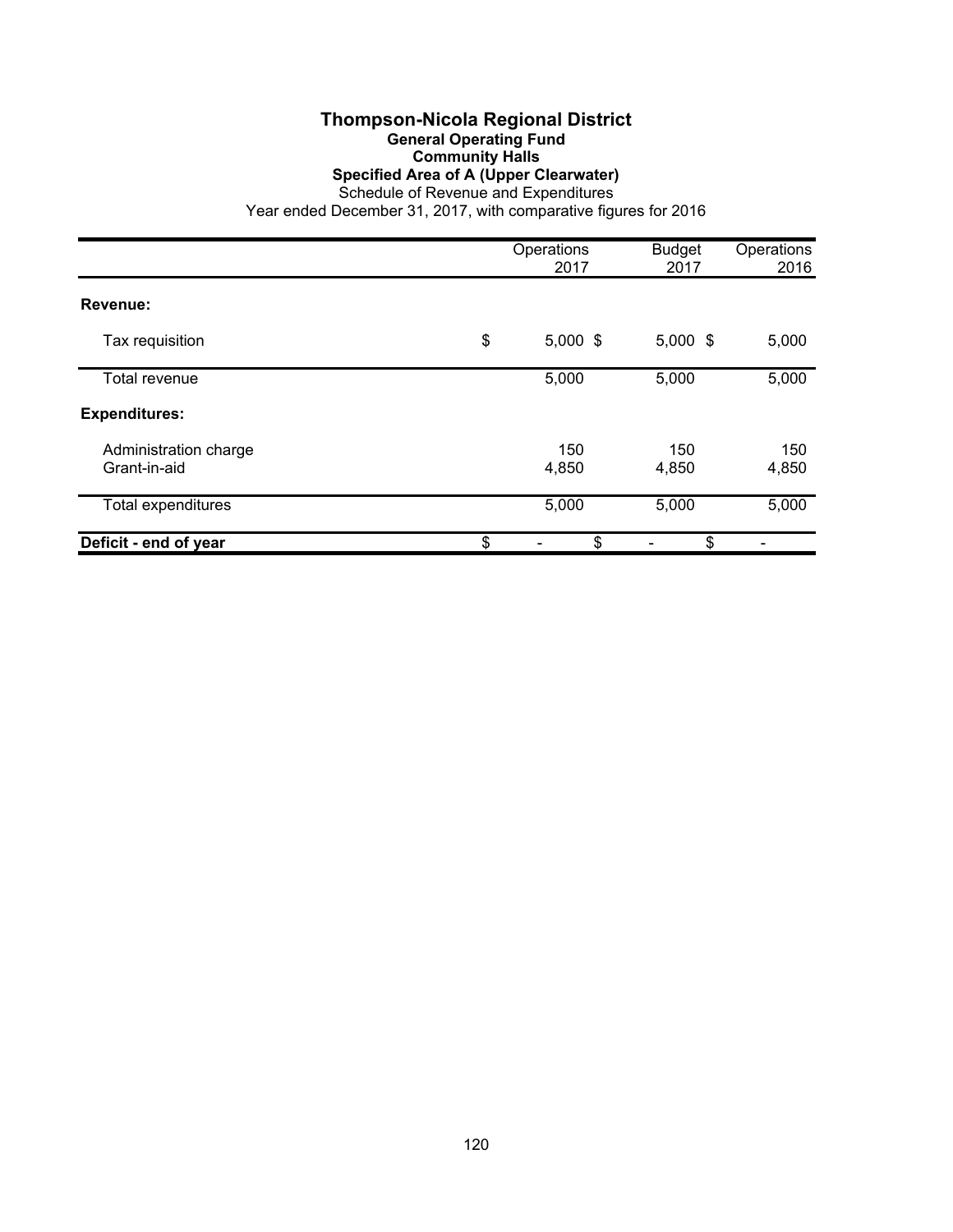## **Thompson-Nicola Regional District General Operating Fund Community Halls Specified Area of J (Savona)**

Schedule of Revenue and Expenditures

|                                       | Operations<br>2017 | <b>Budget</b><br>2017 | Operations<br>2016 |
|---------------------------------------|--------------------|-----------------------|--------------------|
| Revenue:                              |                    |                       |                    |
| Tax requisition                       | \$<br>19,055 \$    | 19,055 \$             | 17,433             |
| Total revenue                         | 19,055             | 19,055                | 17,433             |
| <b>Expenditures:</b>                  |                    |                       |                    |
| Administration charge<br>Grant-in-aid | 555<br>18,500      | 555<br>18,500         | 508<br>16,925      |
| Total expenditures                    | 19,055             | 19,055                | 17,433             |
| Surplus - end of year                 | \$<br>\$           | \$                    |                    |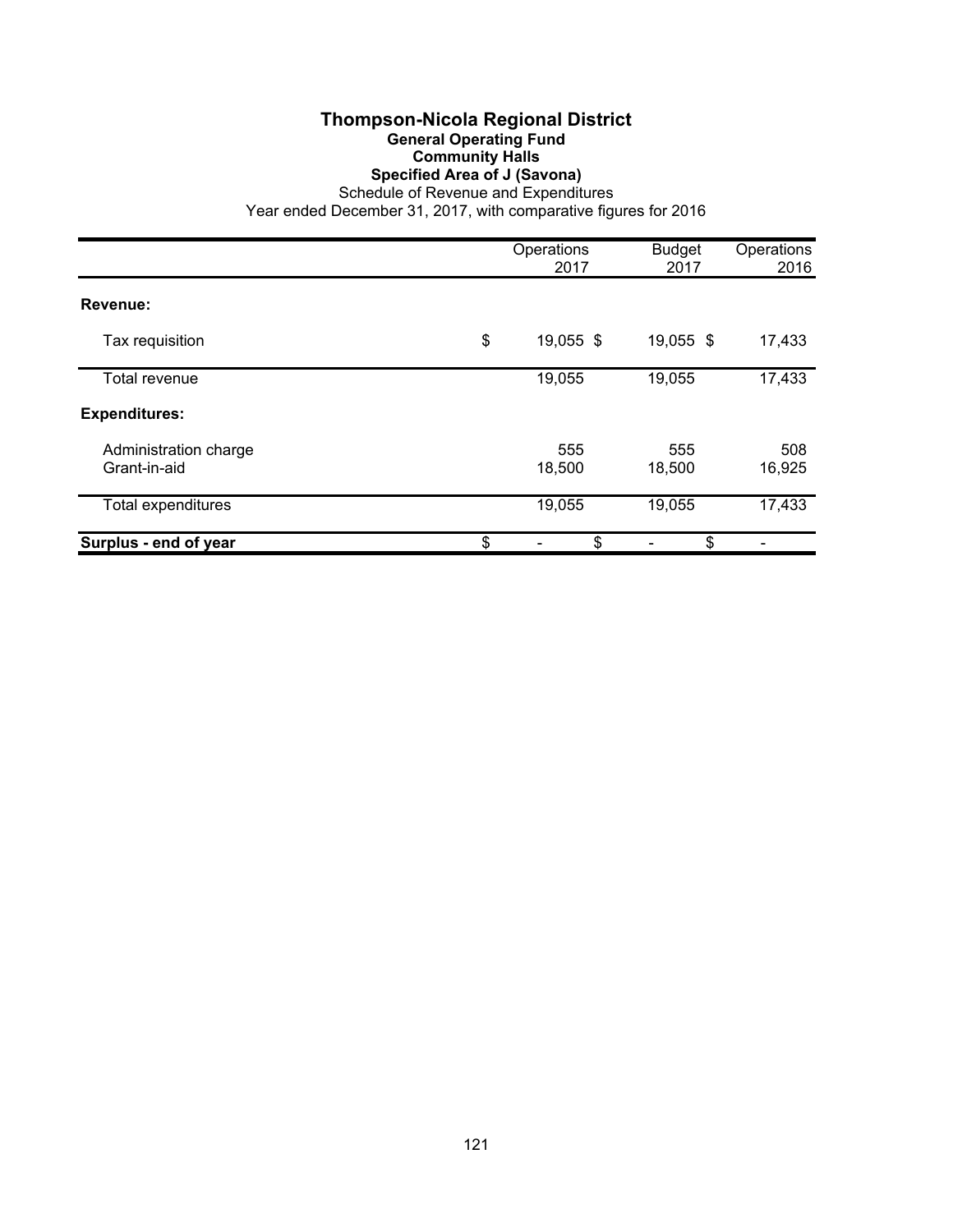#### **Thompson-Nicola Regional District General Operating Fund Community Halls Specified Area of A (Blackpool)**

Schedule of Revenue and Expenditures

|                                       | Operations<br>2017 | <b>Budget</b><br>2017 | Operations<br>2016 |
|---------------------------------------|--------------------|-----------------------|--------------------|
| Revenue:                              |                    |                       |                    |
| Tax requisition                       | \$<br>10,000 \$    | 10,000 \$             | 10,000             |
| Total revenue                         | 10,000             | 10,000                | 10,000             |
| <b>Expenditures:</b>                  |                    |                       |                    |
| Administration charge<br>Grant-in-aid | 291<br>9,709       | 291<br>9,709          | 291<br>9,709       |
| Total expenditures                    | 10,000             | 10,000                | 10,000             |
| Surplus - end of year                 | \$<br>\$           | \$                    |                    |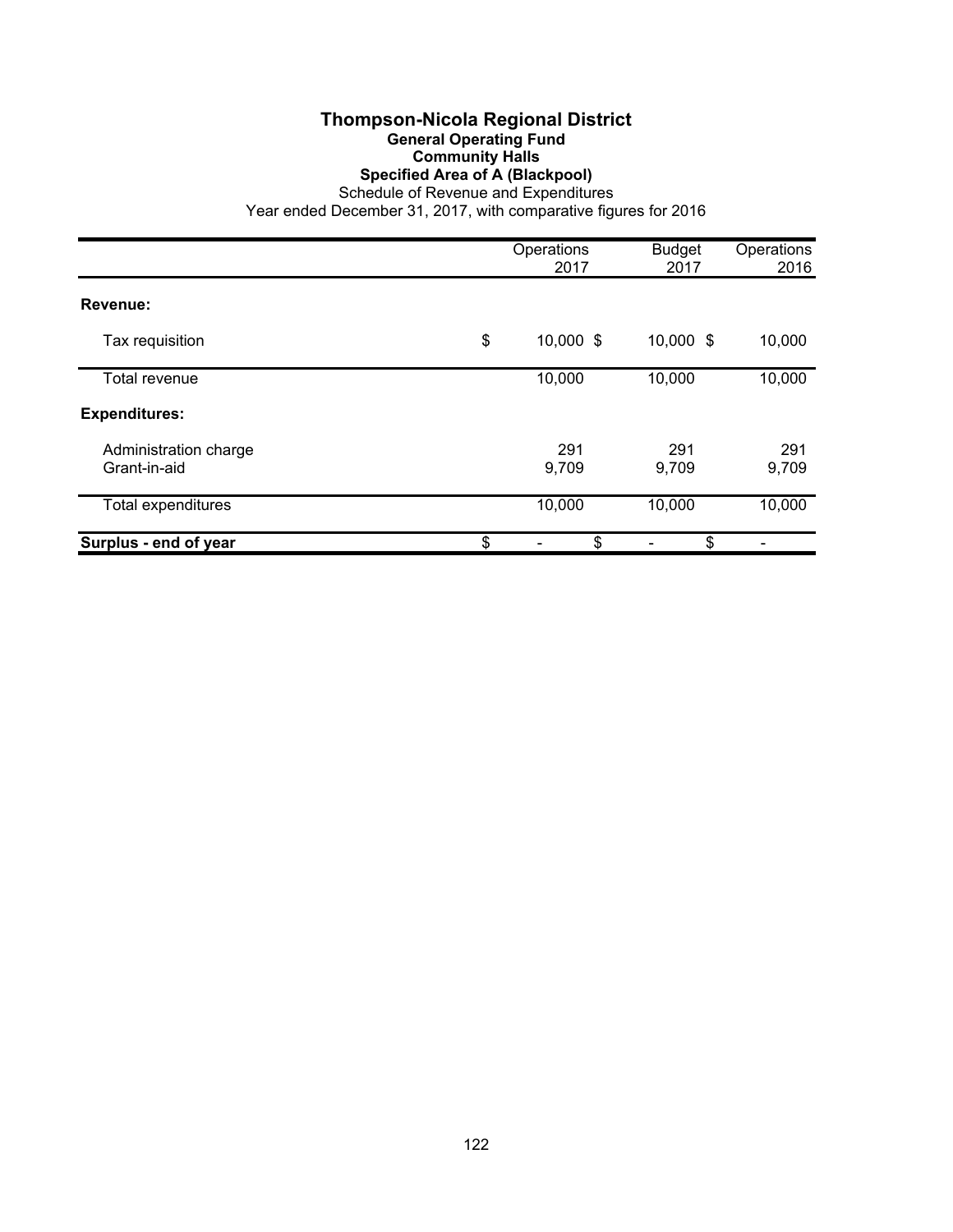#### **Thompson-Nicola Regional District General Operating Fund Recreation**

Summary of Revenue and Expenditures

|                                                                                                                                   | Operations<br>2017                                             | <b>Budget</b><br>2017                       | Operations<br>2016                                   |
|-----------------------------------------------------------------------------------------------------------------------------------|----------------------------------------------------------------|---------------------------------------------|------------------------------------------------------|
| Revenue:                                                                                                                          |                                                                |                                             |                                                      |
| Tax requisition<br>Government transfers and other grants<br><b>Transfer from TCA Surplus</b><br>Previous year's surplus           | \$<br>742,368 \$<br>21,631<br>43,471                           | 742,368 \$<br>43,471                        | 177,043<br>21,134<br>17,005<br>47,034                |
| Total revenue                                                                                                                     | 807,470                                                        | 785,839                                     | 262,216                                              |
| <b>Expenditures:</b>                                                                                                              |                                                                |                                             |                                                      |
| Administration charge<br>Amortization<br>Grant-in-aid<br>Insurance<br>Operating costs<br>Capital purchases<br>Transfer to reserve | 6,578<br>21,631<br>164,952<br>592<br>4,475<br>7,950<br>552,050 | 6,578<br>212,136<br>650<br>4,475<br>562,000 | 6,527<br>17,005<br>169,010<br>593<br>4,475<br>21,134 |
| Total expenditures                                                                                                                | 758,228                                                        | 785,839                                     | 218,744                                              |
| Surplus - end of year                                                                                                             | \$<br>49,242 \$                                                | \$                                          | 43,472                                               |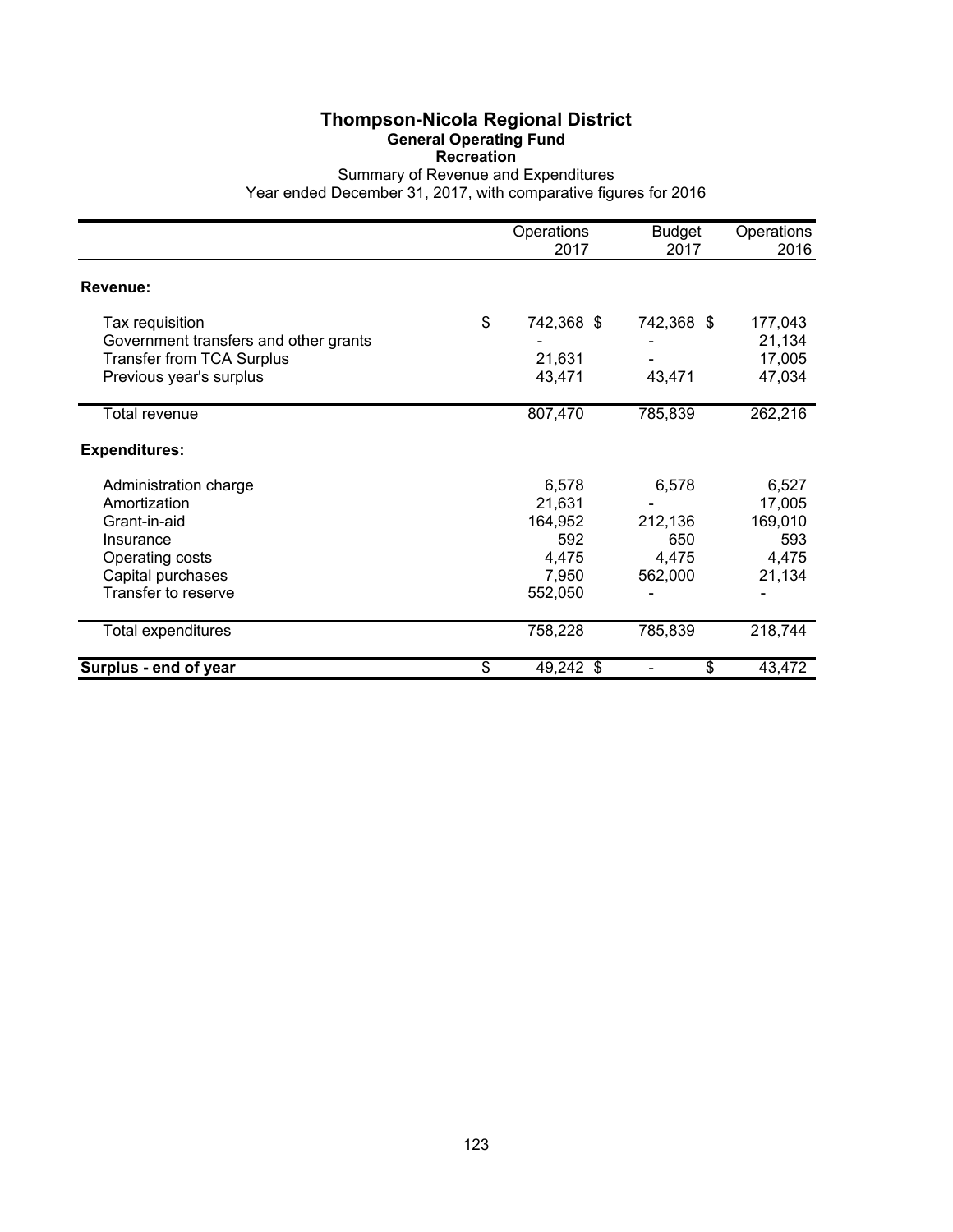## **Thompson-Nicola Regional District General Operating Fund Recreation Electoral Area A**

Schedule of Revenue and Expenditures

|                                                                                   | Operations<br>2017       | <b>Budget</b><br>2017   | Operations<br>2016 |
|-----------------------------------------------------------------------------------|--------------------------|-------------------------|--------------------|
| Revenue:                                                                          |                          |                         |                    |
| Tax requisition<br>Previous year's surplus                                        | \$<br>65,746 \$<br>2,130 | 65,746 \$<br>2,129      | 10,844<br>2,031    |
| Total revenue                                                                     | 67,876                   | 67,875                  | 12,875             |
| <b>Expenditures:</b>                                                              |                          |                         |                    |
| Administration charge<br>Grant-in-aid<br>Capital purchases<br>Transfer to reserve | 375<br>10,810<br>55,000  | 375<br>12,500<br>55,000 | 375<br>10,370<br>- |
| Total expenditures                                                                | 66,185                   | 67,875                  | 10,745             |
| Surplus - end of year                                                             | \$<br>$1,691$ \$         | \$                      | 2,130              |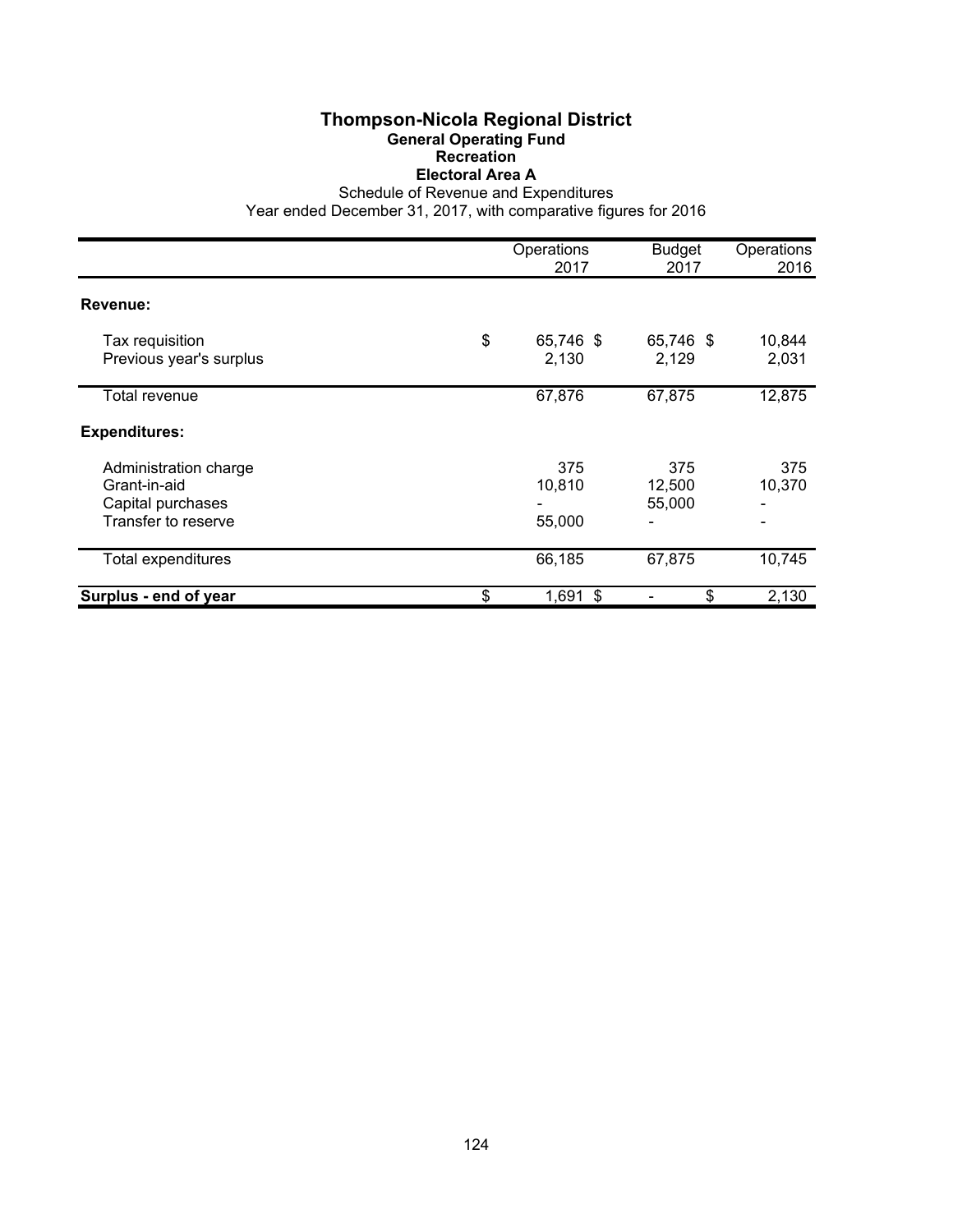## **Thompson-Nicola Regional District General Operating Fund Recreation Electoral Area B**

Schedule of Revenue and Expenditures

|                                                                                   | Operations<br>2017      | <b>Budget</b><br>2017   | Operations<br>2016 |
|-----------------------------------------------------------------------------------|-------------------------|-------------------------|--------------------|
| Revenue:                                                                          |                         |                         |                    |
| Tax requisition<br>Previous year's surplus                                        | \$<br>45,857 \$<br>18   | 45,857 \$<br>18         | 12,832<br>42       |
| Total revenue                                                                     | 45,875                  | 45,875                  | 12,874             |
| <b>Expenditures:</b>                                                              |                         |                         |                    |
| Administration charge<br>Grant-in-aid<br>Capital purchases<br>Transfer to reserve | 375<br>10,788<br>33,000 | 375<br>12,500<br>33,000 | 375<br>12,481      |
| Total expenditures                                                                | 44,163                  | 45,875                  | 12,856             |
| Surplus - end of year                                                             | \$<br>$1,712$ \$        | \$                      | 18                 |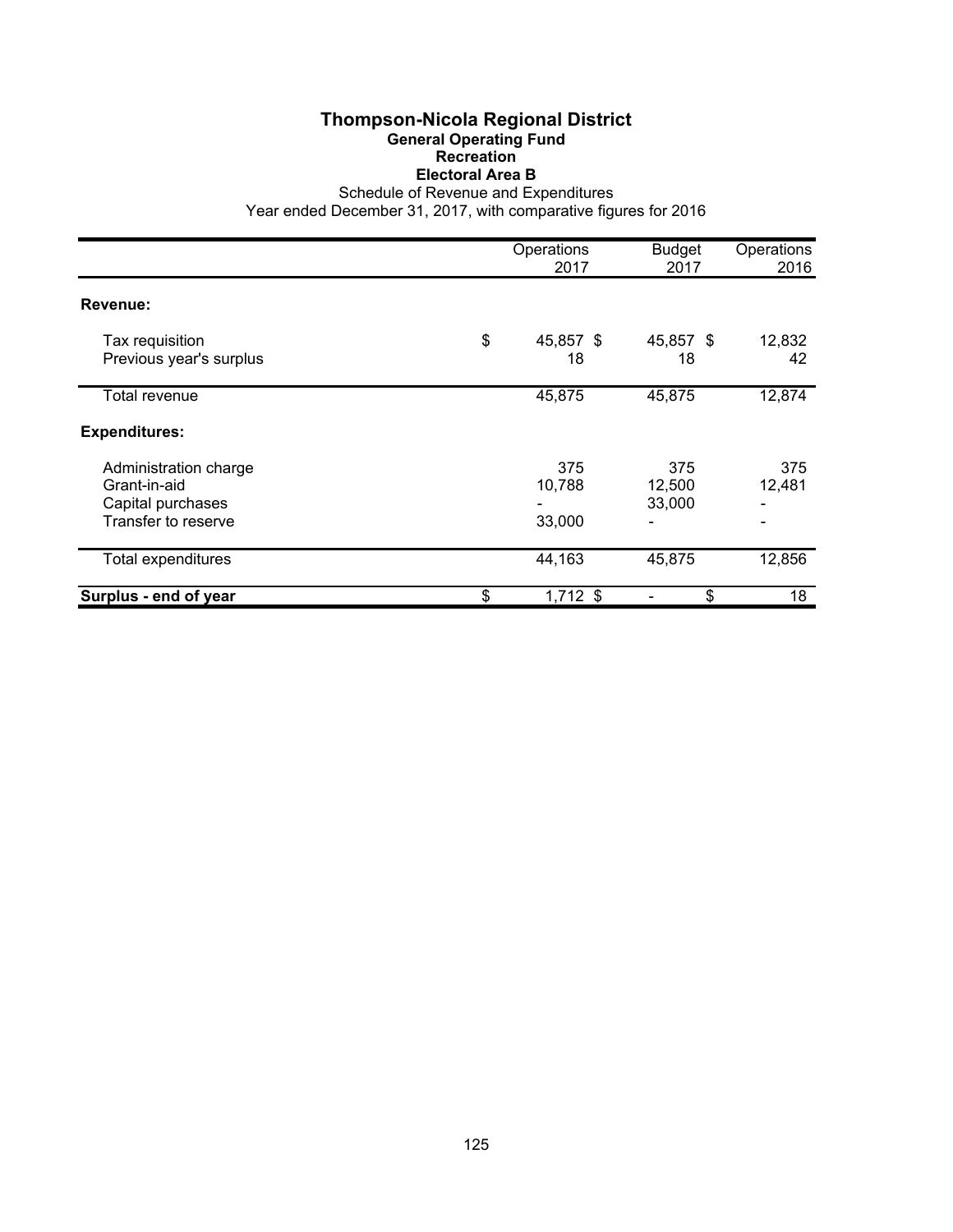## **Thompson-Nicola Regional District General Operating Fund Recreation Electoral Area E**

Schedule of Revenue and Expenditures

|                                                                                   | Operations<br>2017               | <b>Budget</b><br>2017    | Operations<br>2016 |
|-----------------------------------------------------------------------------------|----------------------------------|--------------------------|--------------------|
| Revenue:                                                                          |                                  |                          |                    |
| Tax requisition<br>Previous year's surplus                                        | \$<br>111,060 \$<br>1,815        | 111,060 \$<br>1,815      | 9,445<br>3,430     |
| Total revenue                                                                     | 112,875                          | 112,875                  | 12,875             |
| <b>Expenditures:</b>                                                              |                                  |                          |                    |
| Administration charge<br>Grant-in-aid<br>Capital purchases<br>Transfer to reserve | 375<br>10,850<br>7,950<br>92,050 | 375<br>12,500<br>100,000 | 375<br>10,685      |
| Total expenditures                                                                | 111,225                          | 112,875                  | 11,060             |
| Surplus - end of year                                                             | \$<br>$1,650$ \$                 | \$                       | 1,815              |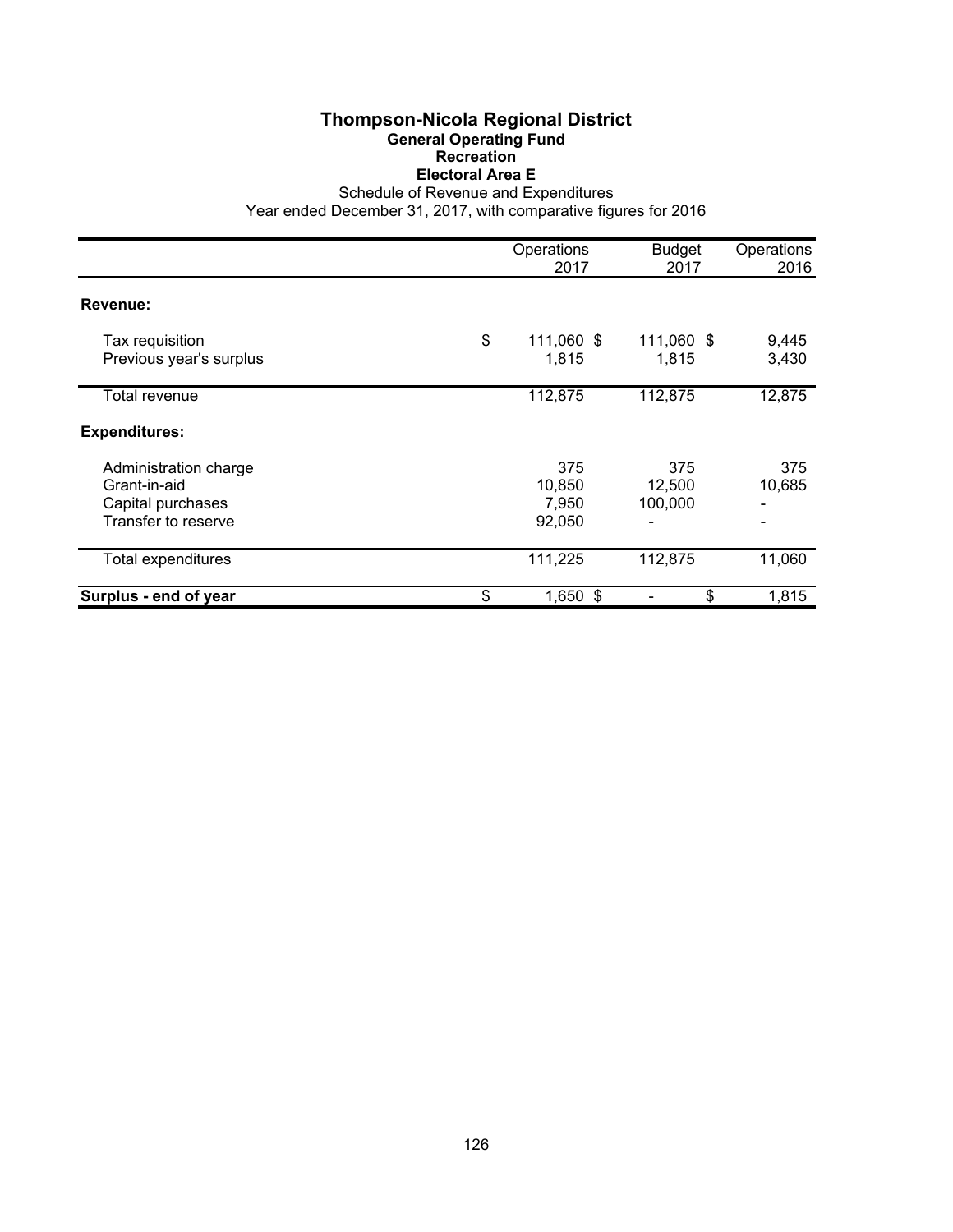## **Thompson-Nicola Regional District General Operating Fund Recreation Electoral Area I**

Schedule of Revenue and Expenditures

|                                                                                   | Operations<br>2017     | <b>Budget</b><br>2017   | Operations<br>2016 |
|-----------------------------------------------------------------------------------|------------------------|-------------------------|--------------------|
| Revenue:                                                                          |                        |                         |                    |
| Tax requisition<br>Previous year's surplus                                        | \$<br>64,384 \$<br>491 | 64,384 \$<br>491        | 12,871<br>4        |
| Total revenue                                                                     | 64,875                 | 64,875                  | 12,875             |
| <b>Expenditures:</b>                                                              |                        |                         |                    |
| Administration charge<br>Grant-in-aid<br>Capital purchases<br>Transfer to reserve | 375<br>6,550<br>52,000 | 375<br>12,500<br>52,000 | 375<br>12,009      |
| <b>Total expenditures</b>                                                         | 58,925                 | 64,875                  | 12,384             |
| Surplus - end of year                                                             | \$<br>5,950 \$         | \$                      | 491                |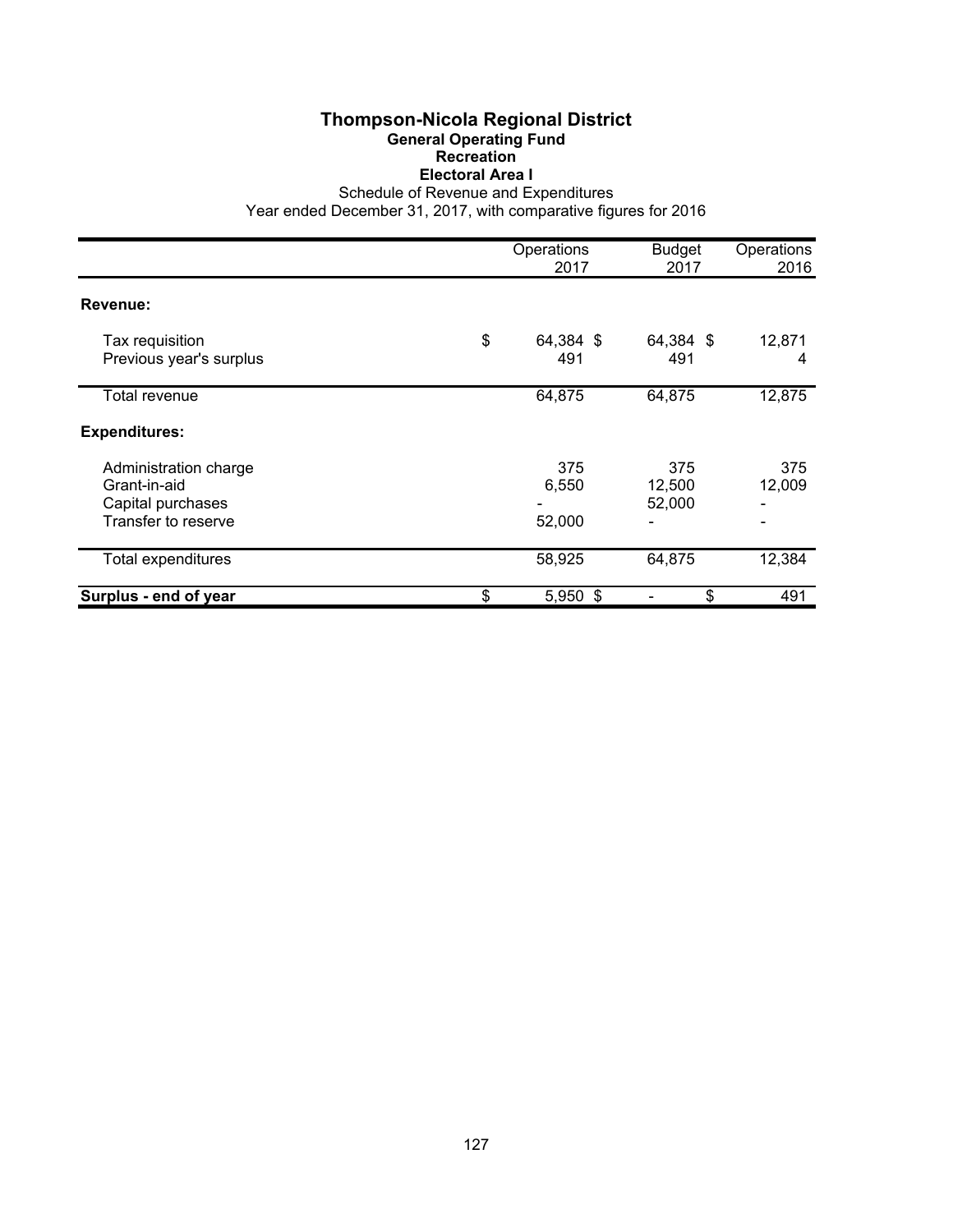## **Thompson-Nicola Regional District General Operating Fund Recreation Electoral Area J**

Schedule of Revenue and Expenditures

|                                                                                   | Operations<br>2017       | <b>Budget</b><br>2017   | Operations<br>2016 |
|-----------------------------------------------------------------------------------|--------------------------|-------------------------|--------------------|
| Revenue:                                                                          |                          |                         |                    |
| Tax requisition<br>Previous year's surplus                                        | \$<br>35,956 \$<br>6,919 | 35,956 \$<br>6,919      | 4,107<br>8,768     |
| Total revenue                                                                     | 42,875                   | 42,875                  | 12,875             |
| <b>Expenditures:</b>                                                              |                          |                         |                    |
| Administration charge<br>Grant-in-aid<br>Capital purchases<br>Transfer to reserve | 375<br>2,265<br>30,000   | 375<br>12,500<br>30,000 | 375<br>5,581       |
| <b>Total expenditures</b>                                                         | 32,640                   | 42,875                  | 5,956              |
| Surplus - end of year                                                             | \$<br>$10,235$ \$        | \$                      | 6,919              |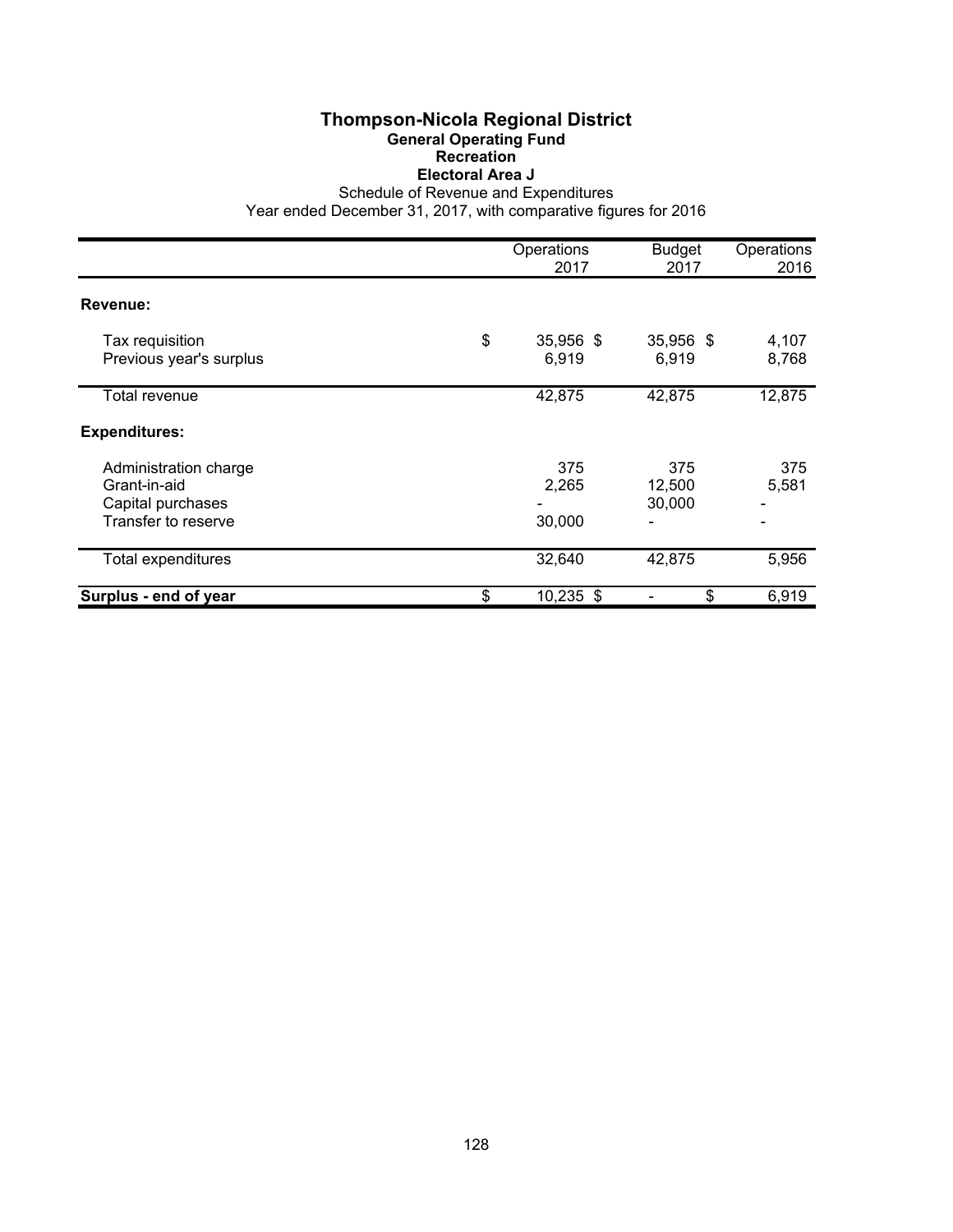## **Thompson-Nicola Regional District General Operating Fund Recreation Electoral Area L**

Schedule of Revenue and Expenditures

|                                                                                   | Operations<br>2017       | <b>Budget</b><br>2017   | Operations<br>2016 |
|-----------------------------------------------------------------------------------|--------------------------|-------------------------|--------------------|
| Revenue:                                                                          |                          |                         |                    |
| Tax requisition<br>Previous year's surplus                                        | \$<br>88,648 \$<br>7,227 | 88,648 \$<br>7,227      | 6,430<br>6,445     |
| Total revenue                                                                     | 95,875                   | 95,875                  | 12,875             |
| <b>Expenditures:</b>                                                              |                          |                         |                    |
| Administration charge<br>Grant-in-aid<br>Capital purchases<br>Transfer to reserve | 375<br>10,618<br>83,000  | 375<br>12,500<br>83,000 | 375<br>5,273       |
| <b>Total expenditures</b>                                                         | 93,993                   | 95,875                  | 5,648              |
| Surplus - end of year                                                             | \$<br>1,882 \$           | \$                      | 7,227              |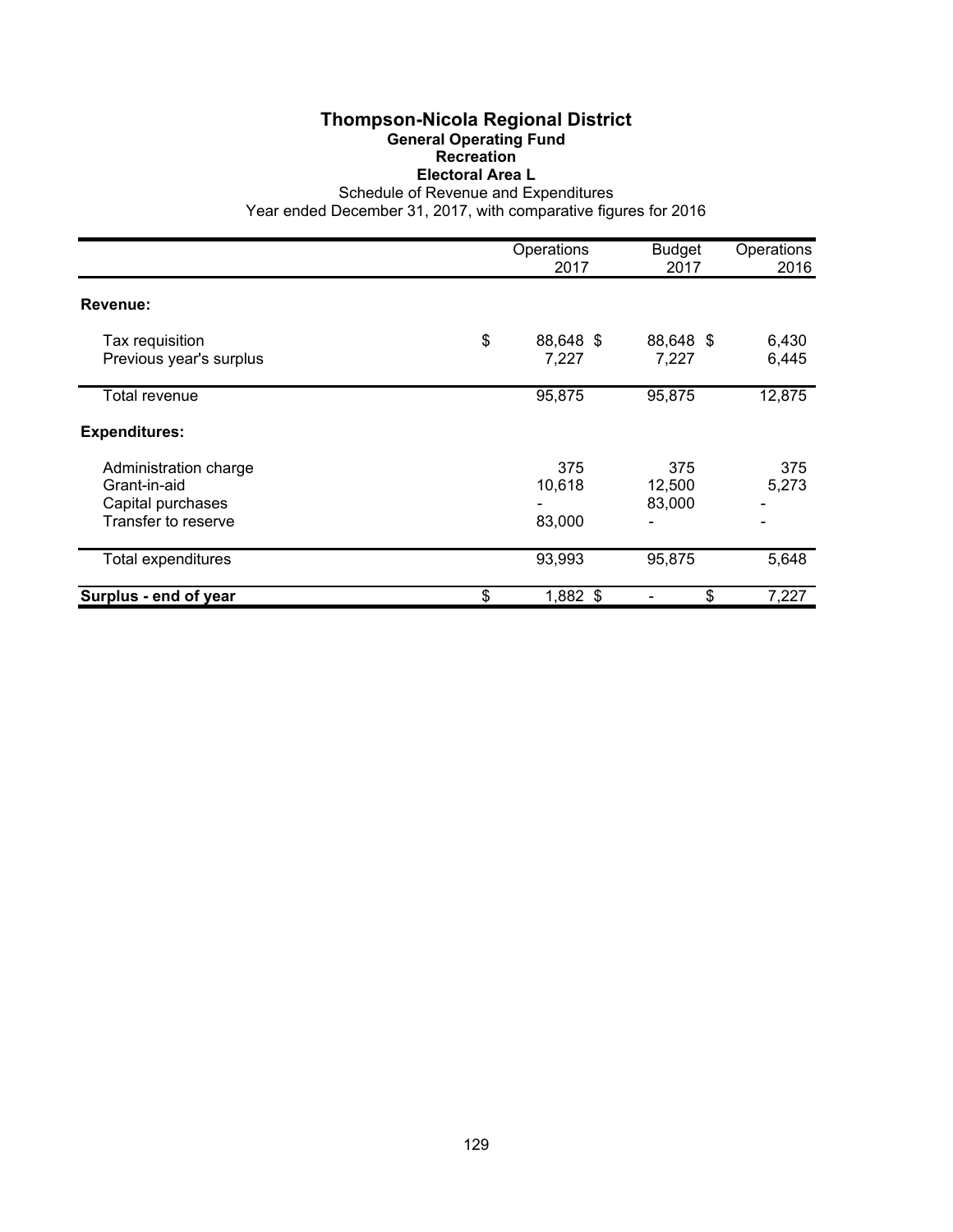#### **Thompson-Nicola Regional District General Operating Fund Recreation Electoral Area M**

Schedule of Revenue and Expenditures

|                                                                                   | Operations<br>2017       | <b>Budget</b><br>2017   | Operations<br>2016 |
|-----------------------------------------------------------------------------------|--------------------------|-------------------------|--------------------|
| Revenue:                                                                          |                          |                         |                    |
| Tax requisition<br>Previous year's surplus                                        | \$<br>66,511 \$<br>9,364 | 66,511 \$<br>9,364      | 4,125<br>8,750     |
| Total revenue                                                                     | 75,875                   | 75,875                  | 12,875             |
| <b>Expenditures:</b>                                                              |                          |                         |                    |
| Administration charge<br>Grant-in-aid<br>Capital purchases<br>Transfer to reserve | 375<br>6,743<br>63,000   | 375<br>12,500<br>63,000 | 375<br>3,136<br>-  |
| Total expenditures                                                                | 70,118                   | 75,875                  | 3,511              |
| Surplus - end of year                                                             | \$<br>$5,757$ \$         | \$                      | 9,364              |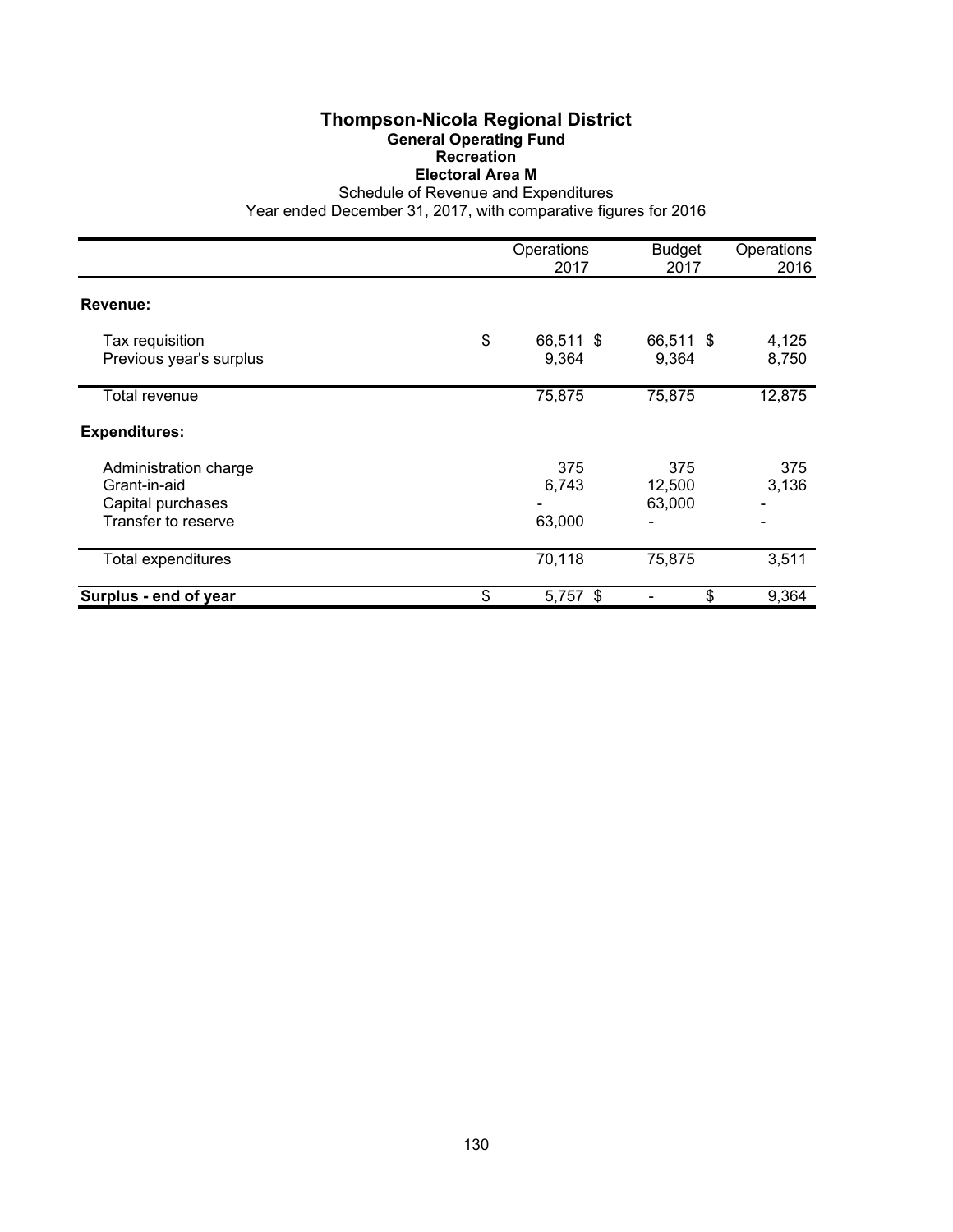## **Thompson-Nicola Regional District General Operating Fund Recreation Electoral Area N**

Schedule of Revenue and Expenditures

|                                                                                   | Operations<br>2017       | <b>Budget</b><br>2017        | Operations<br>2016 |
|-----------------------------------------------------------------------------------|--------------------------|------------------------------|--------------------|
| Revenue:                                                                          |                          |                              |                    |
| Tax requisition<br>Previous year's surplus                                        | \$<br>28,511 \$<br>9,364 | 28,511 \$<br>9,364           | 8,765<br>4,110     |
| Total revenue                                                                     | 37,875                   | 37,875                       | 12,875             |
| <b>Expenditures:</b>                                                              |                          |                              |                    |
| Administration charge<br>Grant-in-aid<br>Capital purchases<br>Transfer to reserve | 375<br>7,350<br>25,000   | 375<br>12,500<br>25,000<br>- | 375<br>3,136<br>۰  |
| <b>Total expenditures</b>                                                         | 32,725                   | 37,875                       | 3,511              |
| Surplus - end of year                                                             | \$<br>$5,150$ \$         | \$                           | 9,364              |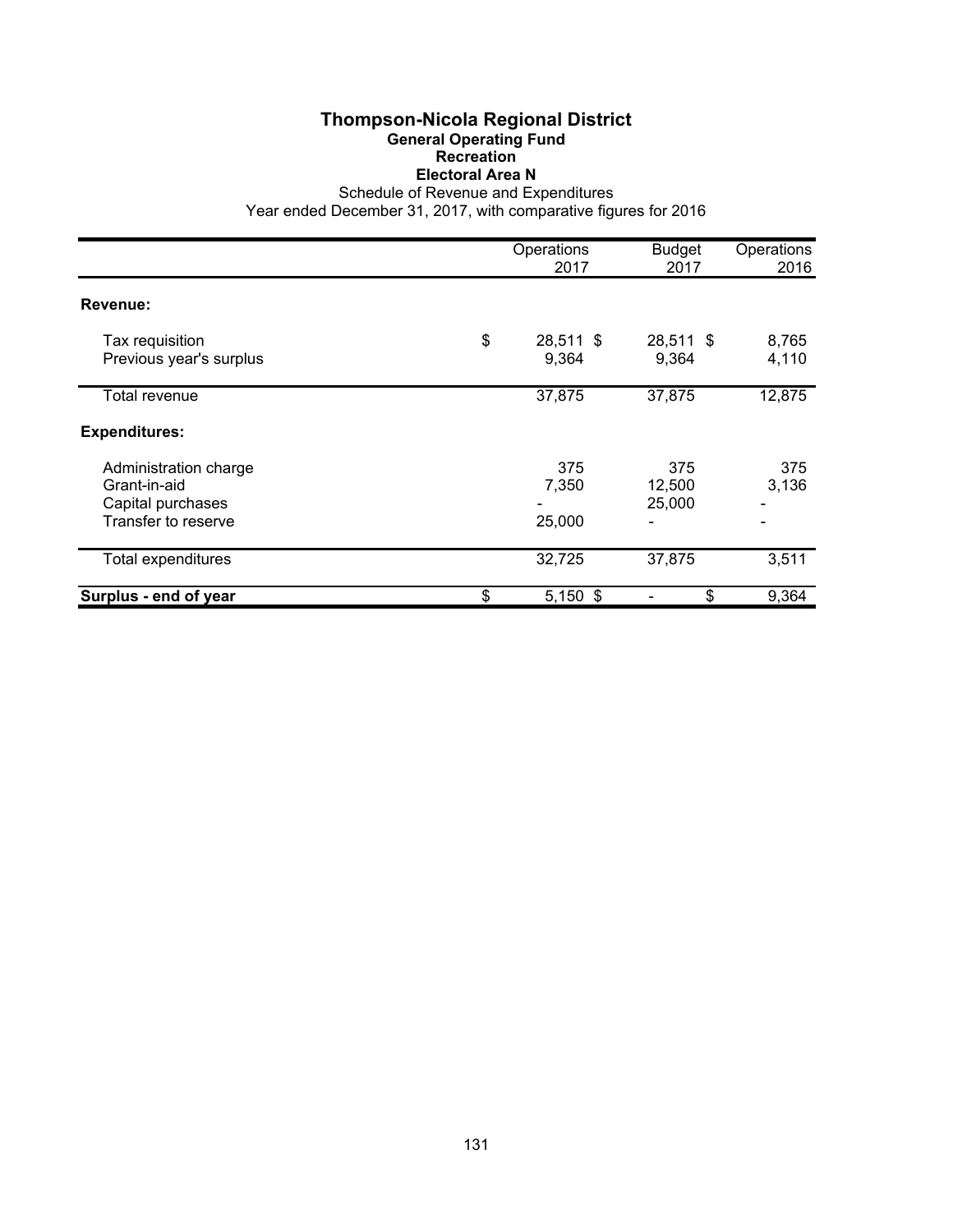## **Thompson-Nicola Regional District General Operating Fund Recreation Electoral Area O**

Schedule of Revenue and Expenditures

|                                                                                   | Operations<br>2017       | <b>Budget</b><br>2017   | Operations<br>2016 |
|-----------------------------------------------------------------------------------|--------------------------|-------------------------|--------------------|
| Revenue:                                                                          |                          |                         |                    |
| Tax requisition<br>Previous year's surplus                                        | \$<br>46,356 \$<br>2,519 | 46,356 \$<br>2,519      | 5,038<br>7,837     |
| Total revenue                                                                     | 48,875                   | 48,875                  | 12,875             |
| <b>Expenditures:</b>                                                              |                          |                         |                    |
| Administration charge<br>Grant-in-aid<br>Capital purchases<br>Transfer to reserve | 375<br>1,000<br>36,000   | 375<br>12,500<br>36,000 | 375<br>9,980       |
| <b>Total expenditures</b>                                                         | 37,375                   | 48,875                  | 10,355             |
| Surplus - end of year                                                             | \$<br>11,500 \$          | \$                      | 2,520              |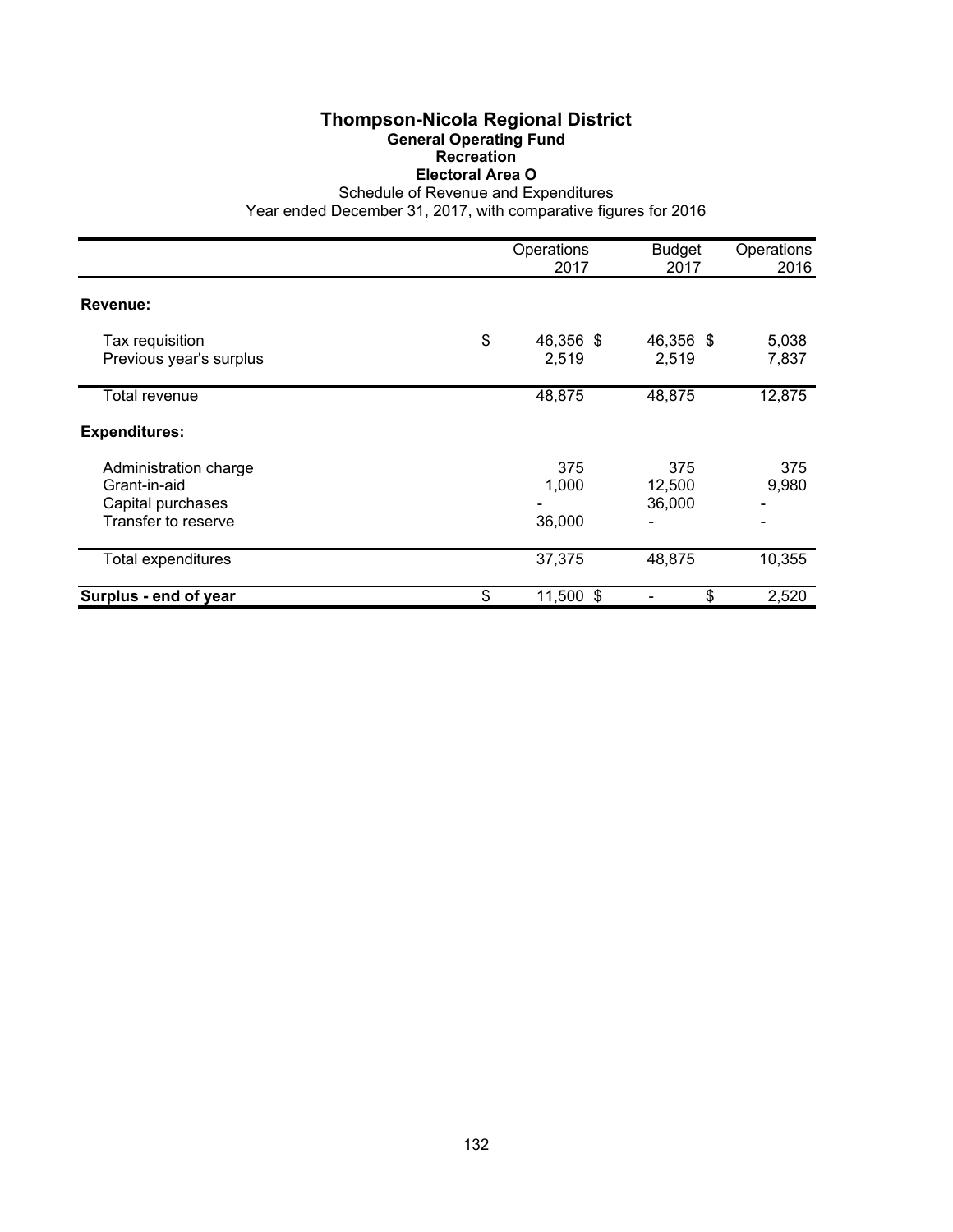## **Thompson-Nicola Regional District General Operating Fund Recreation Electoral Area P**

Schedule of Revenue and Expenditures

|                                                                                   | Operations<br>2017       | <b>Budget</b><br>2017   | Operations<br>2016 |
|-----------------------------------------------------------------------------------|--------------------------|-------------------------|--------------------|
| Revenue:                                                                          |                          |                         |                    |
| Tax requisition<br>Previous year's surplus                                        | \$<br>94,307 \$<br>1,568 | 94,307 \$<br>1,568      | 9,271<br>3,604     |
| Total revenue                                                                     | 95,875                   | 95,875                  | 12,875             |
| <b>Expenditures:</b>                                                              |                          |                         |                    |
| Administration charge<br>Grant-in-aid<br>Capital purchases<br>Transfer to reserve | 375<br>10,844<br>83,000  | 375<br>12,500<br>83,000 | 375<br>10,932      |
| <b>Total expenditures</b>                                                         | 94,219                   | 95,875                  | 11,307             |
| Surplus - end of year                                                             | \$<br>1,656 \$           | \$                      | 1,568              |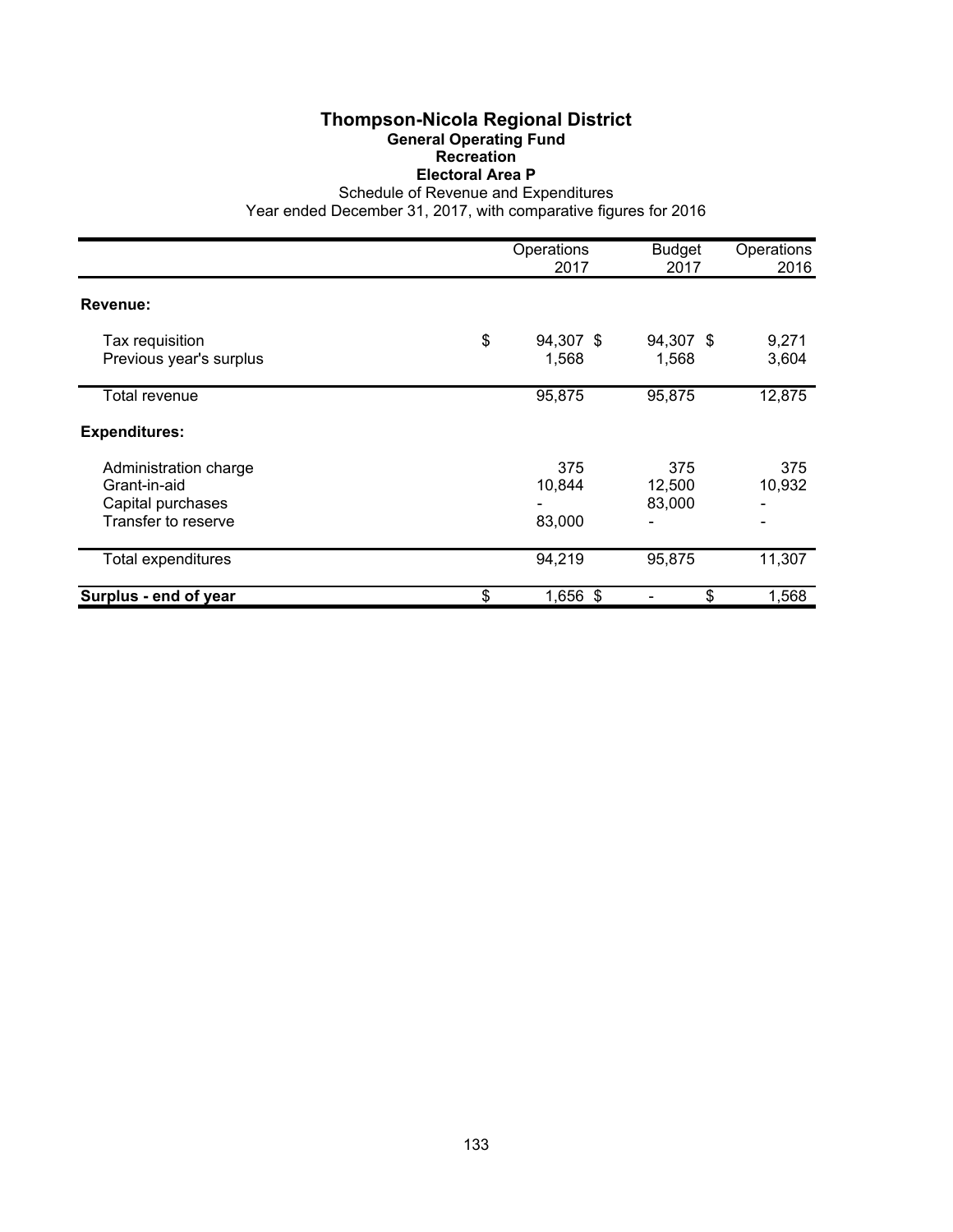# **Thompson-Nicola Regional District**

**General Operating Fund**

**Recreation**

**Specified Area of M (Lower Nicola)**

Schedule of Revenue and Expenditures

|                                       | Operations<br>2017 | <b>Budget</b><br>2017 | Operations<br>2016 |
|---------------------------------------|--------------------|-----------------------|--------------------|
| <b>Revenue:</b>                       |                    |                       |                    |
| Tax requisition                       | \$<br>$5,282$ \$   | $5,282$ \$            | 5,325              |
| Government transfers and other grants |                    |                       | 21,134             |
| <b>Transfer from TCA Surplus</b>      | 21,631             |                       | 17,005             |
| Previous year's surplus               | 2,057              | 2,057                 | 2,014              |
| Total revenue                         | 28,970             | 7,339                 | 45,478             |
| <b>Expenditures:</b>                  |                    |                       |                    |
| Administration charge                 | 214                | 214                   | 214                |
| Amortization                          | 21,631             |                       | 17,005             |
| Insurance                             | 592                | 650                   | 593                |
| Operating costs                       | 4,475              | 4,475                 | 4,475              |
| Capital purchases                     |                    | 2,000                 | 21,134             |
| Total expenditures                    | 26,912             | 7,339                 | 43,421             |
| Surplus - end of year                 | \$<br>$2,058$ \$   | \$                    | 2,057              |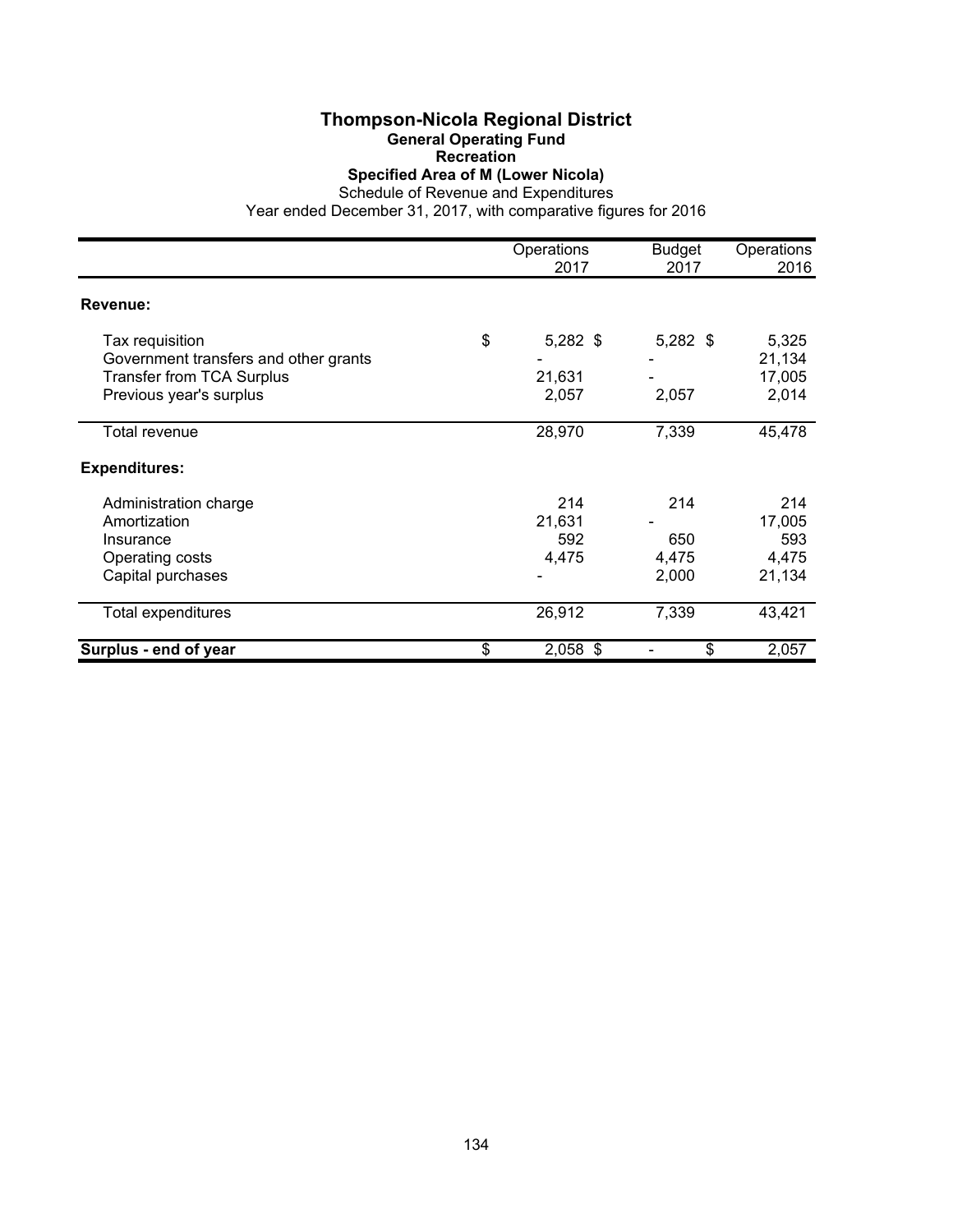# **Thompson-Nicola Regional District**

**General Operating Fund**

**Recreation**

**Specified Areas of M and N (Merritt)**

Schedule of Revenue and Expenditures

|                                       | Operations<br>2017 | <b>Budget</b><br>2017 | Operations<br>2016 |
|---------------------------------------|--------------------|-----------------------|--------------------|
| Revenue:                              |                    |                       |                    |
| Tax requisition                       | \$<br>89,750 \$    | 89,750 \$             | 87,990             |
| Total revenue                         | 89,750             | 89,750                | 87,990             |
| <b>Expenditures:</b>                  |                    |                       |                    |
| Administration charge<br>Grant-in-aid | 2,614<br>87,136    | 2,614<br>87,136       | 2,563<br>85,427    |
| Total expenditures                    | 89,750             | 89,750                | 87,990             |
| Surplus - end of year                 | \$<br>\$           | \$                    |                    |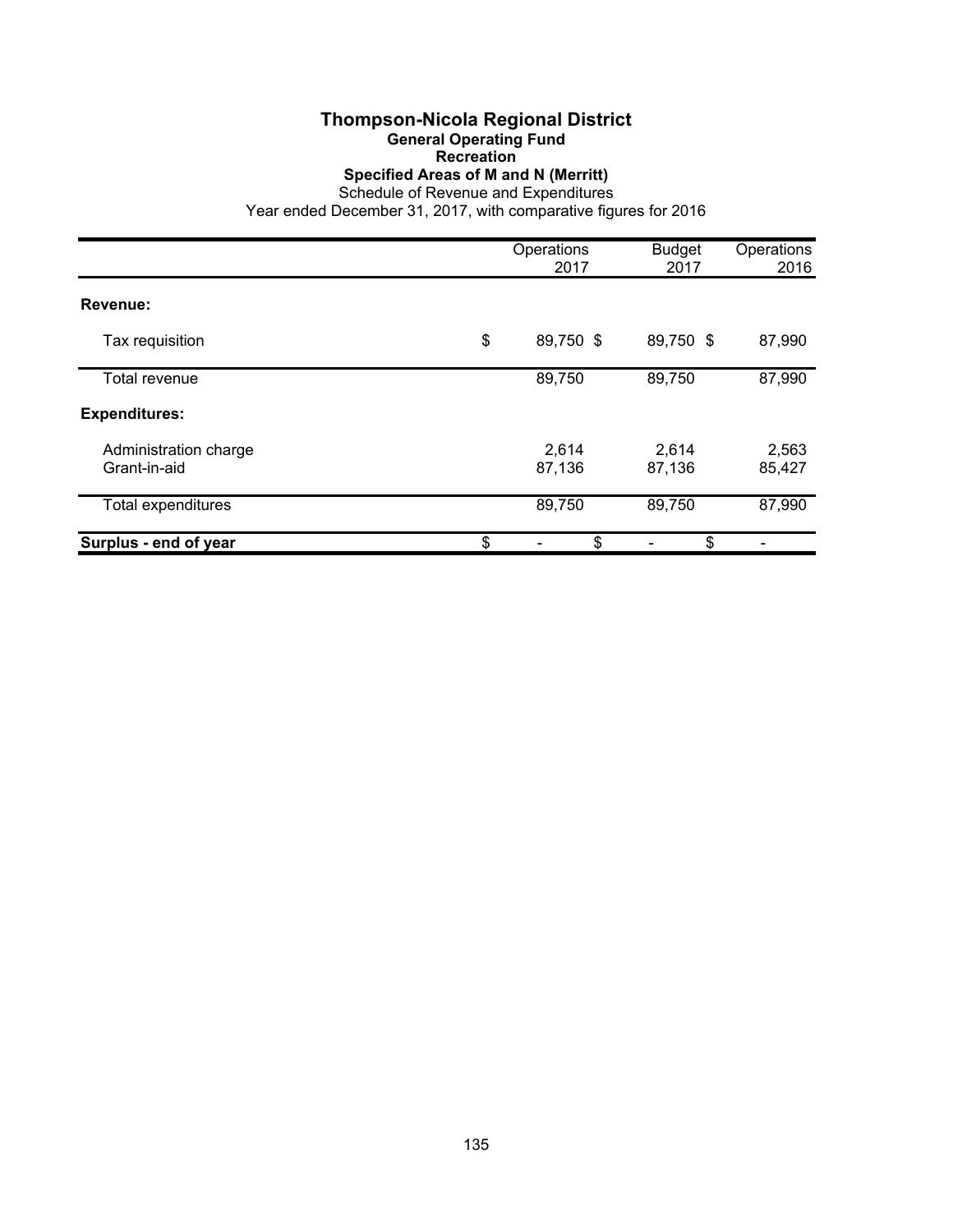#### **Thompson-Nicola Regional District General Operating Fund Crime Stoppers Program All Member Municipalities (except Kamloops)**

Schedule of Revenue and Expenditures

|                                       | Operations<br>2017 | <b>Budget</b><br>2017 | Operations<br>2016 |
|---------------------------------------|--------------------|-----------------------|--------------------|
| Revenue:                              |                    |                       |                    |
| Tax requisition                       | \$<br>20,600 \$    | 20,600 \$             | 20,600             |
| Total revenue                         | 20,600             | 20,600                | 20,600             |
| <b>Expenditures:</b>                  |                    |                       |                    |
| Administration charge<br>Grant-in-aid | 600<br>20,000      | 600<br>20,000         | 600<br>20,000      |
| Total expenditures                    | 20,600             | 20,600                | 20,600             |
| Surplus - end of year                 | \$<br>\$           | \$                    |                    |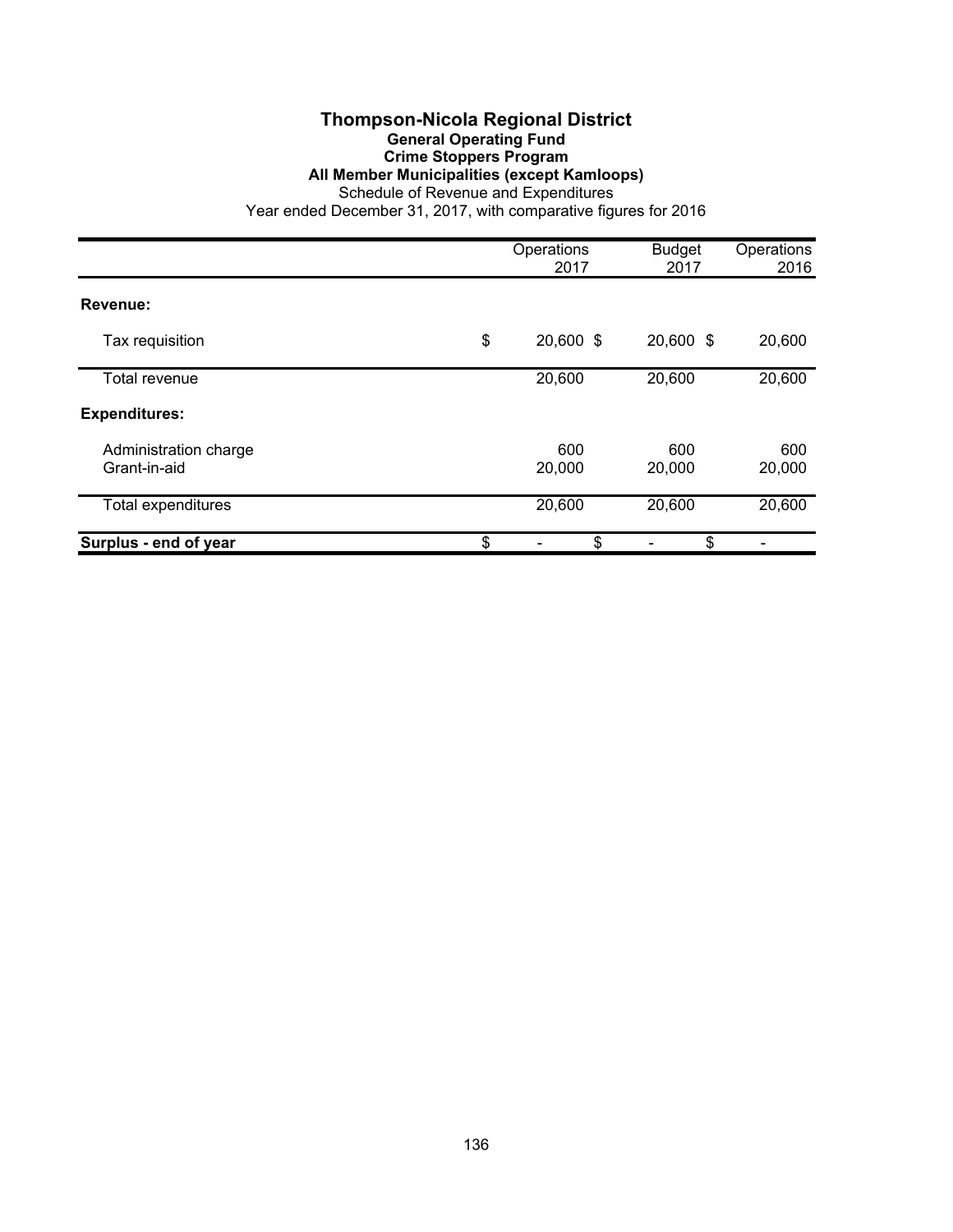## **Thompson-Nicola Regional District General Operating Fund**

**Television**

Summary of Revenue and Expenditures Year ended December 31, 2017, with comparative figures for 2016

|                                   | Operations<br>2017 | <b>Budget</b><br>2017 | Operations<br>2016 |
|-----------------------------------|--------------------|-----------------------|--------------------|
| Revenue:                          |                    |                       |                    |
| Tax requisition                   | \$<br>24,879 \$    | 24,879 \$             | 19,230             |
| Grants in lieu of taxes           |                    |                       | 7                  |
| Interest                          | 19                 |                       | 65                 |
| Other revenue                     | 658                |                       | 4,618              |
| Transfer from TCA Surplus         | 1,473              |                       | 2,920              |
| Transfer from reserve             | 6,250              | 6,200                 |                    |
| Previous year's surplus (deficit) | (3, 487)           | (3, 487)              | 1,090              |
| <b>Total revenue</b>              | 29,792             | 27,592                | 27,930             |
| <b>Expenditures:</b>              |                    |                       |                    |
| Administration charge             | 804                | 804                   | 763                |
| Amortization                      | 1,473              |                       | 2,920              |
| <b>Building costs</b>             | 690                | 1,922                 | 5,097              |
| General                           |                    |                       | 2                  |
| Grant-in-aid                      | 19,025             | 19,025                | 19,025             |
| Insurance                         | 632                | 700                   | 634                |
| Operating costs                   | 1,912              | 3,120                 | 1,848              |
| Programs                          |                    | 1,000                 | 25                 |
| Salaries and benefits             | 1,063              | 1,021                 | 1,038              |
| Transfer to reserve               | 19                 |                       | 65                 |
| Total expenditures                | 25,618             | 27,592                | 31,417             |
| Surplus (deficit) - end of year   | \$<br>4,174 \$     | \$                    | (3, 487)           |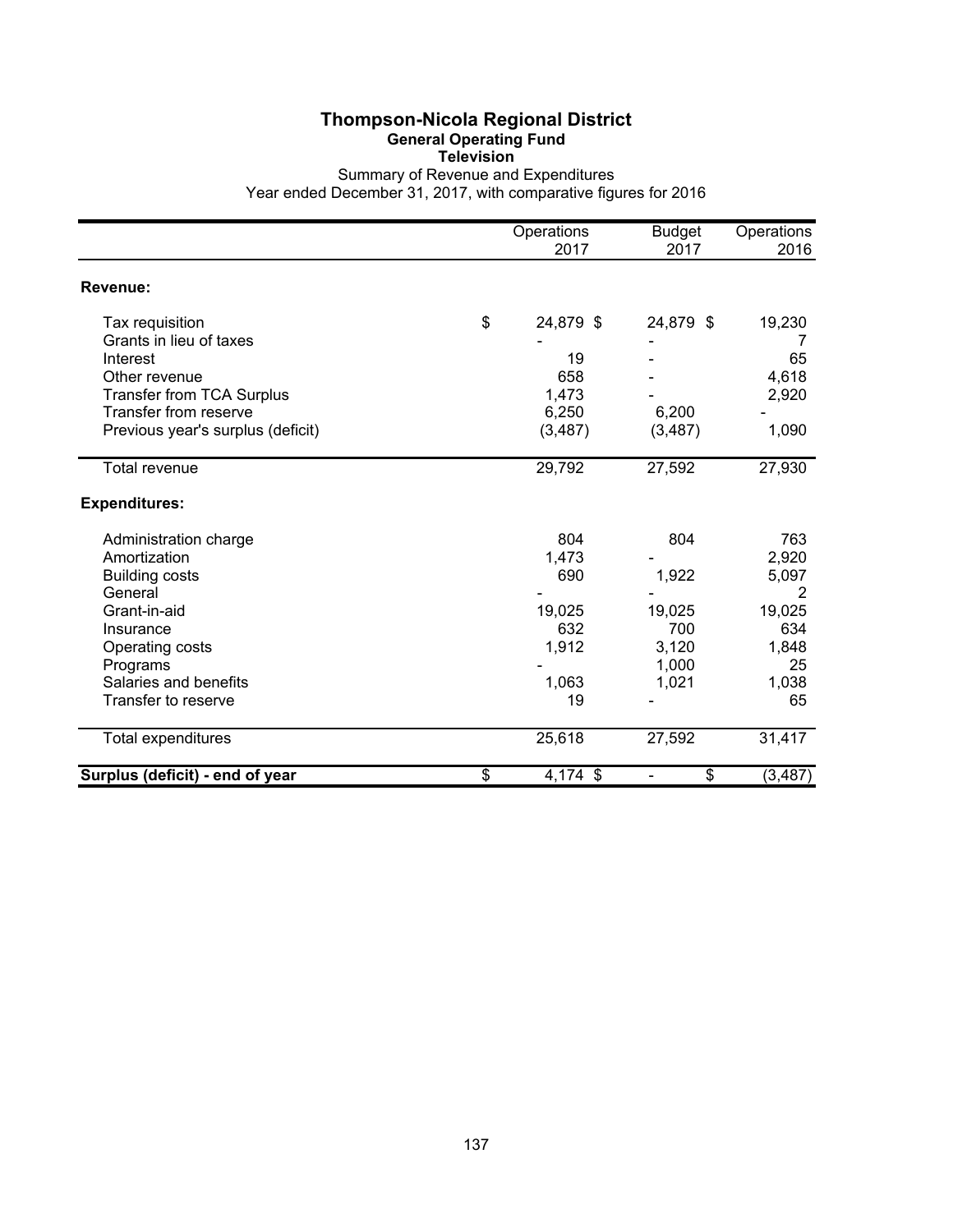#### **Thompson-Nicola Regional District General Operating Fund Television Electoral Area A**

Schedule of Revenue and Expenditures

|                                                                                                 | Operations<br>2017                   | <b>Budget</b><br>2017 | Operations<br>2016               |
|-------------------------------------------------------------------------------------------------|--------------------------------------|-----------------------|----------------------------------|
| Revenue:                                                                                        |                                      |                       |                                  |
| Tax requisition<br>Other revenue<br><b>Transfer from TCA Surplus</b><br>Previous year's surplus | \$<br>$(145)$ \$<br>658<br>25<br>145 | $(145)$ \$<br>145     | (2, 239)<br>4,438<br>25<br>2,239 |
| Total revenue                                                                                   | 683                                  |                       | 4,463                            |
| <b>Expenditures:</b>                                                                            |                                      |                       |                                  |
| Amortization<br><b>Building costs</b>                                                           | 25<br>(27)                           | ٠                     | 25<br>4,293                      |
| Total expenditures                                                                              | (2)                                  |                       | 4,318                            |
| Surplus - end of year                                                                           | \$<br>685 \$                         | \$                    | 145                              |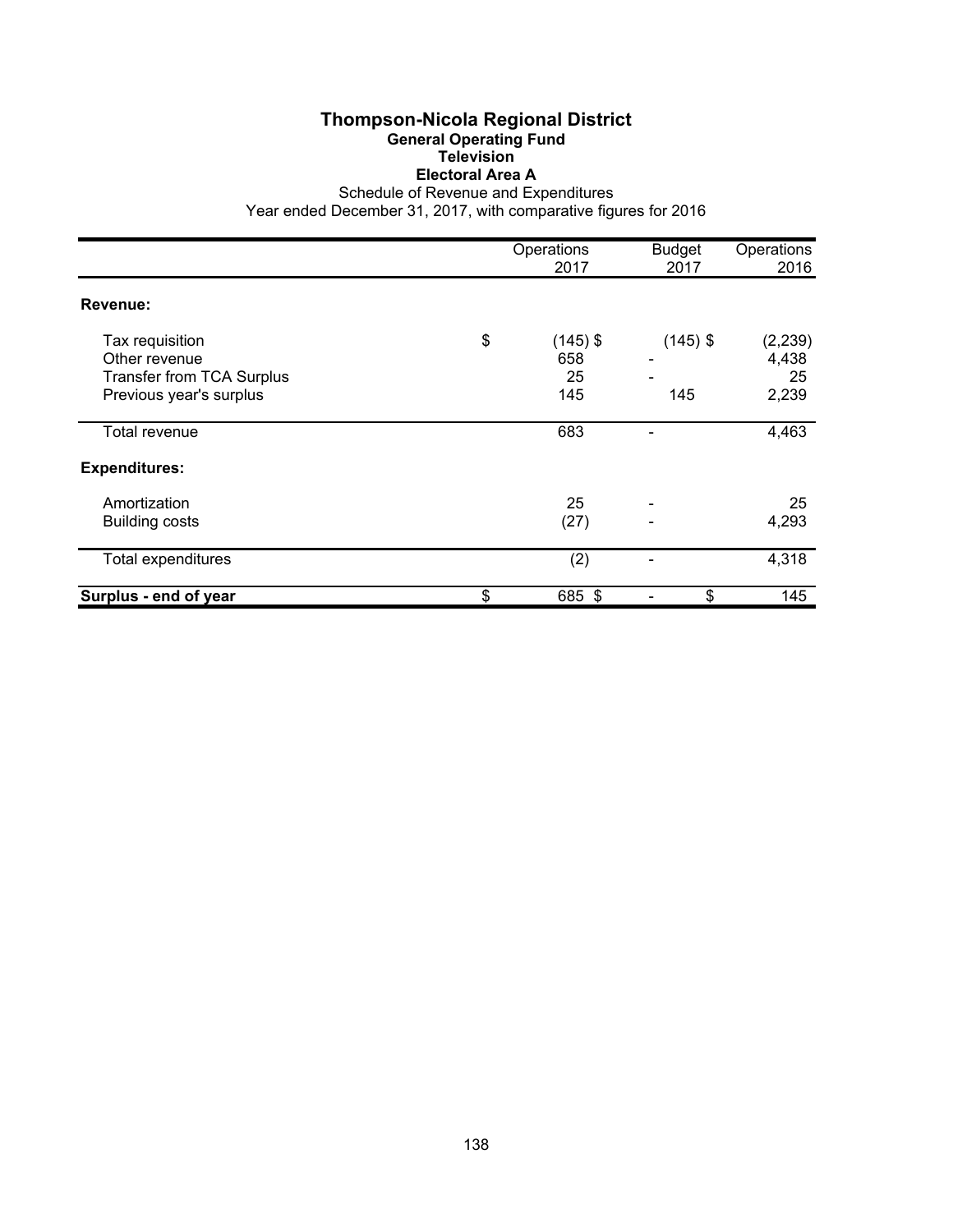#### **Thompson-Nicola Regional District General Operating Fund Television Electoral Area B**

Schedule of Revenue and Expenditures

|                                  | Operations<br>2017 | <b>Budget</b><br>2017 | Operations<br>2016 |
|----------------------------------|--------------------|-----------------------|--------------------|
| Revenue:                         |                    |                       |                    |
|                                  |                    |                       |                    |
| Tax requisition                  | \$<br>$5,752$ \$   | $5,752$ \$            | 6,233              |
| Interest                         | 19                 |                       | 16                 |
| <b>Transfer from TCA Surplus</b> | 1,448              |                       | 2,895              |
| Previous year's surplus          | 2,244              | 2,244                 | 374                |
| Total revenue                    | 9,463              | 7,996                 | 9,518              |
| <b>Expenditures:</b>             |                    |                       |                    |
| Administration charge            | 233                | 233                   | 192                |
| Amortization                     | 1,448              |                       | 2,895              |
| <b>Building costs</b>            | 717                | 1,922                 | 804                |
| General                          |                    |                       | 2                  |
| Insurance                        | 632                | 700                   | 634                |
| Operating costs                  | 1,912              | 3,120                 | 1,668              |
| Programs                         |                    | 1,000                 | 25                 |
| Salaries and benefits            | 1,063              | 1,021                 | 1,038              |
| Transfer to reserve              | 19                 |                       | 16                 |
| Total expenditures               | 6,024              | 7,996                 | 7,274              |
| Surplus - end of year            | \$<br>$3,439$ \$   | \$                    | 2,244              |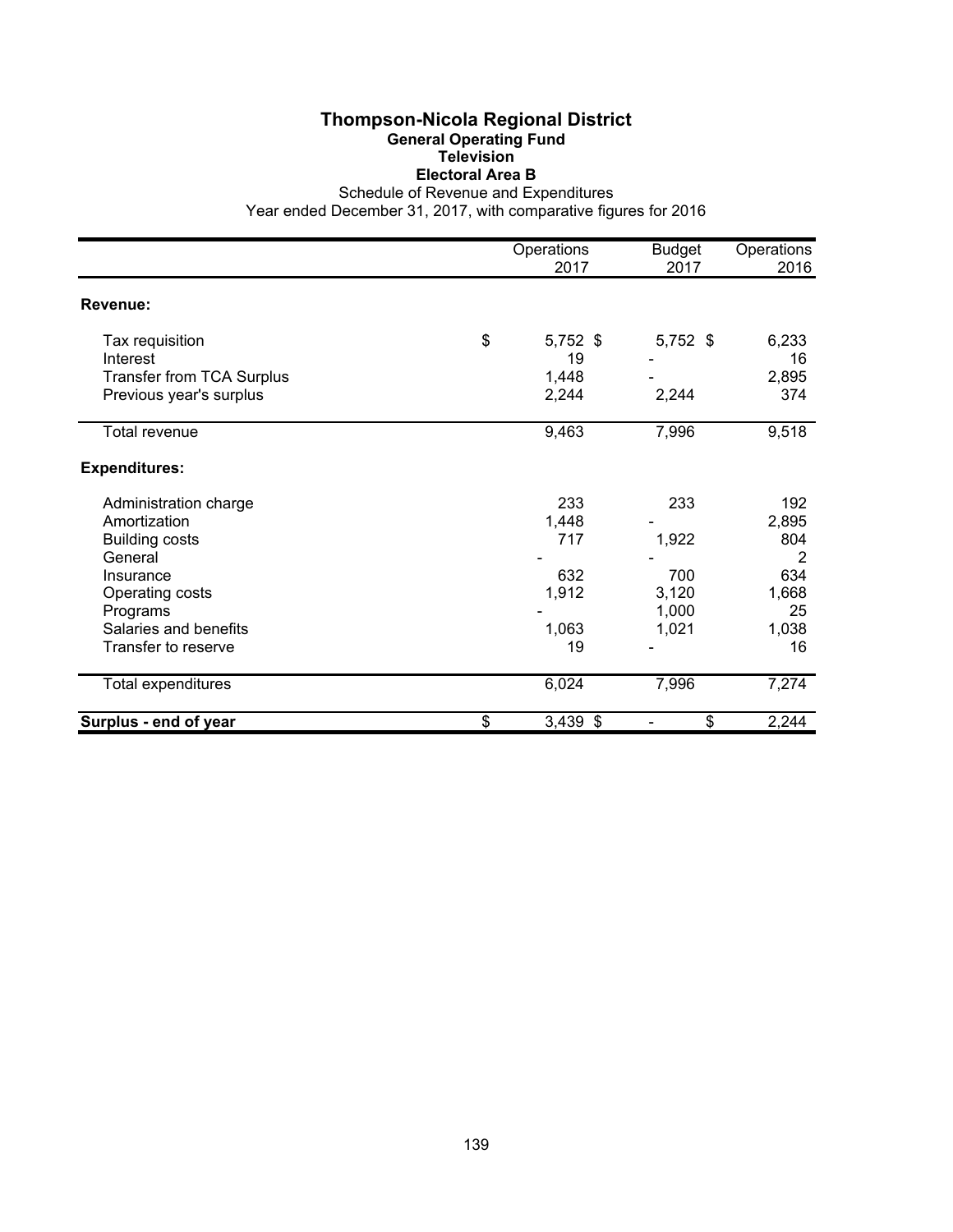## **Thompson-Nicola Regional District**

**General Operating Fund**

**Television**

**Electoral Area O and a Specified Area of P**

Schedule of Revenue and Expenditures Year ended December 31, 2017, with comparative figures for 2016

|                                                                                                  | Operations<br>2017                   | <b>Budget</b><br>2017          | Operations<br>2016               |
|--------------------------------------------------------------------------------------------------|--------------------------------------|--------------------------------|----------------------------------|
| <b>Revenue:</b>                                                                                  |                                      |                                |                                  |
| Tax requisition<br>Interest<br>Other revenue<br>Transfer from reserve<br>Previous year's surplus | \$<br>$(317)$ \$<br>6,250<br>(5,883) | $(317)$ \$<br>6,200<br>(5,883) | (4, 356)<br>49<br>180<br>(1,527) |
| Total revenue                                                                                    | 50                                   |                                | (5,654)                          |
| <b>Expenditures:</b>                                                                             |                                      |                                |                                  |
| Operating costs<br>Transfer to reserve                                                           |                                      |                                | 180<br>49                        |
| Total expenditures                                                                               |                                      |                                | 229                              |
| Surplus (deficit) - end of year                                                                  | \$<br>50 <sup>°</sup>                | \$                             | (5,883)                          |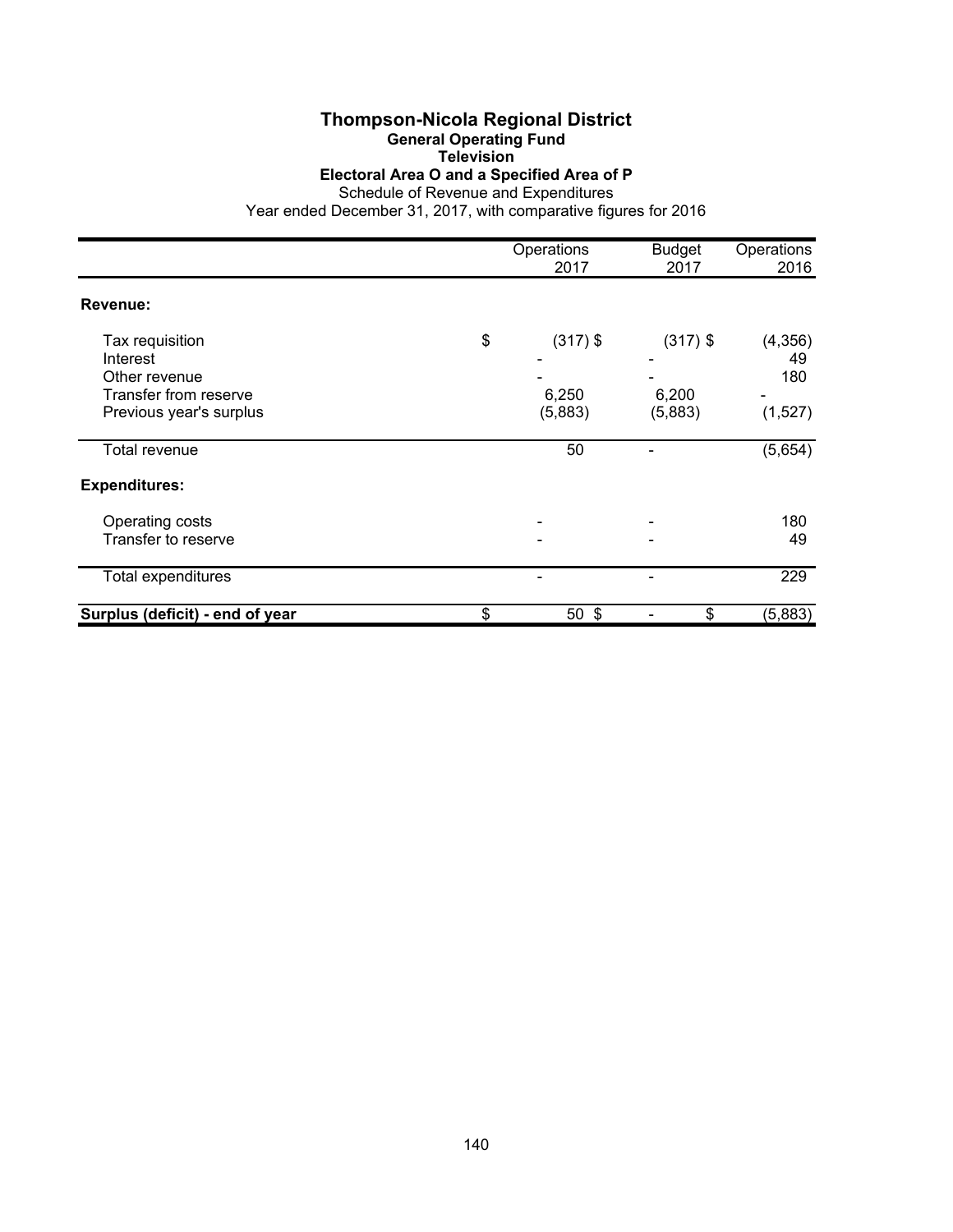## **Thompson-Nicola Regional District**

**General Operating Fund**

#### **Television Lytton and a Specified Area of I**

Schedule of Revenue and Expenditures

|                                                    | Operations<br>2017 | <b>Budget</b><br>2017 | Operations<br>2016 |
|----------------------------------------------------|--------------------|-----------------------|--------------------|
| Revenue:                                           |                    |                       |                    |
| Tax requisition                                    | \$<br>$8,465$ \$   | 8,465 \$              | 8,468              |
| Grants in lieu of taxes<br>Previous year's surplus | 7                  | 7                     | 4                  |
| Total revenue                                      | 8,472              | 8,472                 | 8,479              |
| <b>Expenditures:</b>                               |                    |                       |                    |
| Administration charge<br>Grant-in-aid              | 247<br>8,225       | 247<br>8,225          | 247<br>8,225       |
| Total expenditures                                 | 8,472              | 8,472                 | 8,472              |
| Surplus - end of year                              | \$<br>\$           | \$                    |                    |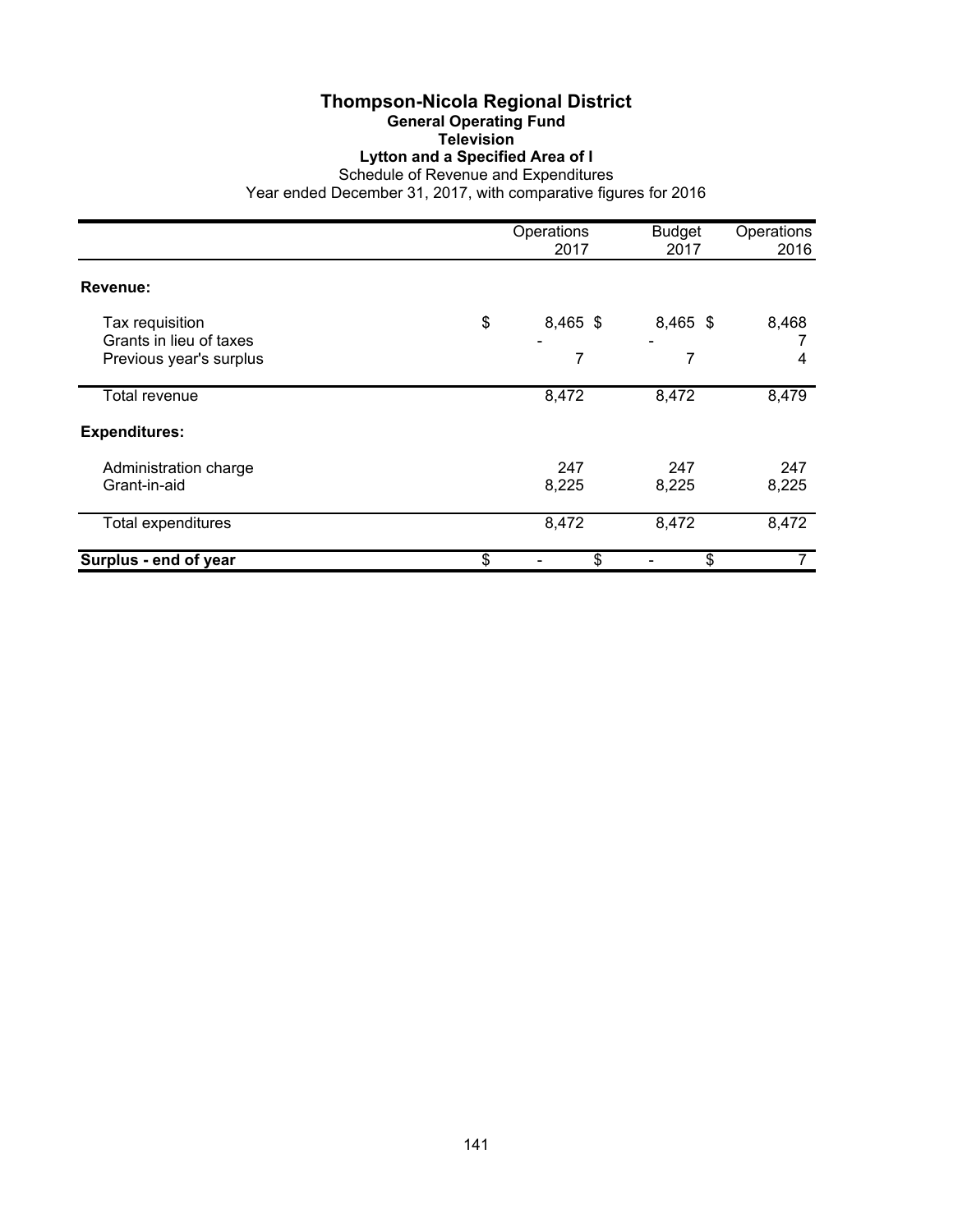# **Thompson-Nicola Regional District**

**General Operating Fund**

**Television**

**Specified Area of I (Spences Bridge)**

Schedule of Revenue and Expenditures

|                                       | Operations<br>2017 | <b>Budget</b><br>2017 | Operations<br>2016 |
|---------------------------------------|--------------------|-----------------------|--------------------|
| Revenue:                              |                    |                       |                    |
| Tax requisition                       | \$<br>5,459 \$     | 5,459 \$              | 5,459              |
| Total revenue                         | 5,459              | 5,459                 | 5,459              |
| <b>Expenditures:</b>                  |                    |                       |                    |
| Administration charge<br>Grant-in-aid | 159<br>5,300       | 159<br>5,300          | 159<br>5,300       |
| <b>Total expenditures</b>             | 5,459              | 5,459                 | 5,459              |
| Surplus - end of year                 | \$<br>\$           | \$                    |                    |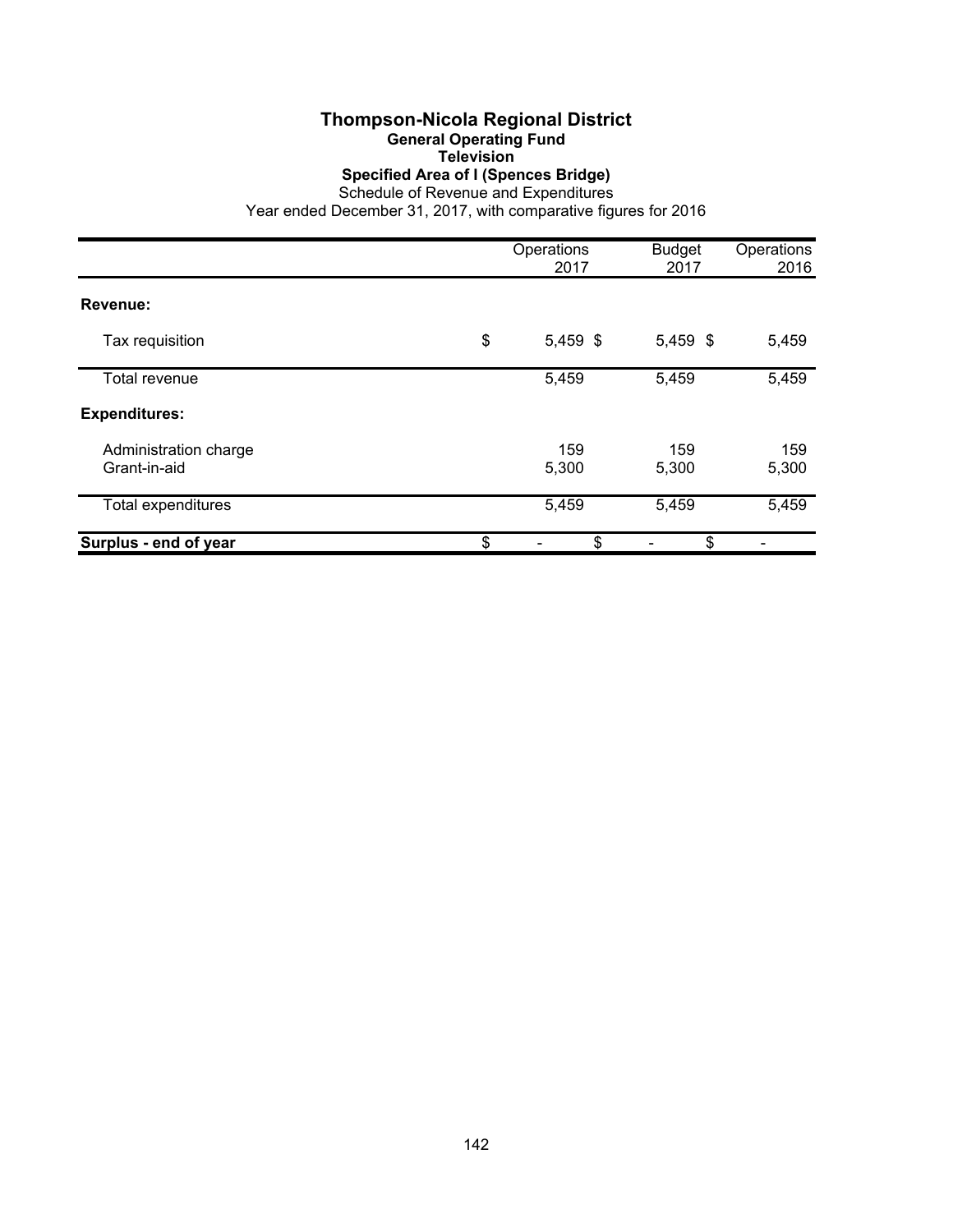#### **Thompson-Nicola Regional District General Operating Fund Television Specified Area of M and J (Mamit Lake)**

Schedule of Revenue and Expenditures

|                                       | Operations<br>2017 | <b>Budget</b><br>2017 | Operations<br>2016 |
|---------------------------------------|--------------------|-----------------------|--------------------|
| Revenue:                              |                    |                       |                    |
| Tax requisition                       | \$<br>$5,665$ \$   | 5,665 \$              | 5,665              |
| Total revenue                         | 5,665              | 5,665                 | 5,665              |
| <b>Expenditures:</b>                  |                    |                       |                    |
| Administration charge<br>Grant-in-aid | 165<br>5,500       | 165<br>5,500          | 165<br>5,500       |
| Total expenditures                    | 5,665              | 5,665                 | 5,665              |
| Surplus - end of year                 | \$<br>\$           | \$                    |                    |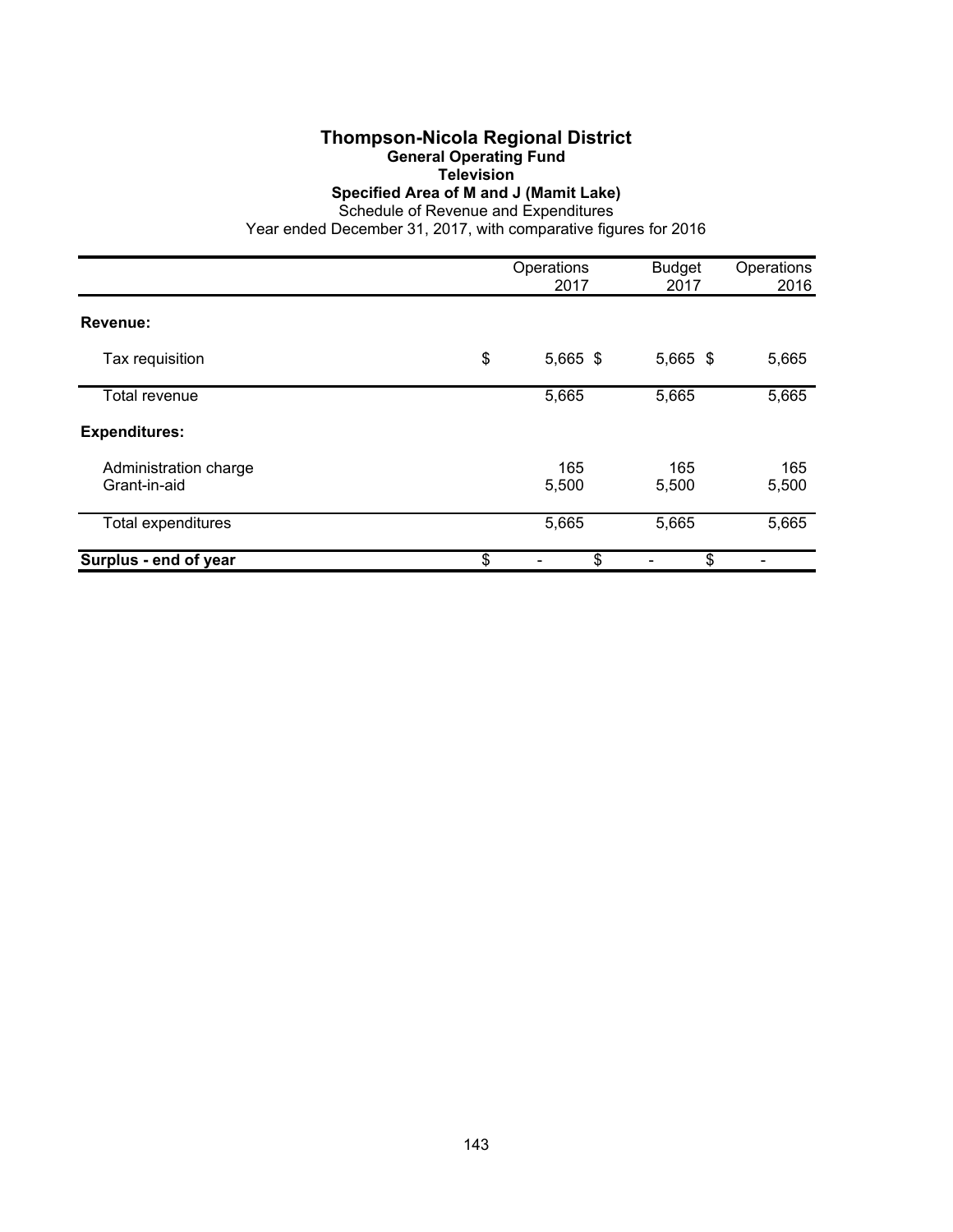#### **Thompson-Nicola Regional District General Operating Fund Thompson-Nicola Regional District Library System All Member Municipalities**

Schedule of Revenue and Expenditures

|                                          | Operations         | <b>Budget</b>  | Operations |
|------------------------------------------|--------------------|----------------|------------|
|                                          | 2017               | 2017           | 2016       |
| Revenue:                                 |                    |                |            |
| Tax requisition                          | \$<br>6,750,786 \$ | 6,750,786 \$   | 6,760,133  |
| Grants in lieu of taxes                  | 110,650            | 70,000         | 96,677     |
| Government transfers and other grants    | 395,378            | 350,000        | 395,462    |
| Interest                                 | 10,489             | $\blacksquare$ | 8,562      |
| Other revenue                            | 122,307            | 129,829        | 169,865    |
| <b>Transfer from TCA Surplus</b>         | 979,246            |                | 959,360    |
| Transfer from reserve                    | 500,000            | 500,000        |            |
| Previous year's surplus                  | 1,045,449          | 1,045,449      | 1,127,773  |
| Total revenue                            | 9,914,305          | 8,846,064      | 9,517,832  |
| <b>Expenditures:</b>                     |                    |                |            |
| Personnel                                |                    |                |            |
| Salaries and benefits                    | 4,642,290          | 5,332,300      | 4,631,339  |
| Staff development                        | 22,306             | 53,000         | 25,281     |
| Total personnel                          | 4,664,596          | 5,385,300      | 4,656,620  |
| Buildings, equipment and furniture       |                    |                |            |
| <b>Building costs</b>                    |                    |                |            |
| Amortization                             | 979,246            |                | 959,360    |
| Capital purchases                        | 325,603            | 725,000        |            |
| Rent and leases                          | 16,464             | 15,000         | 65,189     |
| Repairs & maintenance                    | 162,720            | 500,000        | 372,676    |
| <b>Equipment costs</b>                   |                    |                |            |
| Equipment rental                         | 2,980              | 6,500          | 3,087      |
| Information systems maintenance          | 175,813            | 407,179        | 257,226    |
| Furniture and equipment                  | 59,658             | 80,000         | 100,677    |
| Janitorial                               | 109,232            | 110,000        | 105,272    |
| <b>Utilities</b>                         | 420,785            | 428,832        | 393,007    |
| Total buildings, equipment and furniture | 2,252,501          | 2,272,511      | 2,256,494  |
| Library materials                        | 718,956            | 726,153        | 751,509    |
| <b>General Operation</b>                 |                    |                |            |
| Advertising                              | 6,045              | 9,000          | 11,133     |
| Postage and shipping                     | 90,705             | 94,000         | 80,878     |
| Insurance                                | 69,409             | 75,000         | 70,748     |
| General                                  | 67,599             | 90,600         | 79,887     |
| Outside office costs                     | 37,683             | 42,500         | 39,090     |
| Programs                                 | 36,226             | 22,500         | 61,726     |
| Telephone                                | 73,812             | 54,000         | 76,514     |
| Meals and accommodations                 | 35,120             | 34,500         | 48,614     |
| Travel and vehicle costs                 | 48,054             | 40,000         | 50,608     |
| Transfer to reserve                      | 10,489             |                | 288,562    |
| Total general operation                  | 475,142            | 462,100        | 807,760    |
| <b>Total expenditures</b>                | 8,111,195          | 8,846,064      | 8,472,383  |
| Surplus - end of year                    | \$<br>1,803,110 \$ | \$             | 1,045,449  |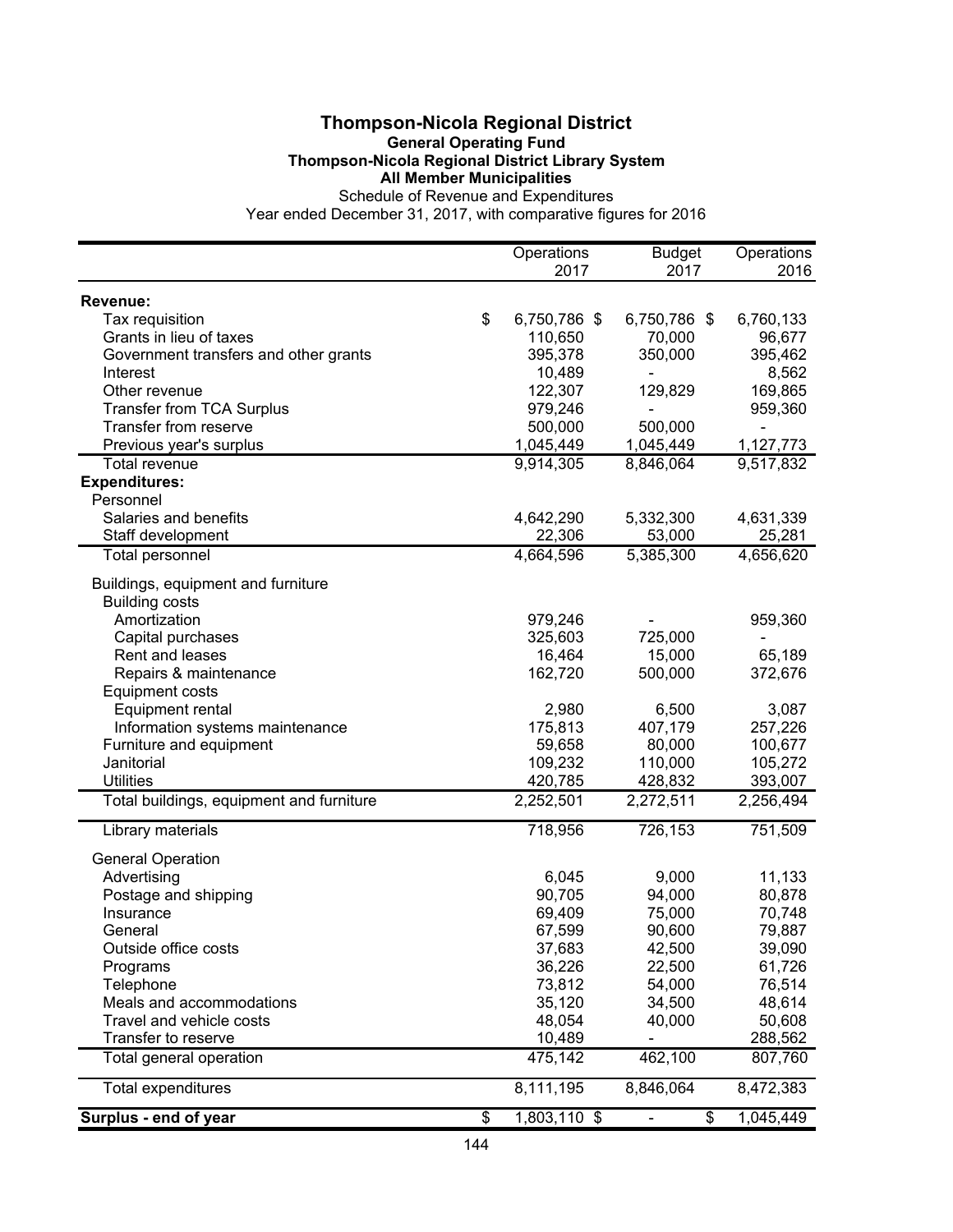## **Thompson-Nicola Regional District General Operating Fund Nicola Valley Archives Electoral Areas M and N**

|                                       | Operations<br>2017 | <b>Budget</b><br>2017 | Operations<br>2016 |
|---------------------------------------|--------------------|-----------------------|--------------------|
| Revenue:                              |                    |                       |                    |
| Tax requisition                       | \$<br>12,999 \$    | 12,999 \$             | 10,000             |
| Total revenue                         | 12,999             | 12,999                | 10,000             |
| <b>Expenditures:</b>                  |                    |                       |                    |
| Administration charge<br>Grant-in-aid | 379<br>12,620      | 379<br>12,620         | 291<br>9,709       |
| <b>Total expenditures</b>             | 12,999             | 12,999                | 10,000             |
| Surplus - end of year                 | \$<br>\$           | \$                    |                    |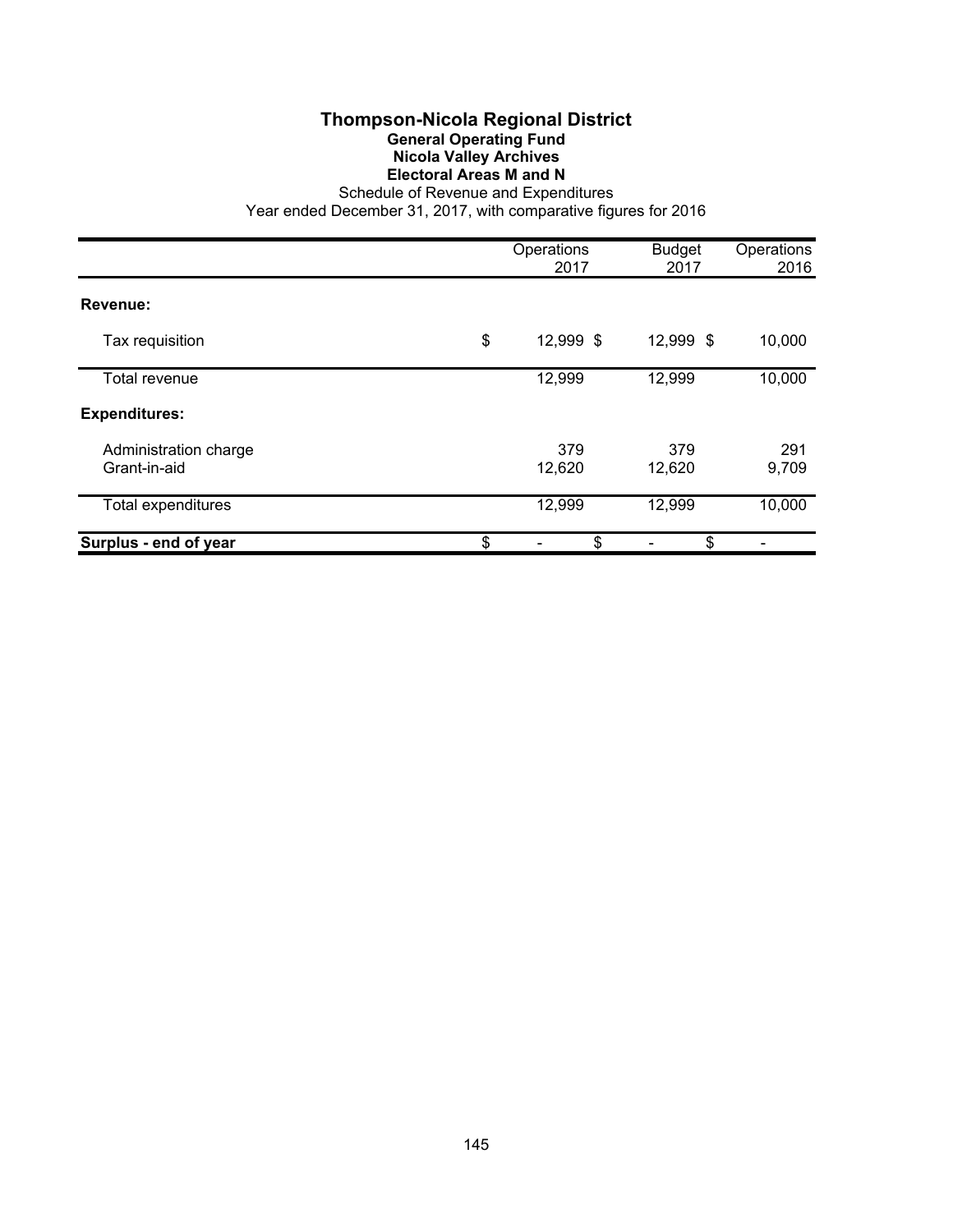## **Thompson-Nicola Regional District**

**Waterworks Operating Fund**

Schedules of Revenue and Expenditures Index Year ended December 31, 2017, with comparative figures for 2016

## Waterworks Services: Summary **Page 7** Number 2014 19:30 Number 2014

| Black Pines - Local Service in Portion of Area P    | Page 147 |
|-----------------------------------------------------|----------|
| Blue River - Local Service in Portion of Area B     | Page 148 |
| Del Oro - Local Service in Portion of Area L        | Page 149 |
| Evergreen - Local Service in Portion of Area P      | Page 150 |
| Loon Lake - Local Service in Portion of Area E      | Page 151 |
| Maple Mission - Local Service in Portion of Area O  | Page 152 |
| Pritchard - Local Service in Portion of Area P      | Page 153 |
| Savona - Local Service in Portion of Area J         | Page 154 |
| Spences Bridge - Local Service in Portion of Area I | Page 155 |
| Vavenby - Local Service in Portion of Area A        | Page 156 |
| Walhachin - Specified Area of I                     | Page 157 |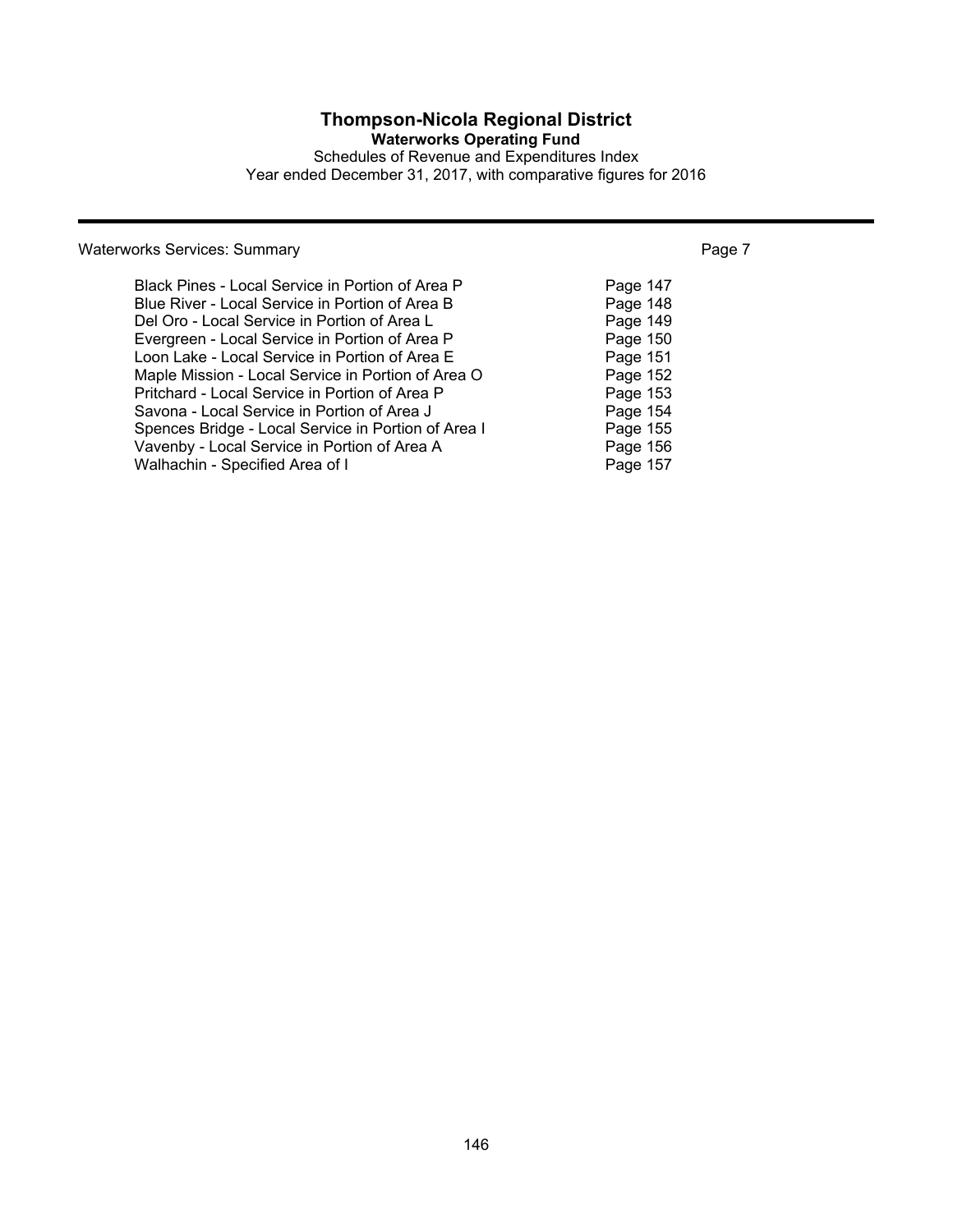#### **Thompson-Nicola Regional District Waterworks Operating Fund Black Pines - Local Service in Portion of Area P** Schedule of Revenue and Expenditures

|                                       | Operations<br>2017 | <b>Budget</b><br>2017 | Operations<br>2016 |
|---------------------------------------|--------------------|-----------------------|--------------------|
| Revenue:                              |                    |                       |                    |
| Parcel taxes                          | \$<br>7,560 \$     | 7,560 \$              | 6,533              |
| Government transfers and other grants | 112,600            | 963,947               | 2,354              |
| Water and sewer tolls                 | 48,614             | 43,200                | 45,589             |
| Interest                              | 221                | 225                   | 181                |
| Other revenue                         | 50                 | 460,000               | 1,019              |
| <b>Transfer from TCA Surplus</b>      | 22,232             |                       | 24,518             |
| Previous year's surplus               | (530)              | (529)                 | 3,754              |
| <b>Total revenue</b>                  | 190,747            | 1,474,403             | 83,948             |
| <b>Expenditures:</b>                  |                    |                       |                    |
| Advertising                           | 102                | 303                   | 452                |
| Administration charge                 | 1,500              | 1,500                 | 1,500              |
| Amortization                          | 22,232             |                       | 24,518             |
| Debenture payments                    |                    |                       | 1,412              |
| <b>Building costs</b>                 | 2,514              | 2,455                 | 2,361              |
| Dues, licences and fees               | 333                | 657                   | 320                |
| <b>Engineering services</b>           |                    | 1,500                 | 1,500              |
| <b>Equipment costs</b>                | 11,390             | 10,000                | 12,116             |
| General                               | 693                | 748                   | 3                  |
| Insurance                             | 1,490              | 1,768                 | 1,485              |
| Operating costs                       | 1,635              | 1,470                 | 1,250              |
| Programs                              |                    | 152                   |                    |
| Telephone                             | 582                | 606                   | 611                |
| Capital purchases                     | 117,902            | 1,423,947             | 2,354              |
| Indirect administration               | 5,040              | 7,560                 | 5,040              |
| Direct labour                         | 12,008             | 12,008                | 29,375             |
| Transfer to reserve                   | 9,950              | 9,729                 | 181                |
| Total expenditures                    | 187,371            | 1,474,403             | 84,478             |
| Surplus (deficit) - end of year       | \$<br>$3,376$ \$   | \$                    | (530)              |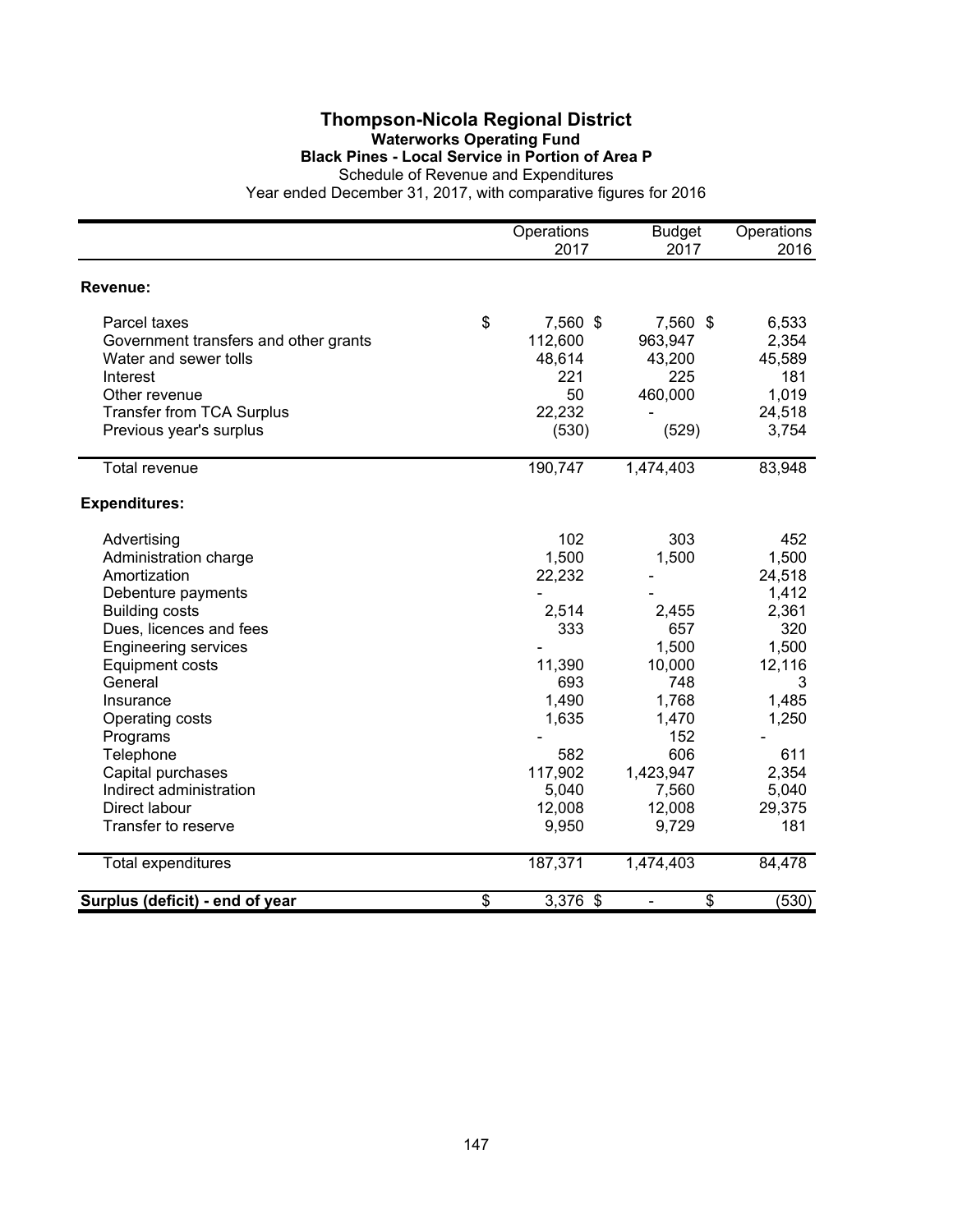#### **Thompson-Nicola Regional District Waterworks Operating Fund Blue River - Local Service in Portion of Area B** Schedule of Revenue and Expenditures

|                                       |                 | Operations<br>2017 | <b>Budget</b><br>2017          | Operations<br>2016 |
|---------------------------------------|-----------------|--------------------|--------------------------------|--------------------|
| Revenue:                              |                 |                    |                                |                    |
| Parcel taxes                          | \$              | 36,918 \$          | 35,379 \$                      | 41,600             |
| Grants in lieu of taxes               |                 |                    |                                | 908                |
| Government transfers and other grants |                 | 28,460             | 20,000                         | 40,000             |
| Water and sewer tolls                 |                 | 145,823            | 144,183                        | 112,345            |
| Interest                              |                 | 162                | 500                            | 177                |
| Other revenue                         |                 | 200                |                                | 11,266             |
| <b>Transfer from TCA Surplus</b>      |                 | 43,995             |                                | 48,047             |
| Previous year's surplus (deficit)     |                 | (6,780)            | (6,780)                        | (76, 840)          |
| <b>Total revenue</b>                  |                 | 248,778            | 193,282                        | 177,503            |
| <b>Expenditures:</b>                  |                 |                    |                                |                    |
| Advertising                           |                 | 399                | 800                            | 686                |
| Administration charge                 |                 | 7,500              | 7,500                          | 7,500              |
| Amortization                          |                 | 43,995             |                                | 48,047             |
| <b>Bank charges</b>                   |                 |                    | 90                             | $\blacksquare$     |
| Debenture payments                    |                 | 3,154              | 2,979                          | 18,164             |
| <b>Building costs</b>                 |                 | 19,792             | 21,000                         | 19,577             |
| Dues, licences and fees               |                 | 150                | 800                            | 756                |
| <b>Engineering services</b>           |                 |                    | 7,500                          | 10,365             |
| <b>Equipment costs</b>                |                 | 14,955             | 29,000                         | 27,314             |
| General                               |                 | 5,694              | 7,150                          | 853                |
| Insurance                             |                 | 2,911              | 3,515                          | 3,109              |
| Operating costs                       |                 | 4,231              | 4,575                          | 3,778              |
| Programs                              |                 |                    |                                | 10,800             |
| Telephone                             |                 | 761                | 900                            | 827                |
| Capital purchases                     |                 | 28,460             | 20,000                         |                    |
| Indirect administration               |                 | 21,840             | 32,400                         | 21,840             |
| Direct labour                         |                 | 53,573             | 53,573                         | 10,490             |
| Transfer to reserve                   |                 | 1,662              | 1,500                          | 177                |
| <b>Total expenditures</b>             |                 | 209,077            | 193,282                        | 184,283            |
| Surplus (deficit) - end of year       | $\overline{\$}$ | 39,701 \$          | \$<br>$\overline{\phantom{0}}$ | (6,780)            |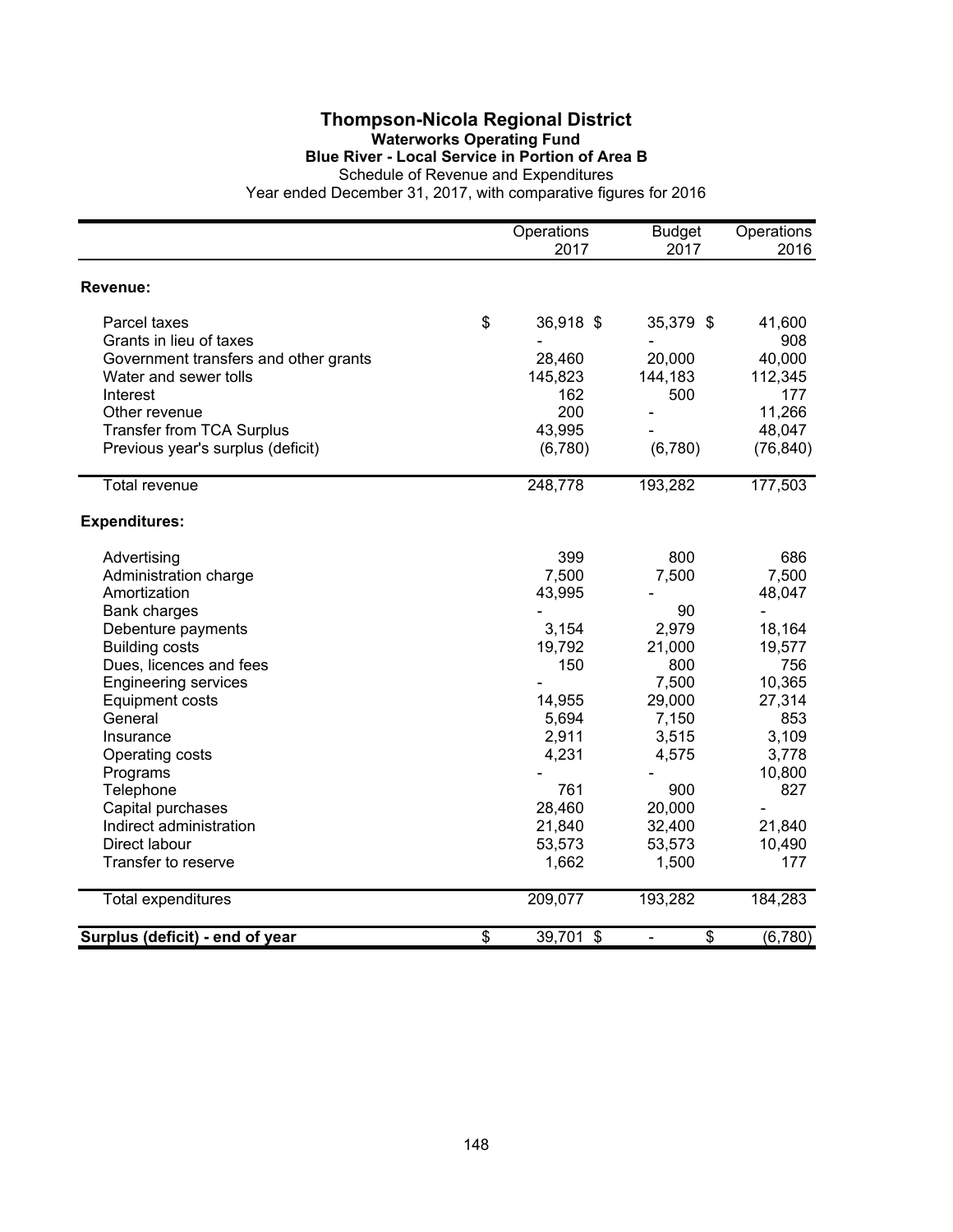### **Thompson-Nicola Regional District Waterworks Operating Fund Del Oro - Local Service in Portion of Area L**

|                                       |                          | Operations<br>2017 | <b>Budget</b><br>2017 | Operations<br>2016 |
|---------------------------------------|--------------------------|--------------------|-----------------------|--------------------|
| Revenue:                              |                          |                    |                       |                    |
| Parcel taxes                          | \$                       | 9,792 \$           | 9,790 \$              | 7,210              |
| Government transfers and other grants |                          | 7,016              | 25,000                |                    |
| Water and sewer tolls                 |                          | 45,377             | 44,280                | 45,979             |
| Interest                              |                          | 140                | 150                   | 114                |
| Other revenue                         |                          | 100                |                       | 50                 |
| <b>Transfer from TCA Surplus</b>      |                          | 17,082             |                       | 17,663             |
| Previous year's surplus               |                          | 7,155              | 7,155                 | 704                |
| <b>Total revenue</b>                  |                          | 86,662             | 86,375                | 71,720             |
| <b>Expenditures:</b>                  |                          |                    |                       |                    |
| Advertising                           |                          | 245                | 350                   | 320                |
| Administration charge                 |                          | 1,000              | 1,000                 | 1,000              |
| Amortization                          |                          | 17,082             |                       | 17,663             |
| Debenture payments                    |                          | 1,986              | 2,050                 | 2,045              |
| <b>Building costs</b>                 |                          | 3,960              | 3,515                 | 3,378              |
| Dues, licences and fees               |                          | 311                | 404                   | 412                |
| <b>Engineering services</b>           |                          |                    | 1,500                 | 1,500              |
| <b>Equipment costs</b>                |                          | 5,778              | 10,000                | 1,356              |
| General                               |                          | 2,180              | 7,062                 |                    |
| Insurance                             |                          | 1,462              | 1,733                 | 1,456              |
| Operating costs                       |                          | 3,764              | 3,434                 | 2,275              |
| Telephone                             |                          | 560                | 650                   | 611                |
| Capital purchases                     |                          | 7,016              | 25,000                |                    |
| Indirect administration               |                          | 5,160              | 7,740                 | 5,160              |
| Direct labour                         |                          | 12,931             | 12,931                | 27,275             |
| Transfer to reserve                   |                          | 9,146              | 9,006                 | 114                |
| <b>Total expenditures</b>             |                          | 72,581             | 86,375                | 64,565             |
| Surplus - end of year                 | $\overline{\mathcal{L}}$ | 14,081 \$          | \$                    | 7,155              |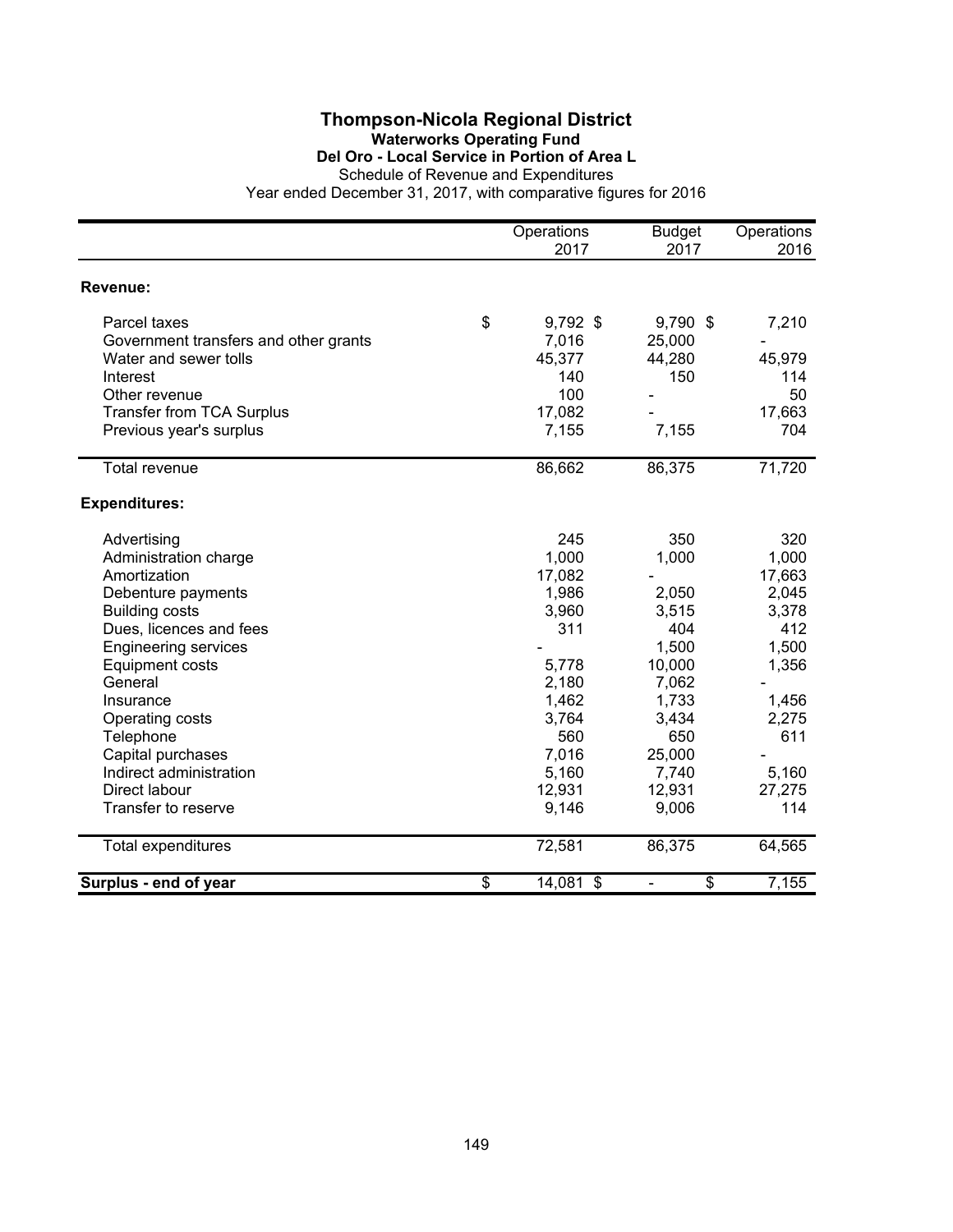#### **Thompson-Nicola Regional District Waterworks Operating Fund Evergreen - Local Service in Portion of Area P**

Schedule of Revenue and Expenditures

|                                       | Operations<br>2017 | <b>Budget</b><br>2017 | Operations<br>2016 |
|---------------------------------------|--------------------|-----------------------|--------------------|
| Revenue:                              |                    |                       |                    |
| Parcel taxes                          | \$<br>5,480 \$     | 5,480 \$              | 4,520              |
| Government transfers and other grants | 5,262              | 10,000                | 3,636              |
| Water and sewer tolls                 | 20,558             | 20,250                | 16,417             |
| Interest                              | 10                 |                       | 8                  |
| <b>Transfer from TCA Surplus</b>      | 8,931              |                       | 9,220              |
| Previous year's surplus               | 6,094              | 6,094                 | 11,640             |
| <b>Total revenue</b>                  | 46,335             | 41,824                | 45,441             |
| <b>Expenditures:</b>                  |                    |                       |                    |
| Advertising                           | 134                | 152                   | 149                |
| Administration charge                 | 500                | 500                   | 500                |
| Amortization                          | 8,931              |                       | 9,220              |
| Debenture payments                    | 2,420              | 2,600                 | 2,596              |
| <b>Building costs</b>                 | 2,532              | 2,600                 | 2,152              |
| Dues, licences and fees               | 12                 | 152                   | 12                 |
| <b>Engineering services</b>           |                    | 500                   | 500                |
| <b>Equipment costs</b>                | 3,730              | 10,000                | 7,912              |
| General                               | 1,772              | 8,594                 | 1,570              |
| Insurance                             | 966                | 1,117                 | 962                |
| Operating costs                       | 924                | 624                   | 514                |
| Telephone                             | 569                | 606                   | 696                |
| Capital purchases                     | 5,262              | 10,000                | 3,636              |
| Indirect administration               | 1,920              | 2,880                 | 1,920              |
| Direct labour                         | 1,499              | 1,499                 | 7,000              |
| Transfer to reserve                   | 10                 |                       | 8                  |
| Total expenditures                    | 31,181             | 41,824                | 39,347             |
| Surplus - end of year                 | \$<br>15,154 \$    | \$<br>۰               | 6,094              |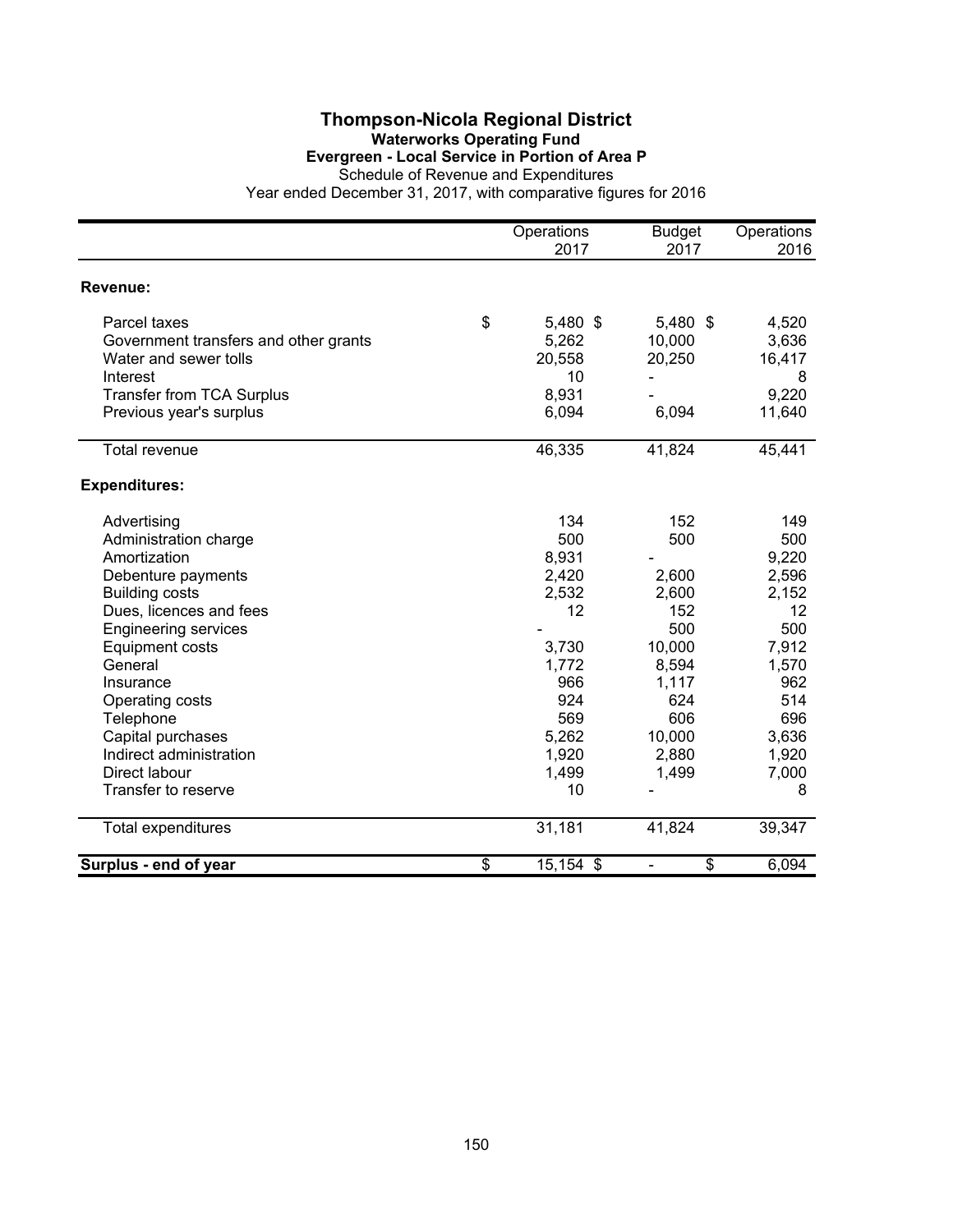#### **Thompson-Nicola Regional District Waterworks Operating Fund Loon Lake - Local Service in Portion of Area E**

Schedule of Revenue and Expenditures

|                                       |                          | Operations<br>2017 | <b>Budget</b><br>2017    | Operations<br>2016 |
|---------------------------------------|--------------------------|--------------------|--------------------------|--------------------|
| Revenue:                              |                          |                    |                          |                    |
| Parcel taxes                          | \$                       | $9,360$ \$         | $9,360$ \$               | 6,240              |
| Government transfers and other grants |                          | 5,262              | 25,000                   |                    |
| Water and sewer tolls                 |                          | 31,699             | 30,600                   | 33,996             |
| Interest                              |                          | 165                | 500                      | 247                |
| Other revenue                         |                          | 550                |                          | 950                |
| <b>Transfer from TCA Surplus</b>      |                          | 15,922             |                          | 16,612             |
| Transfer from reserve                 |                          | 18,177             |                          |                    |
| Previous year's surplus               |                          | 2,373              | 2,373                    | 1,639              |
| <b>Total revenue</b>                  |                          | 83,508             | 67,833                   | 59,684             |
|                                       |                          |                    |                          |                    |
| <b>Expenditures:</b>                  |                          |                    |                          |                    |
| Advertising                           |                          | 229                | 300                      | 160                |
| Administration charge                 |                          | 1,500              | 1,500                    | 1,500              |
| Amortization                          |                          | 15,922             |                          | 16,612             |
| <b>Bank charges</b>                   |                          | 18,221             |                          | 252                |
| <b>Building costs</b>                 |                          | 1,740              | 1,875                    | 1,800              |
| Dues, licences and fees               |                          | 182                | 280                      | 187                |
| <b>Engineering services</b>           |                          |                    | 1,500                    | 3,381              |
| <b>Equipment costs</b>                |                          | 4,259              | 7,000                    | 5,646              |
| General                               |                          | 1,770              | 5,232                    |                    |
| Insurance                             |                          | 1,600              | 1,900                    | 1,625              |
| Operating costs                       |                          | 1,654              | 1,700                    | 1,325              |
| Programs                              |                          |                    |                          | 13,200             |
| Telephone                             |                          | 834                | 910                      | 939                |
| Capital purchases                     |                          | 5,262              | 25,000                   |                    |
| Indirect administration               |                          | 6,240              | 9,360                    | 6,240              |
| Direct labour                         |                          | 10,776             | 10,776                   | 4,197              |
| Transfer to reserve                   |                          | 165                | 500                      | 247                |
| Total expenditures                    |                          | 70,354             | 67,833                   | 57,311             |
| Surplus - end of year                 | $\overline{\mathcal{S}}$ | 13,154 \$          | $\overline{\mathcal{S}}$ | 2,373              |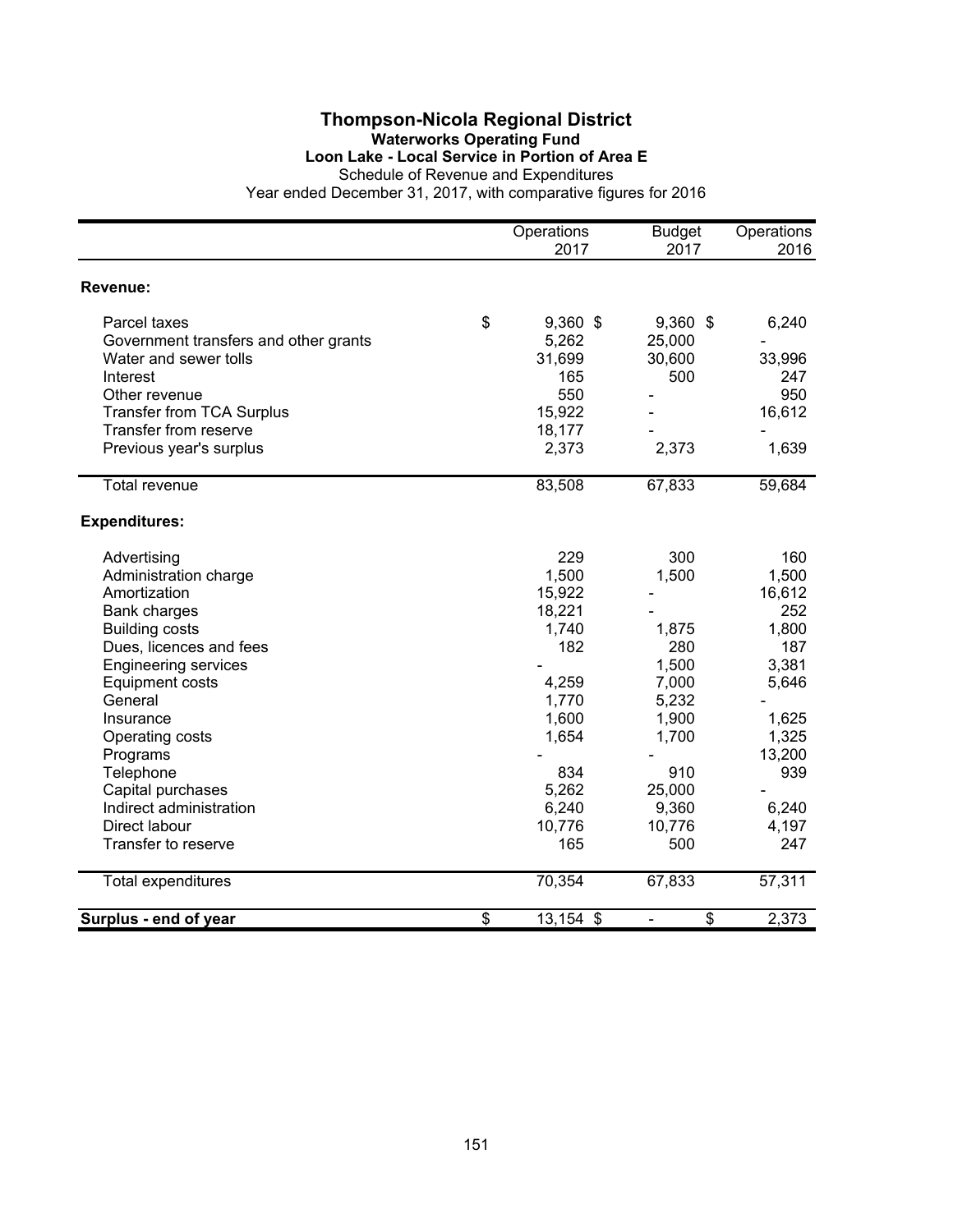#### **Thompson-Nicola Regional District Waterworks Operating Fund Maple Mission - Local Service in Portion of Area O** Schedule of Revenue and Expenditures

|                                       |                          | Operations<br>2017 | <b>Budget</b><br>2017 | Operations<br>2016 |
|---------------------------------------|--------------------------|--------------------|-----------------------|--------------------|
| Revenue:                              |                          |                    |                       |                    |
| Parcel taxes                          | \$                       | 6,888 \$           | 6,888 \$              | 3,360              |
| Government transfers and other grants |                          | 3,508              | 15,000                |                    |
| Water and sewer tolls                 |                          | 20,807             | 21,114                | 18,437             |
| Interest                              |                          | 739                | 1,000                 | 603                |
| Other revenue                         |                          |                    |                       | 100                |
| <b>Transfer from TCA Surplus</b>      |                          | 26,980             |                       | 27,684             |
| Previous year's surplus               |                          | 5,885              | 5,885                 | 1,875              |
| Total revenue                         |                          | 64,807             | 49,887                | 52,059             |
| <b>Expenditures:</b>                  |                          |                    |                       |                    |
| Advertising                           |                          | 182                | 152                   | 125                |
| Administration charge                 |                          | 500                | 500                   | 500                |
| Amortization                          |                          | 26,980             |                       | 27,684             |
| <b>Building costs</b>                 |                          | 1,423              | 1,665                 | 1,152              |
| Dues, licences and fees               |                          | 518                | 152                   | 150                |
| <b>Engineering services</b>           |                          |                    | 1,500                 | 1,500              |
| <b>Equipment costs</b>                |                          | 7,583              | 8,315                 | 1,570              |
| General                               |                          | 1,506              | 8,374                 |                    |
| Insurance                             |                          | 1,160              | 1,355                 | 1,152              |
| Operating costs                       |                          | 619                | 740                   | 512                |
| Programs                              |                          | 3,508              |                       |                    |
| Telephone                             |                          | 790                | 860                   | 866                |
| Capital purchases                     |                          |                    | 15,000                |                    |
| Indirect administration               |                          | 3,360              | 5,040                 | 3,360              |
| Direct labour                         |                          | 5,234              | 5,234                 | 7,000              |
| Transfer to reserve                   |                          | 739                | 1,000                 | 603                |
| Total expenditures                    |                          | 54,102             | 49,887                | 46,174             |
| Surplus - end of year                 | $\overline{\mathcal{L}}$ | 10,705 \$          | \$                    | 5,885              |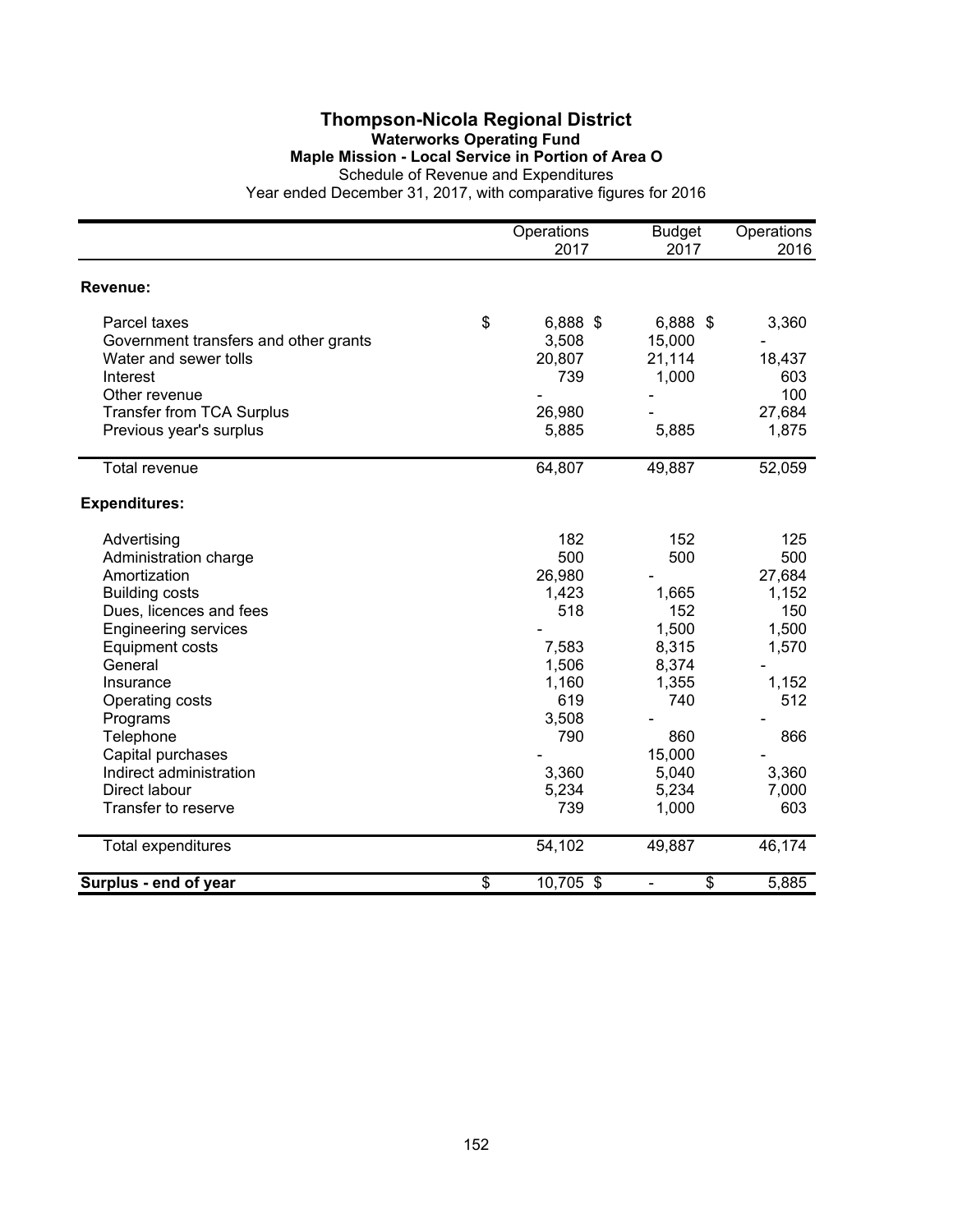#### **Thompson-Nicola Regional District Waterworks Operating Fund Pritchard - Local Service in Portion of Area P**

Schedule of Revenue and Expenditures

|                                       | Operations<br>2017 | <b>Budget</b><br>2017 | Operations<br>2016 |
|---------------------------------------|--------------------|-----------------------|--------------------|
|                                       |                    |                       |                    |
| Revenue:                              |                    |                       |                    |
| Parcel taxes                          | \$<br>30,960 \$    | 30,780 \$             | 20,640             |
| Government transfers and other grants | 10,833             | 26,375                | 13,625             |
| Water and sewer tolls                 | 114,170            | 110,880               | 88,560             |
| Interest                              | 372                | 350                   | 304                |
| Other revenue                         | 128                |                       | 100                |
| <b>Transfer from TCA Surplus</b>      | 22,304             |                       | 22,783             |
| Previous year's surplus               | 28,851             | 28,851                | 12,852             |
| <b>Total revenue</b>                  | 207,618            | 197,236               | 158,864            |
|                                       |                    |                       |                    |
| <b>Expenditures:</b>                  |                    |                       |                    |
| Advertising                           | 1,428              | 1,515                 | 1,119              |
| Administration charge                 | 5,000              | 5,000                 | 5,000              |
| Amortization                          | 22,304             |                       | 22,783             |
| <b>Building costs</b>                 | 3,691              | 3,400                 | 2,585              |
| Dues, licences and fees               | 288                | 505                   | 279                |
| <b>Engineering services</b>           |                    | 5,000                 | 5,000              |
| <b>Equipment costs</b>                | 9,310              | 30,300                | 10,574             |
| General                               | 3,982              | 35,579                | 5                  |
| Insurance                             | 1,410              | 1,665                 | 1,412              |
| Operating costs                       | 2,853              | 2,020                 | 1,623              |
| Telephone                             | 989                | 1,100                 | 999                |
| Capital purchases                     | 10,833             | 26,375                | 13,625             |
| Indirect administration               | 20,640             | 30,780                | 20,640             |
| Direct labour                         | 48,647             | 48,647                | 44,065             |
| Transfer to reserve                   | 5,722              | 5,350                 | 304                |
| Total expenditures                    | 137,097            | 197,236               | 130,013            |
| Surplus - end of year                 | \$<br>70,521 \$    | \$                    | 28,851             |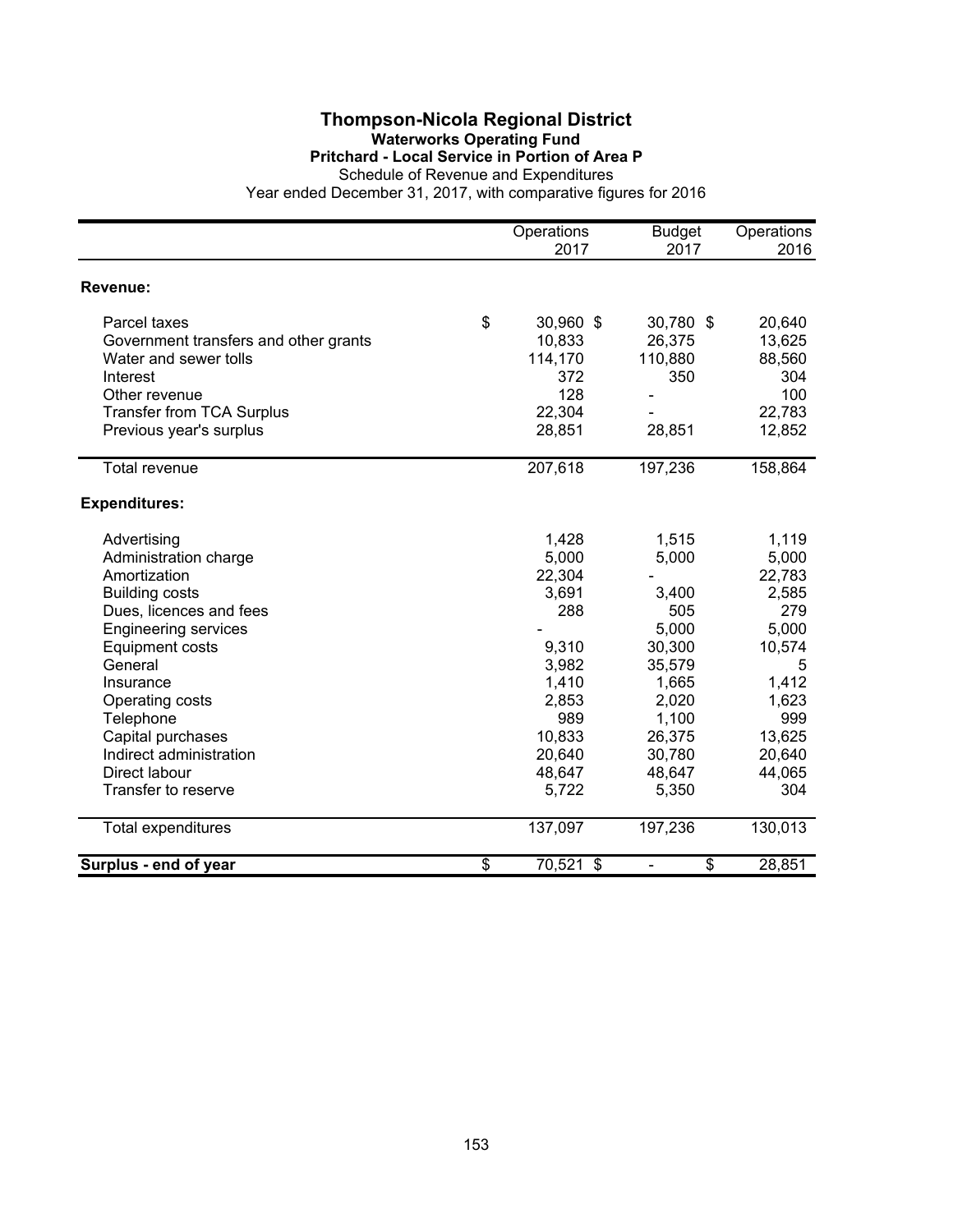### **Thompson-Nicola Regional District Waterworks Operating Fund Savona - Local Service in Portion of Area J**

|                                       | Operations<br>2017 | <b>Budget</b><br>2017          | Operations<br>2016 |
|---------------------------------------|--------------------|--------------------------------|--------------------|
| Revenue:                              |                    |                                |                    |
| Parcel taxes                          | \$<br>78,678 \$    | 75,580 \$                      | 57,880             |
| Government transfers and other grants | 1,086,514          | 1,541,329                      | 36,894             |
| Water and sewer tolls                 | 188,833            | 175,500                        | 166,523            |
| Interest                              | 2,130              | 500                            | 1,161              |
| Other revenue                         | 723,232            | 722,682                        | 55,609             |
| <b>Transfer from TCA Surplus</b>      | 50,443             | ÷,                             | 51,116             |
| Transfer from reserve                 |                    | 108,048                        |                    |
| Previous year's surplus               | 73,412             | 73,412                         | 40,443             |
| <b>Total revenue</b>                  | 2,203,242          | 2,697,051                      | 409,626            |
| <b>Expenditures:</b>                  |                    |                                |                    |
| Advertising                           | 3,193              | 1,515                          | 2,001              |
| Administration charge                 | 1,500              | 1,500                          | 1,500              |
| Amortization                          | 50,443             |                                | 51,116             |
| <b>Bank charges</b>                   | 7,050              |                                | 5,687              |
| Debenture payments                    |                    | 16,000                         |                    |
| <b>Building costs</b>                 | 17,796             | 20,800                         | 15,996             |
| Dues, licences and fees               | 973                | 2,500                          | 2,054              |
| <b>Engineering services</b>           |                    | 5,000                          | 5,000              |
| <b>Equipment costs</b>                | 10,194             | 25,100                         | 14,666             |
| General                               | 9,745              | 83,486                         | 277                |
| Insurance                             | 3,467              | 4,205                          | 3,500              |
| Operating costs                       | 10,483             | 10,505                         | 9,922              |
| Programs                              |                    |                                | 15,768             |
| Telephone                             | 1,010              | 1,010                          | 936                |
| Capital purchases                     | 1,845,509          | 2,372,059                      | 116,430            |
| Indirect administration               | 39,720             | 59,580                         | 39,840             |
| Direct labour                         | 93,291             | 93,291                         | 50,360             |
| Transfer to reserve                   | 1,423              | 500                            | 1,161              |
| Total expenditures                    | 2,095,797          | 2,697,051                      | 336,214            |
| Surplus - end of year                 | \$<br>107,445 \$   | \$<br>$\overline{\phantom{a}}$ | 73,412             |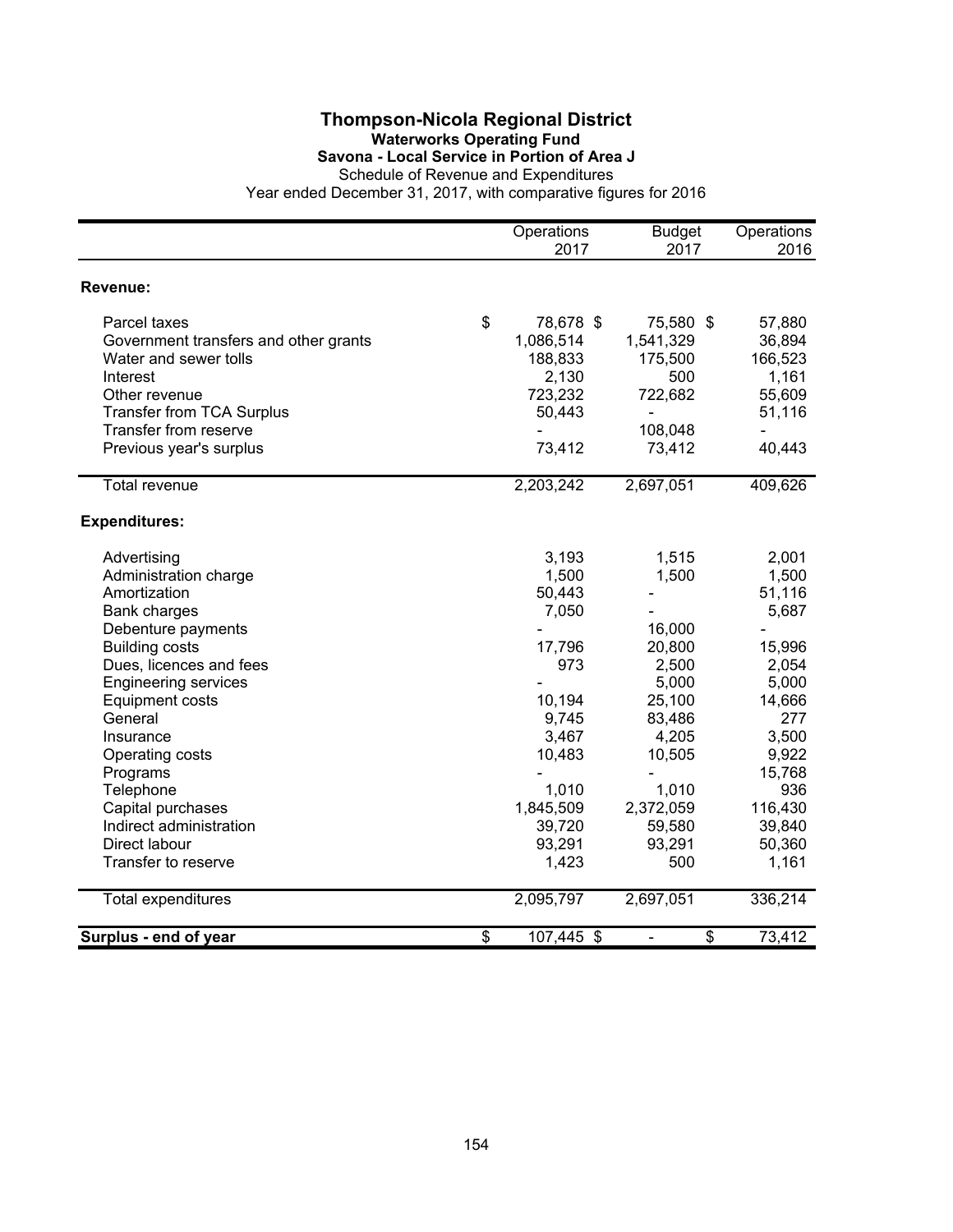#### **Thompson-Nicola Regional District Waterworks Operating Fund Spences Bridge - Local Service in Portion of Area I** Schedule of Revenue and Expenditures

|                                       |                          | Operations<br>2017 | <b>Budget</b><br>2017    | Operations<br>2016 |
|---------------------------------------|--------------------------|--------------------|--------------------------|--------------------|
| Revenue:                              |                          |                    |                          |                    |
| Parcel taxes                          | \$                       | 74,691 \$          | 74,660 \$                | 40,540             |
| Government transfers and other grants |                          | 8,667              |                          | 153,716            |
| Water and sewer tolls                 |                          | 76,534             | 84,420                   | 53,615             |
| Interest                              |                          | 323                | 500                      | 264                |
| Other revenue                         |                          | 11,137             |                          | 55,179             |
| <b>Transfer from TCA Surplus</b>      |                          | 57,720             |                          | 55,348             |
| Previous year's surplus (deficit)     |                          | (4, 493)           | (4, 493)                 | (21, 832)          |
| Total revenue                         |                          | 224,579            | 155,087                  | 336,830            |
| <b>Expenditures:</b>                  |                          |                    |                          |                    |
| Advertising                           |                          | 377                | 606                      | 796                |
| Administration charge                 |                          | 5,000              | 5,000                    | 5,000              |
| Amortization                          |                          | 57,720             |                          | 55,348             |
| <b>Bank charges</b>                   |                          | 767                |                          | 6,571              |
| Debenture payments                    |                          | 54,498             | 54,500                   | 26,655             |
| <b>Building costs</b>                 |                          | 2,240              | 14,560                   | 22,799             |
| Dues, licences and fees               |                          | 3,404              | 3,030                    | 2,880              |
| <b>Engineering services</b>           |                          |                    | 1,500                    | 1,500              |
| <b>Equipment costs</b>                |                          | 12,742             | 15,000                   | 12,119             |
| General                               |                          | 1,762              | 2,098                    | 6,449              |
| Insurance                             |                          | 1,385              | 1,637                    | 1,479              |
| Operating costs                       |                          | 3,530              | 3,182                    | 3,600              |
| Programs                              |                          |                    |                          | 10,884             |
| Telephone                             |                          | 251                | 2,525                    | 1,825              |
| Capital purchases                     |                          | 8,667              |                          | 152,929            |
| Indirect administration               |                          | 13,440             | 20,160                   | 13,440             |
| Direct labour                         |                          | 30,789             | 30,789                   | 16,785             |
| Transfer to reserve                   |                          | 323                | 500                      | 264                |
| <b>Total expenditures</b>             |                          | 196,895            | 155,087                  | 341,323            |
| Surplus (deficit) - end of year       | $\overline{\mathcal{S}}$ | 27,684 \$          | $\overline{\mathcal{E}}$ | (4, 493)           |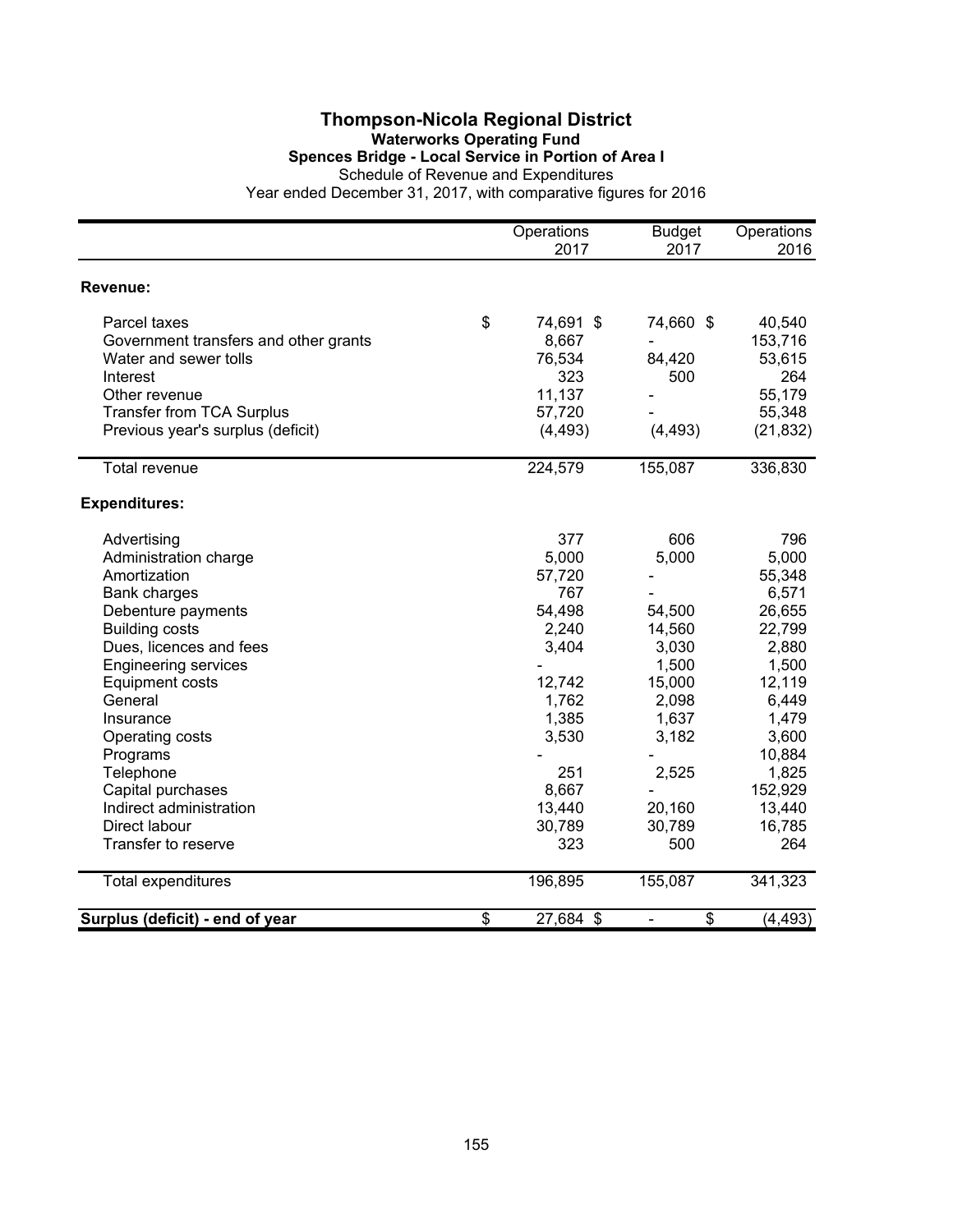## **Thompson-Nicola Regional District Waterworks Operating Fund Vavenby - Local Service in Portion of Area A**

|                                       | Operations<br>2017 | <b>Budget</b><br>2017 | Operations<br>2016 |
|---------------------------------------|--------------------|-----------------------|--------------------|
| Revenue:                              |                    |                       |                    |
| Parcel taxes                          | \$<br>44,498 \$    | 44,065 \$             | 36,586             |
| Grants in lieu of taxes               | 960                |                       | 267                |
| Government transfers and other grants | 12,174             | 37,010                | 7,990              |
| Water and sewer tolls                 | 108,775            | 108,000               | 80,877             |
| Interest                              | 17                 |                       | 10                 |
| Other revenue                         | 450                |                       | 150                |
| <b>Transfer from TCA Surplus</b>      | 26,169             |                       | 26,693             |
| Previous year's surplus               | 26,502             | 26,502                | 8,402              |
| <b>Total revenue</b>                  | 219,545            | 215,577               | 160,975            |
| <b>Expenditures:</b>                  |                    |                       |                    |
| Advertising                           | 1,956              | 925                   | 915                |
| Administration charge                 | 5,000              | 5,000                 | 5,000              |
| Amortization                          | 26,169             |                       | 26,693             |
| Debenture payments                    | 20,282             | 20,305                | 20,282             |
| <b>Building costs</b>                 | 6,598              | 8,320                 | 6,155              |
| Dues, licences and fees               | 609                | 700                   | 660                |
| <b>Engineering services</b>           |                    | 5,000                 | 5,000              |
| <b>Equipment costs</b>                | 52,005             | 25,500                | 18,095             |
| General                               | 4,717              | 26,856                |                    |
| Insurance                             | 2,147              | 2,580                 | 2,176              |
| Operating costs                       | 6,694              | 4,545                 | 3,601              |
| Programs                              |                    |                       | 10,200             |
| Telephone                             | 723                | 900                   | 866                |
| Capital purchases                     | 12,174             | 37,010                | 7,990              |
| Indirect administration               | 15,840             | 23,760                | 15,840             |
| Direct labour                         | 34,176             | 34,176                | 10,490             |
| Transfer to reserve                   | 20,017             | 20,000                | 510                |
| Total expenditures                    | 209,107            | 215,577               | 134,473            |
| Surplus - end of year                 | \$<br>10,438 \$    | \$<br>$\frac{1}{2}$   | 26,502             |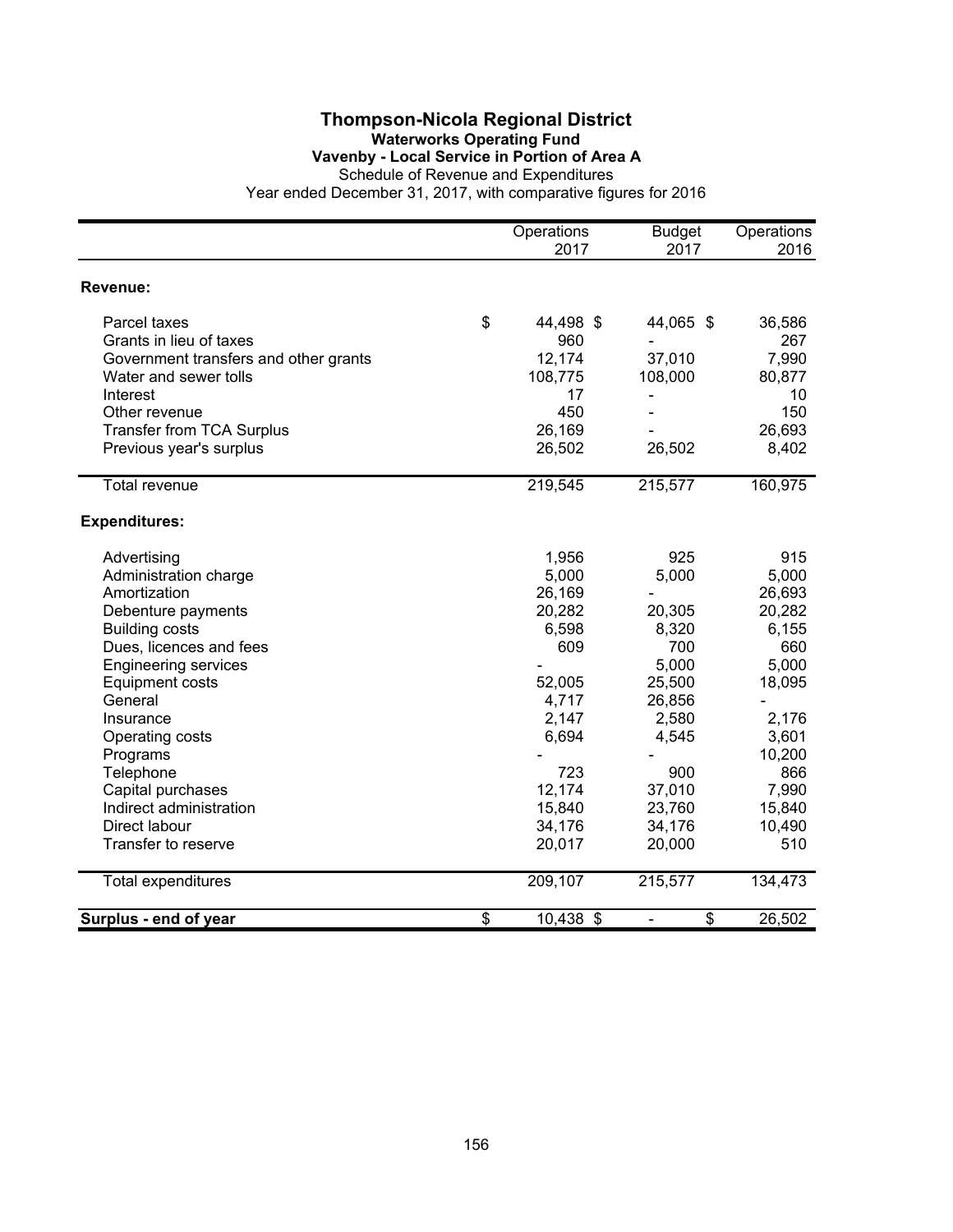### **Thompson-Nicola Regional District Waterworks Operating Fund Walhachin - Specified Area of I**

|                                       | Operations<br>2017 | <b>Budget</b><br>2017 | Operations<br>2016 |
|---------------------------------------|--------------------|-----------------------|--------------------|
| <b>Revenue:</b>                       |                    |                       |                    |
| Parcel taxes                          | \$<br>38,902 \$    | 38,872 \$             | 26,049             |
| Government transfers and other grants | 4,129              |                       |                    |
| Water and sewer tolls                 | 26,351             | 25,920                | 25,417             |
| Interest                              | 117                | 200                   | 95                 |
| Other revenue                         | 350                |                       | 650                |
| Transfer from TCA Surplus             | 45,790             |                       | 46,321             |
| Previous year's surplus               | 1,219              | 1,219                 | 2,599              |
| Total revenue                         | 116,858            | 66,211                | 101,131            |
| <b>Expenditures:</b>                  |                    |                       |                    |
| Advertising                           | 574                | 600                   | 540                |
| Administration charge                 | 1,000              | 1,000                 | 1,000              |
| Amortization                          | 45,790             |                       | 46,321             |
| Bank charges                          | 1,115              | 5,000                 | 1,873              |
| Debenture payments                    | 19,344             | 19,344                | 9,089              |
| <b>Building costs</b>                 | 6,350              | 6,285                 | 6,043              |
| Dues, licences and fees               | 682                | 300                   | 288                |
| <b>Engineering services</b>           |                    | 1,000                 | 1,000              |
| <b>Equipment costs</b>                | 7,047              | 10,000                | 4,870              |
| General                               | 1,033              | 2,283                 | 4,470              |
| Insurance                             | 1,494              | 1,770                 | 1,501              |
| Operating costs                       | 1,127              | 1,400                 | 955                |
| Telephone                             | 801                | 900                   | 867                |
| Capital purchases                     | 4,129              |                       |                    |
| Indirect administration               | 4,800              | 7,200                 | 4,800              |
| Direct labour                         | 8,929              | 8,929                 | 16,200             |
| Transfer to reserve                   | 117                | 200                   | 95                 |
| Total expenditures                    | 104,332            | 66,211                | 99,912             |
| Surplus - end of year                 | \$<br>12,526 \$    | \$                    | 1,219              |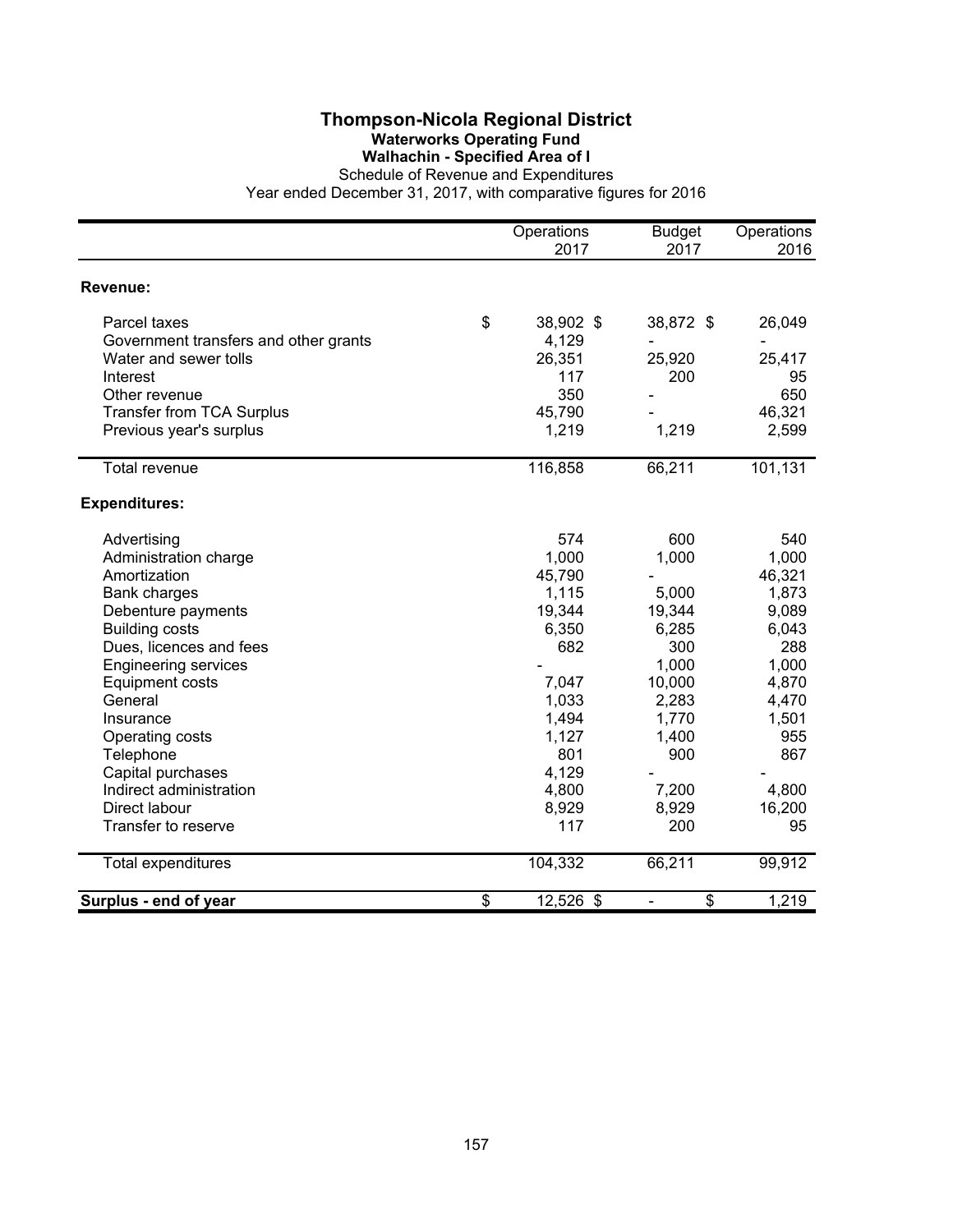## **Thompson-Nicola Regional District**

**Sewerage Operating Fund**

Schedules of Revenue and Expenditures Index Year ended December 31, 2017, with comparative figures for 2016

Sewer Services: Summary **Page 11** 

| Paul Lake - Local Service in Portion of Area P              | Page 159 |
|-------------------------------------------------------------|----------|
| Pritchard - Local Service in Portion of Area P              | Page 160 |
| Septage Disposal - Local Service within a Portion of Area A | Page 161 |
| Septage Disposal - Local Service of Area B                  | Page 162 |
| Septage Disposal - Local Service of Area O                  | Page 163 |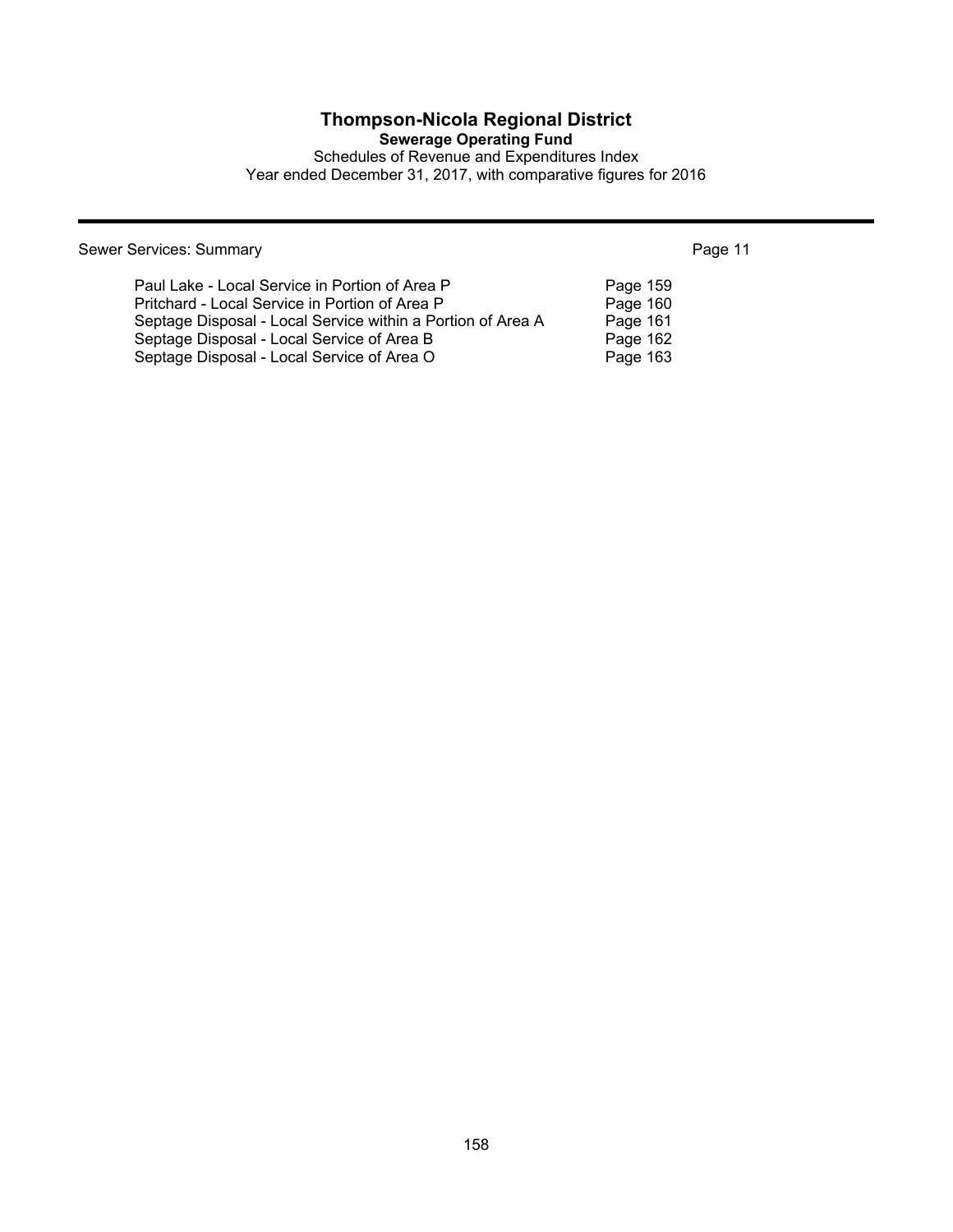#### **Thompson-Nicola Regional District Sewerage Operating Fund Paul Lake - Local Service in Portion of Area P**

Schedule of Revenue and Expenditures

|                                       | Operations<br>2017 | <b>Budget</b><br>2017 | Operations<br>2016 |
|---------------------------------------|--------------------|-----------------------|--------------------|
| Revenue:                              |                    |                       |                    |
| Parcel taxes                          | \$<br>82,890 \$    | 82,790 \$             | 80,290             |
| Government transfers and other grants | 3,508              | 28,221                |                    |
| Interest                              | 1,665              | 1,400                 | 1,359              |
| Other revenue                         | 871                |                       | 3,089              |
| <b>Transfer from TCA Surplus</b>      | 28,428             |                       | 29,379             |
| Previous year's surplus               | 20,815             | 20,815                | 12,404             |
| <b>Total revenue</b>                  | 138,177            | 133,226               | 126,521            |
| <b>Expenditures:</b>                  |                    |                       |                    |
| Administration charge                 | 1,000              | 1,000                 | 1,000              |
| Amortization                          | 28,428             |                       | 29,379             |
| Debenture payments                    | 957                | 1,140                 | 5,906              |
| <b>Building costs</b>                 | 3,782              | 4,100                 | 3,068              |
| Dues, licences and fees               | 473                | 600                   | 105                |
| <b>Engineering services</b>           |                    | 4,000                 | 4,000              |
| <b>Equipment costs</b>                | 5,104              | 9,000                 | 3,778              |
| General                               | 4,098              | 5,343                 | 105                |
| Insurance                             | 3,070              | 3,725                 | 3,085              |
| Operating costs                       | 6,967              | 20,200                | 9,500              |
| Telephone                             | 587                | 625                   | 611                |
| Capital purchases                     | 3,508              | 28,221                |                    |
| Indirect administration               | 12,720             | 19,080                | 12,720             |
| Direct labour                         | 34,792             | 34,792                | 31,090             |
| Transfer to reserve                   | 1,665              | 1,400                 | 1,359              |
| Total expenditures                    | 107,151            | 133,226               | 105,706            |
| Surplus - end of year                 | \$<br>31,026 \$    | \$                    | 20,815             |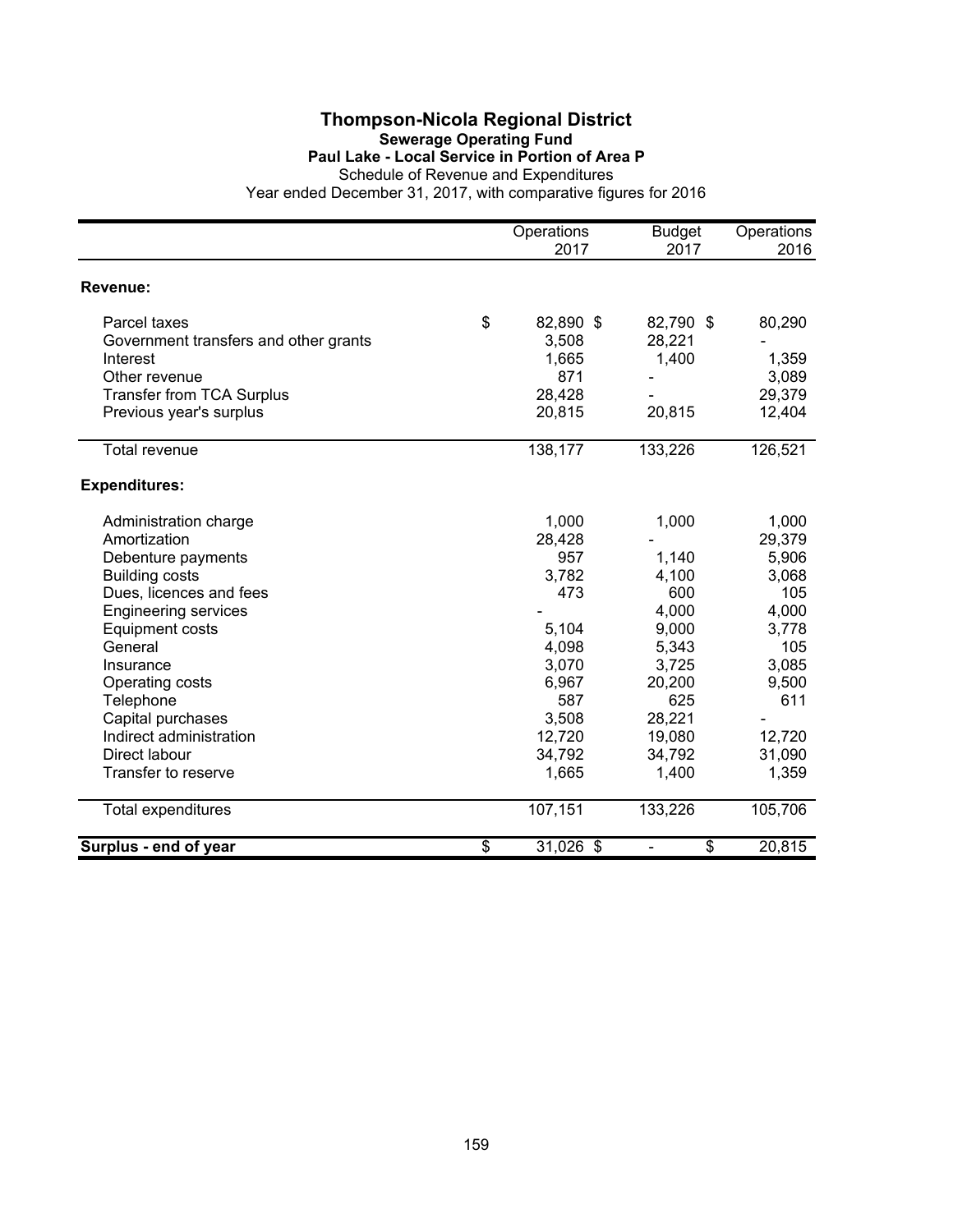#### **Thompson-Nicola Regional District Sewerage Operating Fund Pritchard - Local Service in Portion of Area P**

Schedule of Revenue and Expenditures

|                                       | Operations<br>2017 | <b>Budget</b><br>2017 | Operations<br>2016 |
|---------------------------------------|--------------------|-----------------------|--------------------|
| Revenue:                              |                    |                       |                    |
| Parcel taxes                          | \$<br>56,484 \$    | 56,410 \$             | 46,150             |
| Government transfers and other grants | 66,747             | 186,238               | 290,448            |
| Water and sewer tolls                 | 121,643            | 117,936               | 150,955            |
| Interest                              | 877                | 500                   | 1,930              |
| <b>Transfer from TCA Surplus</b>      | 91,275             |                       | 83,881             |
| Transfer from reserve                 | 15,450             | 28,110                |                    |
| Previous year's surplus               | 35,115             | 35,115                | 159,952            |
| <b>Total revenue</b>                  | 387,591            | 424,309               | 733,316            |
| <b>Expenditures:</b>                  |                    |                       |                    |
| Administration charge                 | 4,000              | 4,000                 | 4,000              |
| Amortization                          | 91,275             |                       | 83,881             |
| Debenture payments                    | 25,628             | 25,630                | 25,628             |
| <b>Building costs</b>                 | 18,309             | 13,875                | 12,960             |
| Dues, licences and fees               | 118                | 125                   | 118                |
| <b>Engineering services</b>           |                    | 4,000                 | 4,000              |
| <b>Equipment costs</b>                | 30,474             | 25,750                | 7,004              |
| General                               | 6,025              | 27,270                | 2,441              |
| Insurance                             | 6,207              | 7,556                 | 6,232              |
| Operating costs                       | 22,829             | 22,050                | 20,731             |
| Telephone                             | 832                | 1,010                 | 936                |
| Capital purchases                     | 83,031             | 214,348               | 436,494            |
| Indirect administration               | 20,520             | 30,780                | 20,520             |
| Direct labour                         | 47,415             | 47,415                | 72,540             |
| Transfer to reserve                   | 877                | 500                   | 716                |
| Total expenditures                    | 357,540            | 424,309               | 698,201            |
| Surplus - end of year                 | \$<br>30,051 \$    | \$                    | 35,115             |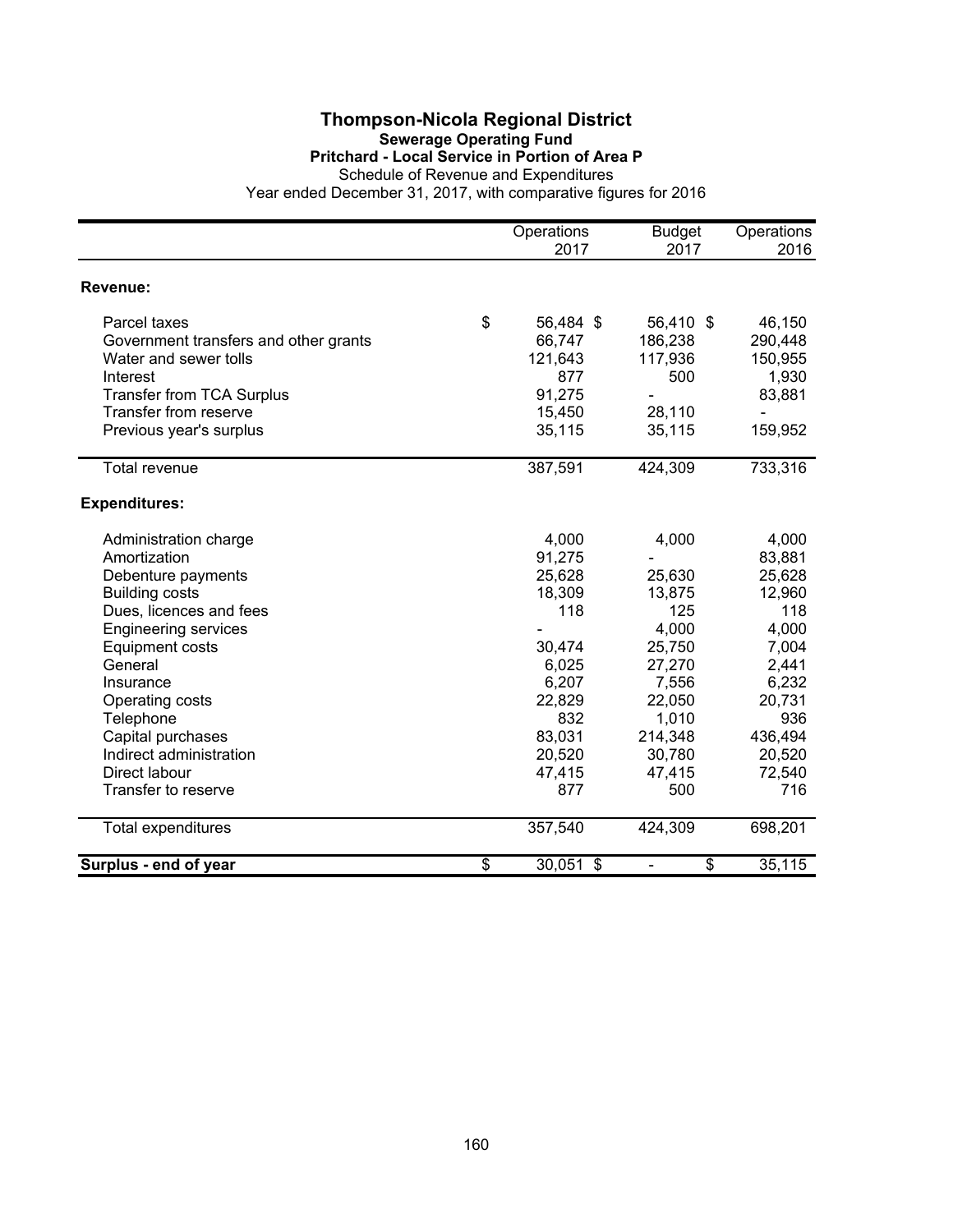#### **Thompson-Nicola Regional District Sewerage Operating Fund Septage Disposal - Local Service within a Portion of Area A** Schedule of Revenue and Expenditures

|                                                          | Operations<br>2017        | <b>Budget</b><br>2017 | Operations<br>2016 |
|----------------------------------------------------------|---------------------------|-----------------------|--------------------|
| Revenue:                                                 |                           |                       |                    |
| Tax requisition<br>Government transfers and other grants | \$<br>10,033 \$<br>20,854 | 10,033 \$             |                    |
| Sale of services                                         | 13,260                    | 15,000                | 7,200              |
| Other revenue                                            |                           | 25,000                | 24,300             |
| Previous year's surplus                                  | 11,097                    | 11,097                | 37,922             |
| Total revenue                                            | 55,244                    | 61,130                | 69,422             |
| <b>Expenditures:</b>                                     |                           |                       |                    |
| Administration charge                                    | 530                       | 530                   | 2,758              |
| Development cost charges                                 |                           | 25,000                | 23,399             |
| Equipment costs                                          |                           | 25,000                |                    |
| General                                                  | 7,020                     |                       |                    |
| Insurance                                                | 561                       | 600                   | 562                |
| Operating costs                                          | 13,283                    | 10,000                | 31,606             |
| Capital purchases                                        | 25,125                    |                       |                    |
| Total expenditures                                       | 46,519                    | 61,130                | 58,325             |
| Surplus - end of year                                    | \$<br>8,725 \$            | \$                    | 11,097             |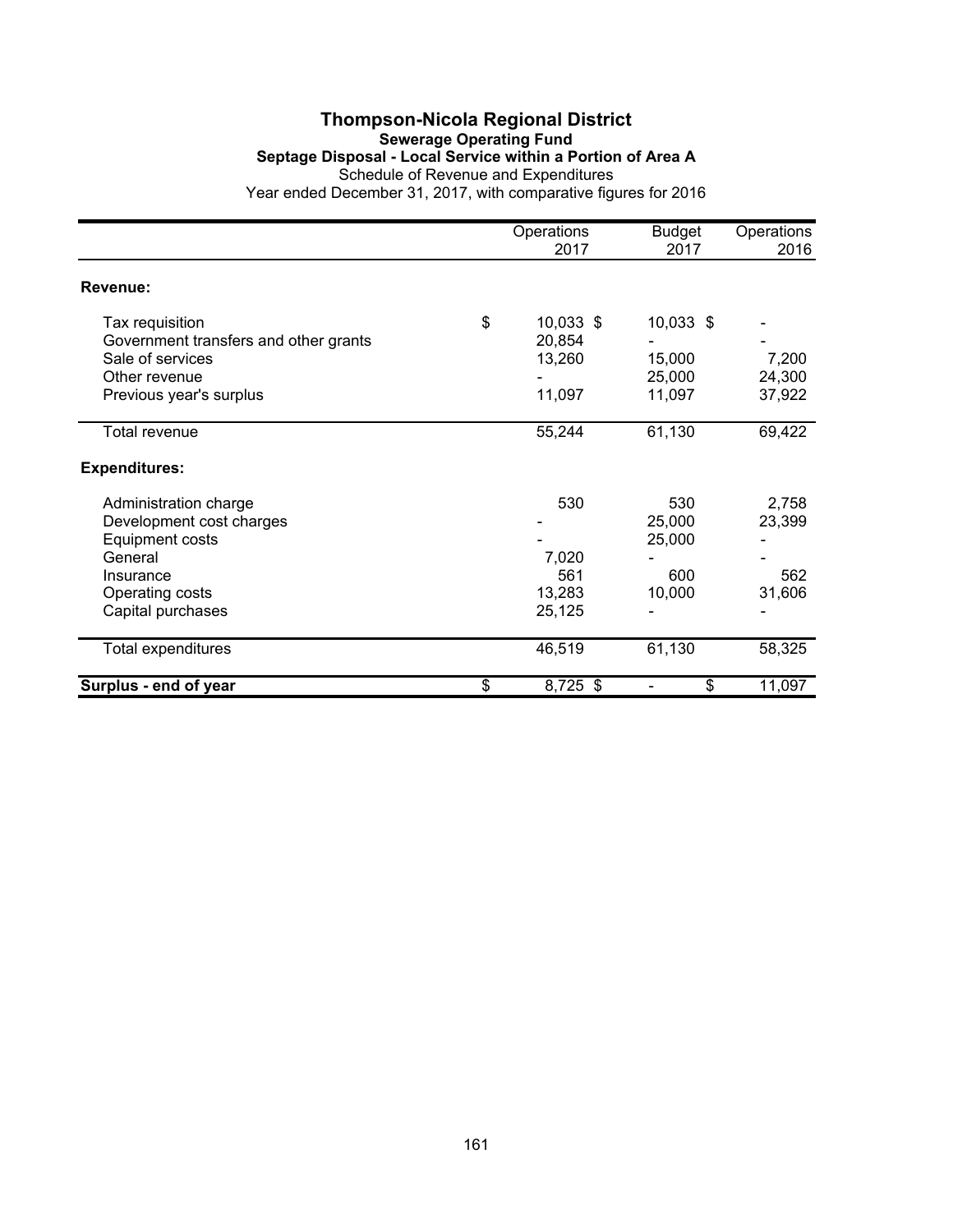#### **Thompson-Nicola Regional District Sewerage Operating Fund Septage Disposal - Local Service of Area B** Schedule of Revenue and Expenditures

|                                                                | Operations<br>2017     | <b>Budget</b><br>2017 | Operations<br>2016 |
|----------------------------------------------------------------|------------------------|-----------------------|--------------------|
| Revenue:                                                       |                        |                       |                    |
| Tax requisition<br>Previous year's surplus                     | \$<br>716 \$<br>25,038 | 716 \$<br>25,037      | 1,441<br>25,439    |
| Total revenue                                                  | 25,754                 | 25,753                | 26,880             |
| <b>Expenditures:</b>                                           |                        |                       |                    |
| Administration charge<br>Development cost charges<br>Insurance | 153<br>561             | 153<br>25,000<br>600  | 1,280<br>562       |
| Total expenditures                                             | 714                    | 25,753                | 1,842              |
| Surplus - end of year                                          | \$<br>25,040 \$        | \$                    | 25,038             |